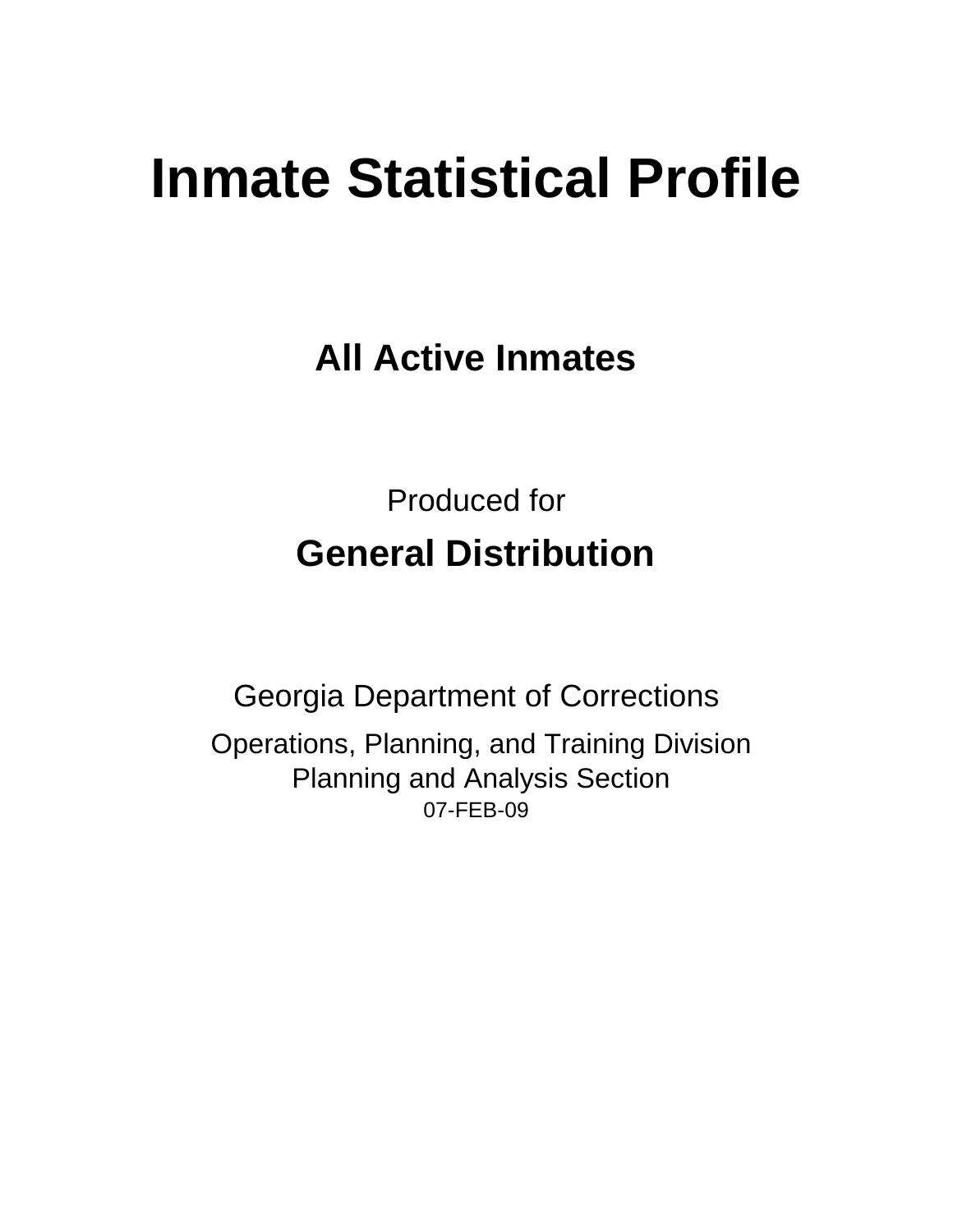**Contents** 

**All Active Inmates**

Produced for **General Distribution**

# Table of Contents

|    | <b>Demographic information</b>                                       |
|----|----------------------------------------------------------------------|
|    | 5 Current age, broken out in ten year age groups                     |
|    | 6 Race group                                                         |
|    | 7 Hispanic Origin                                                    |
|    | 8 Marital status, self-reported at entry to prison                   |
|    | 9 Number of children, self-reported at entry to prison               |
|    | 10 Religious affiliation, self-reported at entry to prison           |
|    | 11 Home county - self-reported at entry to prison                    |
|    | 16 Environment to age 16, self-reported at entry to prison           |
|    | 17 Guardian status to age 16, self-reported at entry to prison       |
|    | 18 Employment status before prison, self-reported at entry to prison |
|    | 19 Age at admission                                                  |
|    | 21 Age at release                                                    |
|    | 22 Height, measured at entry to prison                               |
|    | 24 Weight, measured at entry to prison                               |
|    | 26 Military service                                                  |
|    | <b>Correctional information</b>                                      |
|    | 27 Type of admission to prison                                       |
|    | 28 Current / last security status                                    |
|    | 29 Current / last institution type                                   |
|    | 30 Institution type - transitional centers                           |
|    | 31 Institution type - mental hospitals                               |
|    | 32 Institution type - county prisons                                 |
|    | 33 Institution type - state prisons                                  |
|    | 35 Institution type - private prisons                                |
|    | 36 Institution type - prison annexes                                 |
| 37 | Institution type - pre-release centers                               |
|    | 38 Institution type - inmate boot camp                               |
|    | 39 Number of disciplinary reports                                    |
|    | 40 Number of transfers                                               |
|    | 41 Number of escapes                                                 |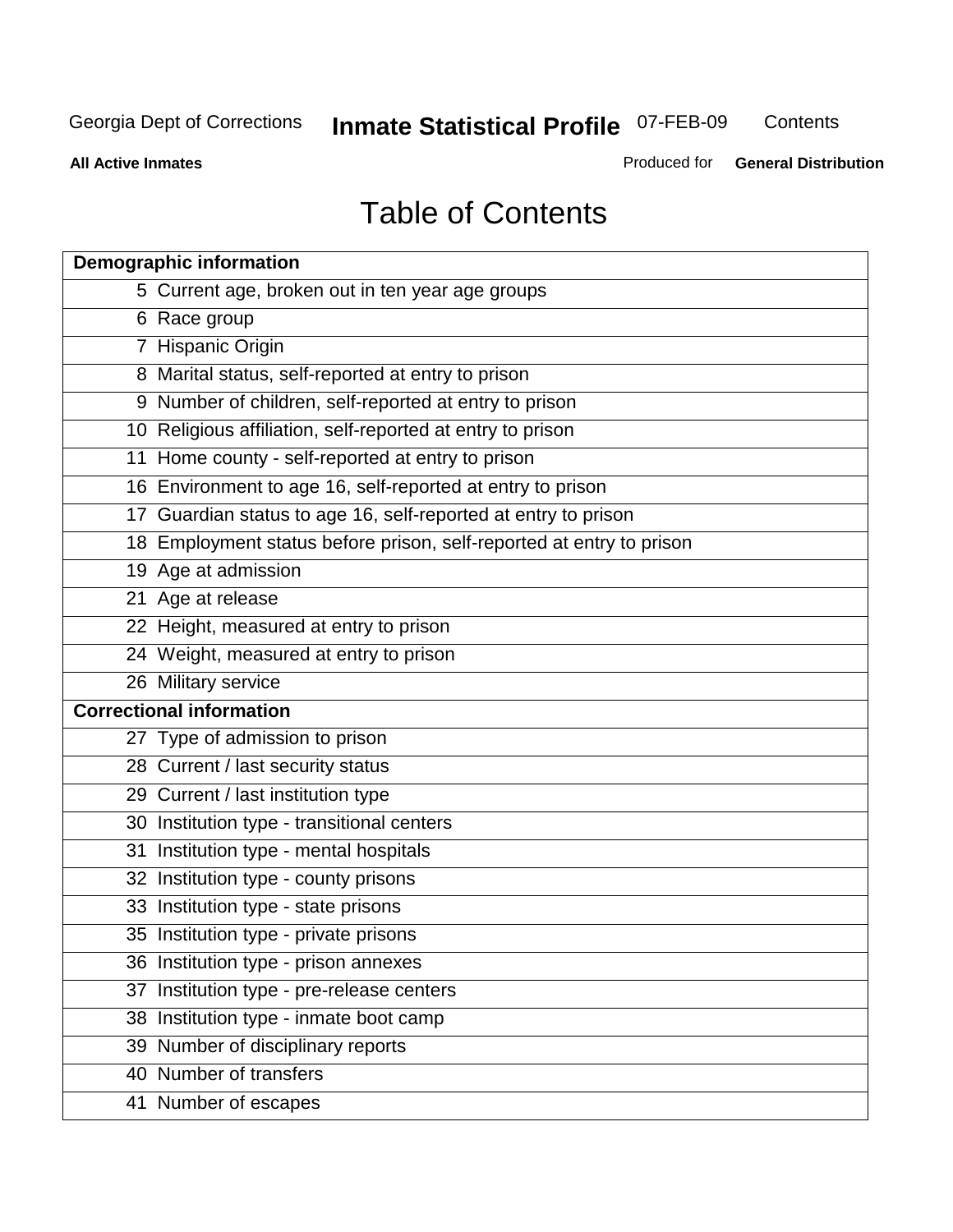**Contents** 

**All Active Inmates**

Produced for **General Distribution**

# Table of Contents

| <b>Correctional information</b>                                  |
|------------------------------------------------------------------|
| 42 Probable future release type of still active inmates          |
| 43 Actual release type                                           |
| 44 Time served in current (or last) institution                  |
| Educational, psychological and physical information              |
| 45 Highest grade level attained                                  |
| 46 Culture fair IQ scores                                        |
| 47 Wide Range Achievement Test (WRAT) reading score              |
| 48 Wide Range Achievement Test (WRAT) math score                 |
| 49 Wide Range Achievement Test (WRAT) spelling score             |
| 50 Scope of substance abuse - summary                            |
| 51 Scope of substance abuse - detail                             |
| 52 Current / last mental health treatment level                  |
| 53 PULHESDWIT medical scale - 'P' overall condition ('P'hysical) |
| 54 PULHESDWIT medical scale - 'U' upper body                     |
| 55 PULHESDWIT medical scale - 'L' lower body                     |
| 56 PULHESDWIT medical scale - 'H' hearing                        |
| 57 PULHESDWIT medical scale - 'E' vision                         |
| 58 PULHESDWIT medical scale -'S' psychiatric                     |
| 59 PULHESDWIT medical scale - 'D' dental                         |
| 60 PULHESDWIT medical scale - 'W' work ability                   |
| 61 PULHESDWIT medical scale - 'I' impairment                     |
| 62 PULHESDWIT medical scale - 'T' transportability               |
| 63 Criminality in family, self-reported                          |
| 64 Alcoholism in family, self-reported                           |
| 65 Drug abuse in family, self-reported                           |
| 66 Subjected to frequent beatings, self-reported                 |
| 67 Father absent during inmate's childhood                       |
| 68 Mother absent during inmate's childhood                       |
| <b>Crimes and criminal history information</b>                   |
| 69 Number of prior Georgia incarcerations                        |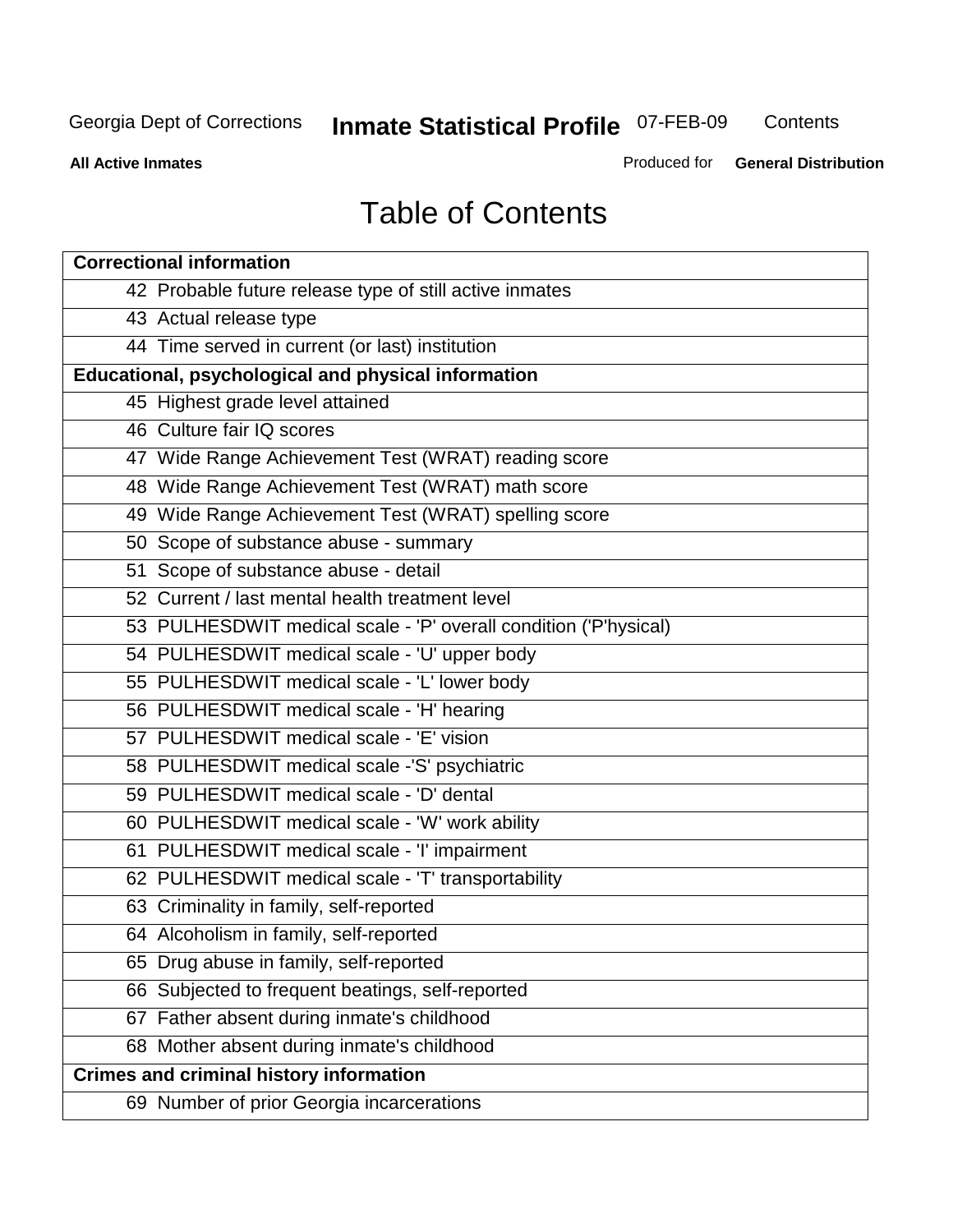**Contents** 

**All Active Inmates**

Produced for **General Distribution**

# Table of Contents

| <b>Crimes and criminal history information</b>                 |
|----------------------------------------------------------------|
| 70 Prison sentence in years                                    |
| 71 Primary offense, broken out into felonies vs misdemeanors   |
| 72 Primary offense, broken out into six broad crime categories |
| 73 Primary offense, detailed offense code                      |
| 81 County of conviction of primary offense                     |
| 86 Circuit of conviction of primary offense                    |
| 88 Years served (jail + prison) in this incarceration          |
| <b>Medical information</b>                                     |
| 89 Results of most recent HIV test                             |
| 90 Results of most recent tuberculosis test                    |
| 91 Results of most recent syphilis test                        |
| 92 Results of most recent Hepatitis-C test                     |
| 93 Results of most recent pregnancy test                       |
| 94 Results of most recent diabetes test                        |
| 95 Results of most recent hypertension test                    |
| 96 Results of most recent asthma test                          |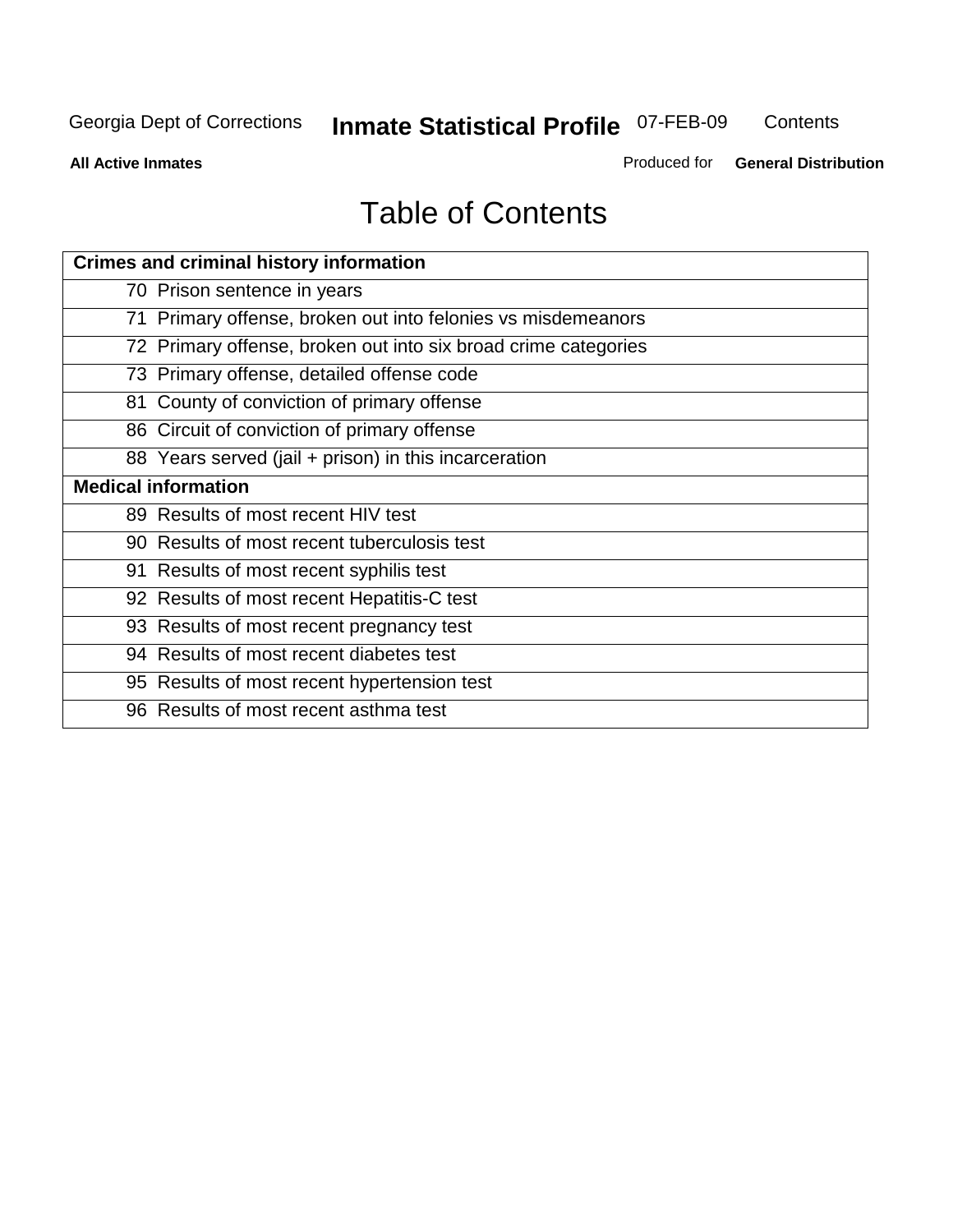#### **All Active Inmates**

#### Produced for **General Distribution**

#### Current age, broken out in ten-year age groups

|                          |              | <b>Male</b> |        |              | <b>Female</b> |          | <b>Total</b> |                 |
|--------------------------|--------------|-------------|--------|--------------|---------------|----------|--------------|-----------------|
| <b>Current Age</b>       | <b>Count</b> | Col %       | Row %  | <b>Count</b> | Col %         | Row %    | <b>Total</b> | Col %           |
| <b>Teens (1-19)</b>      | 979          | $2.00\%$    | 95.98% | 41           | 1.12%         | 4.02%    | 1,020        | 1.94%           |
| <b>Twenties (20-29)</b>  | 15,285       | 31.21%      | 93.75% | 1,019        | 27.71%        | 6.25%    | 16,304       | 30.97%          |
| <b>Thirties (30-39)</b>  | 14,393       | 29.39%      | 92.00% | 1,252        | 34.05%        | $8.00\%$ |              | 15,645   29.72% |
| <b>Forties (40-49)</b>   | 11,654       | 23.80%      | 92.11% | 998          | 27.14%        | 7.89%    | 12,652       | 24.03%          |
| <b>Fifties (50-59)</b>   | 5,219        | $10.66\%$   | 94.41% | 309          | $8.40\%$      | $5.59\%$ | 5,528        | 10.50%          |
| <b>Sixties (60-69)</b>   | 1,227        | 2.51%       | 96.31% | 47           | 1.28%         | 3.69%    | 1,274        | 2.42%           |
| Seventy + (70 and above) | 215          | 0.44%       | 95.13% | 11           | $0.30\%$      | 4.87%    | 226          | 0.43%           |
| <b>Total Reported</b>    | 48,972       | 100%        | 93.02% | 3,677        | 100%          | 6.98%    | 52,649       | 100.0%          |

| rtea<br>NOT<br>. |               |              |        |
|------------------|---------------|--------------|--------|
|                  | <b>AR 072</b> | <b>2 C77</b> | 52,649 |

| <b>Mean</b><br>(average) | 36.39 | 36.47 | 36.40 |
|--------------------------|-------|-------|-------|
| Median (middle)          | 35    | 36    | 35    |
| Mode<br>(most frequent)  | 28    | 30    | 28    |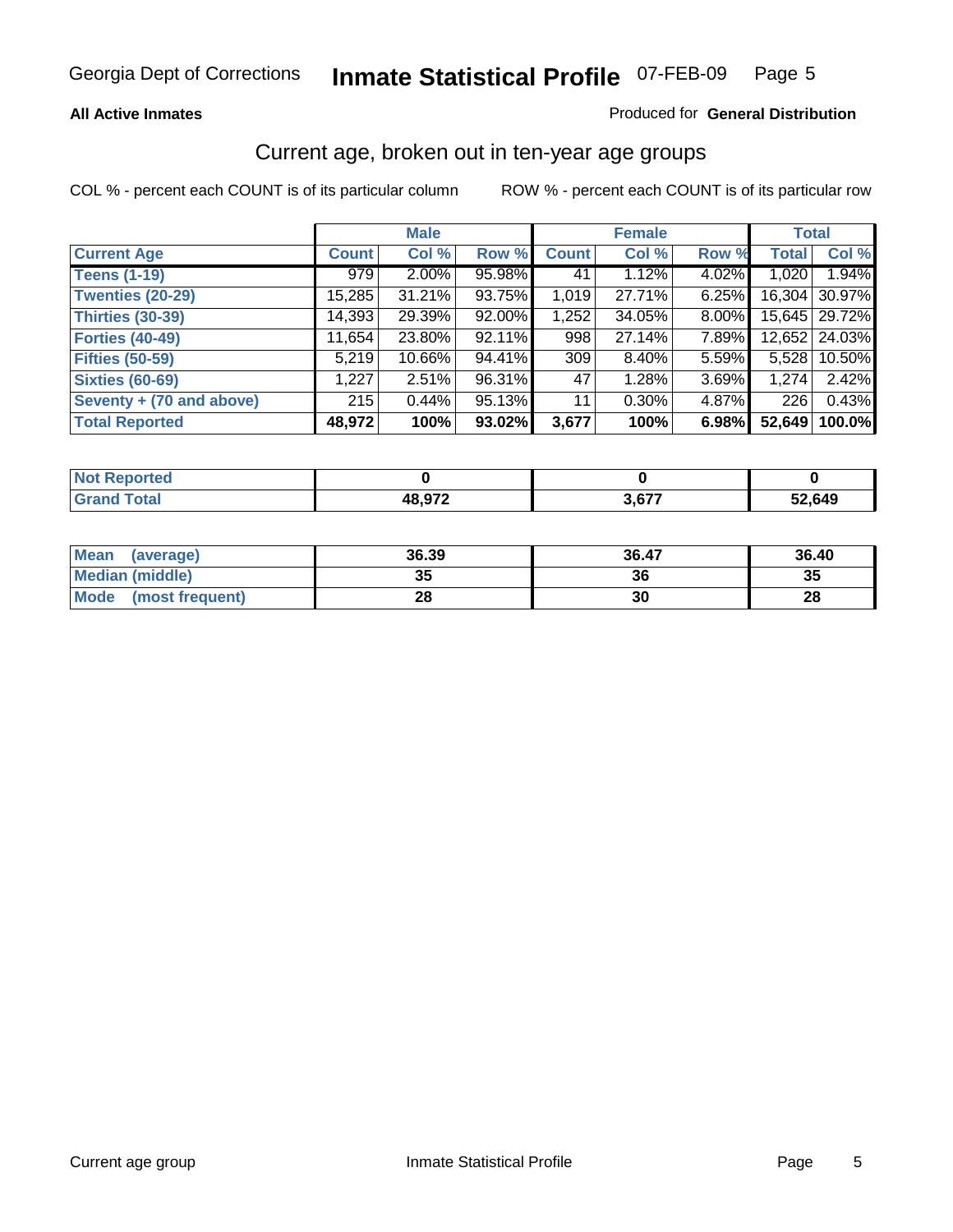**All Active Inmates**

#### Produced for **General Distribution**

### Race group

|                       |              | <b>Male</b> |                    |       | <b>Female</b> |          |        | <b>Total</b> |
|-----------------------|--------------|-------------|--------------------|-------|---------------|----------|--------|--------------|
| <b>Race Group</b>     | <b>Count</b> | Col %       | <b>Row % Count</b> |       | Col %         | Row %    | Total  | Col %        |
| <b>White</b>          | 17,691       | 36.30%      | 90.07%             | .950  | $53.16\%$     | 9.93%    | 19,641 | 37.48%       |
| <b>Black</b>          | 30,919       | 63.44%      | 94.77%             | .708  | 46.56%        | $5.23\%$ | 32,627 | 62.26%       |
| <b>Indian</b>         | 68           | .14%        | 97.14%             | 2     | .05%          | 2.86%    | 70     | .13%         |
| <b>Asian</b><br>6     | 57           | .12%        | 87.69%             | 8     | .22%          | 12.31%   | 65     | .12%         |
| <b>Total Reported</b> | 48,735       | 100%        | 93%                | 3,668 | 100%          | 7%       | 52,403 | 100%         |

| reo   | <b>007</b><br>201 |               | 246    |
|-------|-------------------|---------------|--------|
| ັດfa⊫ | 48,972            | רדם מ<br>ა.o/ | 52,649 |

| $\cdots$ |  | M | . | <b>Whit</b> | Piach |
|----------|--|---|---|-------------|-------|
|----------|--|---|---|-------------|-------|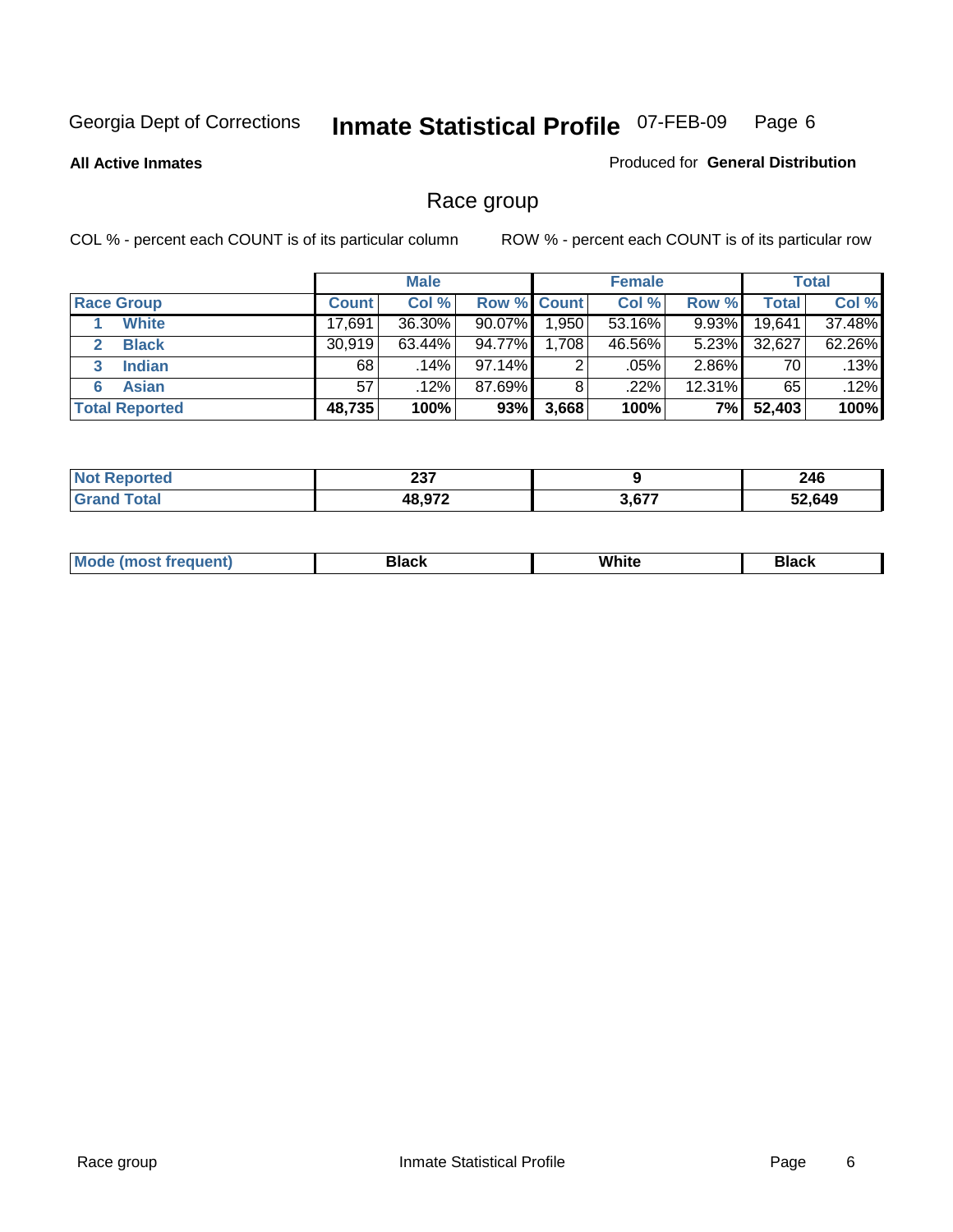**All Active Inmates**

Produced for **General Distribution**

#### Hispanic Origin

COL % - percent each COUNT is of its particular column ROW % - percent each COUNT is of its particular row

|                        |              | <b>Male</b> |                    |     | <b>Female</b> |          |        | <b>Total</b> |
|------------------------|--------------|-------------|--------------------|-----|---------------|----------|--------|--------------|
| <b>Hispanic Origin</b> | <b>Count</b> | Col %       | <b>Row % Count</b> |     | Col %         | Row %    | Total  | Col %        |
| <b>Non Hispanic</b>    | 46,568       | $95.09\%$   | $92.89\%$ 3,564    |     | $96.93\%$     | $7.11\%$ | 50,132 | 95.22%       |
| <b>Hispanic</b>        | 2,404        | $4.91\%$    | 95.51%             | 113 | $3.07\%$      | $4.49\%$ | 2,517  | 4.78%        |
| <b>Total Reported</b>  | 48,972       | 100%        | $93.02\%$ 3,677    |     | 100%          | $6.98\%$ | 52,649 | 100%         |

**An inmate is counted as Hispanic if** 

**(a) he self-reported as Hispanic during the diagnostic process, or** 

**(b) his primary language is Spanish, or** 

**(c) he claimed birth or citizenship in Spain or a Latin American country, or** 

**(d) he had a common Spanish surname such as Lopez or Garcia**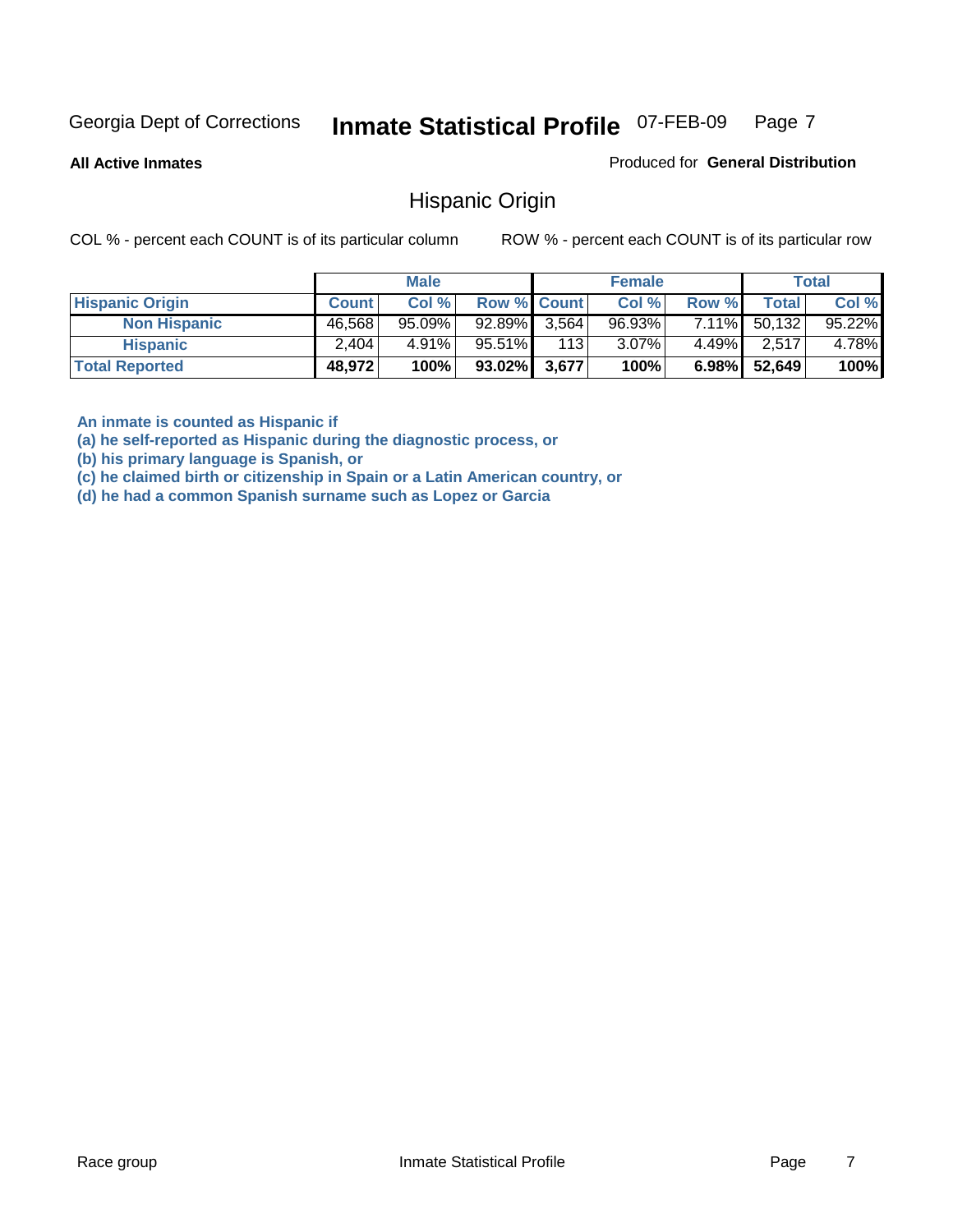**All Active Inmates**

#### Produced for **General Distribution**

### Marital status, self-reported at entry to prison

|                                  |              | <b>Male</b> |        |              | <b>Female</b> |          |              | <b>Total</b> |
|----------------------------------|--------------|-------------|--------|--------------|---------------|----------|--------------|--------------|
| <b>Marital Status</b>            | <b>Count</b> | Col %       | Row %  | <b>Count</b> | Col %         | Row %    | <b>Total</b> | Col %        |
| <b>Single</b>                    | 29,263       | $61.94\%$   | 94.42% | 1,728        | 48.81%        | $5.58\%$ | 30,991       | 61.02%       |
| <b>Married</b><br>$\mathbf{2}^-$ | 5,925        | 12.54%      | 91.53% | 548          | 15.48%        | 8.47%    | 6,473        | 12.75%       |
| <b>Separated</b><br>3            | 2,534        | $5.36\%$    | 86.07% | 410          | 11.58%        | 13.93%   | 2,944        | 5.80%        |
| <b>Divorced</b><br>4             | 5,689        | 12.04%      | 90.43% | 602          | 17.01%        | 9.57%    | 6,291        | 12.39%       |
| <b>Widowed</b><br>5              | 580          | 1.23%       | 79.34% | 151          | 4.27%         | 20.66%   | 731          | 1.44%        |
| <b>Common Law</b><br>6.          | 3,254        | 6.89%       | 96.99% | 101          | 2.85%         | 3.01%    | 3,355        | 6.61%        |
| <b>Total Reported</b>            | 47,245       | 100%        | 93.03% | 3,540        | 100%          | 6.97%    | 50,785       | 100%         |

| フヘフ<br>. | ---<br>1 J I | .864   |
|----------|--------------|--------|
| רמ סו    | .27          | 52.649 |

|  | Mode (most f<br>freauent) | `ınale |  | `inale |
|--|---------------------------|--------|--|--------|
|--|---------------------------|--------|--|--------|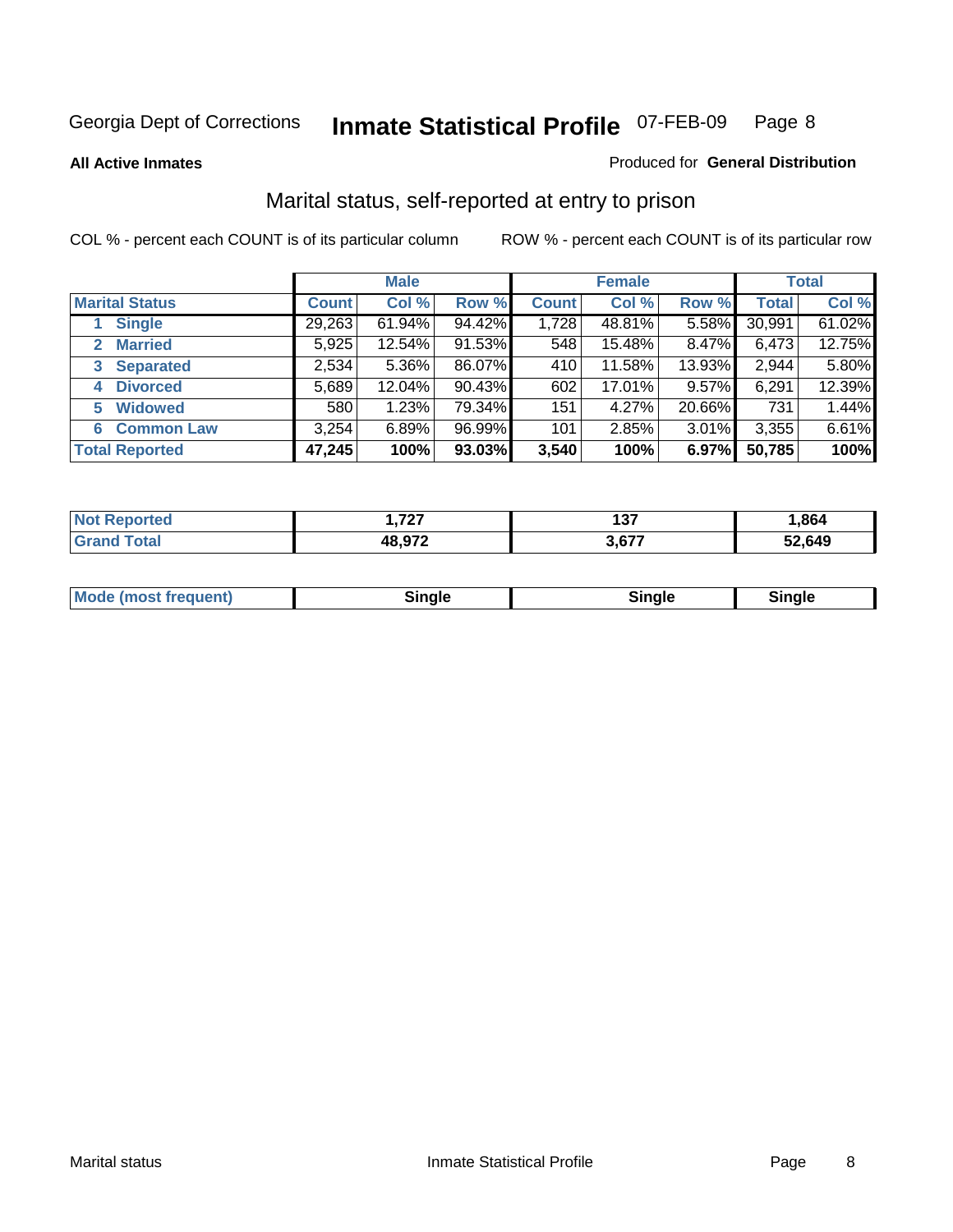**All Active Inmates**

#### Produced for **General Distribution**

### Number of children, self reported at entry to prison

|                           |              | <b>Male</b> |        |              | <b>Female</b> |        | <b>Total</b> |        |
|---------------------------|--------------|-------------|--------|--------------|---------------|--------|--------------|--------|
| <b>Number of Children</b> | <b>Count</b> | Col %       | Row %  | <b>Count</b> | Col %         | Row %  | <b>Total</b> | Col %  |
| $\bf{0}$                  | 19,980       | 41.26%      | 95.82% | 872          | 23.77%        | 4.18%  | 20,852       | 40.03% |
|                           | 10,794       | 22.29%      | 94.22% | 662          | 18.05%        | 5.78%  | 11,456       | 21.99% |
| $\overline{2}$            | 8,070        | 16.66%      | 90.26% | 871          | 23.75%        | 9.74%  | 8,941        | 17.16% |
| 3                         | 4,893        | 10.10%      | 88.04% | 665          | 18.13%        | 11.96% | 5,558        | 10.67% |
| 4                         | 2,491        | 5.14%       | 88.30% | 330          | 9.00%         | 11.70% | 2,821        | 5.42%  |
| 5                         | 1,154        | 2.38%       | 88.70% | 147          | 4.01%         | 11.30% | 1,301        | 2.50%  |
| $6\phantom{a}$            | 546          | 1.13%       | 87.50% | 78           | 2.13%         | 12.50% | 624          | 1.20%  |
| 7                         | 255          | 0.53%       | 92.06% | 22           | 0.60%         | 7.94%  | 277          | 0.53%  |
| 8                         | 115          | 0.24%       | 92.74% | 9            | 0.25%         | 7.26%  | 124          | 0.24%  |
| 9                         | 56           | 0.12%       | 91.80% | 5            | 0.14%         | 8.20%  | 61           | 0.12%  |
| 10                        | 28           | 0.06%       | 82.35% | 6            | 0.16%         | 17.65% | 34           | 0.07%  |
| Over 10                   | 43           | 0.09%       | 97.73% |              | 0.03%         | 2.27%  | 44           | 0.08%  |
| <b>Total Reported</b>     | 48,425       | 100%        | 92.96% | 3,668        | 100%          | 7.04%  | 52,093       | 100.0% |

| . | 545    |        | 554    |
|---|--------|--------|--------|
|   | הדה הו | $\sim$ | 52,647 |

| <b>Mean</b><br>(average) | ∣.34 | 1.98 | .38 |
|--------------------------|------|------|-----|
| <b>Median (middle)</b>   |      |      |     |
| Mode<br>(most frequent)  |      |      |     |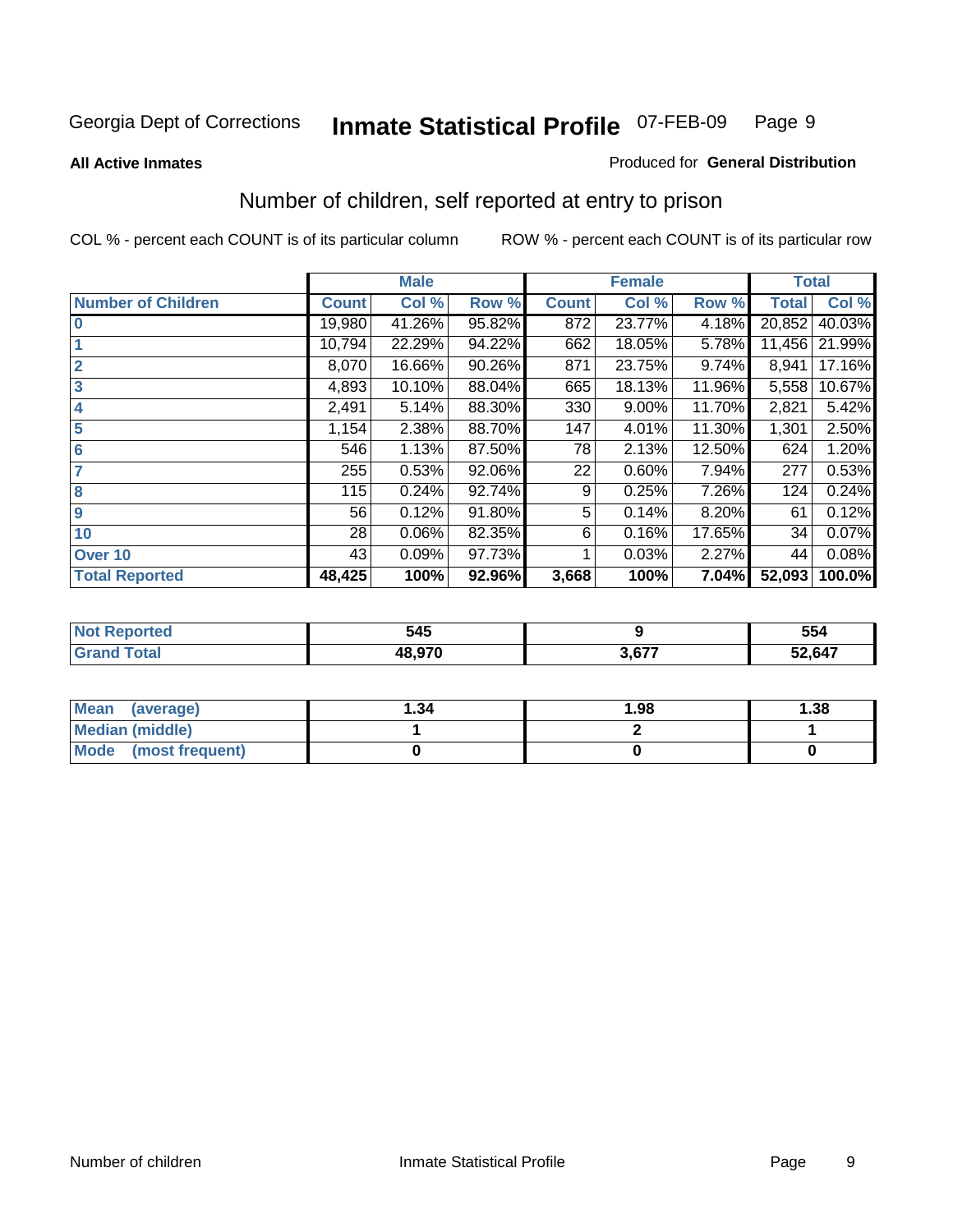#### **All Active Inmates**

#### Produced for **General Distribution**

### Religious affiliation, self-reported at entry to prison

|                  |                              |              | <b>Male</b>               |         | <b>Female</b>    |        |        | <b>Total</b>    |        |
|------------------|------------------------------|--------------|---------------------------|---------|------------------|--------|--------|-----------------|--------|
|                  | <b>Religious Affiliation</b> | <b>Count</b> | $\overline{\text{Col}}$ % | Row %   | <b>Count</b>     | Col %  | Row %  | <b>Total</b>    | Col %  |
| 1                | <b>Islam</b>                 | 1,397        | 3.33%                     | 97.97%  | $\overline{29}$  | .84%   | 2.03%  | 1,426           | 3.14%  |
| $\overline{2}$   | <b>Catholic</b>              | 2,168        | 5.17%                     | 93.09%  | 161              | 4.64%  | 6.91%  | 2,329           | 5.13%  |
| 3                | <b>Baptist</b>               | 19,338       | 46.07%                    | 91.04%  | 1,904            | 54.92% | 8.96%  | 21,242          | 46.75% |
| 4                | <b>Methodist</b>             | 852          | 2.03%                     | 87.03%  | 127              | 3.66%  | 12.97% | 979             | 2.15%  |
| 5                | <b>EpiscopIn</b>             | 66           | .16%                      | 92.96%  | $\overline{5}$   | .14%   | 7.04%  | $\overline{71}$ | .16%   |
| 6                | <b>Presbytrn</b>             | 98           | .23%                      | 93.33%  | 7                | .20%   | 6.67%  | 105             | .23%   |
| 7                | <b>Chc Of God</b>            | 482          | 1.15%                     | 89.26%  | 58               | 1.67%  | 10.74% | 540             | 1.19%  |
| 8                | <b>Holiness</b>              | 1,542        | 3.67%                     | 78.31%  | $\overline{427}$ | 12.32% | 21.69% | 1,969           | 4.33%  |
| $\boldsymbol{9}$ | <b>Jewish</b>                | 51           | .12%                      | 98.08%  | 1                | .03%   | 1.92%  | 52              | .11%   |
| 10               | <b>Anglican</b>              | 10           | .02%                      | 90.91%  |                  | .03%   | 9.09%  | 11              | .02%   |
| 11               | <b>Grk Orthdx</b>            | 4            | .01%                      | 66.67%  | $\overline{2}$   | .06%   | 33.33% | 6               | .01%   |
| 12               | <b>Hindu</b>                 | 8            | .02%                      | 100.00% |                  |        |        | 8               | .02%   |
| 13               | <b>Buddhist</b>              | 49           | .12%                      | 92.45%  | 4                | .12%   | 7.55%  | $\overline{53}$ | .12%   |
| 14               | <b>Taoist</b>                | 5            | .01%                      | 100.00% |                  |        |        | 5               | .01%   |
| 15               | <b>Shintoist</b>             | 3            | .01%                      | 100.00% |                  |        |        | 3               | .01%   |
| 16               | <b>Seven D Ad</b>            | 135          | .32%                      | 94.41%  | 8                | .23%   | 5.59%  | 143             | .31%   |
| 17               | <b>Jehovah Wt</b>            | 430          | 1.02%                     | 92.27%  | 36               | 1.04%  | 7.73%  | 466             | 1.03%  |
| 18               | <b>Latr Day S</b>            | 50           | .12%                      | 94.34%  | $\overline{3}$   | .09%   | 5.66%  | 53              | .12%   |
| 20               | <b>Other Prot</b>            | 7,084        | 16.88%                    | 92.94%  | 538              | 15.52% | 7.06%  | 7,622           | 16.77% |
| 96               | <b>None</b>                  | 8,200        | 19.54%                    | 98.13%  | 156              | 4.50%  | 1.87%  | 8,356           | 18.39% |
|                  | <b>Total Reported</b>        | 41,972       | 100%                      | 92.37%  | 3,467            | 100%   | 7.63%  | 45,439          | 100%   |

| nacero | 7,000  | <b>040</b><br>2 I V<br>__ | <b>7.210</b><br>טו ∡, י |  |
|--------|--------|---------------------------|-------------------------|--|
|        | 48,972 | 3,677                     | 52,649                  |  |

| <b>Mode</b><br>frequent)<br>umost | 3aptist | 3aptist | <b>Baptist</b> |
|-----------------------------------|---------|---------|----------------|
|                                   |         |         |                |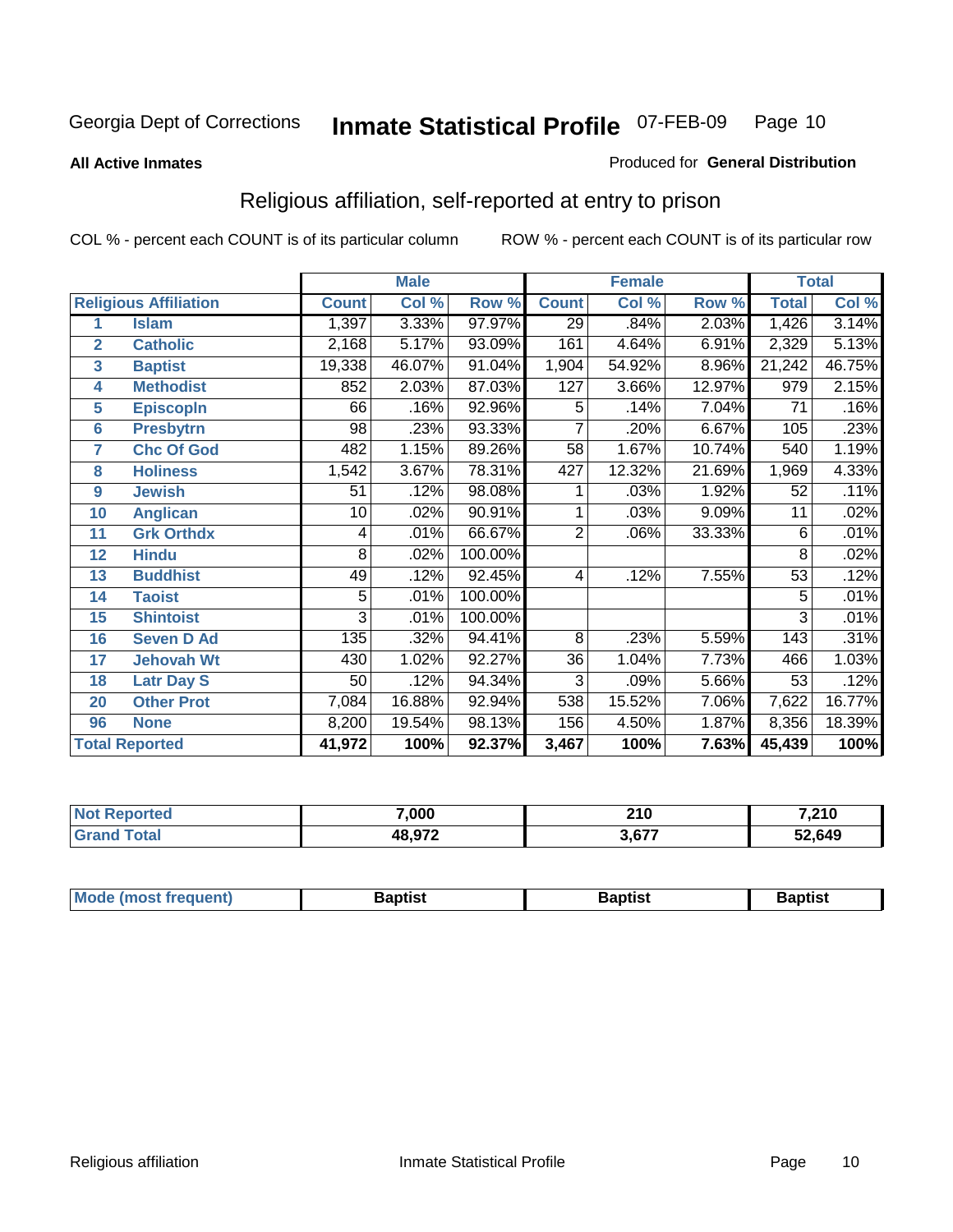**All Active Inmates**

#### Produced for **General Distribution**

### Home county, self-reported at entry to prison

|                 |                      |                  | <b>Male</b> |        |                         | <b>Female</b> |        | <b>Total</b>     |         |  |
|-----------------|----------------------|------------------|-------------|--------|-------------------------|---------------|--------|------------------|---------|--|
|                 | <b>Home County</b>   | <b>Count</b>     | Col %       | Row %  | <b>Count</b>            | Col %         | Row %  | <b>Total</b>     | Col %   |  |
| 1               | <b>Appling</b>       | 101              | .22%        | 95.28% | $\overline{5}$          | .14%          | 4.72%  | 106              | .21%    |  |
| $\overline{2}$  | <b>Atkinson</b>      | 43               | .09%        | 97.73% | $\mathbf 1$             | .03%          | 2.27%  | 44               | .09%    |  |
| 3               | <b>Bacon</b>         | 64               | .14%        | 96.97% | $\overline{2}$          | .06%          | 3.03%  | 66               | .13%    |  |
| 4               | <b>Baker</b>         | 9                | .02%        | 90.00% | $\mathbf 1$             | .03%          | 10.00% | 10               | .02%    |  |
| 5               | <b>Baldwin</b>       | 292              | .63%        | 96.05% | $\overline{12}$         | .34%          | 3.95%  | 304              | .61%    |  |
| $6\phantom{1}6$ | <b>Banks</b>         | 44               | .09%        | 93.62% | $\overline{3}$          | .09%          | 6.38%  | $\overline{47}$  | .09%    |  |
| $\overline{7}$  | <b>Barrow</b>        | 251              | .54%        | 90.94% | $\overline{25}$         | .71%          | 9.06%  | 276              | .55%    |  |
| 8               | <b>Bartow</b>        | $\overline{514}$ | 1.11%       | 88.93% | 64                      | 1.82%         | 11.07% | $\overline{578}$ | 1.16%   |  |
| 9               | <b>Ben Hill</b>      | $\overline{214}$ | .46%        | 93.04% | $\overline{16}$         | .46%          | 6.96%  | 230              | .46%    |  |
| 10              | <b>Berrien</b>       | $\overline{76}$  | .16%        | 95.00% | $\overline{\mathbf{4}}$ | .11%          | 5.00%  | $\overline{80}$  | .16%    |  |
| 11              | <b>Bibb</b>          | 1,164            | 2.51%       | 94.33% | $\overline{70}$         | 1.99%         | 5.67%  | 1,234            | 2.47%   |  |
| 12              | <b>Bleckley</b>      | 78               | .17%        | 91.76% | $\overline{7}$          | .20%          | 8.24%  | 85               | .17%    |  |
| 13              | <b>Brantley</b>      | 49               | .11%        | 94.23% | $\overline{3}$          | .09%          | 5.77%  | $\overline{52}$  | .10%    |  |
| 14              | <b>Brooks</b>        | 64               | .14%        | 96.97% | $\overline{2}$          | .06%          | 3.03%  | 66               | .13%    |  |
| 15              | <b>Bryan</b>         | $\overline{92}$  | .20%        | 94.85% | $\overline{5}$          | .14%          | 5.15%  | $\overline{97}$  | .19%    |  |
| 16              | <b>Bulloch</b>       | $\overline{341}$ | .73%        | 93.17% | $\overline{25}$         | .71%          | 6.83%  | 366              | .73%    |  |
| 17              | <b>Burke</b>         | 189              | .41%        | 96.43% | $\overline{7}$          | .20%          | 3.57%  | 196              | .39%    |  |
| 18              | <b>Butts</b>         | $\overline{132}$ | .28%        | 92.96% | 10                      | .28%          | 7.04%  | $\overline{142}$ | .28%    |  |
| 19              | <b>Calhoun</b>       | $\overline{38}$  | .08%        | 97.44% | $\mathbf{1}$            | .03%          | 2.56%  | $\overline{39}$  | .08%    |  |
| 20              | <b>Camden</b>        | 114              | .25%        | 94.21% | $\overline{7}$          | .20%          | 5.79%  | 121              | .24%    |  |
| 21              | <b>Candler</b>       | $\overline{85}$  | .18%        | 89.47% | $\overline{10}$         | .28%          | 10.53% | $\overline{95}$  | .19%    |  |
| 22              | <b>Carroll</b>       | 545              | 1.17%       | 90.38% | $\overline{58}$         | 1.65%         | 9.62%  | 603              | 1.21%   |  |
| 23              | <b>Catoosa</b>       | 198              | .43%        | 89.59% | $\overline{23}$         | .65%          | 10.41% | $\overline{221}$ | .44%    |  |
| 24              | <b>Charlton</b>      | $\overline{42}$  | .09%        | 97.67% | 1                       | .03%          | 2.33%  | $\overline{43}$  | .09%    |  |
| 25              | <b>Chatham</b>       | 2,204            | 4.75%       | 94.96% | $\overline{117}$        | 3.33%         | 5.04%  | 2,321            | 4.65%   |  |
| 26              | <b>Chattahoochee</b> | $\overline{21}$  | .05%        | 87.50% | 3                       | .09%          | 12.50% | 24               | .05%    |  |
| 27              | <b>Chattooga</b>     | $\overline{221}$ | .48%        | 92.47% | $\overline{18}$         | .51%          | 7.53%  | 239              | .48%    |  |
| 28              | <b>Cherokee</b>      | $\overline{367}$ | .79%        | 88.86% | 46                      | 1.31%         | 11.14% | $\overline{413}$ | .83%    |  |
| 29              | <b>Clarke</b>        | 442              | .95%        | 94.04% | $\overline{28}$         | .80%          | 5.96%  | 470              | .94%    |  |
| 30              | <b>Clay</b>          | $\overline{20}$  | .04%        | 95.24% | $\mathbf 1$             | .03%          | 4.76%  | $\overline{21}$  | .04%    |  |
| $\overline{31}$ | <b>Clayton</b>       | 1,339            | 2.88%       | 93.44% | 94                      | 2.67%         | 6.56%  | 1,433            | 2.87%   |  |
| 32              | <b>Clinch</b>        | 41               | .09%        | 95.35% | 2                       | .06%          | 4.65%  | 43               | $.09\%$ |  |
| 33              | <b>Cobb</b>          | 2,168            | 4.67%       | 91.98% | 189                     | 5.38%         | 8.02%  | 2,357            | 4.72%   |  |
| 34              | <b>Coffee</b>        | 216              | .47%        | 91.91% | 19                      | .54%          | 8.09%  | 235              | .47%    |  |
| 35              | <b>Colquitt</b>      | $\overline{300}$ | .65%        | 93.75% | $\overline{20}$         | .57%          | 6.25%  | 320              | .64%    |  |
| 36              | <b>Columbia</b>      | 171              | .37%        | 90.00% | 19                      | .54%          | 10.00% | 190              | .38%    |  |
| 37              | <b>Cook</b>          | 114              | .25%        | 90.48% | $\overline{12}$         | .34%          | 9.52%  | 126              | .25%    |  |
| 38              | <b>Coweta</b>        | 437              | .94%        | 92.58% | $\overline{35}$         | 1.00%         | 7.42%  | 472              | .94%    |  |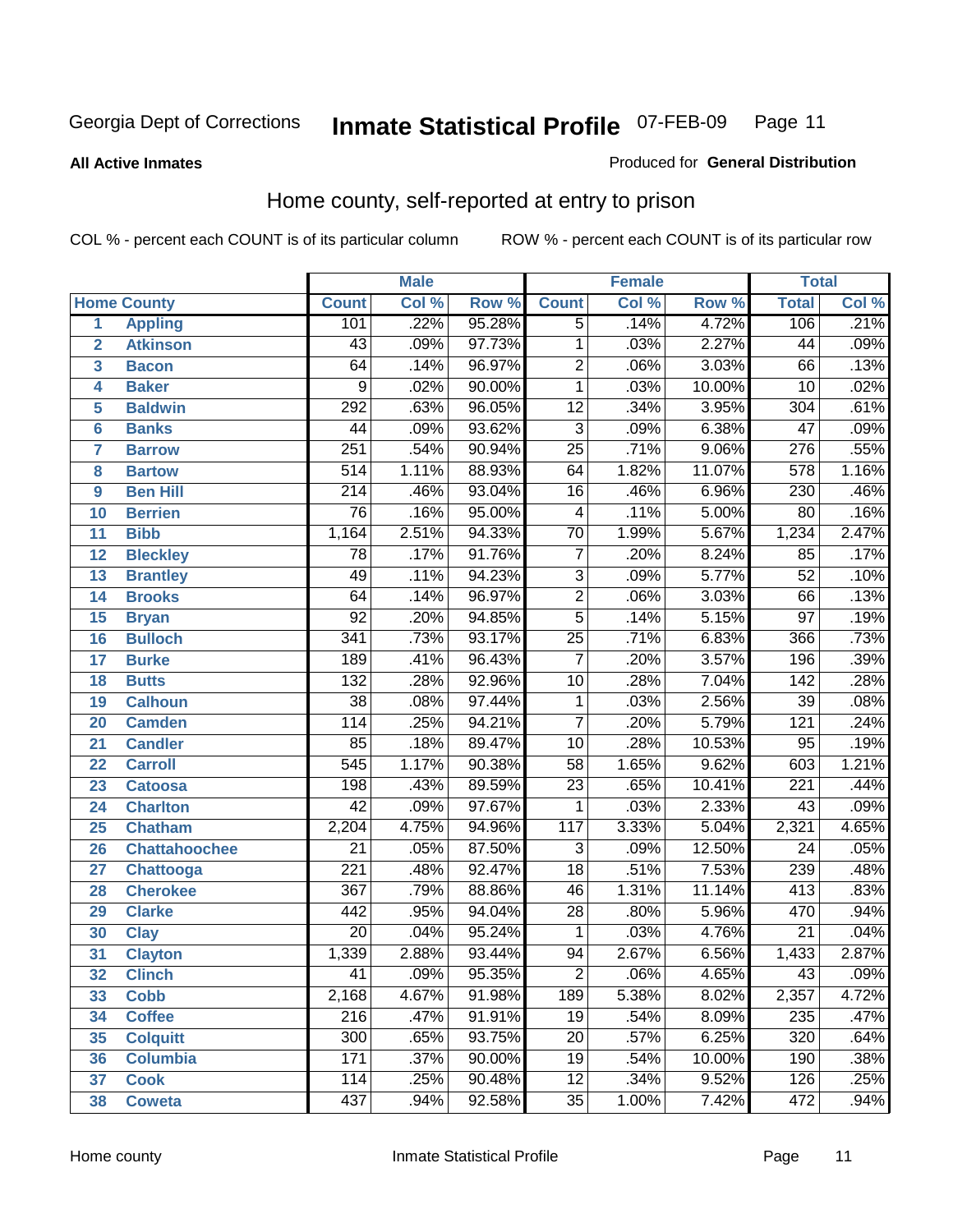**All Active Inmates**

#### Produced for **General Distribution**

### Home county, self-reported at entry to prison

|    |                    |                  | <b>Male</b> |         |                  | <b>Female</b> |        | <b>Total</b>    |        |
|----|--------------------|------------------|-------------|---------|------------------|---------------|--------|-----------------|--------|
|    | <b>Home County</b> | <b>Count</b>     | Col %       | Row %   | <b>Count</b>     | Col %         | Row %  | <b>Total</b>    | Col %  |
| 39 | <b>Crawford</b>    | $\overline{24}$  | .05%        | 85.71%  | 4                | .11%          | 14.29% | $\overline{28}$ | .06%   |
| 40 | <b>Crisp</b>       | $\overline{240}$ | .52%        | 95.62%  | $\overline{11}$  | .31%          | 4.38%  | 251             | .50%   |
| 41 | <b>Dade</b>        | 67               | .14%        | 93.06%  | $\overline{5}$   | .14%          | 6.94%  | 72              | .14%   |
| 42 | <b>Dawson</b>      | $\overline{82}$  | .18%        | 92.13%  | $\overline{7}$   | .20%          | 7.87%  | $\overline{89}$ | .18%   |
| 43 | <b>Decatur</b>     | $\overline{247}$ | .53%        | 93.92%  | $\overline{16}$  | .46%          | 6.08%  | 263             | .53%   |
| 44 | <b>Dekalb</b>      | 2,442            | 5.26%       | 94.07%  | 154              | 4.38%         | 5.93%  | 2,596           | 5.20%  |
| 45 | <b>Dodge</b>       | 135              | .29%        | 91.22%  | $\overline{13}$  | .37%          | 8.78%  | 148             | .30%   |
| 46 | <b>Dooly</b>       | $\overline{81}$  | .17%        | 93.10%  | $\overline{6}$   | .17%          | 6.90%  | $\overline{87}$ | .17%   |
| 47 | <b>Dougherty</b>   | 946              | 2.04%       | 94.60%  | $\overline{54}$  | 1.54%         | 5.40%  | 1,000           | 2.00%  |
| 48 | <b>Douglas</b>     | 617              | 1.33%       | 91.00%  | $\overline{61}$  | 1.73%         | 9.00%  | 678             | 1.36%  |
| 49 | <b>Early</b>       | 70               | .15%        | 97.22%  | $\overline{2}$   | .06%          | 2.78%  | $\overline{72}$ | .14%   |
| 50 | <b>Echols</b>      | 8                | .02%        | 88.89%  | $\overline{1}$   | .03%          | 11.11% | $\overline{9}$  | .02%   |
| 51 | <b>Effingham</b>   | 142              | .31%        | 92.81%  | $\overline{11}$  | .31%          | 7.19%  | 153             | .31%   |
| 52 | <b>Elbert</b>      | 139              | .30%        | 96.53%  | $\overline{5}$   | .14%          | 3.47%  | 144             | .29%   |
| 53 | <b>Emanuel</b>     | 147              | .32%        | 94.84%  | $\overline{8}$   | .23%          | 5.16%  | 155             | .31%   |
| 54 | <b>Evans</b>       | 83               | .18%        | 97.65%  | $\overline{2}$   | .06%          | 2.35%  | 85              | .17%   |
| 55 | <b>Fannin</b>      | 85               | .18%        | 93.41%  | $\overline{6}$   | .17%          | 6.59%  | 91              | .18%   |
| 56 | <b>Fayette</b>     | 140              | .30%        | 88.61%  | $\overline{18}$  | .51%          | 11.39% | 158             | .32%   |
| 57 | <b>Floyd</b>       | $\overline{719}$ | 1.55%       | 89.54%  | $\overline{84}$  | 2.39%         | 10.46% | 803             | 1.61%  |
| 58 | <b>Forsyth</b>     | 174              | .37%        | 83.65%  | $\overline{34}$  | .97%          | 16.35% | 208             | .42%   |
| 59 | <b>Franklin</b>    | 140              | .30%        | 92.11%  | $\overline{12}$  | .34%          | 7.89%  | 152             | .30%   |
| 60 | <b>Fulton</b>      | 5,544            | 11.94%      | 95.34%  | $\overline{271}$ | 7.71%         | 4.66%  | 5,815           | 11.64% |
| 61 | <b>Gilmer</b>      | 92               | .20%        | 93.88%  | 6                | .17%          | 6.12%  | 98              | .20%   |
| 62 | <b>Glascock</b>    | $\overline{10}$  | .02%        | 100.00% |                  |               |        | $\overline{10}$ | .02%   |
| 63 | <b>Glynn</b>       | $\overline{347}$ | .75%        | 94.55%  | 20               | .57%          | 5.45%  | 367             | .73%   |
| 64 | <b>Gordon</b>      | 255              | .55%        | 88.54%  | $\overline{33}$  | .94%          | 11.46% | 288             | .58%   |
| 65 | <b>Grady</b>       | 192              | .41%        | 95.05%  | 10               | .28%          | 4.95%  | 202             | .40%   |
| 66 | <b>Greene</b>      | $\overline{94}$  | .20%        | 93.07%  | $\overline{7}$   | .20%          | 6.93%  | 101             | .20%   |
| 67 | <b>Gwinnett</b>    | 1,585            | 3.41%       | 93.18%  | $\overline{116}$ | 3.30%         | 6.82%  | 1,701           | 3.41%  |
| 68 | <b>Habersham</b>   | 109              | .23%        | 95.61%  | $\overline{5}$   | .14%          | 4.39%  | 114             | .23%   |
| 69 | <b>Hall</b>        | 639              | 1.38%       | 91.16%  | 62               | 1.76%         | 8.84%  | 701             | 1.40%  |
| 70 | <b>Hancock</b>     | $\overline{56}$  | .12%        | 96.55%  | $\overline{2}$   | .06%          | 3.45%  | $\overline{58}$ | .12%   |
| 71 | <b>Haralson</b>    | 122              | .26%        | 88.41%  | $\overline{16}$  | .46%          | 11.59% | 138             | .28%   |
| 72 | <b>Harris</b>      | $\overline{89}$  | .19%        | 91.75%  | $\overline{8}$   | .23%          | 8.25%  | $\overline{97}$ | .19%   |
| 73 | <b>Hart</b>        | 89               | .19%        | 91.75%  | $\overline{8}$   | .23%          | 8.25%  | $\overline{97}$ | .19%   |
| 74 | <b>Heard</b>       | $\overline{66}$  | .14%        | 89.19%  | $\overline{8}$   | .23%          | 10.81% | 74              | .15%   |
| 75 | <b>Henry</b>       | 457              | .98%        | 88.74%  | 58               | 1.65%         | 11.26% | 515             | 1.03%  |
| 76 | <b>Houston</b>     | 528              | 1.14%       | 93.29%  | $\overline{38}$  | 1.08%         | 6.71%  | 566             | 1.13%  |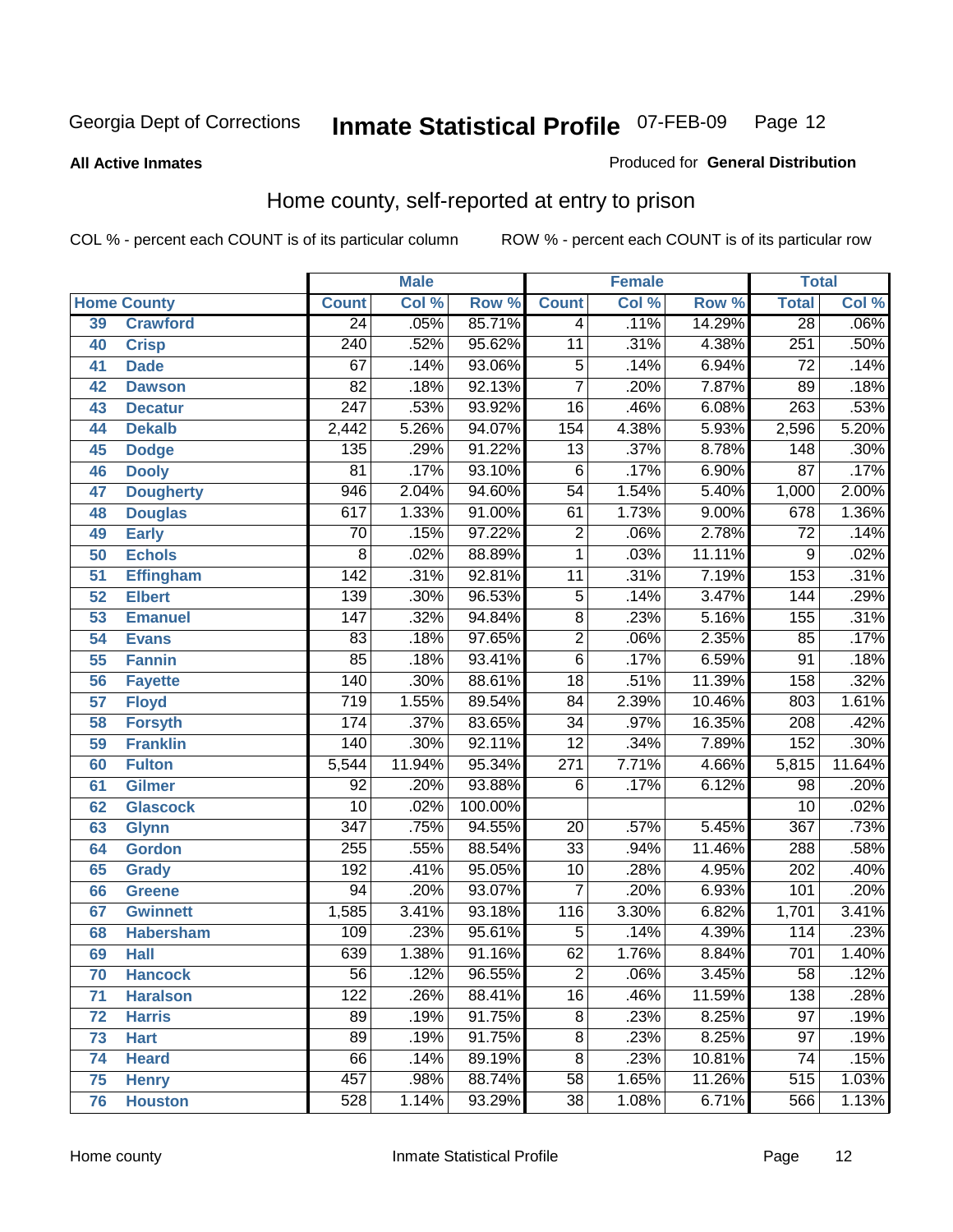**All Active Inmates**

#### Produced for **General Distribution**

### Home county, self-reported at entry to prison

|     |                    |                  | <b>Male</b> |           |                 | <b>Female</b> |          | <b>Total</b>     |       |
|-----|--------------------|------------------|-------------|-----------|-----------------|---------------|----------|------------------|-------|
|     | <b>Home County</b> | <b>Count</b>     | Col %       | Row %     | <b>Count</b>    | Col %         | Row %    | <b>Total</b>     | Col % |
| 77  | <b>Irwin</b>       | 66               | .14%        | 95.65%    | $\overline{3}$  | .09%          | 4.35%    | 69               | .14%  |
| 78  | <b>Jackson</b>     | 189              | .41%        | 92.20%    | $\overline{16}$ | .46%          | 7.80%    | $\overline{205}$ | .41%  |
| 79  | <b>Jasper</b>      | 61               | .13%        | 96.83%    | $\overline{2}$  | .06%          | 3.17%    | 63               | .13%  |
| 80  | <b>Jeff Davis</b>  | $\overline{74}$  | .16%        | 94.87%    | 4               | .11%          | 5.13%    | 78               | .16%  |
| 81  | <b>Jefferson</b>   | 110              | .24%        | 94.02%    | $\overline{7}$  | .20%          | 5.98%    | 117              | .23%  |
| 82  | <b>Jenkins</b>     | $\overline{74}$  | .16%        | 93.67%    | $\overline{5}$  | .14%          | 6.33%    | 79               | .16%  |
| 83  | <b>Johnson</b>     | $\overline{45}$  | .10%        | 93.75%    | $\overline{3}$  | .09%          | 6.25%    | $\overline{48}$  | .10%  |
| 84  | <b>Jones</b>       | 63               | .14%        | 96.92%    | $\overline{2}$  | .06%          | 3.08%    | 65               | .13%  |
| 85  | <b>Lamar</b>       | $\overline{78}$  | .17%        | 97.50%    | $\overline{2}$  | .06%          | 2.50%    | $\overline{80}$  | .16%  |
| 86  | <b>Lanier</b>      | $\overline{29}$  | .06%        | 87.88%    | 4               | .11%          | 12.12%   | $\overline{33}$  | .07%  |
| 87  | <b>Laurens</b>     | 305              | .66%        | 93.56%    | $\overline{21}$ | .60%          | 6.44%    | 326              | .65%  |
| 88  | Lee                | 66               | .14%        | 97.06%    | $\overline{2}$  | .06%          | 2.94%    | 68               | .14%  |
| 89  | <b>Liberty</b>     | $\overline{265}$ | .57%        | 93.31%    | $\overline{19}$ | .54%          | 6.69%    | 284              | .57%  |
| 90  | <b>Lincoln</b>     | $\overline{31}$  | .07%        | 96.88%    | $\mathbf{1}$    | .03%          | 3.13%    | $\overline{32}$  | .06%  |
| 91  | Long               | $\overline{37}$  | .08%        | 88.10%    | $\overline{5}$  | .14%          | 11.90%   | $\overline{42}$  | .08%  |
| 92  | <b>Lowndes</b>     | 477              | 1.03%       | 92.98%    | $\overline{36}$ | 1.02%         | 7.02%    | $\overline{513}$ | 1.03% |
| 93  | <b>Lumpkin</b>     | $\overline{92}$  | .20%        | 89.32%    | $\overline{11}$ | .31%          | 10.68%   | 103              | .21%  |
| 94  | <b>Macon</b>       | 79               | .17%        | 94.05%    | 5               | .14%          | 5.95%    | $\overline{84}$  | .17%  |
| 95  | <b>Madison</b>     | $\overline{96}$  | .21%        | 90.57%    | $\overline{10}$ | .28%          | 9.43%    | 106              | .21%  |
| 96  | <b>Marion</b>      | 44               | .09%        | 93.62%    | $\overline{3}$  | .09%          | 6.38%    | 47               | .09%  |
| 97  | <b>Mcduffie</b>    | 153              | .33%        | 95.03%    | $\overline{8}$  | .23%          | 4.97%    | 161              | .32%  |
| 98  | <b>Mcintosh</b>    | 69               | .15%        | 97.18%    | $\overline{2}$  | .06%          | 2.82%    | $\overline{71}$  | .14%  |
| 99  | <b>Meriwether</b>  | 186              | .40%        | 92.08%    | $\overline{16}$ | .46%          | 7.92%    | 202              | .40%  |
| 100 | <b>Miller</b>      | $\overline{29}$  | .06%        | 93.55%    | $\overline{2}$  | .06%          | 6.45%    | $\overline{31}$  | .06%  |
| 101 | <b>Mitchell</b>    | 174              | .37%        | 91.10%    | $\overline{17}$ | .48%          | 8.90%    | 191              | .38%  |
| 102 | <b>Monroe</b>      | 110              | .24%        | 93.22%    | $\overline{8}$  | .23%          | 6.78%    | 118              | .24%  |
| 103 | <b>Montgomery</b>  | 44               | .09%        | 89.80%    | $\overline{5}$  | .14%          | 10.20%   | 49               | .10%  |
| 104 | <b>Morgan</b>      | $\overline{87}$  | .19%        | 90.63%    | $\overline{9}$  | .26%          | 9.38%    | 96               | .19%  |
| 105 | <b>Murray</b>      | $\overline{205}$ | .44%        | 89.91%    | $\overline{23}$ | .65%          | 10.09%   | 228              | .46%  |
| 106 | <b>Muscogee</b>    | 1,525            | 3.28%       | 93.62%    | 104             | 2.96%         | 6.38%    | 1,629            | 3.26% |
| 107 | <b>Newton</b>      | 465              | 1.00%       | 88.57%    | 60              | 1.71%         | 11.43%   | 525              | 1.05% |
| 108 | <b>Oconee</b>      | 46               | .10%        | $92.00\%$ | 4               | .11%          | $8.00\%$ | 50               | .10%  |
| 109 | <b>Oglethorpe</b>  | $\overline{50}$  | .11%        | 90.91%    | $\overline{5}$  | .14%          | 9.09%    | 55               | .11%  |
| 110 | <b>Paulding</b>    | $\overline{225}$ | .48%        | 90.73%    | $\overline{23}$ | .65%          | 9.27%    | 248              | .50%  |
| 111 | <b>Peach</b>       | 130              | .28%        | 96.30%    | $\overline{5}$  | .14%          | 3.70%    | 135              | .27%  |
| 112 | <b>Pickens</b>     | 94               | .20%        | 87.85%    | $\overline{13}$ | .37%          | 12.15%   | 107              | .21%  |
| 113 | <b>Pierce</b>      | 64               | .14%        | 91.43%    | $\overline{6}$  | .17%          | 8.57%    | 70               | .14%  |
| 114 | <b>Pike</b>        | $\overline{55}$  | .12%        | 90.16%    | $\overline{6}$  | .17%          | 9.84%    | 61               | .12%  |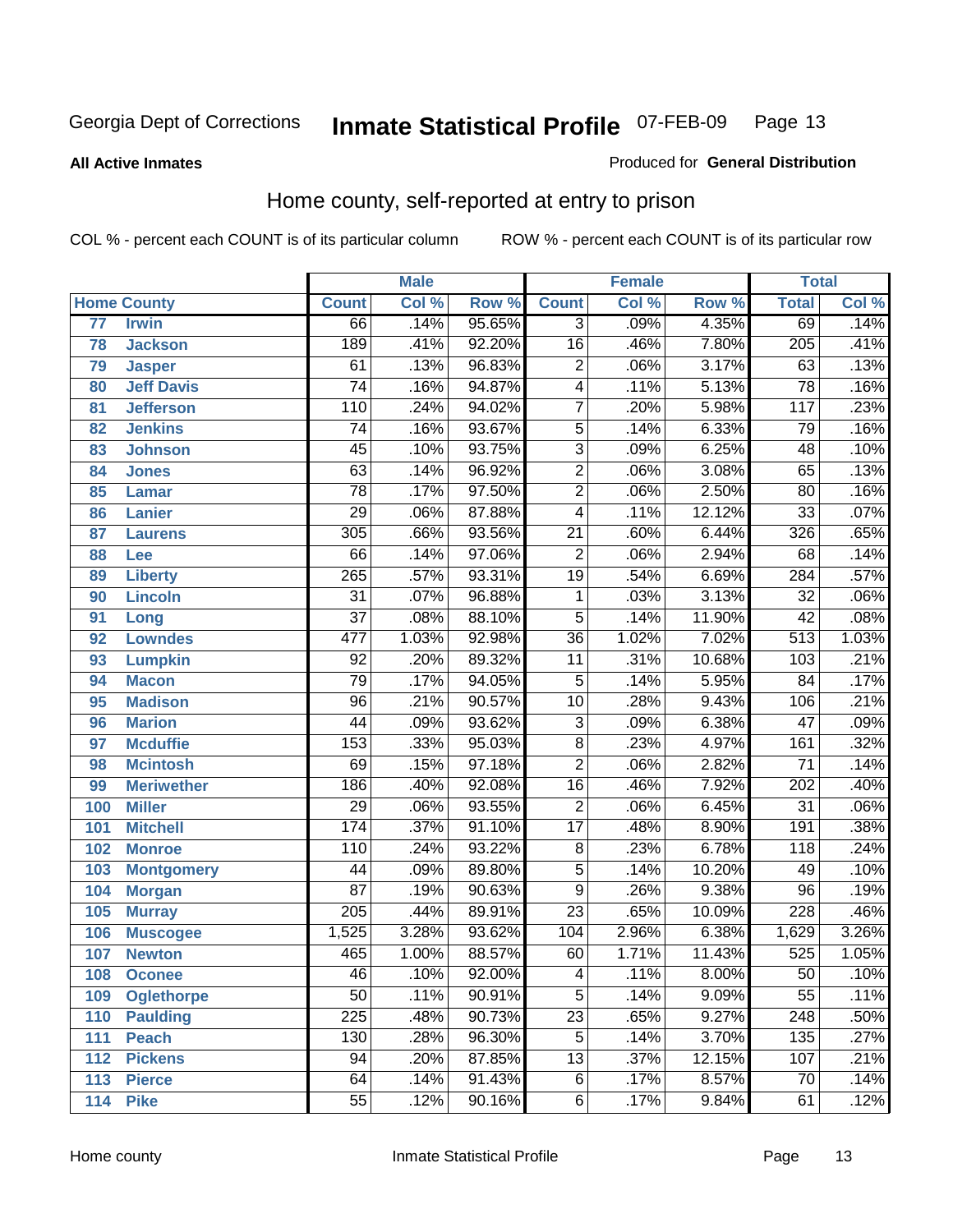**All Active Inmates**

#### Produced for **General Distribution**

### Home county, self-reported at entry to prison

|     |                    |                  | <b>Male</b> |         |                 | <b>Female</b> |        | <b>Total</b>     |                            |
|-----|--------------------|------------------|-------------|---------|-----------------|---------------|--------|------------------|----------------------------|
|     | <b>Home County</b> | <b>Count</b>     | Col %       | Row %   | <b>Count</b>    | Col %         | Row %  | <b>Total</b>     | $\overline{\text{Col }^9}$ |
| 115 | <b>Polk</b>        | 191              | .41%        | 89.25%  | $\overline{23}$ | .65%          | 10.75% | 214              | .43%                       |
| 116 | <b>Pulaski</b>     | $\overline{76}$  | .16%        | 84.44%  | $\overline{14}$ | .40%          | 15.56% | $\overline{90}$  | .18%                       |
| 117 | <b>Putnam</b>      | 126              | .27%        | 94.74%  | $\overline{7}$  | .20%          | 5.26%  | $\overline{133}$ | .27%                       |
| 118 | Quitman            | $\overline{13}$  | .03%        | 92.86%  | $\mathbf{1}$    | .03%          | 7.14%  | 14               | .03%                       |
| 119 | <b>Rabun</b>       | $\overline{56}$  | .12%        | 91.80%  | $\overline{5}$  | .14%          | 8.20%  | 61               | .12%                       |
| 120 | <b>Randolph</b>    | 48               | .10%        | 92.31%  | 4               | .11%          | 7.69%  | $\overline{52}$  | .10%                       |
| 121 | <b>Richmond</b>    | 1,669            | 3.59%       | 94.29%  | 101             | 2.87%         | 5.71%  | 1,770            | 3.54%                      |
| 122 | <b>Rockdale</b>    | 332              | .71%        | 90.96%  | $\overline{33}$ | .94%          | 9.04%  | 365              | .73%                       |
| 123 | <b>Schley</b>      | $\overline{23}$  | .05%        | 95.83%  | 1               | .03%          | 4.17%  | $\overline{24}$  | .05%                       |
| 124 | <b>Screven</b>     | $\overline{94}$  | .20%        | 91.26%  | $\overline{9}$  | .26%          | 8.74%  | 103              | .21%                       |
| 125 | <b>Seminole</b>    | $\overline{57}$  | .12%        | 87.69%  | $\overline{8}$  | .23%          | 12.31% | 65               | .13%                       |
| 126 | <b>Spalding</b>    | 508              | 1.09%       | 92.53%  | $\overline{41}$ | 1.17%         | 7.47%  | 549              | 1.10%                      |
| 127 | <b>Stephens</b>    | 166              | .36%        | 92.74%  | $\overline{13}$ | .37%          | 7.26%  | 179              | .36%                       |
| 128 | <b>Stewart</b>     | $\overline{31}$  | .07%        | 96.88%  | 1               | .03%          | 3.13%  | $\overline{32}$  | .06%                       |
| 129 | <b>Sumter</b>      | 220              | .47%        | 94.42%  | $\overline{13}$ | .37%          | 5.58%  | 233              | .47%                       |
| 130 | <b>Talbot</b>      | $\overline{47}$  | .10%        | 92.16%  | 4               | .11%          | 7.84%  | $\overline{51}$  | .10%                       |
| 131 | <b>Taliaferro</b>  | $\overline{10}$  | .02%        | 100.00% |                 |               |        | $\overline{10}$  | .02%                       |
| 132 | <b>Tattnall</b>    | 139              | .30%        | 89.10%  | $\overline{17}$ | .48%          | 10.90% | 156              | .31%                       |
| 133 | <b>Taylor</b>      | $\overline{78}$  | .17%        | 92.86%  | $\overline{6}$  | .17%          | 7.14%  | $\overline{84}$  | .17%                       |
| 134 | <b>Telfair</b>     | 116              | .25%        | 91.34%  | $\overline{11}$ | .31%          | 8.66%  | 127              | .25%                       |
| 135 | <b>Terrell</b>     | $\overline{74}$  | .16%        | 96.10%  | $\overline{3}$  | .09%          | 3.90%  | 77               | .15%                       |
| 136 | <b>Thomas</b>      | $\overline{278}$ | .60%        | 91.45%  | $\overline{26}$ | .74%          | 8.55%  | 304              | .61%                       |
| 137 | <b>Tift</b>        | $\overline{273}$ | .59%        | 96.13%  | $\overline{11}$ | .31%          | 3.87%  | 284              | .57%                       |
| 138 | <b>Toombs</b>      | 264              | .57%        | 91.03%  | $\overline{26}$ | .74%          | 8.97%  | 290              | .58%                       |
| 139 | <b>Towns</b>       | $\overline{27}$  | .06%        | 93.10%  | $\overline{2}$  | .06%          | 6.90%  | $\overline{29}$  | .06%                       |
| 140 | <b>Treutlen</b>    | $\overline{71}$  | .15%        | 98.61%  | 1               | .03%          | 1.39%  | $\overline{72}$  | .14%                       |
| 141 | <b>Troup</b>       | 599              | 1.29%       | 90.76%  | 61              | 1.73%         | 9.24%  | 660              | 1.32%                      |
| 142 | <b>Turner</b>      | $\overline{72}$  | .16%        | 97.30%  | $\overline{2}$  | .06%          | 2.70%  | $\overline{74}$  | .15%                       |
| 143 | <b>Twiggs</b>      | 43               | .09%        | 89.58%  | 5               | .14%          | 10.42% | 48               | .10%                       |
| 144 | <b>Union</b>       | $\overline{67}$  | .14%        | 82.72%  | $\overline{14}$ | .40%          | 17.28% | $\overline{81}$  | .16%                       |
| 145 | <b>Upson</b>       | $\overline{203}$ | .44%        | 93.98%  | $\overline{13}$ | .37%          | 6.02%  | 216              | .43%                       |
| 146 | <b>Walker</b>      | 315              | .68%        | 94.03%  | 20              | .57%          | 5.97%  | 335              | .67%                       |
| 147 | <b>Walton</b>      | 298              | .64%        | 92.83%  | $\overline{23}$ | .65%          | 7.17%  | 321              | .64%                       |
| 148 | <b>Ware</b>        | 286              | .62%        | 92.86%  | $\overline{22}$ | .63%          | 7.14%  | 308              | .62%                       |
| 149 | <b>Warren</b>      | 44               | .09%        | 91.67%  | 4               | .11%          | 8.33%  | 48               | .10%                       |
| 150 | <b>Washington</b>  | 125              | .27%        | 91.91%  | $\overline{11}$ | .31%          | 8.09%  | 136              | .27%                       |
| 151 | <b>Wayne</b>       | 165              | .36%        | 91.16%  | $\overline{16}$ | .46%          | 8.84%  | 181              | .36%                       |
| 152 | <b>Webster</b>     | $\overline{6}$   | .01%        | 100.00% |                 |               |        | 6                | .01%                       |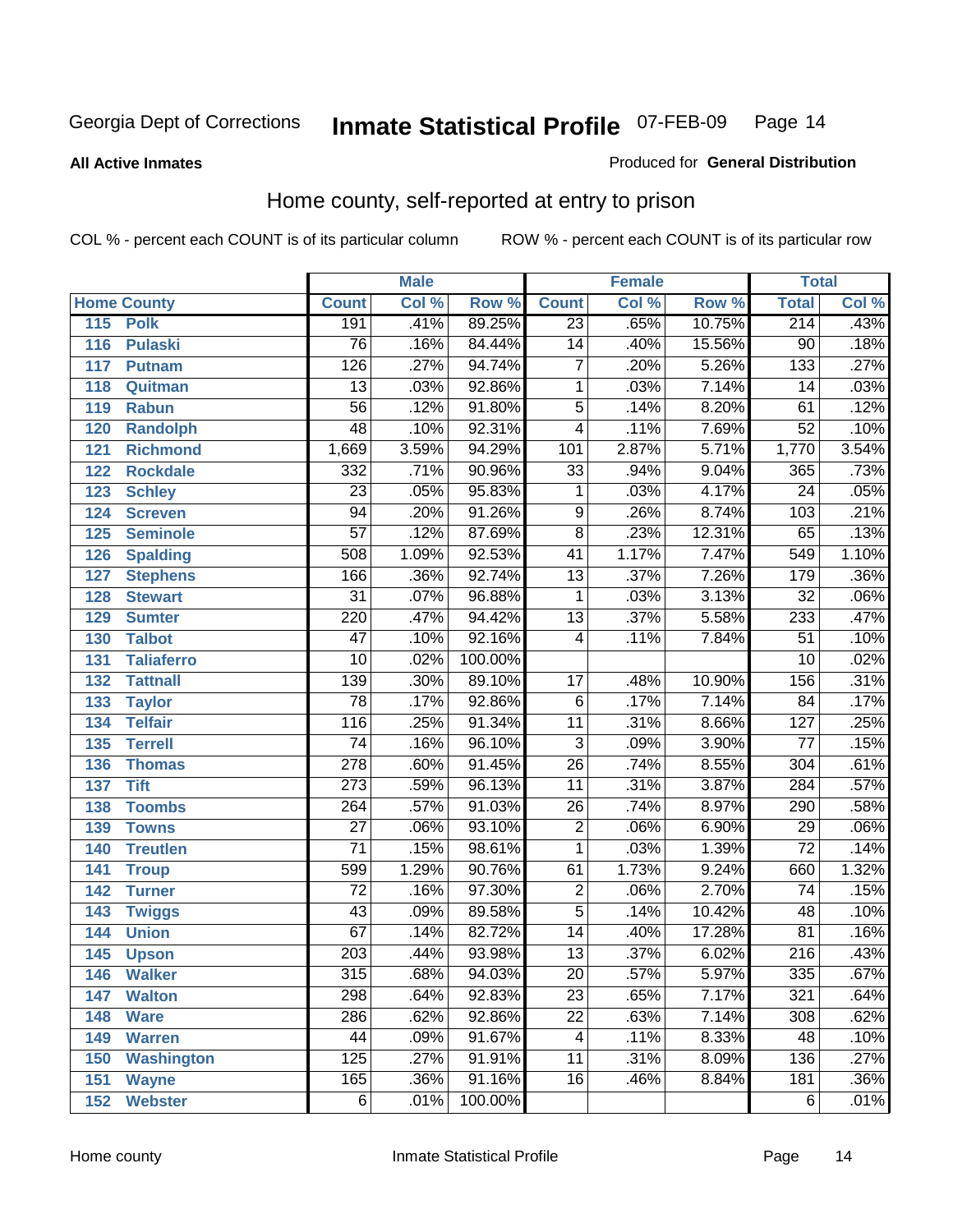**All Active Inmates**

#### Produced for **General Distribution**

### Home county, self-reported at entry to prison

|                    |                      | <b>Male</b>     |       |        |              | <b>Female</b> | <b>Total</b> |        |         |
|--------------------|----------------------|-----------------|-------|--------|--------------|---------------|--------------|--------|---------|
| <b>Home County</b> |                      | <b>Count</b>    | Col % | Row %  | <b>Count</b> | Col %         | Row %        | Total  | Col %   |
| 153                | <b>Wheeler</b>       | $\overline{25}$ | .05%  | 86.21% | 4            | .11%          | 13.79%       | 29     | $.06\%$ |
| 154                | <b>White</b>         | 74              | .16%  | 86.05% | 12           | .34%          | 13.95%       | 86     | .17%    |
| 155                | <b>Whitfield</b>     | 570             | 1.23% | 89.34% | 68           | 1.93%         | 10.66%       | 638    | 1.28%   |
| 156                | <b>Wilcox</b>        | 58              | .12%  | 95.08% | 3            | .09%          | 4.92%        | 61     | .12%    |
| 157                | <b>Wilkes</b>        | 65              | .14%  | 94.20% | 4            | .11%          | 5.80%        | 69     | .14%    |
| 158                | <b>Wilkinson</b>     | 72              | .16%  | 92.31% | 6            | .17%          | 7.69%        | 78     | .16%    |
| 159                | <b>Worth</b>         | 107             | .23%  | 93.04% | 8            | .23%          | $6.96\%$     | 115    | .23%    |
| 160                | <b>Unknown</b>       | 2,462           | 5.30% | 91.97% | 215          | 6.11%         | 8.03%        | 2,677  | 5.36%   |
|                    | <b>Total Rported</b> | 46,437          | 100%  | 92.96% | 3,516        | 100%          | 7.04%        | 49,953 | 100%    |

| N<br>тео | 2,535  | 161    | 2,696 |
|----------|--------|--------|-------|
|          | 48.972 | $\sim$ | .649  |

| <b>Mode</b> | ---<br>.tor | <b>ulton</b> | . |
|-------------|-------------|--------------|---|
|             |             |              |   |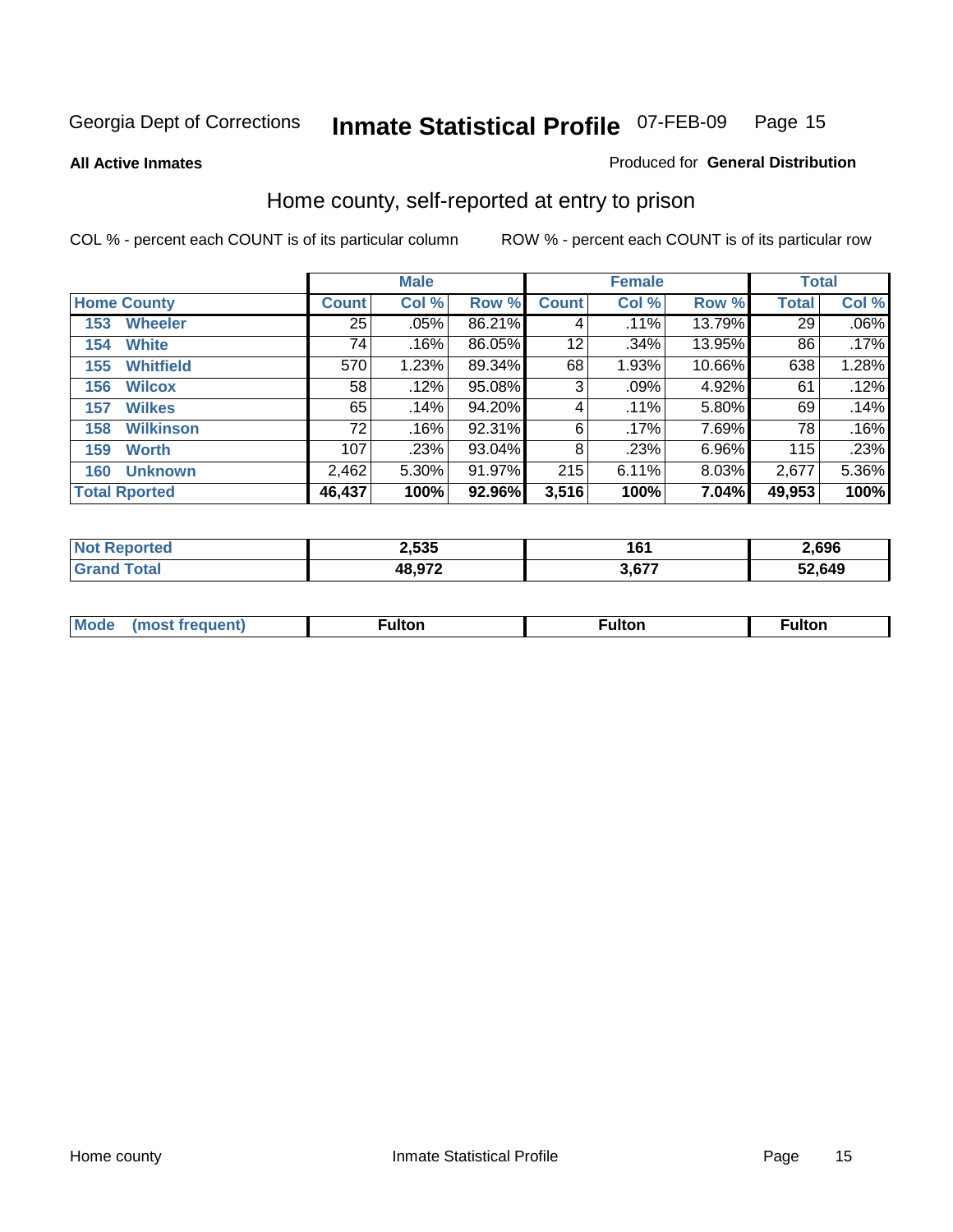#### **All Active Inmates**

#### Produced for **General Distribution**

### Environment to age 16, self-reported at entry to prison

|                                      | <b>Male</b>  |        | <b>Female</b> |              |        | <b>Total</b> |        |        |
|--------------------------------------|--------------|--------|---------------|--------------|--------|--------------|--------|--------|
| <b>Environment to age 16</b>         | <b>Count</b> | Col %  | Row %         | <b>Count</b> | Col %  | Row %        | Total  | Col %  |
| <b>Rural/Farm</b>                    | 1,722        | 3.69%  | 94.20%        | 106          | 3.03%  | 5.80%        | 1,828  | 3.64%  |
| <b>Rural/Nfarm</b><br>$\overline{2}$ | 2,517        | 5.39%  | 86.97%        | 377          | 10.79% | 13.03%       | 2,894  | 5.76%  |
| 3 S.M.S.A                            | 15,758       | 33.74% | 95.80%        | 691          | 19.78% | 4.20%        | 16,449 | 32.76% |
| <b>Urban</b>                         | 10,138       | 21.70% | 90.07%        | 1,118        | 32.01% | $9.93\%$     | 11,256 | 22.42% |
| <b>Small Town</b><br>5               | 16,575       | 35.48% | 93.24%        | 1,201        | 34.38% | $6.76\%$     | 17,776 | 35.41% |
| <b>Total Reported</b>                | 46,710       | 100%   | 93.04%        | 3,493        | 100%   | 6.96%        | 50,203 | 100%   |

| Reported<br><b>Not</b> | 2,262  | 184   | 2,446  |
|------------------------|--------|-------|--------|
| ™otal<br>Grand         | 48,972 | 3,677 | 52,649 |

| Mο<br>went | .owr | owr<br>Smal. | owr |
|------------|------|--------------|-----|
|            |      |              |     |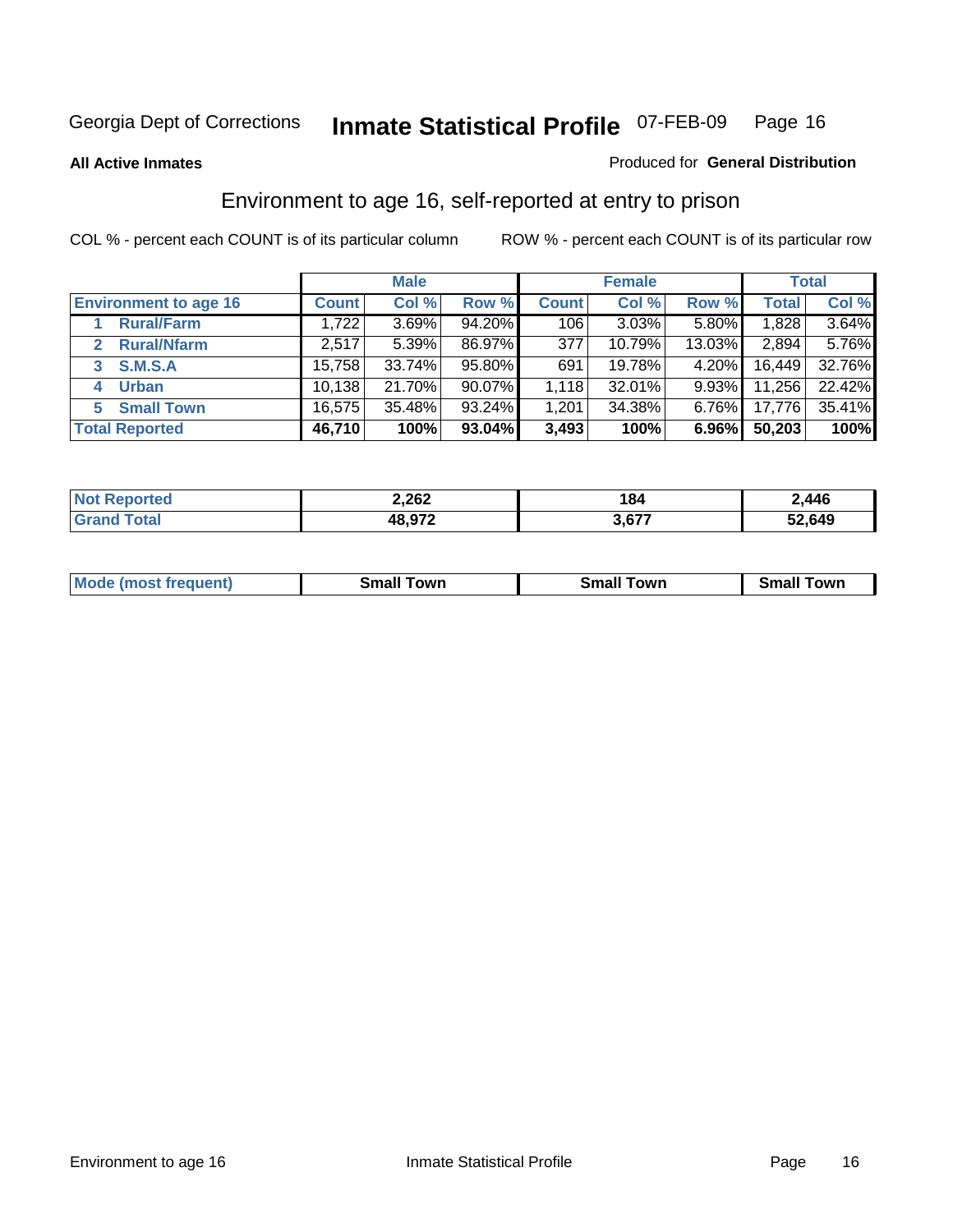#### **All Active Inmates**

#### Produced for **General Distribution**

### Guardian status to age 16, self-reported at entry to prison

|                                  |              | <b>Male</b> |         |                 | <b>Female</b> |          |        | <b>Total</b> |
|----------------------------------|--------------|-------------|---------|-----------------|---------------|----------|--------|--------------|
| <b>Guardian Status To Age 16</b> | <b>Count</b> | Col %       | Row %   | <b>Count</b>    | Col %         | Row %    | Total  | Col %        |
| 1 Orphanage                      | 32           | .12%        | 94.12%  | 2               | .24%          | 5.88%    | 34     | .12%         |
| 2 Father Only                    | 818          | 3.05%       | 97.61%  | 20 <sub>1</sub> | 2.44%         | 2.39%    | 838    | 3.03%        |
| <b>3 Both Parents</b>            | 10,802       | 40.22%      | 96.85%  | 351             | 42.86%        | 3.15%    | 11,153 | 40.30%       |
| <b>4 Mother Only</b>             | 11,554       | 43.02%      | 97.85%  | 254             | 31.01%        | 2.15%    | 11,808 | 42.67%       |
| <b>6 Oth Female</b>              | 666          | 2.48%       | 94.74%  | 37              | 4.52%         | 5.26%    | 703    | 2.54%        |
| <b>7 Oth Male</b>                | 112          | .42%        | 95.73%  | 5               | .61%          | 4.27%    | 117    | .42%         |
| 8 Step-Parents                   | 273          | 1.02%       | 100.00% |                 |               |          | 273    | .99%         |
| 9 Foster Home                    | 395          | 1.47%       | 96.34%  | 15              | 1.83%         | $3.66\%$ | 410    | 1.48%        |
| <b>10 Grand Parents</b>          | 2,203        | 8.20%       | 94.23%  | 135             | 16.48%        | 5.77%    | 2,338  | 8.45%        |
| <b>Total Reported</b>            | 26,855       | 100%        | 97.04%  | 819             | 100%          | 2.96%    | 27,674 | 100%         |

| rted<br>N | ss 447 | 2,858 | 07E    |
|-----------|--------|-------|--------|
| ้วtaเ     | 48 Q72 | 3,677 | 52,649 |

| Mode | Dnlv<br>Mot | <b>Roth</b><br>Parents | <b>IMot</b><br>Onlv<br>∵hei |
|------|-------------|------------------------|-----------------------------|
|      |             |                        |                             |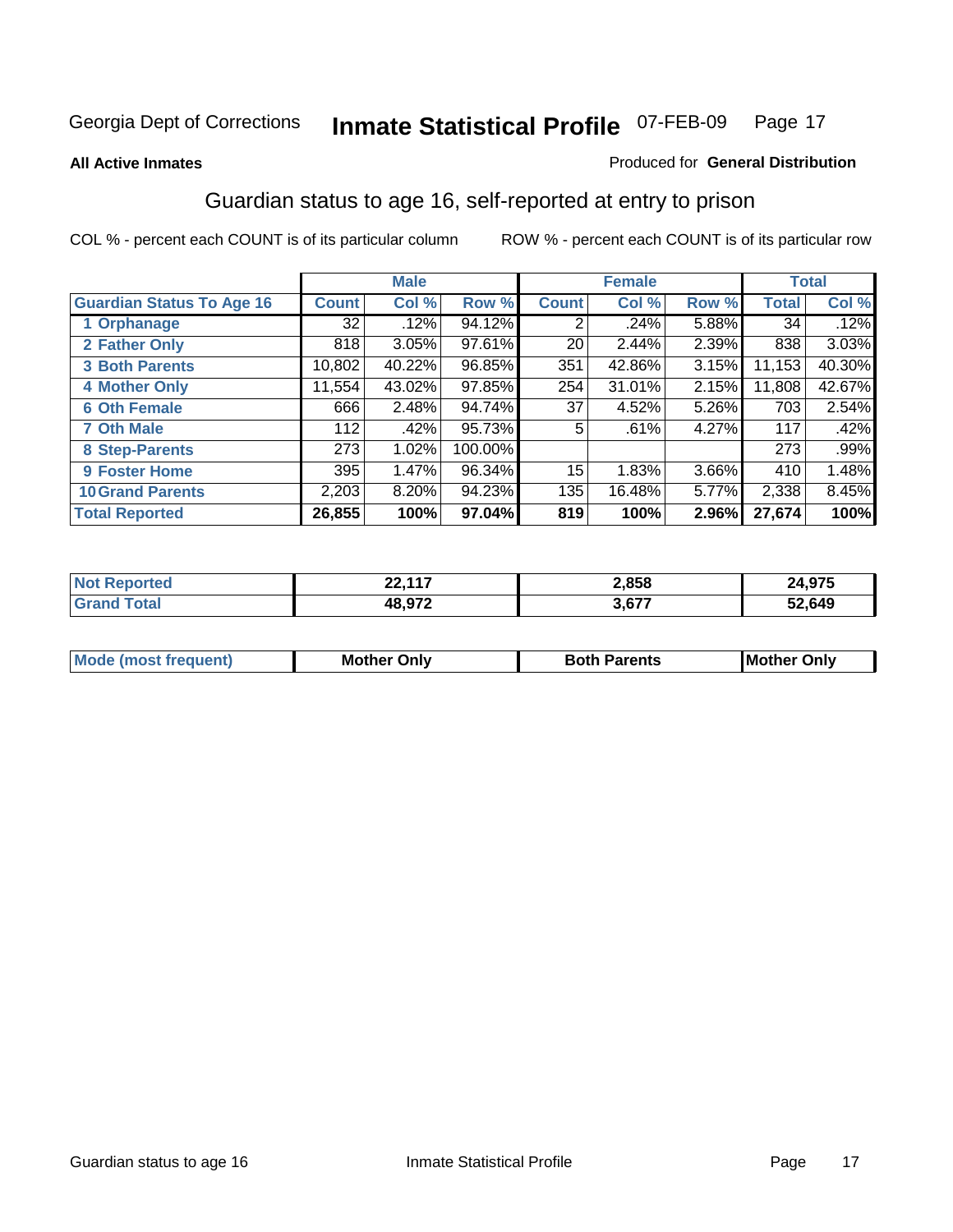#### **All Active Inmates**

#### Produced for **General Distribution**

### Employment status before prison, self-reported at entry to prison

|                                  |              | <b>Male</b> |        |              | <b>Female</b> |        |        | <b>Total</b> |
|----------------------------------|--------------|-------------|--------|--------------|---------------|--------|--------|--------------|
| <b>Employment Status</b>         | <b>Count</b> | Col %       | Row %  | <b>Count</b> | Col %         | Row %  | Total  | Col %        |
| <b>Full Time</b>                 | 22,428       | 52.22%      | 95.80% | 984          | 51.57%        | 4.20%  | 23,412 | 52.19%       |
| <b>Part Time</b><br>$\mathbf{2}$ | 3,121        | 7.27%       | 97.47% | 81           | 4.25%         | 2.53%  | 3,202  | 7.14%        |
| Unempl $<$ 6m<br>3               | 4,548        | 10.59%      | 97.18% | 132          | 6.92%         | 2.82%  | 4,680  | 10.43%       |
| Unempl > 6m<br>4                 | 7,625        | 17.75%      | 95.85% | 330          | 17.30%        | 4.15%  | 7,955  | 17.73%       |
| <b>Never Workd</b><br>5          | 3,348        | 7.80%       | 96.26% | 130          | 6.81%         | 3.74%  | 3,478  | 7.75%        |
| <b>Student</b><br>6              | 370          | .86%        | 86.45% | 58           | $3.04\%$      | 13.55% | 428    | .95%         |
| 7<br><b>Incapable</b>            | 1,507        | 3.51%       | 88.65% | 193          | 10.12%        | 11.35% | 1,700  | 3.79%        |
| <b>Total Reported</b>            | 42,947       | 100%        | 95.75% | 1,908        | 100%          | 4.25%  | 44,855 | 100%         |

| orted | 6.025  | ,769 | 7,794  |
|-------|--------|------|--------|
|       | 10 A7A | 3677 | 52,649 |

| <b>M</b> ດ | the contract of the contract of the contract of the contract of the contract of the contract of the contract of | the contract of the contract of the contract of the contract of the contract of the contract of the contract of | ----<br><b>Full Time</b> |
|------------|-----------------------------------------------------------------------------------------------------------------|-----------------------------------------------------------------------------------------------------------------|--------------------------|
|            |                                                                                                                 |                                                                                                                 |                          |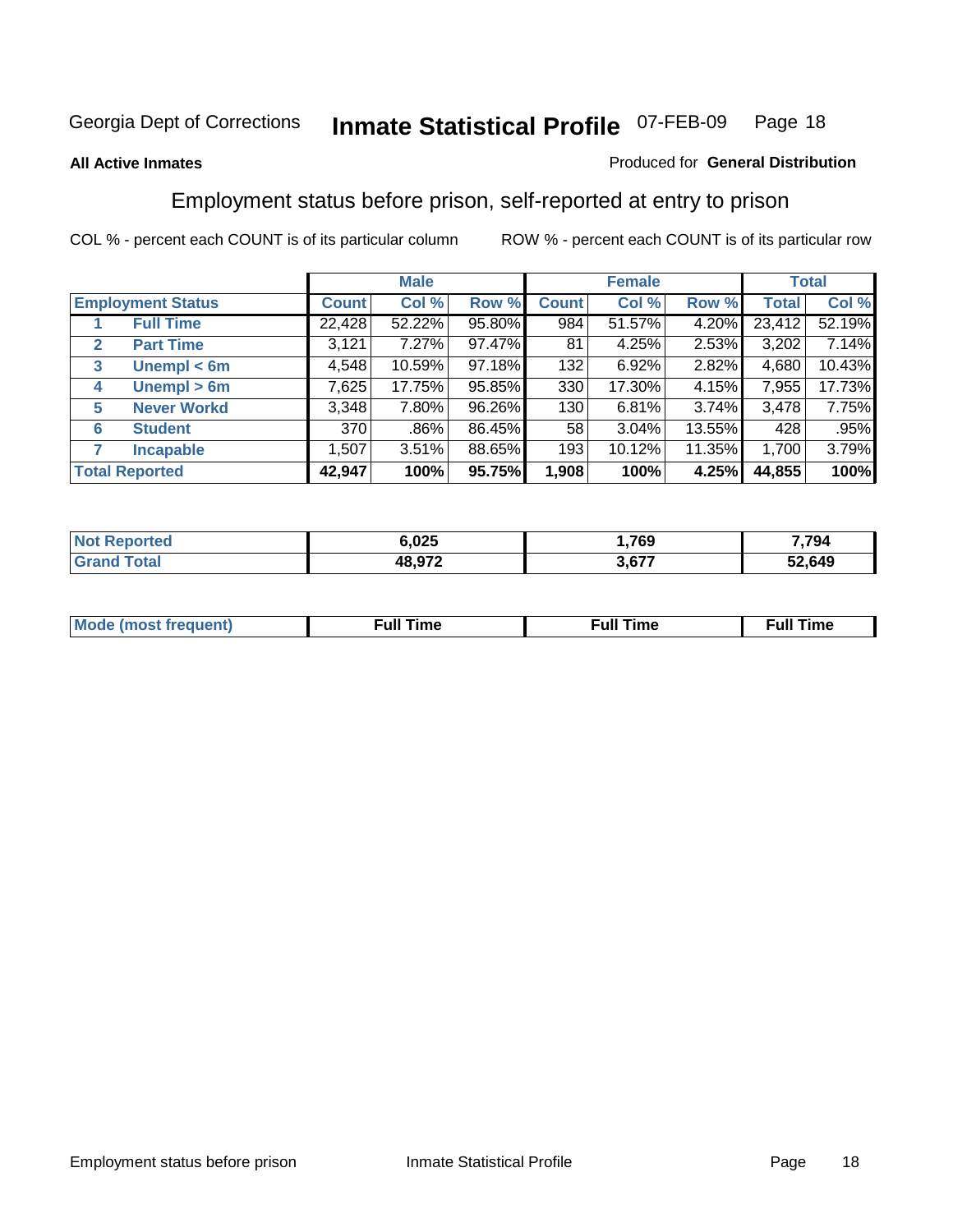#### **All Active Inmates**

Produced for **General Distribution**

### Age at admission

|                         |                 | <b>Male</b> |         |                 | <b>Female</b> |        |              | <b>Total</b> |
|-------------------------|-----------------|-------------|---------|-----------------|---------------|--------|--------------|--------------|
| <b>Age At Admission</b> | <b>Count</b>    | Col %       | Row %   | <b>Count</b>    | Col %         | Row %  | <b>Total</b> | Col %        |
| 13                      | 1               | 0.01%       | 100.00% |                 |               |        | 1            | 0.01%        |
| 14                      | $\overline{13}$ | 0.03%       | 92.86%  | 1               | 0.03%         | 7.14%  | 14           | 0.03%        |
| $\overline{15}$         | 61              | 0.12%       | 98.39%  | 1               | 0.03%         | 1.61%  | 62           | 0.12%        |
| 16                      | 183             | 0.37%       | 95.31%  | 9               | 0.24%         | 4.69%  | 192          | 0.36%        |
| $\overline{17}$         | 786             | 1.60%       | 96.80%  | $\overline{26}$ | 0.71%         | 3.20%  | 812          | 1.54%        |
| 18                      | 1,562           | 3.19%       | 97.14%  | 46              | 1.25%         | 2.86%  | 1,608        | 3.05%        |
| 19                      | 2,106           | 4.30%       | 97.05%  | 64              | 1.74%         | 2.95%  | 2,170        | 4.12%        |
| 20                      | 2,115           | 4.32%       | 94.72%  | 118             | 3.21%         | 5.28%  | 2,233        | 4.24%        |
| 21                      | 2,086           | 4.26%       | 94.69%  | 117             | 3.18%         | 5.31%  | 2,203        | 4.18%        |
| 22                      | 2,138           | 4.37%       | 95.83%  | 93              | 2.53%         | 4.17%  | 2,231        | 4.24%        |
| 23                      | 2,012           | 4.11%       | 94.06%  | 127             | 3.45%         | 5.94%  | 2,139        | 4.06%        |
| 24                      | 1,954           | 3.99%       | 93.99%  | 125             | 3.40%         | 6.01%  | 2,079        | 3.95%        |
| $\overline{25}$         | 1,939           | 3.96%       | 93.36%  | 138             | 3.75%         | 6.64%  | 2,077        | 3.94%        |
| 26                      | 1,799           | 3.67%       | 93.26%  | 130             | 3.54%         | 6.74%  | 1,929        | 3.66%        |
| 27                      | 1,827           | 3.73%       | 93.50%  | 127             | 3.45%         | 6.50%  | 1,954        | 3.71%        |
| 28                      | 1,762           | 3.60%       | 93.13%  | 130             | 3.54%         | 6.87%  | 1,892        | 3.59%        |
| 29                      | 1,640           | 3.35%       | 91.36%  | 155             | 4.22%         | 8.64%  | 1,795        | 3.41%        |
| 30                      | 1,599           | 3.27%       | 92.16%  | 136             | 3.70%         | 7.84%  | 1,735        | 3.30%        |
| 31                      | 1,453           | 2.97%       | 92.67%  | 115             | 3.13%         | 7.33%  | 1,568        | 2.98%        |
| 32                      | 1,356           | 2.77%       | 92.37%  | 112             | 3.05%         | 7.63%  | 1,468        | 2.79%        |
| 33                      | 1,302           | 2.66%       | 93.60%  | 89              | 2.42%         | 6.40%  | 1,391        | 2.64%        |
| 34                      | 1,347           | 2.75%       | 91.82%  | 120             | 3.26%         | 8.18%  | 1,467        | 2.79%        |
| 35                      | 1,263           | 2.58%       | 91.79%  | 113             | 3.07%         | 8.21%  | 1,376        | 2.61%        |
| 36                      | 1,283           | 2.62%       | 91.25%  | 123             | 3.35%         | 8.75%  | 1,406        | 2.67%        |
| 37                      | 1,225           | 2.50%       | 90.67%  | 126             | 3.43%         | 9.33%  | 1,351        | 2.57%        |
| 38                      | 1,117           | 2.28%       | 90.81%  | 113             | 3.07%         | 9.19%  | 1,230        | 2.34%        |
| 39                      | 1,130           | 2.31%       | 89.90%  | 127             | 3.45%         | 10.10% | 1,257        | 2.39%        |
| 40                      | 1,104           | 2.25%       | 92.31%  | 92              | 2.50%         | 7.69%  | 1,196        | 2.27%        |
| 41                      | 1,071           | 2.19%       | 89.47%  | 126             | 3.43%         | 10.53% | 1,197        | 2.27%        |
| 42                      | 1,001           | 2.04%       | 90.59%  | 104             | 2.83%         | 9.41%  | 1,105        | 2.10%        |
| 43                      | 996             | 2.03%       | 91.04%  | $\overline{98}$ | 2.67%         | 8.96%  | 1,094        | 2.08%        |
| 44                      | 906             | 1.85%       | 92.54%  | 73              | 1.99%         | 7.46%  | 979          | 1.86%        |
| 45                      | 869             | 1.77%       | 90.33%  | $\overline{93}$ | 2.53%         | 9.67%  | 962          | 1.83%        |
| 46                      | 805             | 1.64%       | 90.04%  | 89              | 2.42%         | 9.96%  | 894          | 1.70%        |
| 47                      | 739             | 1.51%       | 91.12%  | $\overline{72}$ | 1.96%         | 8.88%  | 811          | 1.54%        |
| 48                      | 631             | 1.29%       | 89.25%  | 76              | 2.07%         | 10.75% | 707          | 1.34%        |
| 49                      | 575             | 1.17%       | 92.89%  | 44              | 1.20%         | 7.11%  | 619          | 1.18%        |
| 50                      | 482             | 0.98%       | 91.63%  | 44              | 1.20%         | 8.37%  | 526          | 1.00%        |
| 51                      | 431             | 0.88%       | 93.90%  | $\overline{28}$ | 0.76%         | 6.10%  | 459          | 0.87%        |
| 52                      | 416             | 0.85%       | 93.69%  | 28              | 0.76%         | 6.31%  | 444          | 0.84%        |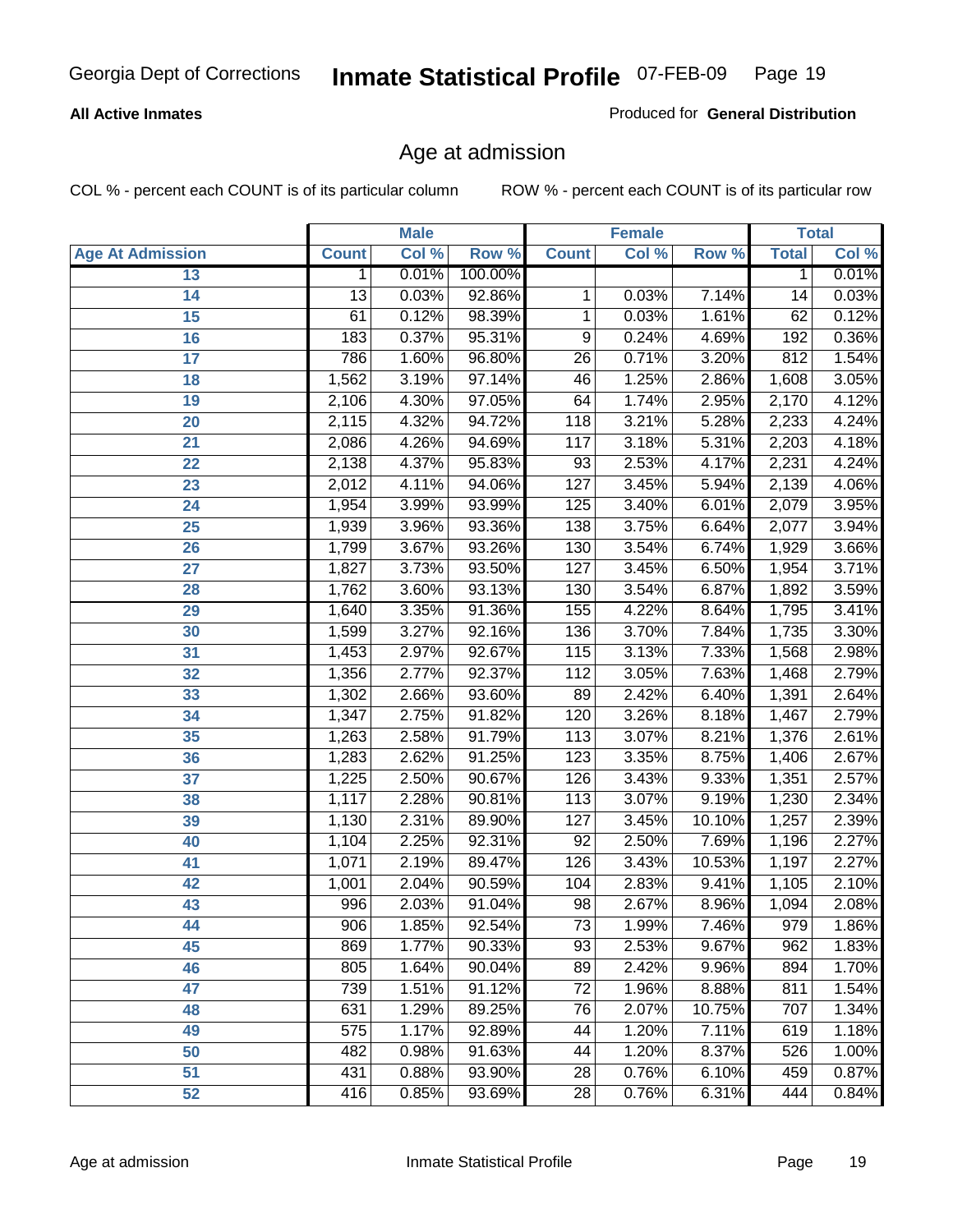#### **All Active Inmates**

Produced for **General Distribution**

### Age at admission

|                         | <b>Male</b>      |       | <b>Female</b> |                 |       | <b>Total</b> |                  |       |
|-------------------------|------------------|-------|---------------|-----------------|-------|--------------|------------------|-------|
| <b>Age At Admission</b> | <b>Count</b>     | Col % | Row %         | <b>Count</b>    | Col % | Row %        | <b>Total</b>     | Col % |
| 53                      | $\overline{312}$ | 0.64% | 89.14%        | $\overline{38}$ | 1.03% | 10.86%       | 350              | 0.66% |
| 54                      | $\overline{240}$ | 0.49% | 90.91%        | $\overline{24}$ | 0.65% | 9.09%        | 264              | 0.50% |
| $\overline{55}$         | $\overline{249}$ | 0.51% | 96.89%        | $\overline{8}$  | 0.22% | 3.11%        | $\overline{257}$ | 0.49% |
| $\overline{56}$         | 183              | 0.37% | 93.37%        | $\overline{13}$ | 0.35% | 6.63%        | 196              | 0.37% |
| $\overline{57}$         | 151              | 0.31% | 94.97%        | $\overline{8}$  | 0.22% | 5.03%        | 159              | 0.30% |
| 58                      | 124              | 0.25% | 93.94%        | $\overline{8}$  | 0.22% | 6.06%        | 132              | 0.25% |
| 59                      | 135              | 0.28% | 95.07%        | 7               | 0.19% | 4.93%        | 142              | 0.27% |
| 60                      | $\overline{84}$  | 0.17% | 93.33%        | $\overline{6}$  | 0.16% | 6.67%        | $\overline{90}$  | 0.17% |
| 61                      | 60               | 0.12% | 95.24%        | $\overline{3}$  | 0.08% | 4.76%        | 63               | 0.12% |
| 62                      | 61               | 0.12% | 98.39%        | $\overline{1}$  | 0.03% | 1.61%        | 62               | 0.12% |
| 63                      | 49               | 0.10% | 96.08%        | $\overline{2}$  | 0.05% | 3.92%        | 51               | 0.10% |
| 64                      | $\overline{42}$  | 0.09% | 97.67%        | $\overline{1}$  | 0.03% | 2.33%        | $\overline{43}$  | 0.08% |
| 65                      | $\overline{35}$  | 0.07% | 97.22%        | 1               | 0.03% | 2.78%        | $\overline{36}$  | 0.07% |
| 66                      | $\overline{28}$  | 0.06% | 93.33%        | $\overline{2}$  | 0.05% | 6.67%        | $\overline{30}$  | 0.06% |
| 67                      | $\overline{27}$  | 0.06% | 93.10%        | $\overline{2}$  | 0.05% | 6.90%        | $\overline{29}$  | 0.06% |
| 68                      | $\overline{21}$  | 0.04% | 100.00%       |                 |       |              | $\overline{21}$  | 0.04% |
| 69                      | 26               | 0.05% | 100.00%       |                 |       |              | $\overline{26}$  | 0.05% |
| 70                      | $\overline{9}$   | 0.02% | 81.82%        | $\overline{2}$  | 0.05% | 18.18%       | $\overline{11}$  | 0.02% |
| 71                      | $\overline{6}$   | 0.01% | 100.00%       |                 |       |              | 6                | 0.01% |
| $\overline{72}$         | $\overline{6}$   | 0.01% | 100.00%       |                 |       |              | $\overline{6}$   | 0.01% |
| $\overline{73}$         | $\overline{8}$   | 0.02% | 100.00%       |                 |       |              | $\overline{8}$   | 0.02% |
| $\overline{74}$         | $\overline{7}$   | 0.01% | 87.50%        | 1               | 0.03% | 12.50%       | $\overline{8}$   | 0.02% |
| $\overline{75}$         | $\overline{5}$   | 0.01% | 100.00%       |                 |       |              | $\overline{5}$   | 0.01% |
| 76                      | $\overline{7}$   | 0.01% | 100.00%       |                 |       |              | 7                | 0.01% |
| 77                      | $\mathbf{1}$     | 0.01% | 50.00%        | 1               | 0.03% | 50.00%       | $\overline{2}$   | 0.01% |
| 78                      | $\overline{2}$   | 0.01% | 100.00%       |                 |       |              | $\overline{2}$   | 0.01% |
| 79                      | $\overline{6}$   | 0.01% | 85.71%        | $\overline{1}$  | 0.03% | 14.29%       | $\overline{7}$   | 0.01% |
| 80                      | $\overline{1}$   | 0.01% | 100.00%       |                 |       |              | 1                | 0.01% |
| $\overline{81}$         | $\mathbf{1}$     | 0.01% | 100.00%       |                 |       |              | 1                | 0.01% |
| 84                      | 1                | 0.01% | 100.00%       |                 |       |              | 1                | 0.01% |
| <b>Total Reported</b>   | 48,972           | 100%  | 93.02%        | 3,677           | 100%  | 6.98%        | 52,649           | 100%  |

| <b>Not Reported</b> |        |       |        |
|---------------------|--------|-------|--------|
| <b>Grand Total</b>  | 48,972 | 3,677 | 52,649 |

| <b>Mean</b><br>(average)       | 31.85 | 33.96   | 32.00 |
|--------------------------------|-------|---------|-------|
| <b>Median (middle)</b>         | 30    | ົ<br>vu | 30    |
| <b>Mode</b><br>(most frequent) | ∸∸    | 29      | 20    |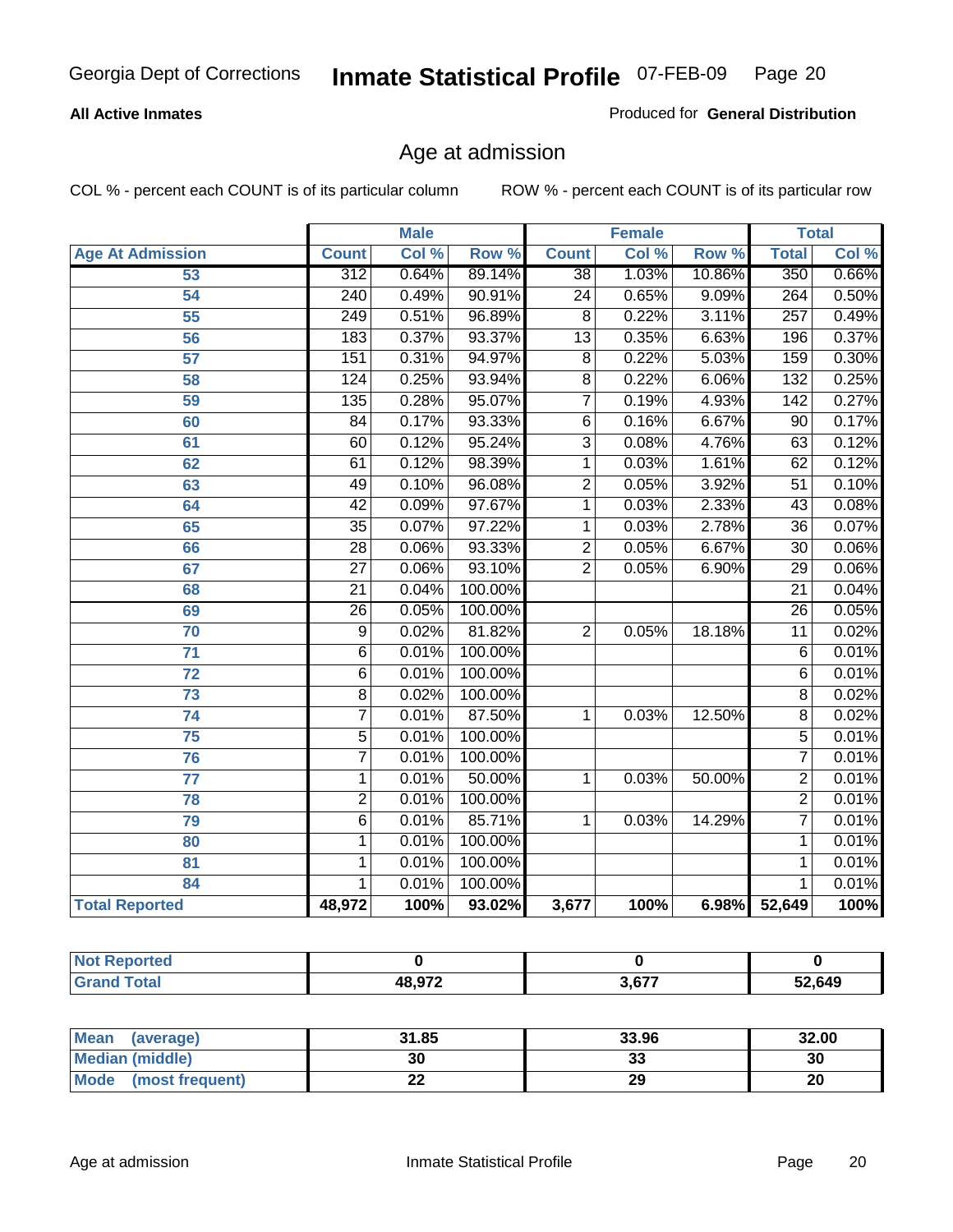#### **All Active Inmates**

Produced for **General Distribution**

### Age at release

|                       | <b>Male</b>  |      |       | <b>Female</b> |       |       | <b>Total</b> |          |
|-----------------------|--------------|------|-------|---------------|-------|-------|--------------|----------|
| <b>Age At Release</b> | <b>Count</b> | Col% | Row % | <b>Count</b>  | Col % | Row % | <b>Total</b> | Col $\%$ |
| <b>Total Reported</b> |              |      |       |               |       |       |              |          |

| <b>Still Active</b> | 48,972 | 3,677 | 52,649 |
|---------------------|--------|-------|--------|
| <b>Not Reported</b> |        |       |        |
| <b>Grand Total</b>  | 48,972 | 3,677 | 52,649 |

| Mean (average)       | N/A | N/A | N/A |
|----------------------|-----|-----|-----|
| Median (middle)      | N/A | N/A | N/A |
| Mode (most frequent) | N/A | N/A | N/A |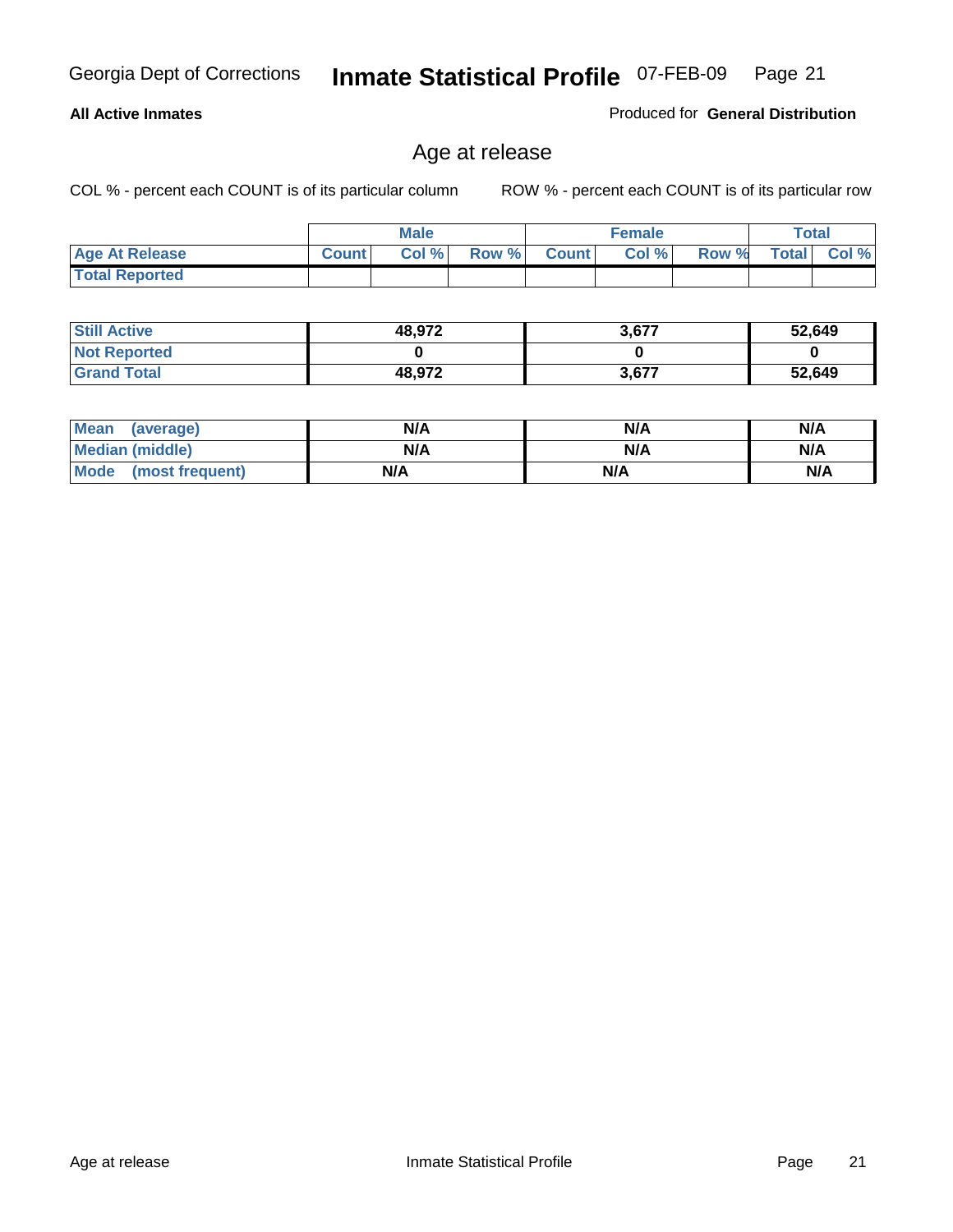#### **All Active Inmates**

#### Produced for **General Distribution**

### Height, measured at entry to prison

|                        |                  | <b>Male</b> |         |                  | <b>Female</b>      |         | <b>Total</b>    |        |
|------------------------|------------------|-------------|---------|------------------|--------------------|---------|-----------------|--------|
| <b>Height</b>          | <b>Count</b>     | Col %       | Row %   | <b>Count</b>     | Col %              | Row %   | <b>Total</b>    | Col %  |
| <b>Under four feet</b> | $\overline{2}$   | 0.01%       | 66.67%  | $\overline{1}$   | 0.03%              | 33.33%  | $\overline{3}$  | 0.01%  |
| 4'01''                 |                  |             |         | $\overline{3}$   | 0.08%              | 100.00% | $\overline{3}$  | 0.01%  |
| 4'02"                  |                  |             |         | 1                | 0.03%              | 100.00% | 1               | 0.01%  |
| 4'03"                  | $\mathbf{1}$     | 0.01%       | 50.00%  | $\mathbf{1}$     | 0.03%              | 50.00%  | $\overline{2}$  | 0.01%  |
| 4'05''                 | $\mathbf 1$      | 0.01%       | 100.00% |                  |                    |         | 1               | 0.01%  |
| 4'06"                  |                  |             |         | $\overline{2}$   | 0.06%              | 100.00% | $\overline{2}$  | 0.01%  |
| 4'07"                  |                  |             |         | 1                | 0.03%              | 100.00% | 1               | 0.01%  |
| 4'08"                  | $\mathbf{1}$     | 0.01%       | 11.11%  | $\overline{8}$   | 0.22%              | 88.89%  | $\overline{9}$  | 0.02%  |
| 4'09"                  |                  |             |         | $\overline{12}$  | 0.34%              | 100.00% | $\overline{12}$ | 0.02%  |
| 4'10"                  |                  |             |         | $\overline{11}$  | 0.31%              | 100.00% | $\overline{11}$ | 0.02%  |
| 4'11''                 | 11               | 0.02%       | 13.41%  | $\overline{71}$  | 1.99%              | 86.59%  | $\overline{82}$ | 0.16%  |
| 5'00''                 | $\overline{97}$  | 0.20%       | 42.17%  | $\overline{133}$ | 3.74%              | 57.83%  | 230             | 0.44%  |
| 5'01''                 | $\overline{88}$  | 0.18%       | 30.56%  | 200              | $\frac{1}{5.62\%}$ | 69.44%  | 288             | 0.56%  |
| 5'02"                  | 220              | 0.46%       | 36.73%  | $\overline{379}$ | 10.65%             | 63.27%  | 599             | 1.16%  |
| 5'03''                 | $\overline{371}$ | 0.77%       | 48.82%  | 389              | 10.93%             | 51.18%  | 760             | 1.47%  |
| 5'04"                  | 865              | 1.79%       | 62.45%  | 520              | 14.61%             | 37.55%  | 1,385           | 2.67%  |
| 5'05''                 | 1,636            | 3.39%       | 78.39%  | 451              | 12.67%             | 21.61%  | 2,087           | 4.03%  |
| 5'06''                 | 3,178            | 6.59%       | 86.55%  | 494              | 13.88%             | 13.45%  | 3,672           | 7.09%  |
| 5'07''                 | 4,240            | 8.79%       | 91.42%  | 398              | 11.18%             | 8.58%   | 4,638           | 8.96%  |
| 5'08''                 | 5,014            | 10.40%      | 96.53%  | 180              | 5.06%              | 3.47%   | 5,194           | 10.03% |
| 5'09''                 | 5,828            | 12.08%      | 97.54%  | 147              | 4.13%              | 2.46%   | 5,975           | 11.54% |
| 5'10''                 | 5,564            | 11.54%      | 98.95%  | $\overline{59}$  | 1.66%              | 1.05%   | 5,623           | 10.86% |
| 5'11''                 | 5,907            | 12.25%      | 99.03%  | $\overline{58}$  | 1.63%              | 0.97%   | 5,965           | 11.52% |
| 6'00''                 | 5,596            | 11.60%      | 99.73%  | $\overline{15}$  | 0.42%              | 0.27%   | 5,611           | 10.84% |
| 6'01''                 | 3,803            | 7.89%       | 99.71%  | $\overline{11}$  | 0.31%              | 0.29%   | 3,814           | 7.37%  |
| 6'02''                 | 2,772            | 5.75%       | 99.64%  | 10               | 0.28%              | 0.36%   | 2,782           | 5.37%  |
| 6'03''                 | 1,546            | 3.21%       | 99.87%  | $\overline{2}$   | 0.06%              | 0.13%   | 1,548           | 2.99%  |
| 6'04''                 | 838              | 1.74%       | 99.88%  | $\mathbf{1}$     | 0.03%              | 0.12%   | 839             | 1.62%  |
| 6'05''                 | $\frac{1}{334}$  | 0.69%       | 100.00% |                  |                    |         | 334             | 0.64%  |
| 6'06''                 | 159              | 0.33%       | 99.38%  | 1                | 0.03%              | 0.63%   | 160             | 0.31%  |
| 6'07''                 | $\overline{56}$  | 0.12%       | 100.00% |                  |                    |         | $\overline{56}$ | 0.11%  |
| 6'08''                 | $\overline{23}$  | 0.05%       | 100.00% |                  |                    |         | 23              | 0.04%  |
| 6'09''                 | 20               | 0.04%       | 100.00% |                  |                    |         | $\overline{20}$ | 0.04%  |
| 6'10''                 | 14               | 0.03%       | 100.00% |                  |                    |         | 14              | 0.03%  |
| 6'11''                 | 21               | 0.04%       | 100.00% |                  |                    |         | 21              | 0.04%  |
| Seven feet +           | $\overline{20}$  | 0.04%       | 100.00% |                  |                    |         | $\overline{20}$ | 0.04%  |
| <b>Total Reported</b>  | 48,226           | 100%        | 93.13%  | 3,559            | 100%               | 6.87%   | 51,785          | 100%   |

| ortea<br>וחשו | 746    | 118           | 864    |
|---------------|--------|---------------|--------|
| <b>otal</b>   | 48,972 | 3677<br>J.VI. | 52.649 |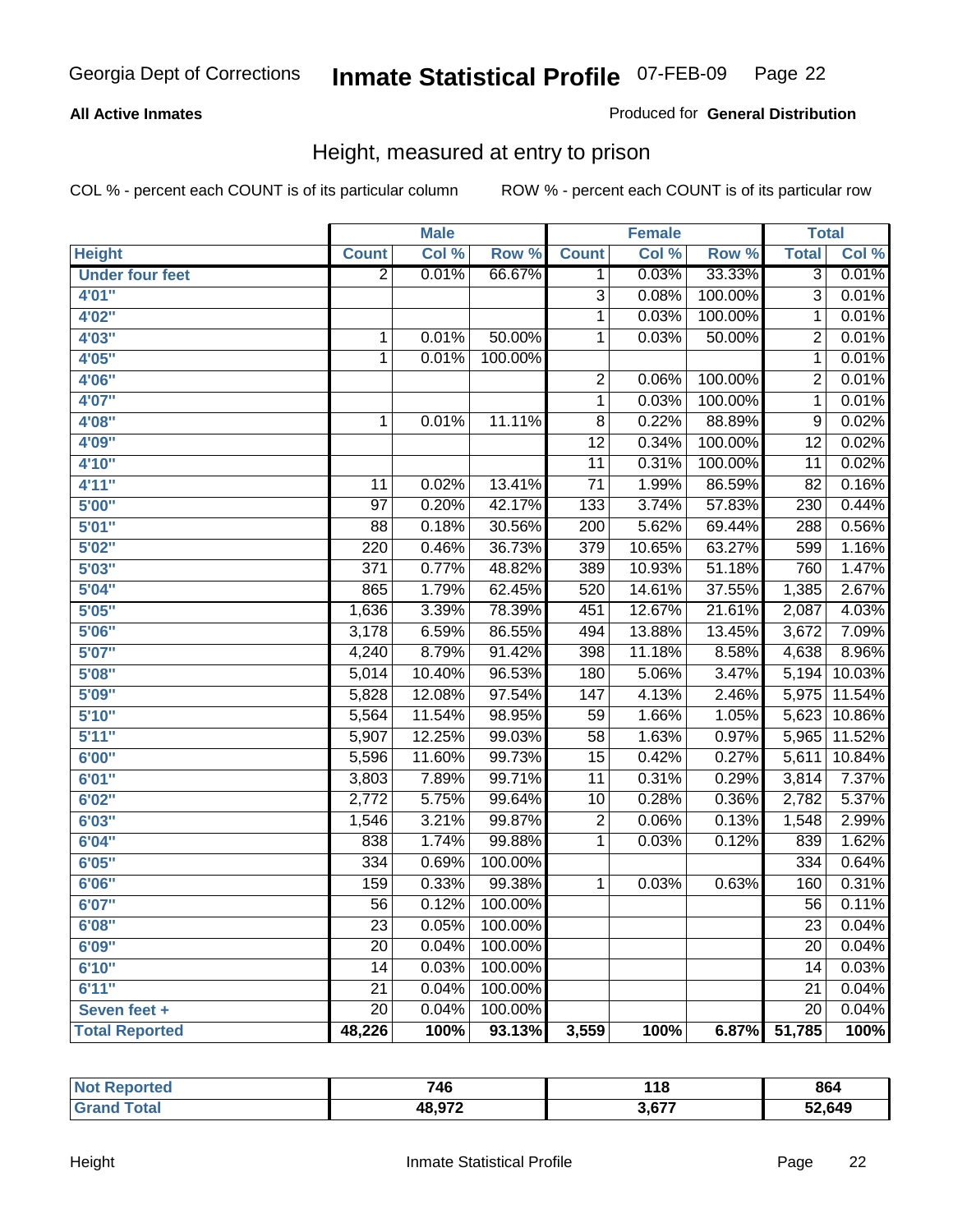#### **All Active Inmates**

Produced for **General Distribution**

### Height, measured at entry to prison

|                        | <b>Male</b> | <b>Female</b> | <b>Total</b> |
|------------------------|-------------|---------------|--------------|
| Mean (average)         | 5'10"       | 5'05"         | 5'10''       |
| <b>Median (middle)</b> | 5'10''      | 5'05"         | 5'10''       |
| Mode (most frequent)   | 5'11"       | 5'04"         | 5'09"        |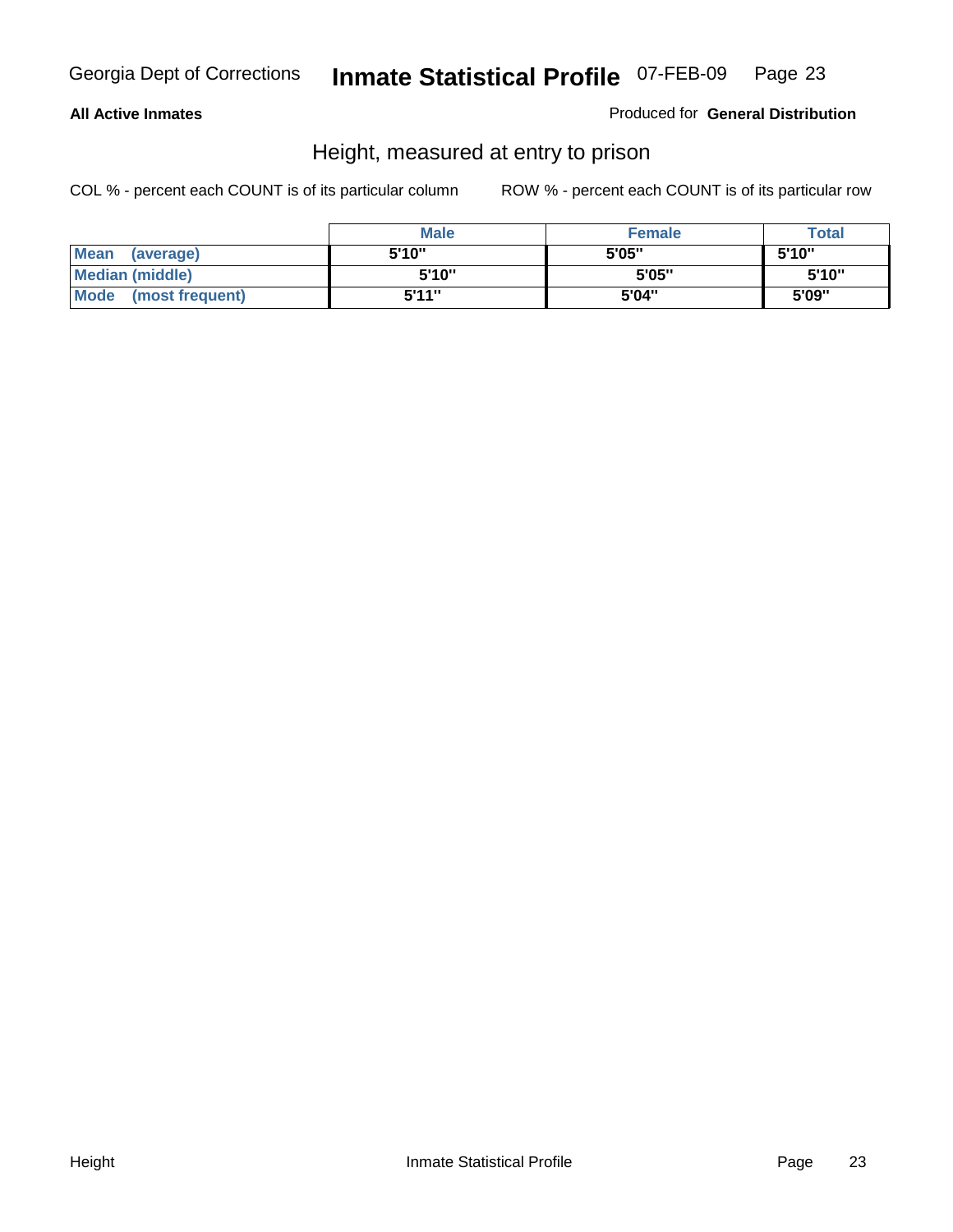#### **All Active Inmates**

#### Produced for **General Distribution**

### Weight, measured at entry to prison

|                        |                           | <b>Male</b> |                  |                  | <b>Female</b> |        | <b>Total</b>     |        |
|------------------------|---------------------------|-------------|------------------|------------------|---------------|--------|------------------|--------|
| <b>Weight</b>          | <b>Count</b>              | Col %       | Row <sup>%</sup> | <b>Count</b>     | Col %         | Row %  | <b>Total</b>     | Col %  |
| <b>Under 80 pounds</b> | $\overline{8}$            | 0.02%       | 80.00%           | $\overline{2}$   | 0.06%         | 20.00% | $\overline{10}$  | 0.02%  |
| 80 - 89 pounds         | $\overline{\overline{3}}$ | 0.01%       | 50.00%           | $\overline{3}$   | 0.08%         | 50.00% | $\overline{6}$   | 0.01%  |
| 90 - 99 pounds         | $\overline{4}$            | 0.01%       | 30.77%           | $\overline{9}$   | 0.25%         | 69.23% | $\overline{13}$  | 0.03%  |
| 100 - 109 pounds       | $\overline{19}$           | 0.04%       | 25.00%           | $\overline{57}$  | 1.60%         | 75.00% | $\overline{76}$  | 0.15%  |
| 110 - 119 pounds       | 105                       | 0.22%       | 48.61%           | 111              | 3.12%         | 51.39% | $\overline{216}$ | 0.42%  |
| 120 - 129 pounds       | 482                       | 1.00%       | 63.42%           | $\overline{278}$ | 7.81%         | 36.58% | 760              | 1.47%  |
| 130 - 139 pounds       | 1,445                     | 3.00%       | 80.95%           | $\overline{340}$ | 9.55%         | 19.05% | 1,785            | 3.45%  |
| 140 - 149 pounds       | 3,207                     | 6.65%       | 89.43%           | $\overline{379}$ | 10.65%        | 10.57% | 3,586            | 6.92%  |
| 150 - 159 pounds       | 4,681                     | 9.71%       | 91.52%           | 434              | 12.19%        | 8.48%  | 5,115            | 9.88%  |
| 160 - 169 pounds       | 6,527                     | 13.53%      | 94.28%           | 396              | 11.13%        | 5.72%  | 6,923            | 13.37% |
| 170 - 179 pounds       | 6,082                     | 12.61%      | 95.25%           | $\overline{303}$ | 8.51%         | 4.75%  | 6,385            | 12.33% |
| 180 - 189 pounds       | 6,568                     | 13.62%      | 96.05%           | 270              | 7.59%         | 3.95%  | 6,838            | 13.20% |
| 190 - 199 pounds       | 4,486                     | 9.30%       | 95.53%           | $\overline{210}$ | 5.90%         | 4.47%  | 4,696            | 9.07%  |
| 200 - 209 pounds       | 4,008                     | 8.31%       | 95.22%           | $\overline{201}$ | 5.65%         | 4.78%  | 4,209            | 8.13%  |
| 210 - 219 pounds       | 2,916                     | 6.05%       | 95.58%           | 135              | 3.79%         | 4.42%  | 3,051            | 5.89%  |
| 220 - 229 pounds       | 2,352                     | 4.88%       | 95.84%           | 102              | 2.87%         | 4.16%  | 2,454            | 4.74%  |
| 230 - 239 pounds       | 1,556                     | 3.23%       | 94.99%           | $\overline{82}$  | 2.30%         | 5.01%  | 1,638            | 3.16%  |
| 240 - 249 pounds       | 1,170                     | 2.43%       | 95.43%           | $\overline{56}$  | 1.57%         | 4.57%  | 1,226            | 2.37%  |
| 250 - 259 pounds       | 858                       | 1.78%       | 94.81%           | $\overline{47}$  | 1.32%         | 5.19%  | 905              | 1.75%  |
| 260 - 269 pounds       | 596                       | 1.24%       | 94.30%           | $\overline{36}$  | 1.01%         | 5.70%  | 632              | 1.22%  |
| 270 - 279 pounds       | 364                       | 0.75%       | 94.55%           | $\overline{21}$  | 0.59%         | 5.45%  | 385              | 0.74%  |
| 280 - 289 pounds       | $\overline{275}$          | 0.57%       | 92.28%           | $\overline{23}$  | 0.65%         | 7.72%  | 298              | 0.58%  |
| 290 - 299 pounds       | 151                       | 0.31%       | 92.64%           | $\overline{12}$  | 0.34%         | 7.36%  | 163              | 0.31%  |
| 300 - 309 pounds       | $\overline{116}$          | 0.24%       | 87.88%           | $\overline{16}$  | 0.45%         | 12.12% | 132              | 0.25%  |
| 310 - 319 pounds       | $\overline{78}$           | 0.16%       | 88.64%           | $\overline{10}$  | 0.28%         | 11.36% | $\overline{88}$  | 0.17%  |
| 320 - 329 pounds       | 49                        | 0.10%       | 84.48%           | $\overline{9}$   | 0.25%         | 15.52% | $\overline{58}$  | 0.11%  |
| 330 - 339 pounds       | $\overline{20}$           | 0.04%       | 86.96%           | $\overline{3}$   | 0.08%         | 13.04% | $\overline{23}$  | 0.04%  |
| 340 - 349 pounds       | $\overline{23}$           | 0.05%       | 82.14%           | $\overline{5}$   | 0.14%         | 17.86% | $\overline{28}$  | 0.05%  |
| 350 - 359 pounds       | $\overline{29}$           | 0.06%       | 90.63%           | $\overline{3}$   | 0.08%         | 9.38%  | $\overline{32}$  | 0.06%  |
| 360 - 369 pounds       | 18                        | 0.04%       | 90.00%           | $\overline{2}$   | 0.06%         | 10.00% | 20               | 0.04%  |
| 370 - 379 pounds       | 10                        | 0.02%       | 100.00%          |                  |               |        | 10               | 0.02%  |
| 380 - 389 pounds       | $\mathbf 1$               | 0.01%       | 33.33%           | $\overline{2}$   | 0.06%         | 66.67% | $\overline{3}$   | 0.01%  |
| 390 - 399 pounds       | $\overline{4}$            | 0.01%       | 100.00%          |                  |               |        | $\overline{4}$   | 0.01%  |
| 400 pounds and over    | $\overline{16}$           | 0.03%       | 88.89%           | $\overline{2}$   | 0.06%         | 11.11% | $\overline{18}$  | 0.03%  |
| <b>Total Reported</b>  | 48,227                    | 100%        | 93.13%           | 3,559            | 100%          | 6.87%  | 51,786           | 100%   |

| keported<br>NO. | 745    | 4 4 C | 863    |
|-----------------|--------|-------|--------|
| ota.            | 48,972 | ヘラフ   | 52,649 |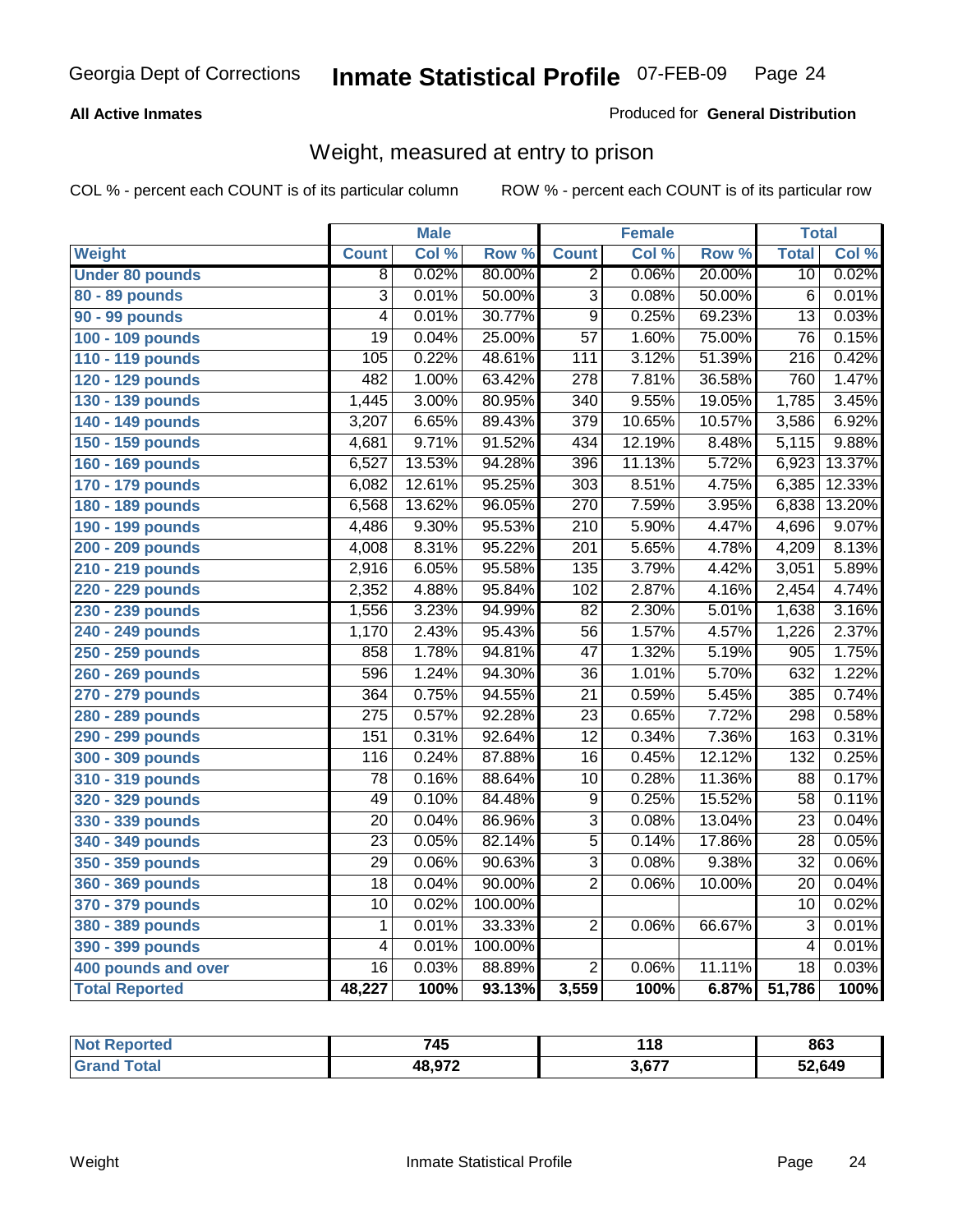#### **All Active Inmates**

#### Produced for **General Distribution**

### Weight, measured at entry to prison

|                                | <b>Male</b> | <b>Female</b> | Total |
|--------------------------------|-------------|---------------|-------|
| <b>Mean</b><br>(average)       | 186         | 171           | 185   |
| <b>Median (middle)</b>         | 180         | 162           | 180   |
| <b>Mode</b><br>(most frequent) | 180         | 150           | 180   |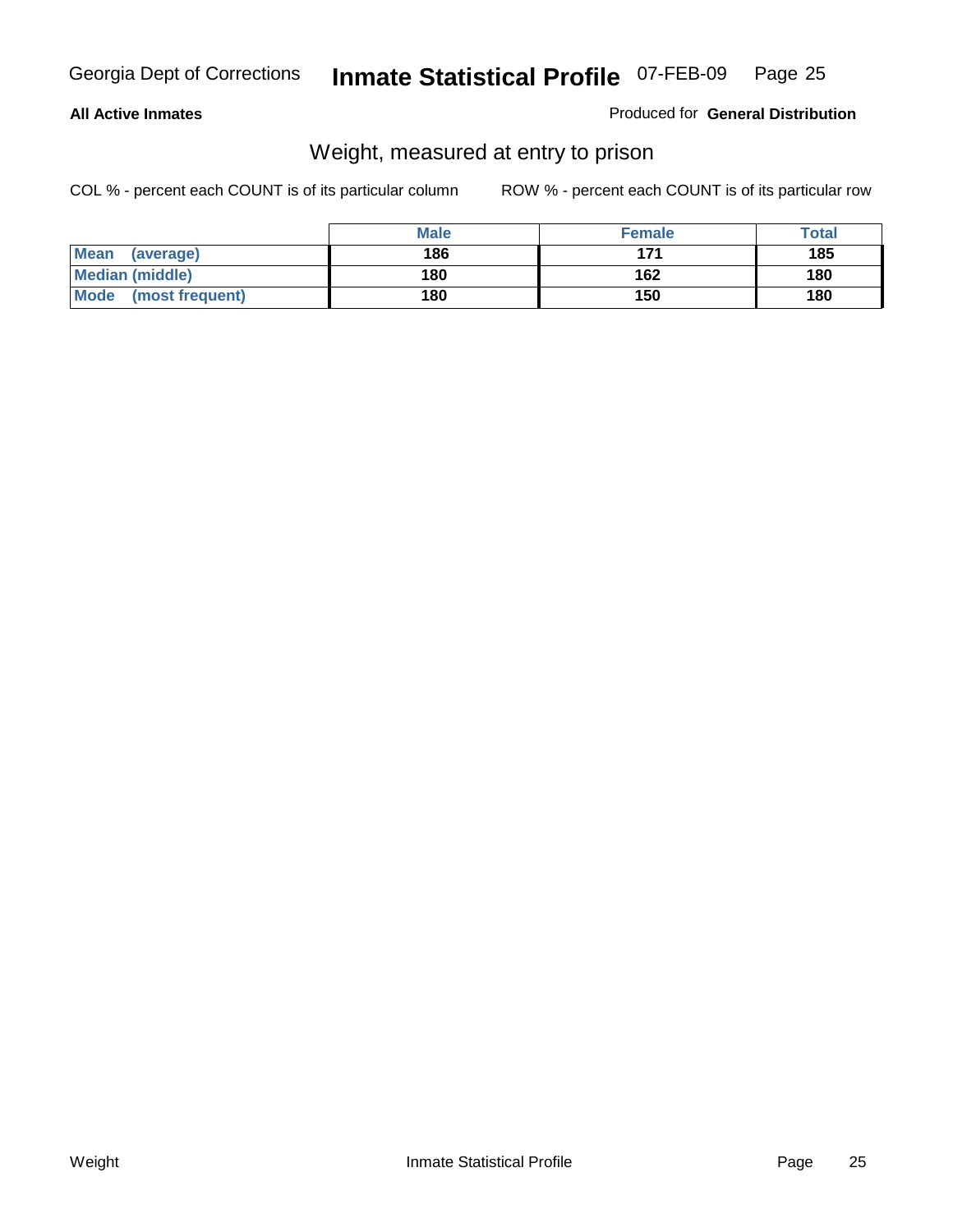**All Active Inmates**

#### Produced for **General Distribution**

### Military service

|                         |              | <b>Male</b> |             |       | <b>Female</b> |          |              | <b>Total</b> |
|-------------------------|--------------|-------------|-------------|-------|---------------|----------|--------------|--------------|
| <b>Military service</b> | <b>Count</b> | Col %       | Row % Count |       | Col %         | Row %    | <b>Total</b> | Col %        |
| <b>Air Force</b>        | 272          | .69%        | 97.14%      | 8     | .24%          | 2.86%    | 280          | .66%         |
| <b>Army</b>             | 2,033        | 5.18%       | 98.40%      | 33    | .97%          | 1.60%    | 2,066        | 4.85%        |
| <b>Navy</b><br>3        | 601          | 1.53%       | 98.36%      | 10    | .29%          | 1.64%    | 611          | 1.43%        |
| <b>Marines</b><br>4     | 442          | 1.13%       | 99.55%      | ົ     | $.06\%$       | .45%     | 444          | 1.04%        |
| <b>Coast Guard</b><br>5 | 24           | $.06\%$     | 100.00%     |       |               |          | 24           | .06%         |
| <b>None</b><br>96       | 35,862       | 91.41%      | 91.46%      | 3,350 | 98.44%        | $8.54\%$ | 39,212       | 91.97%       |
| <b>Total Reported</b>   | 39,234       | 100%        | 92.02%      | 3,403 | 100%          | 7.98%    | 42,637       | 100%         |

| N      | 700<br>70 ا | ~~<br>41 T     | 10,012 |
|--------|-------------|----------------|--------|
| $\sim$ | 48,972      | 2.677<br>ו ס.כ | 52,649 |

|  | <b>Mode</b><br>reauent)<br>.ost if | Army | Army | Army |
|--|------------------------------------|------|------|------|
|--|------------------------------------|------|------|------|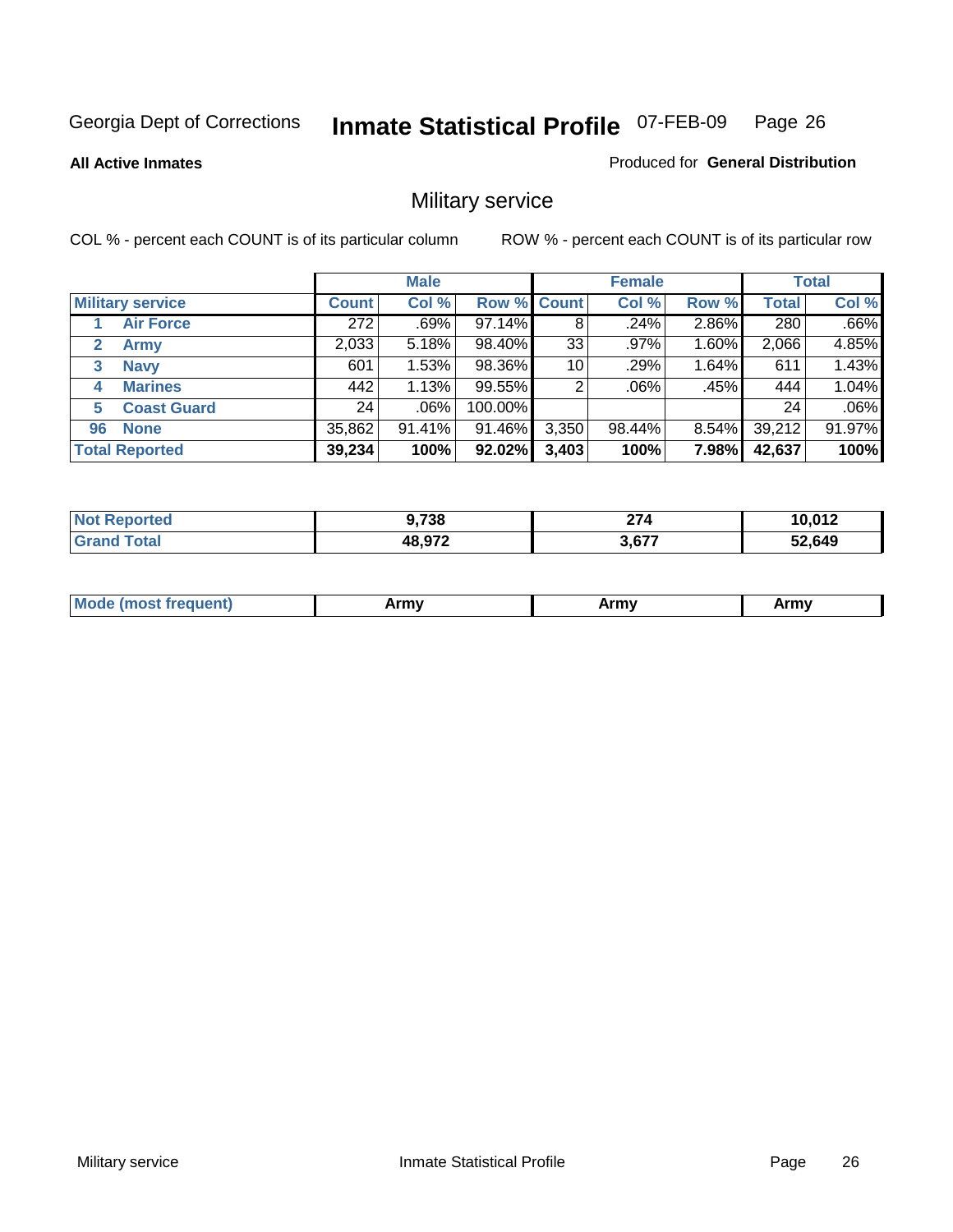**All Active Inmates**

#### Produced for **General Distribution**

### Type of admission to prison

|                |                             |              | <b>Male</b> |              |              | <b>Female</b> |        |              | <b>Total</b> |
|----------------|-----------------------------|--------------|-------------|--------------|--------------|---------------|--------|--------------|--------------|
|                | <b>Type of Admission</b>    | <b>Count</b> | Col %       | Row %        | <b>Count</b> | Col %         | Row %  | <b>Total</b> | Col %        |
| 1              | <b>Committed From Court</b> | 34,138       | 69.75%      | 93.24% 2,477 |              | 67.40%        | 6.76%  | 36,615       | 69.58%       |
| $\overline{2}$ | <b>Return Appeal/Bond</b>   | 14           | .03%        | 93.33%       |              | .03%          | 6.67%  | 15           | .03%         |
| 3              | <b>Parole Rev/New Sent</b>  | 4,082        | 8.34%       | 95.31%       | 201          | 5.47%         | 4.69%  | 4,283        | 8.14%        |
| 4              | <b>Par Rev/No New Sent</b>  | 1,624        | 3.32%       | 94.31%       | 98           | 2.67%         | 5.69%  | 1,722        | 3.27%        |
| 5              | <b>Prob Viol/Total Rev</b>  |              | .01%        | 100.00%      |              |               |        |              | .01%         |
| 6              | <b>Prob Viol/Partial</b>    | 3,503        | 7.16%       | 88.91%       | 437          | 11.89%        | 11.09% | 3,940        | 7.49%        |
| 7              | <b>Admit Fm Other Cust</b>  | 33           | .07%        | 100.00%      |              |               |        | 33           | .06%         |
| 9              | <b>Prob Rev/Remainder</b>   | 4,770        | 9.75%       | 91.45%       | 446          | 12.14%        | 8.55%  | 5,216        | 9.91%        |
| 10             | <b>New Sent/Par Rev Pnd</b> | 24           | .05%        | 100.00%      |              |               |        | 24           | .05%         |
| 11             | <b>Life W/O Parole</b>      | 313          | .64%        | 98.74%       | 4            | .11%          | 1.26%  | 317          | .60%         |
| 30             | <b>Par Rev/Rsn Unknown</b>  | 64           | .13%        | 100.00%      |              |               |        | 64           | .12%         |
| 32             | <b>Pb Parole Rescinded</b>  | 16           | .03%        | 94.12%       | 1            | .03%          | 5.88%  | 17           | .03%         |
| 33             | <b>Prob Revoc/Spec Cond</b> | 167          | .34%        | 94.35%       | 10           | .27%          | 5.65%  | 177          | .34%         |
| 40             | <b>Par Rev/Revoc Center</b> | 161          | .33%        | 100.00%      |              |               |        | 161          | .31%         |
| 44             | <b>Whitworth Detention</b>  | 30           | .06%        | 100.00%      |              |               |        | 30           | .06%         |
| 50             | <b>Dcys At Risk</b>         | 5            | .01%        | 100.00%      |              |               |        | 5            | .01%         |
|                | <b>Total Reported</b>       | 48,945       | 100%        | 93.02% 3,675 |              | 100%          | 6.98%  | 52,620       | 100%         |

| Reported<br><b>NOT</b> | $\sim$<br>.  |        | ה ה<br>29 |
|------------------------|--------------|--------|-----------|
| ั้วta.<br>_____        | $\sim$<br>__ | $\sim$ | .649      |

| Mo<br>Cmmt<br>Cmmt<br>Court Cmmt<br>:nurt<br>∵∩urt เ<br>most trea |  |  |
|-------------------------------------------------------------------|--|--|
|                                                                   |  |  |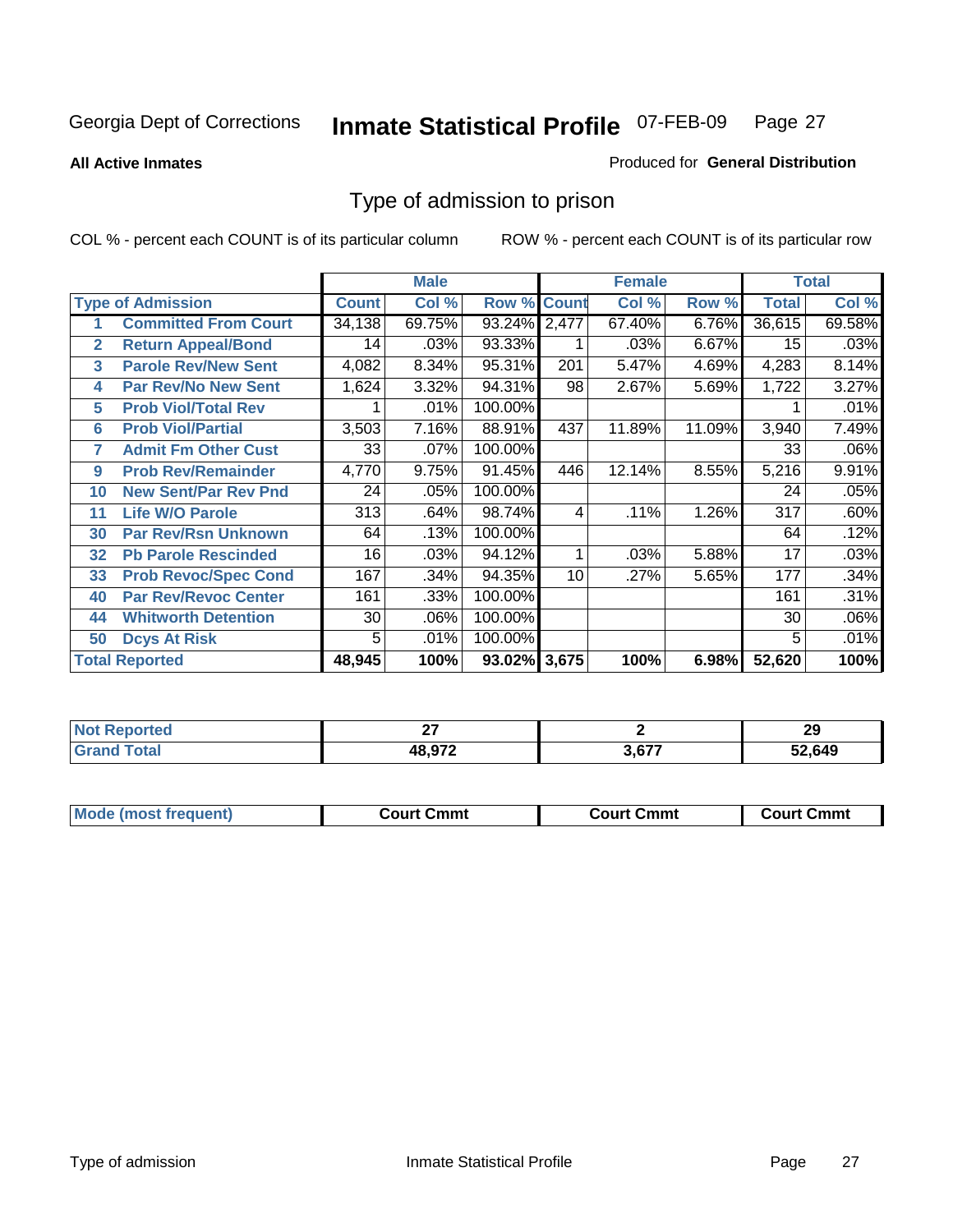**All Active Inmates**

#### Produced for **General Distribution**

### Current / last security status

|                        |         | <b>Male</b> |                    |       | <b>Female</b> |        |              | <b>Total</b> |
|------------------------|---------|-------------|--------------------|-------|---------------|--------|--------------|--------------|
| <b>Security Status</b> | Count l | Col %       | <b>Row % Count</b> |       | Col %         | Row %  | <b>Total</b> | Col %        |
| 1 Wrk Releas           | 169     | $.36\%$     | 90.86%             | 17    | .48%          | 9.14%  | 186          | $.37\%$      |
| 2 Trusty               | 440     | .94%        | 96.28%             | 17    | .48%          | 3.72%  | 457          | .91%         |
| 3 Minimum              | 15,453  | 32.92%      | 87.72%             | 2,164 | 61.69%        | 12.28% | 17,617       | 34.92%       |
| 4 Medium               | 24,270  | 51.70%      | 95.66%             | 1,102 | 31.41%        | 4.34%  | 25,372       | 50.29%       |
| 5 Close                | 6,493   | 13.83%      | 96.91%             | 207   | 5.90%         | 3.09%  | 6,700        | 13.28%       |
| <b>6 Maximum</b>       | 116     | .25%        | 99.15%             |       | $.03\%$       | .85%   | 117          | .23%         |
| <b>Total Reported</b>  | 46,941  | 100%        | 93.05%             | 3,508 | 100%          | 6.95%  | 50,449       | 100%         |

| <b>Still being diagnosed</b> | 2,030  | 169   | 2,199  |
|------------------------------|--------|-------|--------|
| <b>Not Reported</b>          |        |       |        |
| <b>Grand Total</b>           | 48.972 | 3,677 | 52,649 |

| M.<br>.<br>--<br>M.<br><b>ALL 1999</b><br>----<br>w. |  |  |
|------------------------------------------------------|--|--|
|                                                      |  |  |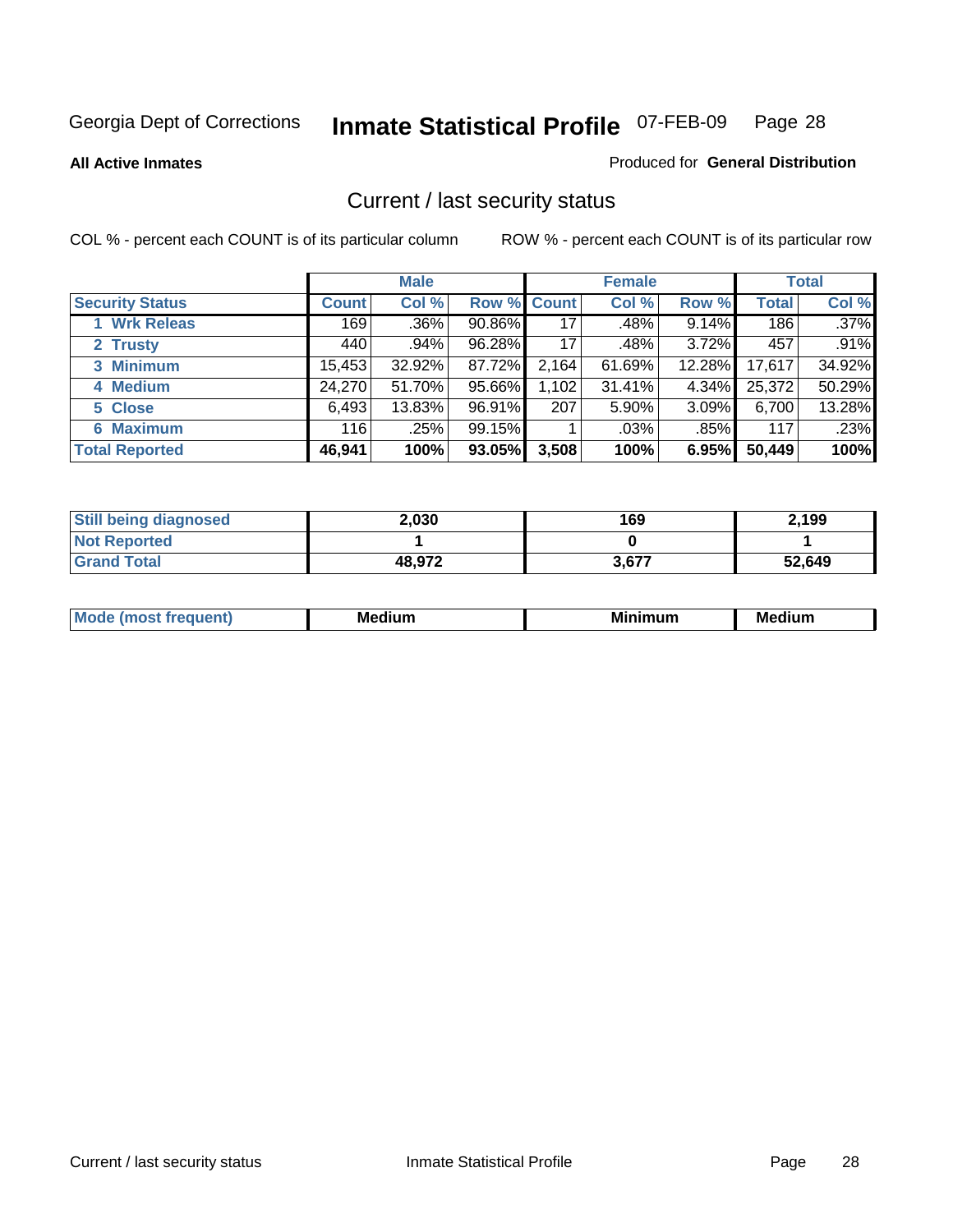**All Active Inmates**

#### Produced for **General Distribution**

### Current / last type of institution

|                            |              | <b>Male</b> |         |                  | <b>Female</b> |        |              | <b>Total</b> |
|----------------------------|--------------|-------------|---------|------------------|---------------|--------|--------------|--------------|
| <b>Type of Institution</b> | <b>Count</b> | Col %       | Row %   | <b>Count</b>     | Col %         | Row %  | <b>Total</b> | Col %        |
| <b>Transitional Center</b> | 2,427        | 4.96%       | 88.61%  | $\overline{312}$ | 8.49%         | 11.39% | 2,739        | 5.20%        |
| <b>State Hospital</b>      |              | $.01\%$     | 100.00% |                  |               |        |              | .01%         |
| <b>County Camp</b>         | 4,831        | $9.86\%$    | 100.00% |                  |               |        | 4,831        | 9.18%        |
| <b>State Prison</b>        | 35,599       | 72.69%      | 91.78%  | 3,190            | 86.76%        | 8.22%  | 38,789       | 73.67%       |
| <b>Private Prison</b>      | 5,116        | 10.45%      | 99.98%  |                  | .03%          | .02%   | 5,117        | 9.72%        |
| <b>Prison Annex</b>        | 4            | .01%        | 100.00% |                  |               |        | 4            | .01%         |
| <b>Pre Release Center</b>  | 857          | 1.75%       | 83.12%  | 174              | 4.73%         | 16.88% | 1,031        | 1.96%        |
| <b>Inmate Boot Camp</b>    | 137          | .28%        | 100.00% |                  |               |        | 137          | .26%         |
| <b>Total Reported</b>      | 48,972       | 100%        | 93.02%  | 3,677            | 100%          | 6.98%  | 52,649       | 100%         |

| <b>Not</b><br>Reported |        |       |        |
|------------------------|--------|-------|--------|
| <b>Grand Total</b>     | 48,972 | 3.677 | 52,649 |

| <b>Mode (most frequent)</b> | State Prison | <b>State Prison</b> | <b>State Prison I</b> |
|-----------------------------|--------------|---------------------|-----------------------|
|                             |              |                     |                       |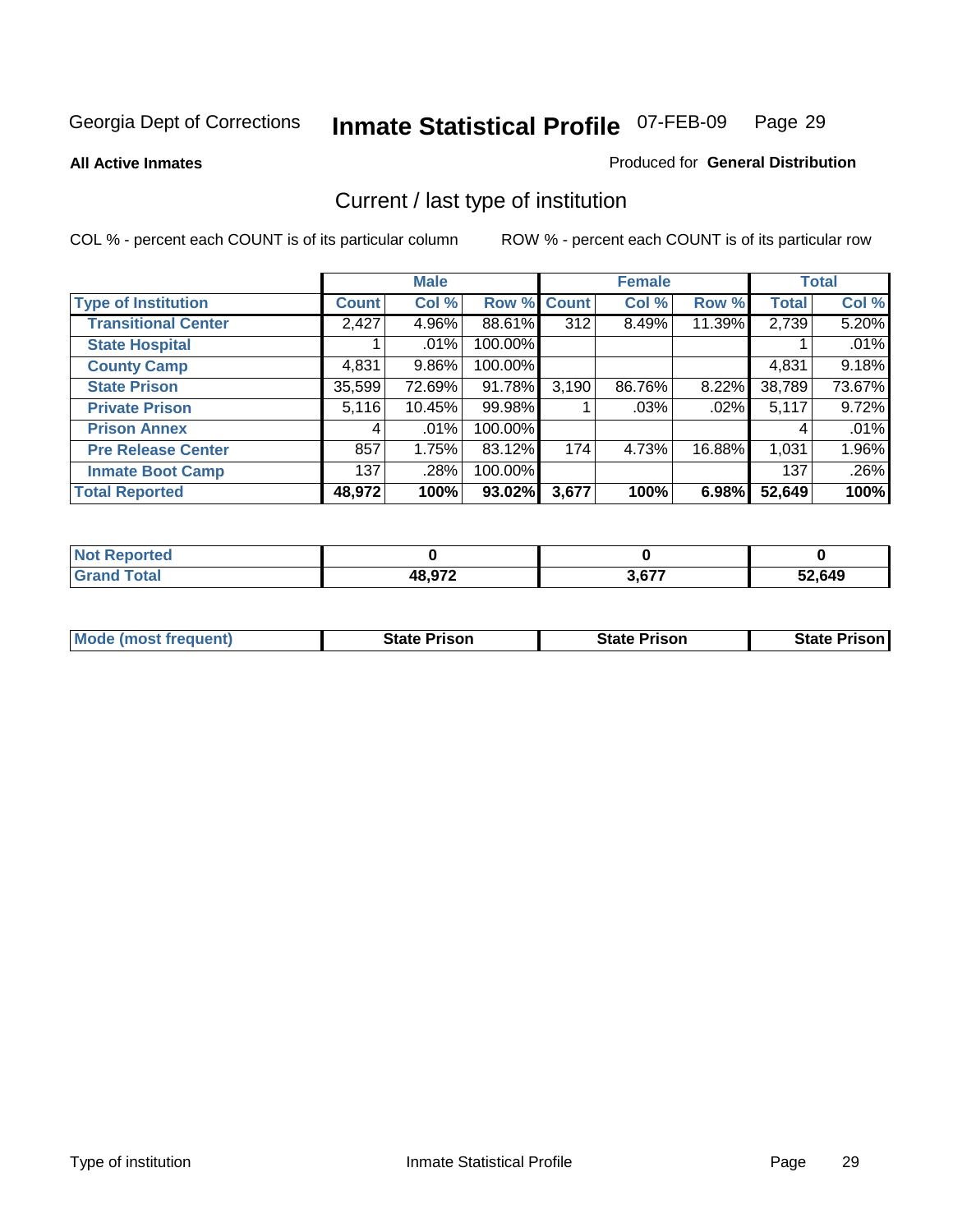**All Active Inmates**

#### Produced for **General Distribution**

### Institution type - transitional centers

|     |                                          |              | <b>Male</b> |         |              | <b>Female</b> |         |       | <b>Total</b> |
|-----|------------------------------------------|--------------|-------------|---------|--------------|---------------|---------|-------|--------------|
|     | <b>Institution Type - Trans. Centers</b> | <b>Count</b> | Col %       | Row %   | <b>Count</b> | Col %         | Row %   | Total | Col %        |
| 220 | <b>Albany Trans-Ctr</b>                  | 155          | 6.39%       | 100.00% |              |               |         | 155   | 5.66%        |
| 227 | <b>Arrendale Trans-Ctr</b>               |              |             |         | 94           | 30.13%        | 100.00% | 94    | 3.43%        |
| 223 | <b>Atlanta Male Trans-Ctr</b>            | 258          | 10.63%      | 100.00% |              |               |         | 258   | 9.42%        |
| 246 | <b>Augusta Trans-Ctr</b>                 | 197          | 8.12%       | 100.00% |              |               |         | 197   | 7.19%        |
| 249 | <b>Clayton Transitional Ctr</b>          | 330          | 13.60%      | 100.00% |              |               |         | 330   | 12.05%       |
| 247 | <b>Coastal Transitional Ctr</b>          | 248          | 10.22%      | 100.00% |              |               |         | 248   | 9.05%        |
| 225 | <b>Columbus Trans-Ctr</b>                | 170          | 7.00%       | 100.00% |              |               |         | 170   | 6.21%        |
| 252 | <b>Emanuel-Swainsboro Tc</b>             | 205          | 8.45%       | 100.00% |              |               |         | 205   | 7.48%        |
| 250 | <b>Helms Trans-Ctr</b>                   | 99           | 4.08%       | 100.00% |              |               |         | 99    | 3.61%        |
| 248 | <b>Lagrange Trans Ctr</b>                | 114          | 4.70%       | 100.00% |              |               |         | 114   | 4.16%        |
| 231 | <b>Macon Male Trans-Ctr</b>              | 139          | 5.73%       | 100.00% |              |               |         | 139   | 5.07%        |
| 235 | <b>Metro Womens Trans-Ctr</b>            |              |             |         | 218          | 69.87%        | 100.00% | 218   | 7.96%        |
| 233 | <b>Phillips Trans-Ctr</b>                | 206          | 8.49%       | 100.00% |              |               |         | 206   | 7.52%        |
| 253 | <b>Smith Trans-Ctr</b>                   | 200          | 8.24%       | 100.00% |              |               |         | 200   | 7.30%        |
| 230 | <b>Valdosta Trans-Ctr</b>                | 106          | 4.37%       | 100.00% |              |               |         | 106   | 3.87%        |
|     | <b>Total Reported</b>                    | 2,427        | 100%        | 88.61%  | 312          | 100%          | 11.39%  | 2,739 | 100%         |

| <b>N</b><br>ntea |       |                        |     |
|------------------|-------|------------------------|-----|
|                  | 2,427 | , , ,<br>$\sim$ $\sim$ | 739 |

| <b>Mode (most frequent)</b> | 249 Clayton Transitional Ctrl 235 Metro Womens Trans- | Ctr | 249 Clayton<br><b>Transitional Ctr</b> |
|-----------------------------|-------------------------------------------------------|-----|----------------------------------------|
|                             |                                                       |     |                                        |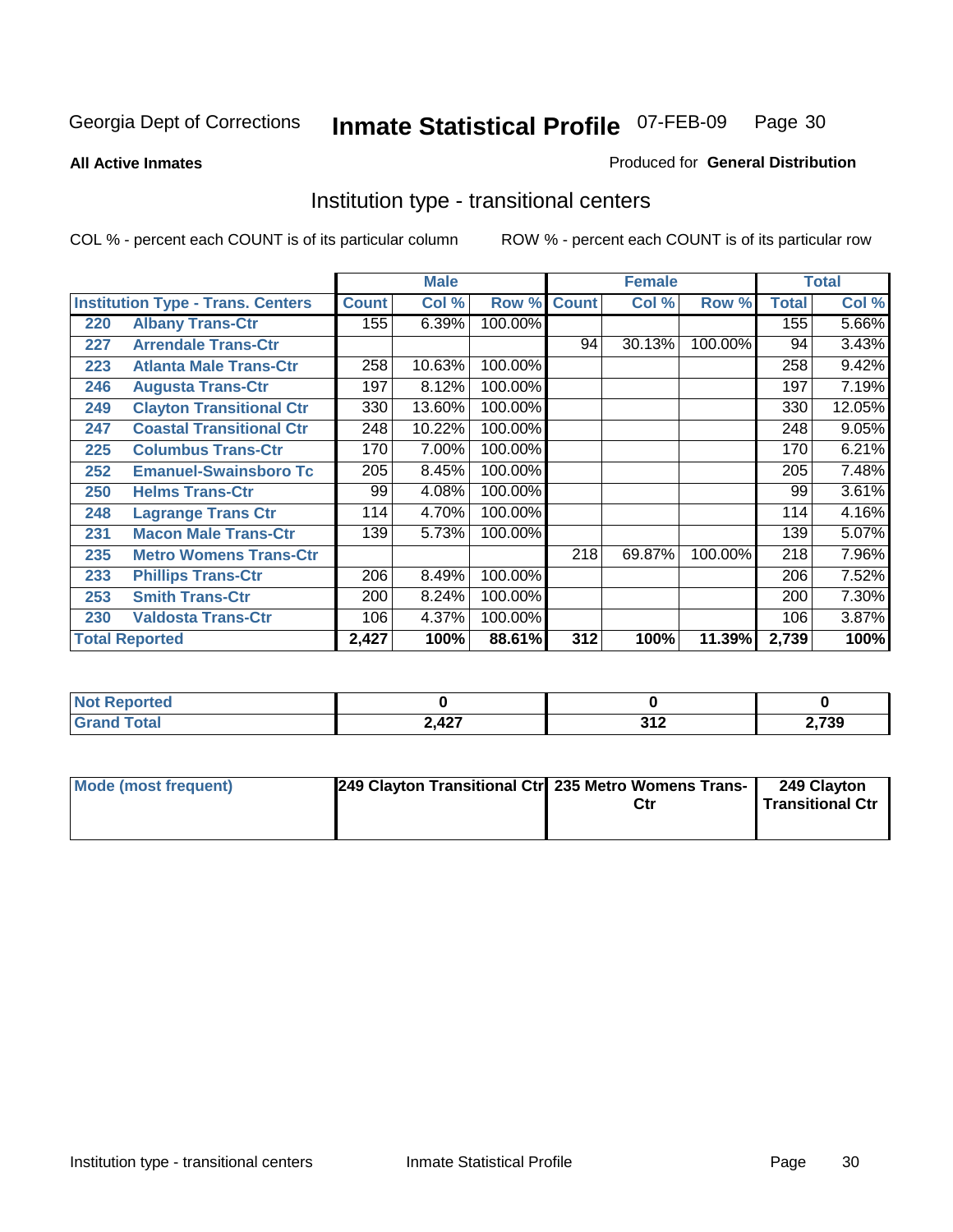**All Active Inmates**

#### Produced for **General Distribution**

### Institution type - mental hospitals

|                                                  | Male       |                    | <b>Female</b> |                    | Total   |
|--------------------------------------------------|------------|--------------------|---------------|--------------------|---------|
| <b>Institution Type - Mental Hospitals Count</b> | Col %      | <b>Row % Count</b> | Col%          | <b>Row % Total</b> | Col %   |
| 302 Central State Hospital                       | $100.00\%$ | 100.00%            |               |                    | 100.00% |
| <b>Total Reported</b>                            | 100%       | 100%I              |               | %                  | 100%    |

| Not Reported |  |  |
|--------------|--|--|
| <b>otal</b>  |  |  |

| Mode (most frequent)<br>302 Central State Hospital | Null | <b>302 Central State</b><br><b>Hospital</b> |
|----------------------------------------------------|------|---------------------------------------------|
|----------------------------------------------------|------|---------------------------------------------|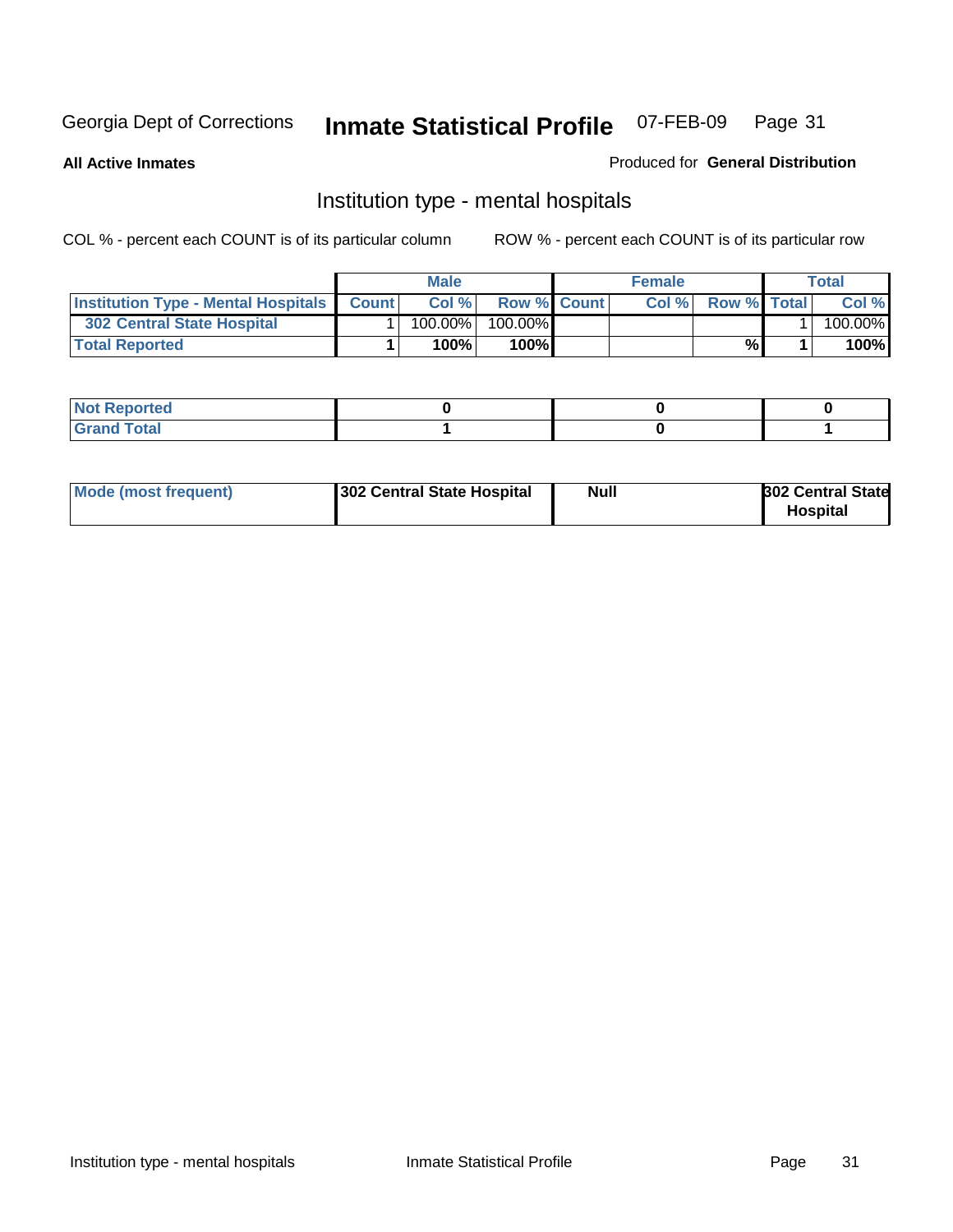#### **All Active Inmates**

#### Produced for **General Distribution**

### Institution type - county prisons

|                                          |                  | <b>Male</b> |         |              | <b>Female</b> |                          |                  | <b>Total</b>               |
|------------------------------------------|------------------|-------------|---------|--------------|---------------|--------------------------|------------------|----------------------------|
| <b>Institution Type - County Prisons</b> | <b>Count</b>     | Col %       | Row %   | <b>Count</b> | Col %         | Row %                    | <b>Total</b>     | $\overline{\text{Col }^9}$ |
| <b>Bulloch County Ci</b><br>402          | 133              | 2.75%       | 100.00% |              |               |                          | 133              | 2.75%                      |
| <b>Carroll County Ci</b><br>404          | $\overline{208}$ | 4.31%       | 100.00% |              |               |                          | $\overline{208}$ | 4.31%                      |
| <b>Clarke County Ci</b><br>406           | 104              | 2.15%       | 100.00% |              |               |                          | 104              | 2.15%                      |
| <b>Clayton County Ci</b><br>456          | 219              | 4.53%       | 100.00% |              |               |                          | 219              | 4.53%                      |
| <b>Colquitt County Ci</b><br>407         | 190              | 3.93%       | 100.00% |              |               |                          | 190              | 3.93%                      |
| <b>Coweta County Ci</b><br>409           | $\overline{204}$ | 4.22%       | 100.00% |              |               |                          | $\overline{204}$ | 4.22%                      |
| <b>Decatur County Ci</b><br>411          | $\overline{2}24$ | 4.64%       | 100.00% |              |               |                          | 224              | 4.64%                      |
| <b>Effingham County Ci</b><br>413        | 242              | 5.01%       | 100.00% |              |               |                          | 242              | 5.01%                      |
| <b>Floyd County Ci</b><br>415            | $\overline{342}$ | 7.08%       | 100.00% |              |               |                          | $\overline{342}$ | 7.08%                      |
| <b>Gwinnett County Ci</b><br>419         | $\overline{112}$ | 2.32%       | 100.00% |              |               |                          | $\overline{112}$ | 2.32%                      |
| <b>Hall County Ci</b><br>420             | $\overline{147}$ | 3.04%       | 100.00% |              |               |                          | $\overline{147}$ | 3.04%                      |
| <b>Harris County Ci</b><br>422           | 103              | 2.13%       | 100.00% |              |               |                          | 103              | 2.13%                      |
| <b>Jackson County Ci</b><br>426          | 170              | 3.52%       | 100.00% |              |               |                          | 170              | 3.52%                      |
| <b>Jefferson County Ci</b><br>428        | 183              | 3.79%       | 100.00% |              |               |                          | 183              | 3.79%                      |
| <b>Mitchell County Ci</b><br>433         | 116              | 2.40%       | 100.00% |              |               |                          | 116              | 2.40%                      |
| <b>Muscogee County Ci</b><br>435         | 518              | 10.72%      | 100.00% |              |               |                          | 518              | 10.72%                     |
| <b>Richmond County Ci</b><br>439         | $\overline{213}$ | 4.41%       | 100.00% |              |               |                          | $\overline{213}$ | 4.41%                      |
| <b>Screven County Prison</b><br>440      | $\overline{141}$ | 2.92%       | 100.00% |              |               |                          | 141              | 2.92%                      |
| <b>Spalding County Ci</b><br>441         | 381              | 7.89%       | 100.00% |              |               |                          | 381              | 7.89%                      |
| <b>Stewart County Ci</b><br>442          | 1                | .02%        | 100.00% |              |               |                          | 1                | .02%                       |
| <b>Sumter County Ci</b><br>443           | $\overline{347}$ | 7.18%       | 100.00% |              |               |                          | $\overline{347}$ | 7.18%                      |
| <b>Terrell County Ci</b><br>444          | 128              | 2.65%       | 100.00% |              |               |                          | 128              | 2.65%                      |
| <b>Thomas County Ci</b><br>445           | 156              | 3.23%       | 100.00% |              |               |                          | 156              | 3.23%                      |
| <b>Troup County Ci</b><br>447            | 249              | 5.15%       | 100.00% |              |               |                          | 249              | 5.15%                      |
| <b>Total Reported</b>                    | 4,831            | 100%        | 100%    |              |               | $\overline{\frac{9}{6}}$ | 4,831            | 100%                       |

| τeα                                                                   |       |     |
|-----------------------------------------------------------------------|-------|-----|
| $n \leftrightarrow n$<br>$\sim$<br>$\sim$ $\sim$ $\sim$ $\sim$ $\sim$ | ג החו | 024 |

| Mode (most frequent) | 435 Muscogee County Ci | <b>Null</b> | 435 Muscogee     |
|----------------------|------------------------|-------------|------------------|
|                      |                        |             | <b>County Ci</b> |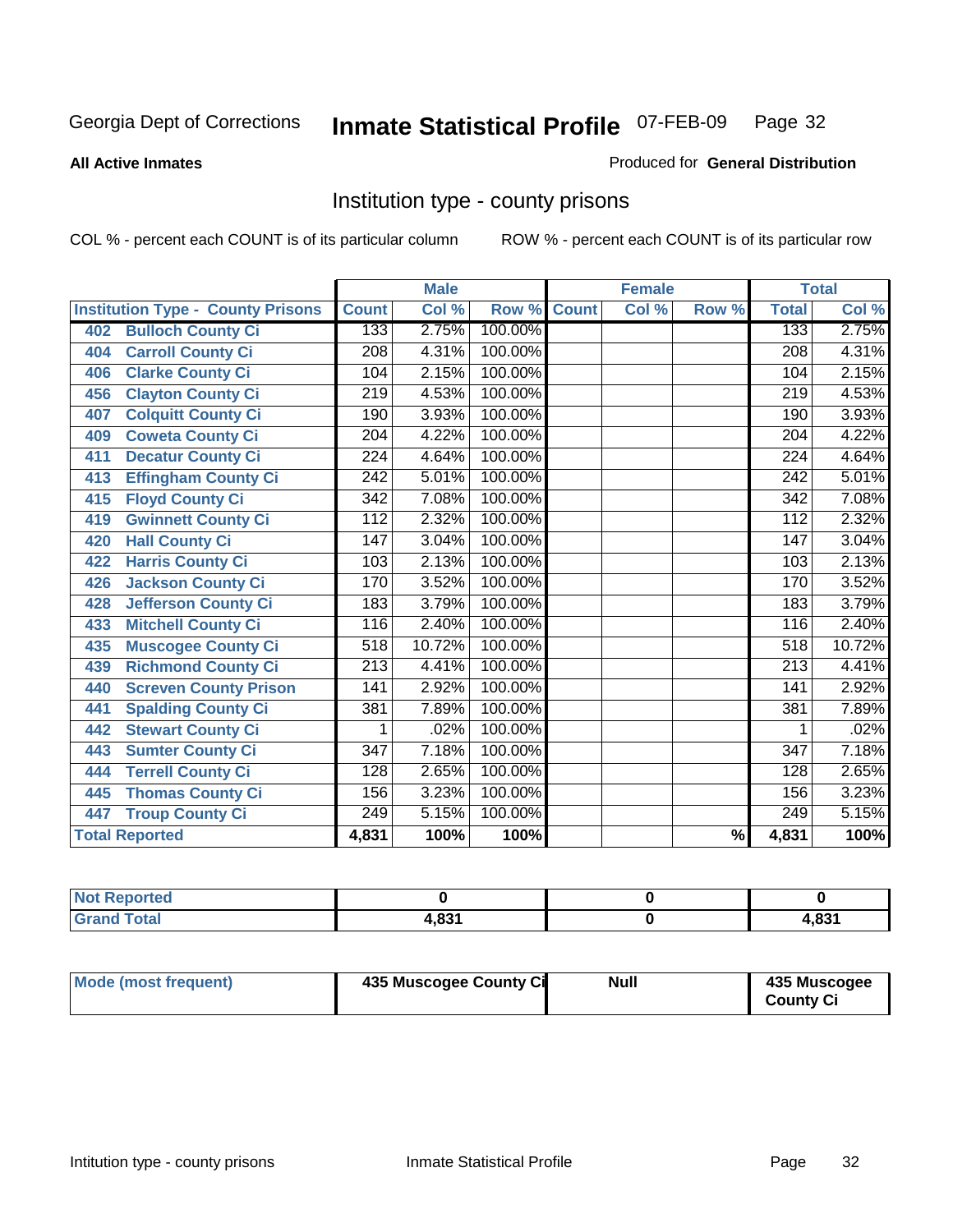**All Active Inmates**

#### Produced for **General Distribution**

### Institution type - state prisons

|     |                                            |                  | <b>Male</b> |               |              | <b>Female</b> |         | <b>Total</b>   |       |
|-----|--------------------------------------------|------------------|-------------|---------------|--------------|---------------|---------|----------------|-------|
|     | <b>Institution Type - State Prisons</b>    | <b>Count</b>     | Col %       | Row %         | <b>Count</b> | Col %         | Row %   | <b>Total</b>   | Col % |
| 508 | <b>Arrendale State Prison</b>              |                  |             |               | 1,224        | 38.37%        | 100.00% | 1,224          | 3.16% |
| 532 | <b>Augusta State Med.</b><br><b>Prison</b> | 1,137            | 3.19%       | 99.91%        | 1            | .03%          | .09%    | 1,138          | 2.93% |
| 543 | <b>Autry State Prison</b>                  | 1,474            | 4.14%       | 100.00%       |              |               |         | 1,474          | 3.80% |
| 553 | <b>Baldwin State Prison</b>                | $\overline{977}$ | 2.74%       | 100.00%       |              |               |         | 977            | 2.52% |
| 536 | <b>Bostick State Prison</b>                | 698              | 1.96%       | 100.00%       |              |               |         | 698            | 1.80% |
| 534 | <b>Burrus Corr Trn Cntr</b>                | 444              | 1.25%       | 100.00%       |              |               |         | 444            | 1.14% |
| 547 | <b>Calhoun State Prison</b>                | 1,603            | 4.50%       | 100.00%       |              |               |         | 1,603          | 4.13% |
| 531 | <b>Central State Prison</b>                | 808              | 2.27%       | 100.00%       |              |               |         | 808            | 2.08% |
| 523 | <b>Coastal State Prison</b>                | 1,491            | 4.19%       | 100.00%       |              |               |         | 1,491          | 3.84% |
| 535 | <b>Colony Farm State Prison</b>            | 1                | .01%        | 100.00%       |              |               |         | 1              | .01%  |
| 503 | <b>Dodge State Prison</b>                  | 1,219            | 3.42%       | 100.00%       |              |               |         | 1,219          | 3.14% |
| 548 | <b>Dooly State Prison</b>                  | 1,695            | 4.76%       | 100.00%       |              |               |         | 1,695          | 4.37% |
| 521 | <b>Ga Diag &amp; Class Pris</b>            | 1,837            | 5.16%       | 100.00%       |              |               |         | 1,837          | 4.74% |
| 522 | Ga Diag & Class Pris-                      | 348              | .98%        | 100.00%       |              |               |         | 348            | .90%  |
|     | <b>Perm</b>                                |                  |             |               |              |               |         |                |       |
| 517 | <b>Ga State Prison</b>                     | 1,312            | 3.69%       | 100.00%       |              |               |         | 1,312          | 3.38% |
| 541 | <b>Hancock State Prison</b>                | 1,441            | 4.05%       | 100.00%       |              |               |         | 1,441          | 3.71% |
| 540 | <b>Hays State Prison</b>                   | 1,388            | 3.90%       | 100.00%       |              |               |         | 1,388          | 3.58% |
| 545 | <b>Johnson State Prison</b>                | 1,515            | 4.26%       | 100.00%       |              |               |         | 1,515          | 3.91% |
| 510 | <b>Lee State Prison</b>                    | 730              | 2.05%       | 100.00%       |              |               |         | 730            | 1.88% |
| 564 | <b>Long State Prison</b>                   | 183              | .51%        | 100.00%       |              |               |         | 183            | .47%  |
| 502 | <b>Lowndes State Prison</b>                | $\overline{2}$   | .01%        | 100.00%       |              |               |         | $\overline{2}$ | .01%  |
| 549 | <b>Macon State Prison</b>                  | 1,718            | 4.83%       | 100.00%       |              |               |         | 1,718          | 4.43% |
| 519 | <b>Men'S State Prison</b>                  | 646              | 1.81%       | 100.00%       |              |               |         | 646            | 1.67% |
| 554 | <b>Metro State Prison (W)</b>              |                  |             |               | 783          | 24.55%        | 100.00% | 783            | 2.02% |
| 561 | <b>Milan State Prison</b>                  | $\overline{3}$   | .01%        | 100.00%       |              |               |         | $\overline{3}$ | .01%  |
| 509 | <b>Montgomery State Prison</b>             | 405              | 1.14%       | 100.00%       |              |               |         | 405            | 1.04% |
| 505 | <b>Phillips State Prison</b>               | 709              | 1.99%       | 100.00%       |              |               |         | 709            | 1.83% |
| 557 | <b>Pulaski State Prison (W)</b>            |                  |             |               | 1,182        | 37.05%        | 100.00% | 1,182          | 3.05% |
| 529 | <b>Rivers State Prison</b>                 | 6                | .02%        | 100.00%       |              |               |         | 6              | .02%  |
|     | 533 Rogers State Prison                    | 1,254            | 3.52%       | 100.00%       |              |               |         | 1,254          | 3.23% |
|     | 530 Rutledge State Prison                  | 566              |             | 1.59% 100.00% |              |               |         | 566            | 1.46% |
| 525 | <b>Scott State Prison</b>                  | 1,602            | 4.50%       | 100.00%       |              |               |         | 1,602          | 4.13% |
| 550 | <b>Smith State Prison</b>                  | 1,288            | 3.62%       | 100.00%       |              |               |         | 1,288          | 3.32% |
| 542 | <b>Telfair State Prison</b>                | 1,105            | 3.10%       | 100.00%       |              |               |         | 1,105          | 2.85% |
|     | <b>537 Valdosta State Prison</b>           | 1,099            | 3.09%       | 100.00%       |              |               |         | 1,099          | 2.83% |
| 506 | <b>Walker State Prison</b>                 | 410              | 1.15%       | 100.00%       |              |               |         | 410            | 1.06% |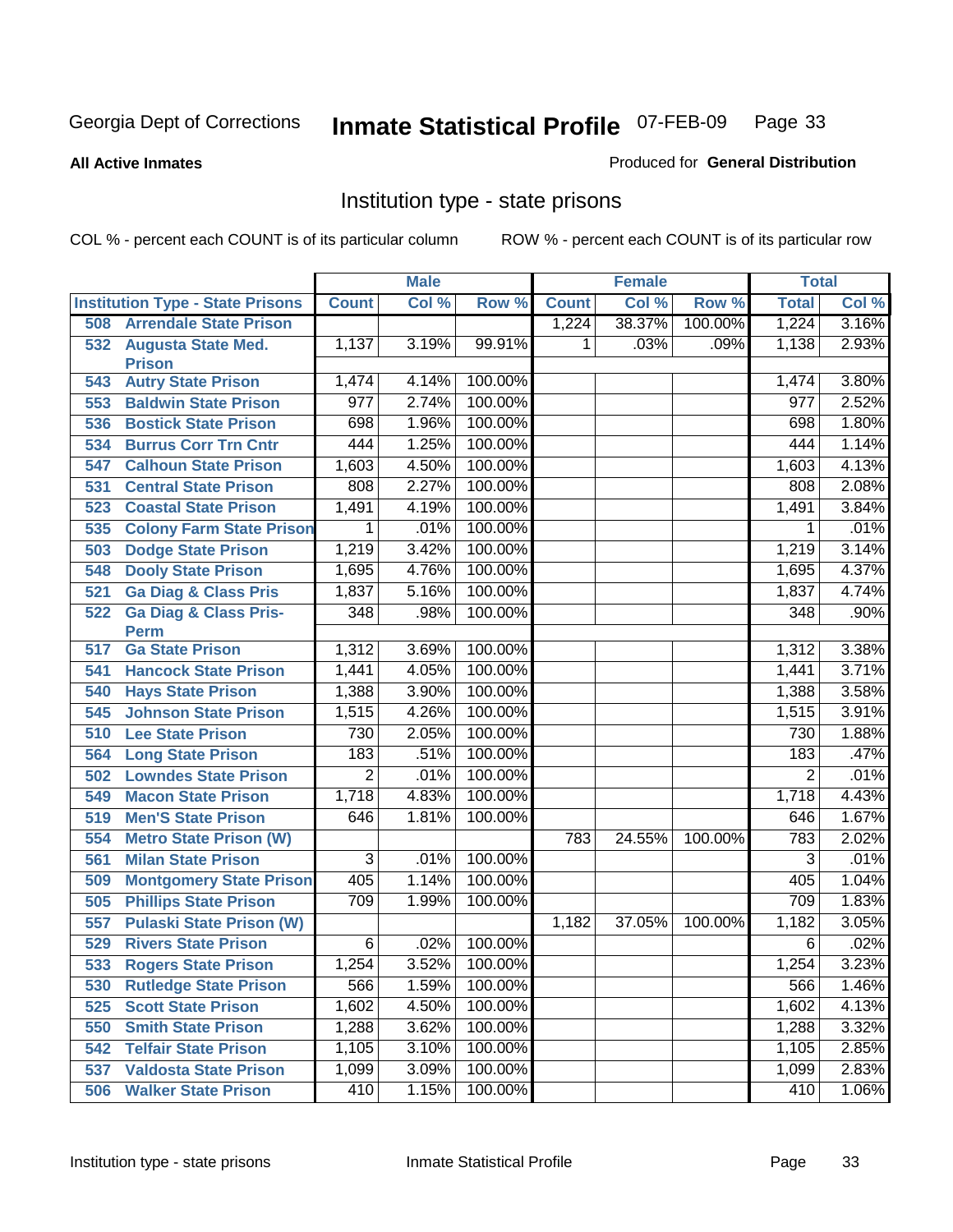**All Active Inmates**

#### Produced for **General Distribution**

### Institution type - state prisons

|                                         |              | <b>Male</b> |            |              | <b>Female</b> |       |              | <b>Total</b> |
|-----------------------------------------|--------------|-------------|------------|--------------|---------------|-------|--------------|--------------|
| <b>Institution Type - State Prisons</b> | <b>Count</b> | Col %       | Row %      | <b>Count</b> | Col %         | Row % | <b>Total</b> | Col %        |
| <b>Ware State Prison</b><br>501         | .185         | $3.33\%$    | $100.00\%$ |              |               |       | 1.185        | 3.05%        |
| 552<br><b>Washington Sp</b>             | .495         | 4.20%       | $100.00\%$ |              |               |       | 1.495        | 3.85%        |
| <b>Wilcox State Prison</b><br>546       | .805         | $5.07\%$    | $100.00\%$ |              |               |       | 1.805        | 4.65%        |
| <b>Total Reported</b>                   | 35,599       | 100%        | 91.78%     | 3,190        | 100%          | 8.22% | 38,789       | 100%         |

| keported<br>NOT |        |       |        |
|-----------------|--------|-------|--------|
| <b>Total</b>    | 35.599 | 3,190 | 38,789 |

| Mode (most frequent) | 521 Ga Diag & Class Pris | 508 Arrendale State Prison | 521 Ga Diag &<br><b>Class Pris</b> |
|----------------------|--------------------------|----------------------------|------------------------------------|
|----------------------|--------------------------|----------------------------|------------------------------------|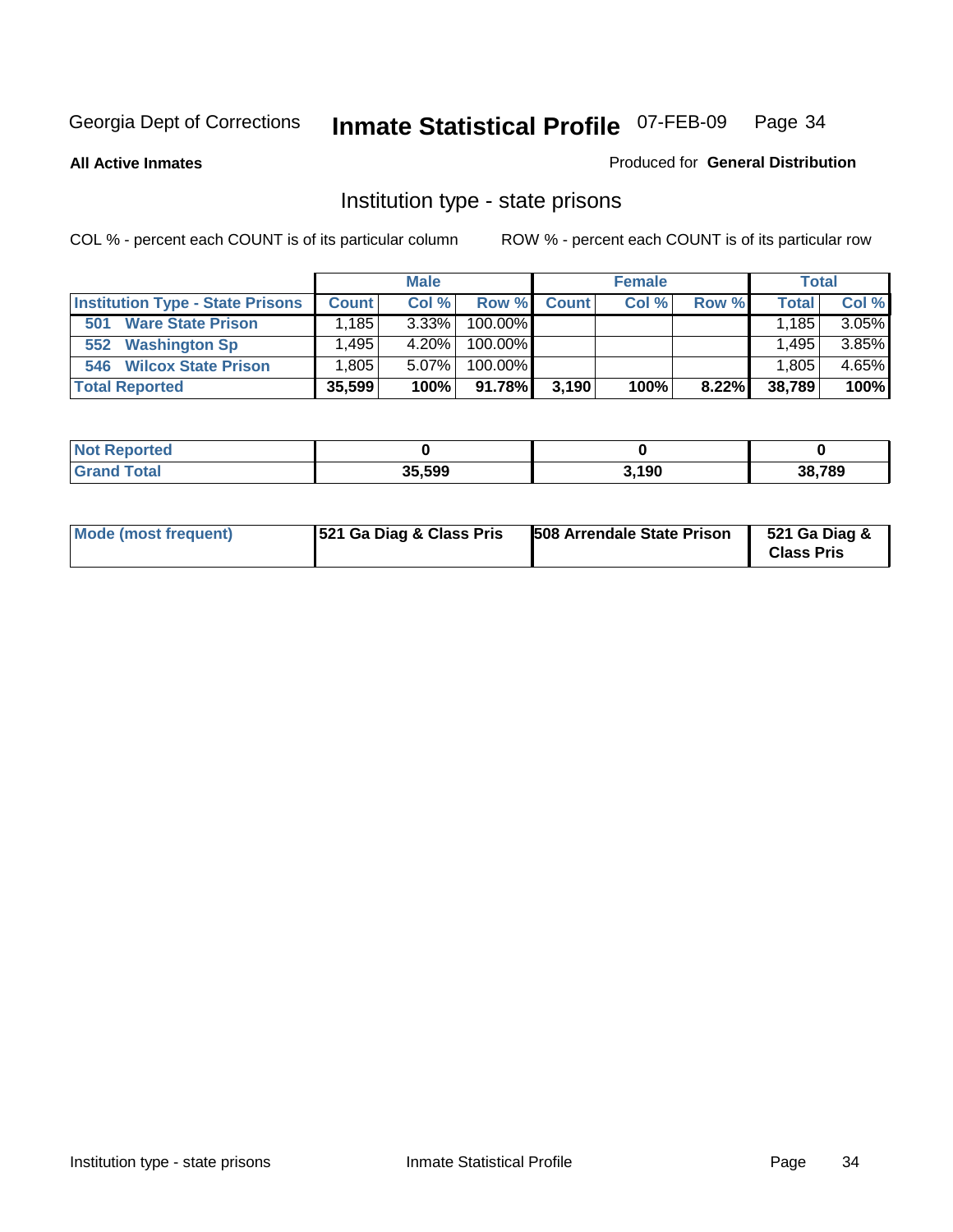**All Active Inmates**

#### Produced for **General Distribution**

### Institution type - private prisons

|                                           |              | <b>Male</b> |             | <b>Female</b> |         |              | <b>Total</b> |
|-------------------------------------------|--------------|-------------|-------------|---------------|---------|--------------|--------------|
| <b>Institution Type - Private Prisons</b> | <b>Count</b> | Col %       | Row % Count | Col %         | Row %   | <b>Total</b> | Col %        |
| <b>Coffee Corr Facility</b><br>569        | 1.702        | $33.27\%$   | $99.94\%$   | $100.00\%$    | $.06\%$ | 1,703        | 33.28%       |
| <b>D Ray James Corr Fac</b><br>567        | 1.744        | 34.09%      | $100.00\%$  |               |         | 1.744        | 34.08%       |
| <b>Wheeler Corr Facility</b><br>571       | 1.670        | $32.64\%$   | $100.00\%$  |               |         | 1,670        | 32.64%       |
| <b>Total Reported</b>                     | 5.116        | 100%        | 99.98%      | 100%          | $.02\%$ | 5,117        | 100%         |

| Reported<br>NOT                             |       |                  |
|---------------------------------------------|-------|------------------|
| <b>Total</b><br>$\mathbf{v}$ . $\mathbf{u}$ | 5,116 | $\overline{447}$ |

| <b>Mode (most frequent)</b> | 567 D Ray James Corr Fac 569 Coffee Corr Facility |  | 567 D Ray James<br><b>Corr Fac</b> |
|-----------------------------|---------------------------------------------------|--|------------------------------------|
|-----------------------------|---------------------------------------------------|--|------------------------------------|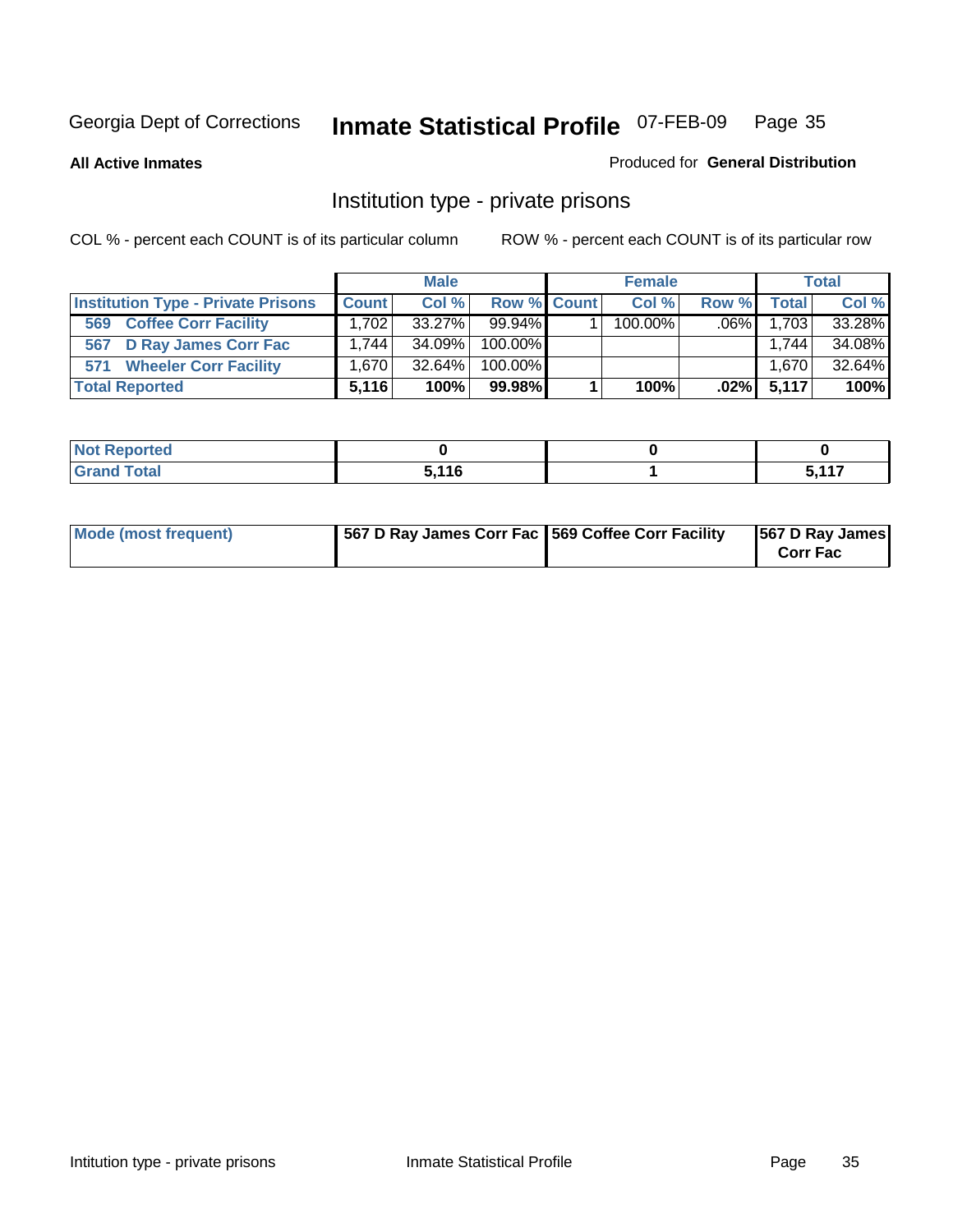**All Active Inmates**

#### Produced for **General Distribution**

### Institution type - prison annexes

|                                                | <b>Male</b> |            |              | <b>Female</b> |       |       | <b>Total</b> |
|------------------------------------------------|-------------|------------|--------------|---------------|-------|-------|--------------|
| <b>Institution Type - Prison Annexes Count</b> | Col %       | Row %      | <b>Count</b> | Col %         | Row % | Total | Col %        |
| 7541 Hancock Annex                             | $50.00\%$   | $100.00\%$ |              |               |       |       | 50.00%       |
| 7540 Hays Annex                                | $25.00\%$   | $100.00\%$ |              |               |       |       | 25.00%       |
| 7501 Ware Annex                                | $25.00\%$   | $100.00\%$ |              |               |       |       | 25.00%       |
| <b>Total Reported</b>                          | 100%        | 100%       |              |               | %     |       | 100%         |

| .cu  |  |  |
|------|--|--|
| ____ |  |  |

| Mode (most frequent) | <b>7541 Hancock Annex</b> | <b>Null</b> | 7541 Hancock<br>Annex |
|----------------------|---------------------------|-------------|-----------------------|
|----------------------|---------------------------|-------------|-----------------------|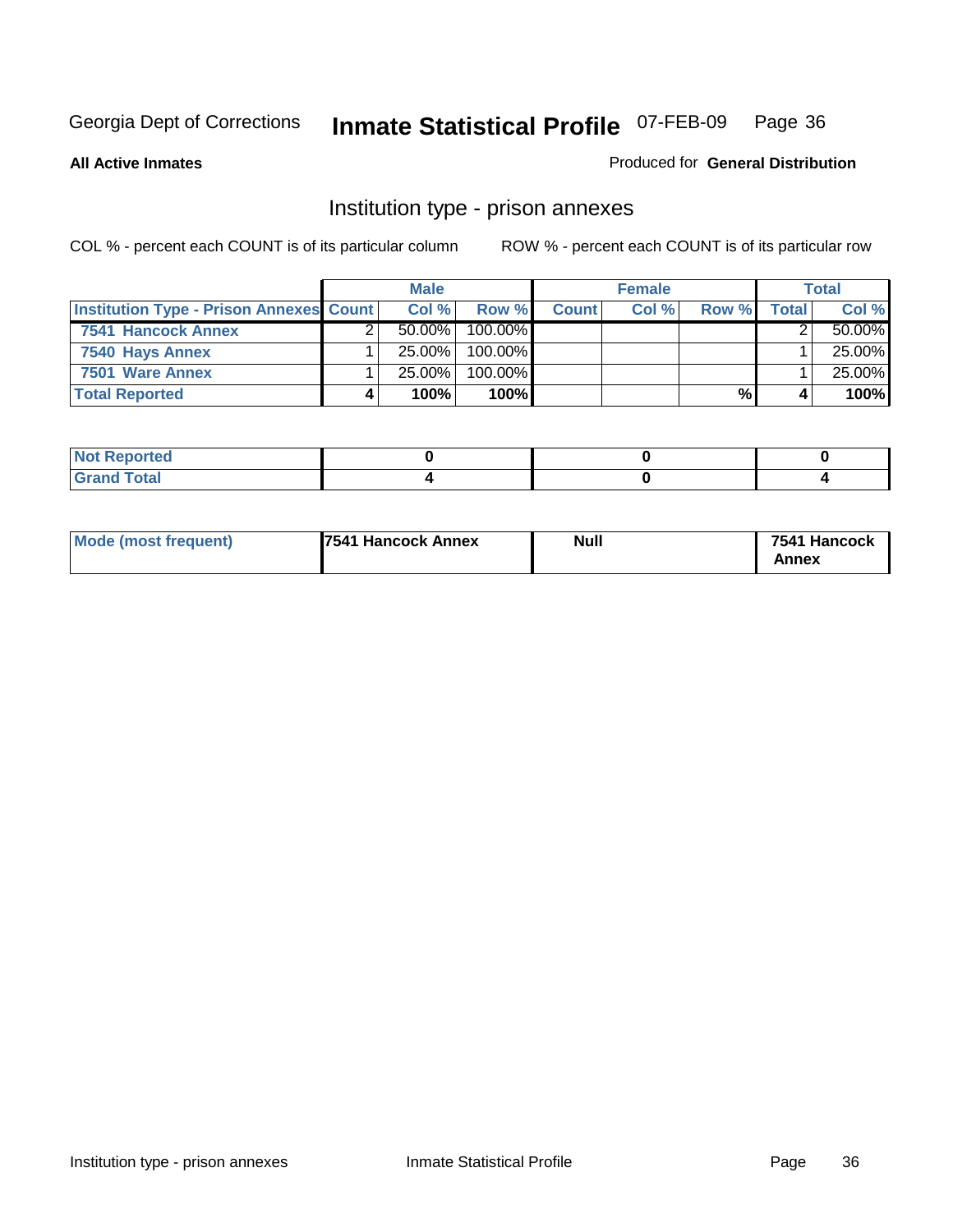### **All Active Inmates**

### Produced for **General Distribution**

# Institution type - pre-release centers

|                                                |     | <b>Male</b> |         |              | <b>Female</b> |         |              | <b>Total</b> |
|------------------------------------------------|-----|-------------|---------|--------------|---------------|---------|--------------|--------------|
| <b>Institution Type - Prison Annexes Count</b> |     | Col %       | Row %   | <b>Count</b> | Col %         | Row %   | <b>Total</b> | Col %        |
| 7507 Appling Pre-Release Ctr                   | 164 | 19.14%      | 100.00% |              |               |         | 164          | 15.91%       |
| 7521 Lamar Pre-Release Center                  | 174 | 20.30%      | 100.00% |              |               |         | 174          | 16.88%       |
| 7543 Pelham Pre-Release                        |     | $.82\%$     | 100.00% |              |               |         |              | .68%         |
| <b>Center</b>                                  |     |             |         |              |               |         |              |              |
| 7546 Turner Pre-Release Center                 | 174 | 20.30%      | 100.00% |              |               |         | 174          | 16.88%       |
| 7538 W Central Pre-Release Ctr                 |     |             |         | 174          | 100.00%       | 100.00% | 174          | 16.88%       |
| 556 Western Pre-Release Cntr                   | 173 | 20.19%      | 100.00% |              |               |         | 173          | 16.78%       |
| <b>7572 Wilkes Pre-Release Center</b>          | 165 | 19.25%      | 100.00% |              |               |         | 165          | 16.00%       |
| <b>Total Reported</b>                          | 857 | 100%        | 83.12%  | 174          | 100%          | 16.88%  | 1,031        | 100%         |

| Reported                     |     |    |       |
|------------------------------|-----|----|-------|
| <b>Total</b><br><b>Grand</b> | 857 | 74 | 1,031 |

| Mode (most frequent) | 7521 Lamar Pre-Release | 7538 W Central Pre-Release 7521 Lamar Pre- |                |
|----------------------|------------------------|--------------------------------------------|----------------|
|                      | Center                 | Ctr                                        | Release Center |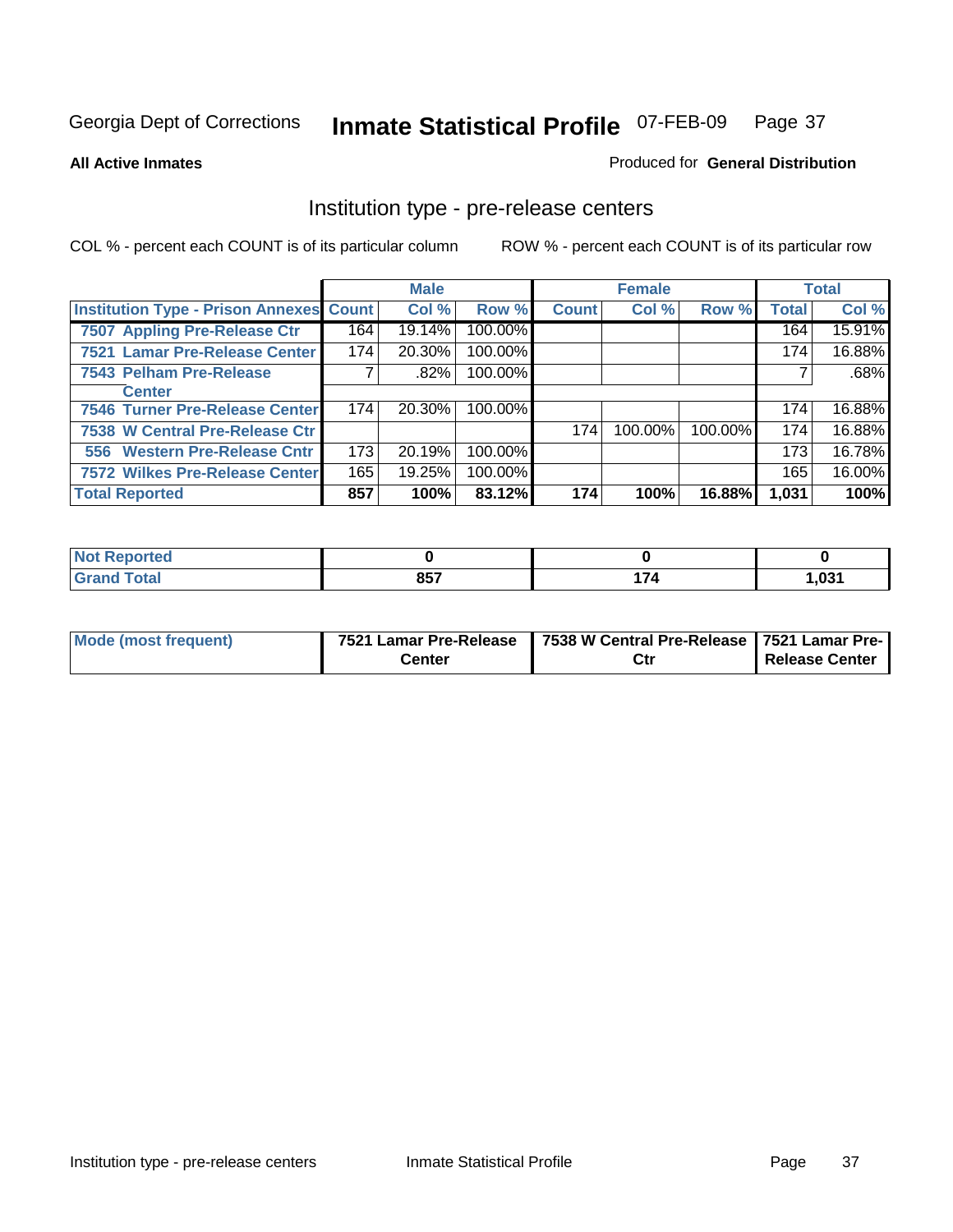**All Active Inmates**

## Produced for **General Distribution**

# Institution type - inmate boot camp

|                                      |              | <b>Male</b> |            |              | <b>Female</b> |       |       | Total   |
|--------------------------------------|--------------|-------------|------------|--------------|---------------|-------|-------|---------|
| <b>Institution Type - Boot Camps</b> | <b>Count</b> | Col %       | Row %      | <b>Count</b> | Col%          | Row % | Total | Col %   |
| 9534 Burruss Inm Boot Camp           | 137          | 100.00%     | $100.00\%$ |              |               |       | 137   | 100.00% |
| <b>Total Rported</b>                 | 137          | 100%        | 100%       |              |               | %     | 137   | 100%    |

| Reported                        |             |                   |
|---------------------------------|-------------|-------------------|
| <b>otal</b><br><b>C</b> re<br>_ | ៱៝<br>1 J I | 107<br>w<br>$  -$ |

| Mode (most frequent) | 9534 Burruss Inm Boot | Null | 9534 Burruss Inm |
|----------------------|-----------------------|------|------------------|
|                      | Camp                  |      | <b>Boot Camp</b> |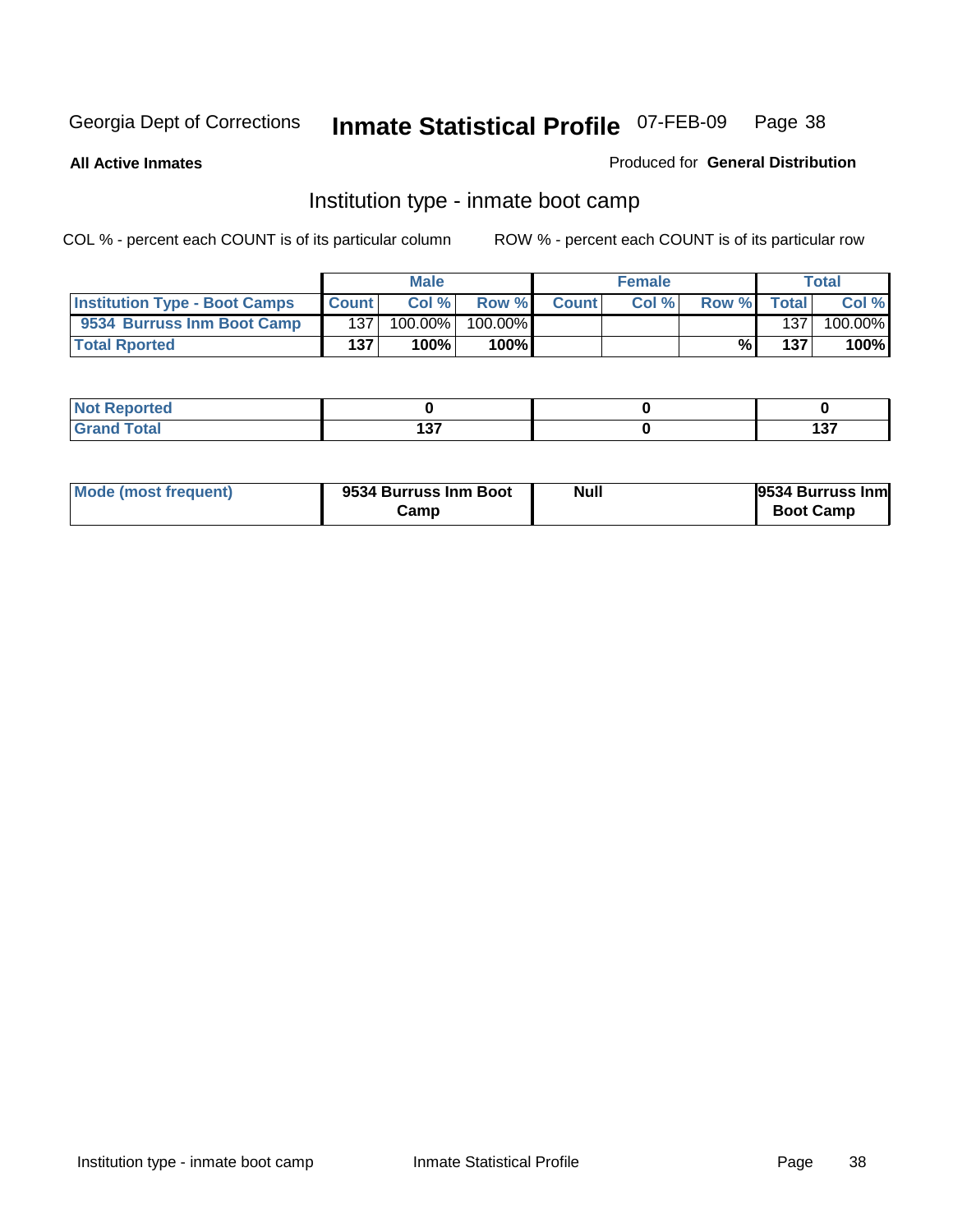**All Active Inmates**

### Produced for **General Distribution**

# Number of disciplinary reports

|                                       |              | <b>Male</b> |        |              | <b>Female</b> |          |              | <b>Total</b> |
|---------------------------------------|--------------|-------------|--------|--------------|---------------|----------|--------------|--------------|
| <b>Number of Disciplinary Reports</b> | <b>Count</b> | Col %       | Row %  | <b>Count</b> | Col %         | Row %    | <b>Total</b> | Col %        |
|                                       | 20,788       | 42.45%      | 90.14% | 2,273        | 61.82%        | $9.86\%$ | 23,061       | 43.80%       |
|                                       | 6,962        | 14.22%      | 92.91% | 531          | 14.44%        | 7.09%    | 7,493        | 14.23%       |
| $\mathbf{2}$                          | 3,950        | 8.07%       | 94.75% | 219          | 5.96%         | 5.25%    | 4,169        | 7.92%        |
| 3                                     | 2,618        | 5.35%       | 95.27% | 130          | 3.54%         | 4.73%    | 2,748        | 5.22%        |
|                                       | 2,012        | $4.11\%$    | 95.99% | 84           | 2.28%         | 4.01%    | 2,096        | 3.98%        |
| 5                                     | .550         | 3.17%       | 95.98% | 65           | 1.77%         | 4.02%    | 1,615        | 3.07%        |
| <b>More Than 5</b>                    | 11,092       | 22.65%      | 96.73% | 375          | 10.20%        | $3.27\%$ | 11,467       | 21.78%       |
| <b>Total Reported</b>                 | 48,972       | 100%        | 93.02% | 3,677        | 100.0%        | 6.98%    | 52,649       | 100%         |

| .<br>N                                   |               |             |        |
|------------------------------------------|---------------|-------------|--------|
| $\mathcal{L}$ of $\mathcal{L}$<br>______ | <b>18 Q72</b> | <b>0077</b> | 52.649 |

| Mean (average)       | 5.09 | 2.25 | 4.89 |
|----------------------|------|------|------|
| Median (middle)      |      |      |      |
| Mode (most frequent) |      |      |      |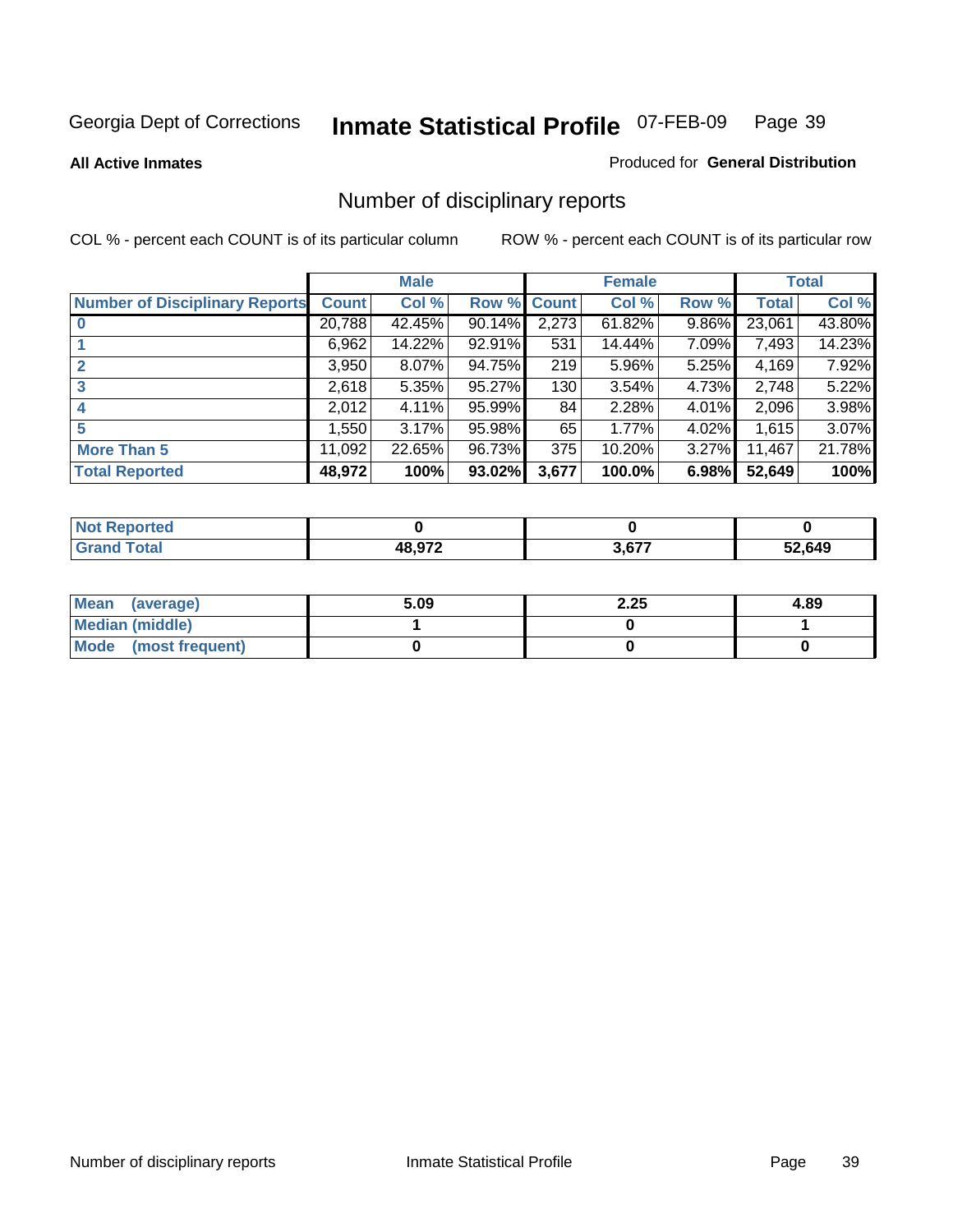### **All Active Inmates**

## Produced for **General Distribution**

# Number of transfers

|                            |         | <b>Male</b> |        |              | <b>Female</b> |           |              | <b>Total</b> |
|----------------------------|---------|-------------|--------|--------------|---------------|-----------|--------------|--------------|
| <b>Number of Transfers</b> | Count l | Col %       | Row %  | <b>Count</b> | Col %         | Row %     | <b>Total</b> | Col %        |
|                            | 3,011   | 6.15%       | 86.85% | 456          | 12.40%        | 13.15%    | 3,467        | 6.59%        |
|                            | 17,205  | 35.13%      | 89.49% | 2,021        | 54.96%        | $10.51\%$ | 19,226       | 36.52%       |
|                            | 10,515  | 21.47%      | 93.94% | 678          | 18.44%        | $6.06\%$  | 11,193       | 21.26%       |
| 3                          | 6,614   | 13.51%      | 95.34% | 323          | 8.78%         | 4.66%     | 6,937        | 13.18%       |
|                            | 3,993   | 8.15%       | 97.58% | 99           | 2.69%         | 2.42%     | 4,092        | 7.77%        |
| 5                          | 2,523   | 5.15%       | 98.21% | 46           | 1.25%         | 1.79%     | 2,569        | 4.88%        |
| <b>More Than 5</b>         | 5,111   | $10.44\%$   | 98.95% | 54           | 1.47%         | $1.05\%$  | 5,165        | 9.81%        |
| <b>Total Reported</b>      | 48,972  | 100%        | 93.02% | 3,677        | 100%          | 6.98%     | 52,649       | 100.0%       |

| N         |        |     |      |
|-----------|--------|-----|------|
| $\sim$ 10 | 10.072 | c77 | .649 |
| ______    |        |     | --   |

| Mean (average)       | 2.67 | 46. ا | 2.58 |
|----------------------|------|-------|------|
| Median (middle)      |      |       |      |
| Mode (most frequent) |      |       |      |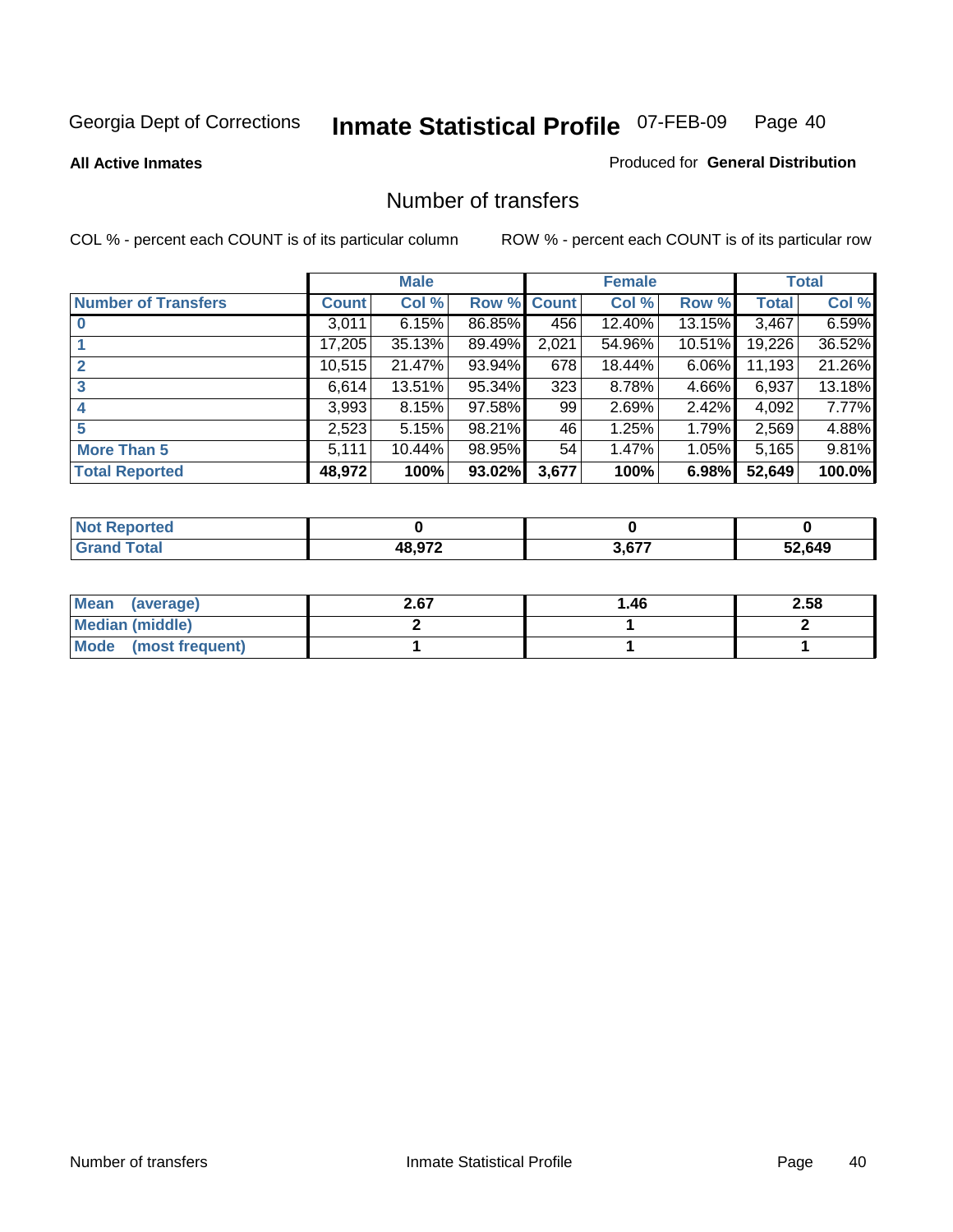**All Active Inmates**

## Produced for **General Distribution**

# Number of escapes

|                          |         | <b>Male</b> |             |       | <b>Female</b> |          |              | <b>Total</b> |
|--------------------------|---------|-------------|-------------|-------|---------------|----------|--------------|--------------|
| <b>Number of Escapes</b> | Count l | Col %       | Row % Count |       | Col %         | Row %    | <b>Total</b> | Col %        |
|                          | 48,656  | 99.35%      | 92.98%      | 3,671 | 99.84%        | $7.02\%$ | 52,327       | 99.39%       |
|                          | 297     | 0.61%       | 98.02%      | 6     | 0.16%         | $1.98\%$ | 303          | 0.58%        |
|                          | 13      | 0.03%       | $100.00\%$  |       |               |          | 13           | 0.02%        |
|                          | 5.      | 0.01%       | 100.00%     |       |               |          | 5            | 0.01%        |
|                          |         | 0.01%       | 100.00%     |       |               |          |              | 0.01%        |
| <b>Total Reported</b>    | 48,972  | 100%        | 93.02%      | 3,677 | 100%          | 6.98%    | 52,649       | 100.0%       |

| тес |                 |               |        |
|-----|-----------------|---------------|--------|
|     | הדה הו<br>- - - | 2.677<br>$ -$ | 52.649 |

| <b>Mean</b><br>(average) |  | .0 |
|--------------------------|--|----|
| Median (middle)          |  |    |
| Mode (most frequent)     |  |    |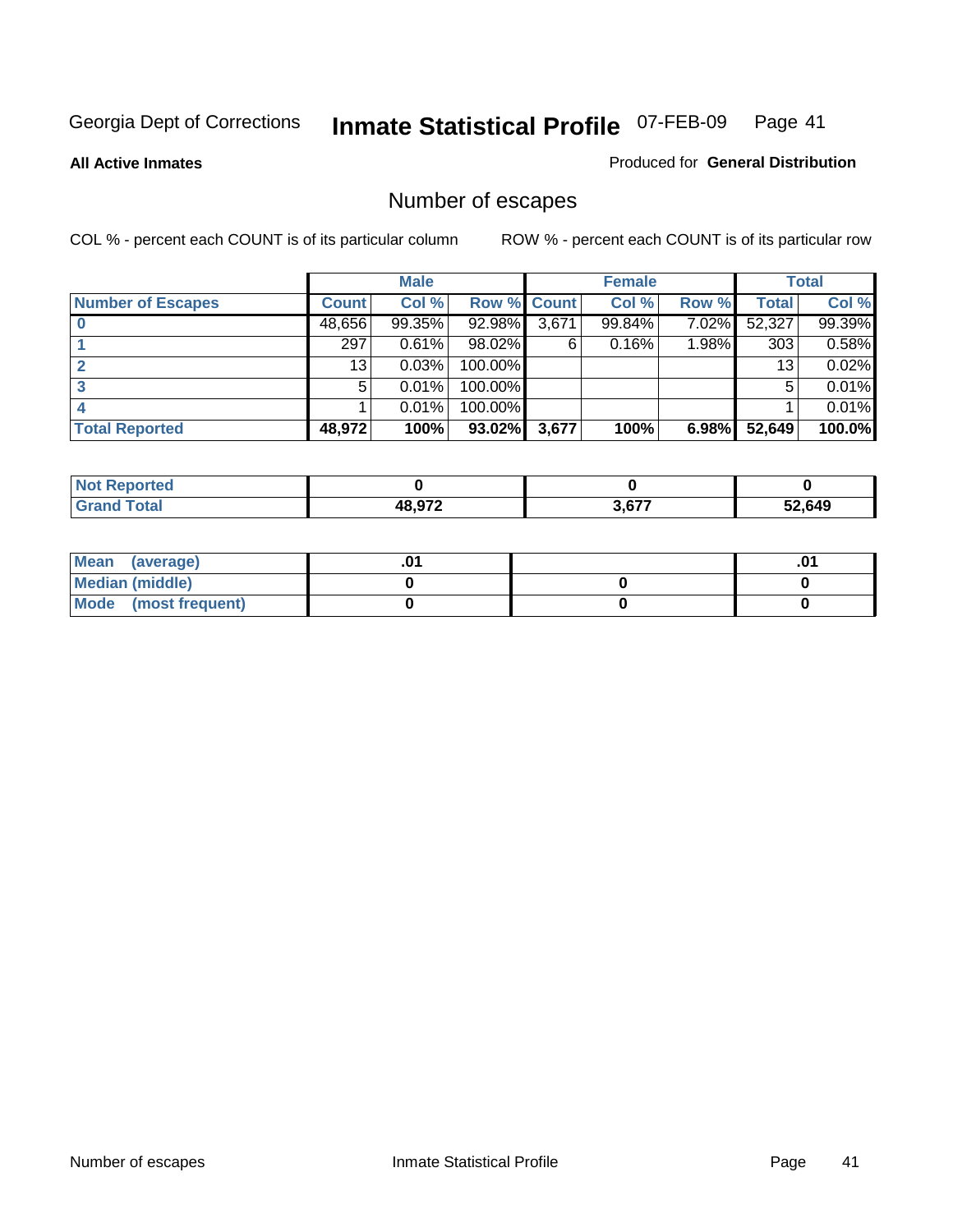**All Active Inmates**

## Produced for **General Distribution**

# Probable future release type of still active inmates

|                                         |              | <b>Male</b> |                    |     | <b>Female</b> |          | <b>Total</b> |        |
|-----------------------------------------|--------------|-------------|--------------------|-----|---------------|----------|--------------|--------|
| <b>Probable Future Release Type</b>     | <b>Count</b> | Col %       | <b>Row % Count</b> |     | Col %         | Row %    | <b>Total</b> | Col %  |
| <b>Paroled with probation to follow</b> | 7,587        | 15.50%      | 92.77%             | 591 | 16.09%        | 7.23%    | 8,178        | 15.54% |
| Paroled w/o probation to follow         | 7,318        | 14.95%      | 93.70%             | 492 | 13.40%        | 6.30%    | 7,810        | 14.85% |
| <b>Maxout with probation to follow</b>  | 14,066       | 28.74%      | 92.35% 1.165       |     | 31.73%        | 7.65%    | 15,231       | 28.95% |
| <b>Maxout w/o probation to follow</b>   | 13,076       | 26.72%      | 92.09% 1.123       |     | 30.58%        | $7.91\%$ | 14,199       | 26.99% |
| Life, LWOP or death sentence            | 6,891        | 14.08%      | 95.81%             | 301 | 8.20%         | $4.19\%$ | 7,192        | 13.67% |
| <b>Total Reported</b>                   | 48,938       | 100%        | 93.02% 3,672       |     | 100%          | 6.98%    | 52,610       | 100%   |

| Released                  |        |       |        |
|---------------------------|--------|-------|--------|
| Total<br>Gra <sup>r</sup> | 48,938 | 2.672 | 52,610 |

| Mode (most frequent) | Maxout with PROB follow   Maxout with PROB follow   Maxout with PROB |        |
|----------------------|----------------------------------------------------------------------|--------|
|                      |                                                                      | follow |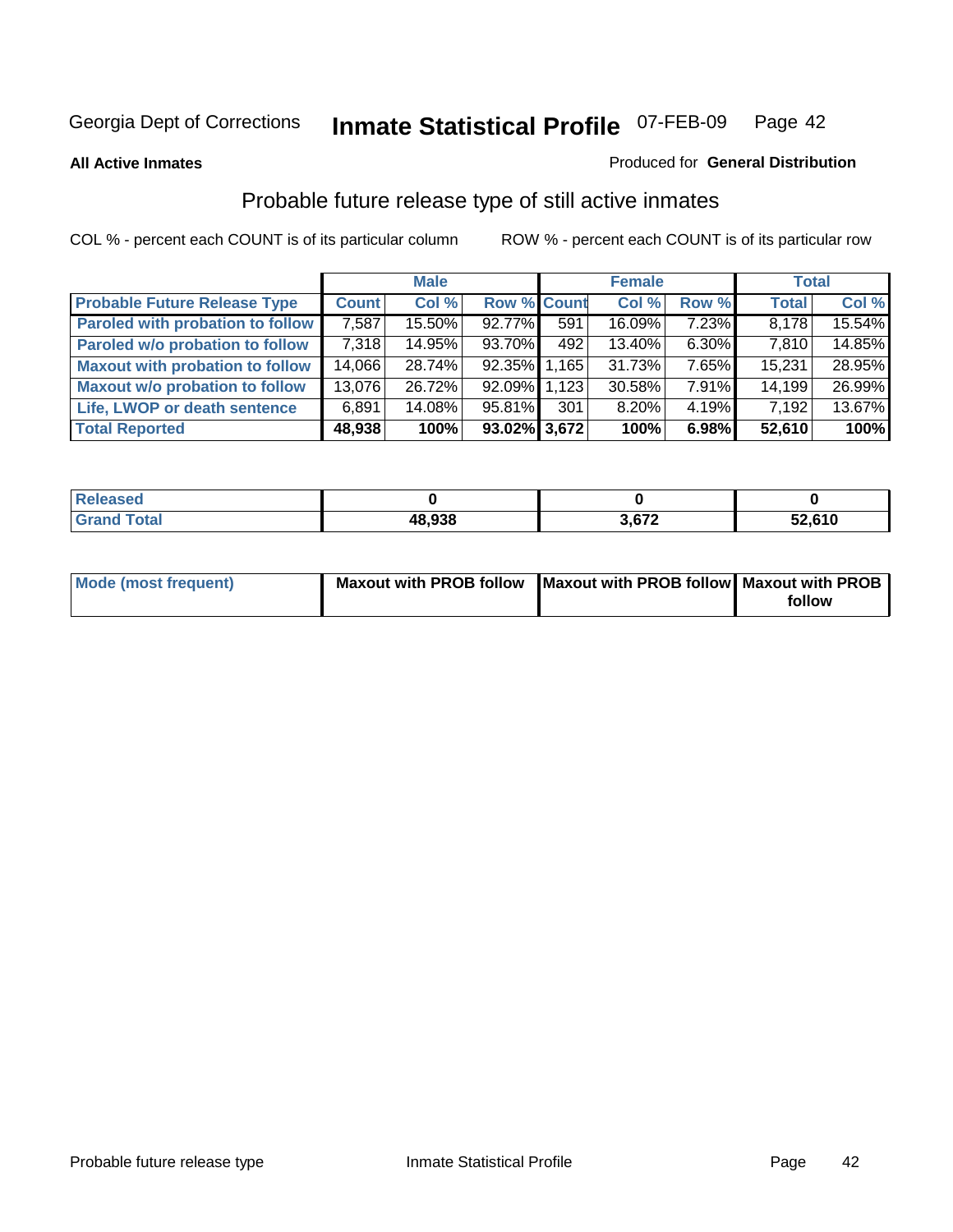**All Active Inmates**

Produced for **General Distribution**

# Actual release type

|                            |              | <b>Male</b> |                    | <b>Female</b> |       |       | Total |
|----------------------------|--------------|-------------|--------------------|---------------|-------|-------|-------|
| <b>Actual Release Type</b> | <b>Count</b> | Col %       | <b>Row % Count</b> | Col %         | Row % | Total | Col % |
| <b>Total Reported</b>      |              | $\%$        | %                  | %             | %     |       | %     |

| <b>Still Active</b> | 48,972 | 3,677 | 52,649 |
|---------------------|--------|-------|--------|
| <b>Not Reported</b> |        |       |        |
| <b>Grand Total</b>  | 48,972 | 3,677 | 52,649 |

| M | <b>TWIL</b> | TVUIL |
|---|-------------|-------|
|   |             |       |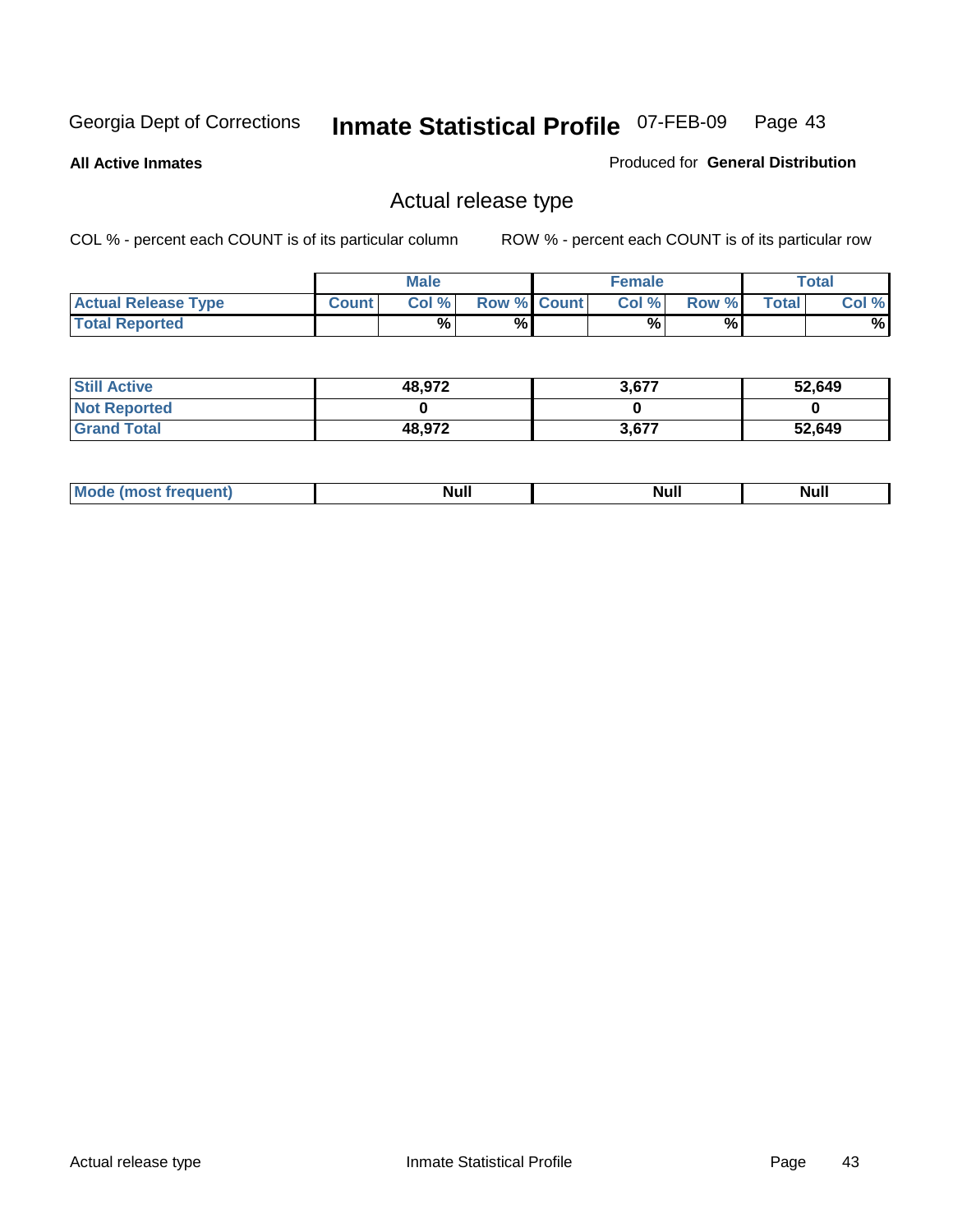## **All Active Inmates**

## Produced for **General Distribution**

# Time served in current (or last) institution

|                            |              | <b>Male</b> |        |              | <b>Female</b> |        |        | <b>Total</b> |
|----------------------------|--------------|-------------|--------|--------------|---------------|--------|--------|--------------|
| <b>Time In Institution</b> | <b>Count</b> | Col %       | Row %  | <b>Count</b> | Col %         | Row %  | Total  | Col %        |
| 0 to 3 months              | 12,357       | 25.23%      | 92.80% | 959          | 26.08%        | 7.20%  | 13,316 | 25.29%       |
| 3.01 to 6 months           | 9,089        | 18.56%      | 93.42% | 640          | 17.41%        | 6.58%  | 9,729  | 18.48%       |
| 6.01 to 9 months           | 5,305        | 10.83%      | 88.82% | 668          | 18.17%        | 11.18% | 5,973  | 11.34%       |
| 9.01 to 12 months          | 4,523        | 9.24%       | 92.91% | 345          | 9.38%         | 7.09%  | 4,868  | 9.25%        |
| 12.01 to 18 months         | 4,934        | 10.08%      | 93.87% | 322          | 8.76%         | 6.13%  | 5,256  | 9.98%        |
| <b>18.01 to 24 months</b>  | 3,226        | 6.59%       | 95.27% | 160          | 4.35%         | 4.73%  | 3,386  | 6.43%        |
| 2.01 to 3 years            | 3,173        | 6.48%       | 94.10% | 199          | 5.41%         | 5.90%  | 3,372  | 6.40%        |
| 3.01 to 4 years            | 1,957        | 4.00%       | 90.02% | 217          | 5.90%         | 9.98%  | 2,174  | 4.13%        |
| 4.01 to 5 years            | 1,154        | 2.36%       | 95.93% | 49           | 1.33%         | 4.07%  | 1,203  | 2.28%        |
| 5.01 to 6 years            | 778          | 1.59%       | 97.49% | 20           | 0.54%         | 2.51%  | 798    | 1.52%        |
| 6.01 to 7 years            | 629          | 1.28%       | 97.22% | 18           | 0.49%         | 2.78%  | 647    | 1.23%        |
| 7.01 to 8 years            | 489          | 1.00%       | 96.45% | 18           | 0.49%         | 3.55%  | 507    | 0.96%        |
| 8.01 to 9 years            | 316          | 0.65%       | 94.61% | 18           | 0.49%         | 5.39%  | 334    | 0.63%        |
| 9.01 to 10 years           | 302          | 0.62%       | 95.87% | 13           | 0.35%         | 4.13%  | 315    | 0.60%        |
| Over 10 years              | 740          | 1.51%       | 95.98% | 31           | 0.84%         | 4.02%  | 771    | 1.46%        |
| <b>Total Reported</b>      | 48,972       | 100%        | 93.02% | 3,677        | 100%          | 6.98%  | 52,649 | 100%         |

| nrted<br>N |              |     |      |
|------------|--------------|-----|------|
| _____      | 48.972<br>__ | c77 | .649 |

| <b>Mean</b><br>(average) | 17 months | 14 months | 17 months |  |
|--------------------------|-----------|-----------|-----------|--|
| Median (middle)          | ' months  | 7 months  | 7 months  |  |
| Mode<br>(most frequent)  | 0 months  | months    | months    |  |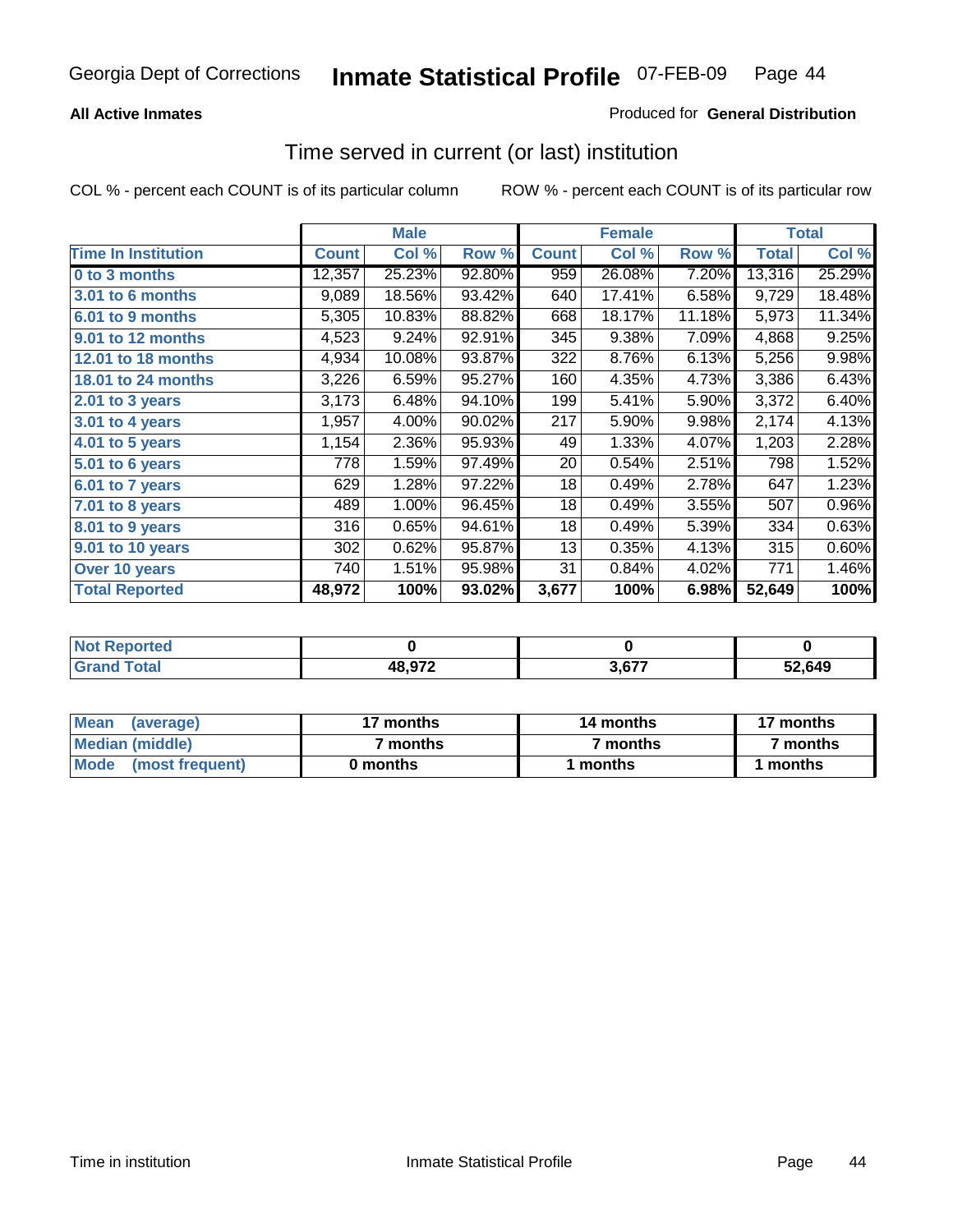**All Active Inmates**

### Produced for **General Distribution**

# Highest grade level attained

|                              |                  | <b>Male</b> |         |                  | <b>Female</b> |          |                 | <b>Total</b> |
|------------------------------|------------------|-------------|---------|------------------|---------------|----------|-----------------|--------------|
| <b>Grade Level</b>           | <b>Count</b>     | Col %       | Row %   | <b>Count</b>     | Col %         | Row %    | <b>Total</b>    | Col %        |
| No school at all             | 46               | 0.10%       | 93.88%  | $\overline{3}$   | 0.09%         | 6.12%    | 49              | 0.10%        |
| <b>Grade 1</b>               | 44               | 0.09%       | 100.00% |                  |               |          | $\overline{44}$ | 0.09%        |
| <b>Grade 2</b>               | $\overline{59}$  | 0.12%       | 93.65%  | 4                | 0.12%         | 6.35%    | 63              | 0.12%        |
| <b>Grade 3</b>               | 135              | 0.29%       | 97.12%  | 4                | 0.12%         | 2.88%    | 139             | 0.27%        |
| <b>Grade 4</b>               | 138              | 0.29%       | 95.83%  | $\overline{6}$   | 0.17%         | 4.17%    | 144             | 0.28%        |
| Grade 5                      | $\overline{223}$ | 0.47%       | 96.54%  | $\overline{8}$   | 0.23%         | 3.46%    | 231             | 0.46%        |
| Grade 6                      | $\overline{827}$ | 1.75%       | 95.72%  | $\overline{37}$  | 1.07%         | 4.28%    | 864             | 1.70%        |
| <b>Grade 7</b>               | 1,193            | 2.53%       | 93.64%  | $\overline{81}$  | 2.34%         | $6.36\%$ | 1,274           | 2.51%        |
| <b>Grade 8</b>               | 4,530            | 9.59%       | 93.33%  | 324              | 9.36%         | 6.67%    | 4,854           | 9.58%        |
| Grade 9                      | 7,472            | 15.82%      | 94.31%  | 451              | 13.03%        | 5.69%    | 7,923           | 15.63%       |
| Grade 10                     | 9,970            | 21.11%      | 94.51%  | 579              | 16.73%        | 5.49%    | 10,549          | 20.81%       |
| Grade 11                     | 8,807            | 18.65%      | 94.34%  | 528              | 15.26%        | 5.66%    | 9,335           | 18.42%       |
| <b>Grade 12 or GED</b>       | 8,254            | 17.48%      | 93.50%  | $\overline{574}$ | 16.59%        | 6.50%    | 8,828           | 17.41%       |
| <b>Some tech school</b>      | 662              | 1.40%       | 84.12%  | 125              | 3.61%         | 15.88%   | 787             | 1.55%        |
| <b>Completed tech school</b> | 1,048            | 2.22%       | 84.18%  | 197              | 5.69%         | 15.82%   | 1,245           | 2.46%        |
| College, 1 year              | 1,157            | 2.45%       | 89.62%  | 134              | 3.87%         | 10.38%   | 1,291           | 2.55%        |
| College, 2 year              | 1,547            | 3.28%       | 87.55%  | 220              | 6.36%         | 12.45%   | 1,767           | 3.49%        |
| College, 3 year              | 428              | 0.91%       | 86.29%  | 68               | 1.97%         | 13.71%   | 496             | 0.98%        |
| <b>Bachelor's degree</b>     | 547              | 1.16%       | 85.34%  | 94               | 2.72%         | 14.66%   | 641             | 1.26%        |
| <b>Master's degree</b>       | 91               | 0.19%       | 85.05%  | 16               | 0.46%         | 14.95%   | 107             | 0.21%        |
| Ph.D. degree                 | $\overline{26}$  | 0.06%       | 86.67%  | 4                | 0.12%         | 13.33%   | 30              | 0.06%        |
| Law degree                   | $\overline{15}$  | 0.03%       | 83.33%  | $\overline{3}$   | 0.09%         | 16.67%   | $\overline{18}$ | 0.04%        |
| <b>Some medical school</b>   | $\overline{3}$   | 0.01%       | 100.00% |                  |               |          | 3               | 0.01%        |
| <b>Medical degree</b>        | $\overline{10}$  | 0.02%       | 100.00% |                  |               |          | 10              | 0.02%        |
| <b>Total Reported</b>        | 47,232           | 100%        | 93.17%  | 3,460            | 100%          | 6.83%    | 50,692          | 100.0%       |

| .740   | 247<br>--   | 957.،  |
|--------|-------------|--------|
| 10 N72 | <b>1 ב־</b> | 52.649 |

| <b>Mean</b><br>(average) | 10.43    | 11.03    | 10.47    |
|--------------------------|----------|----------|----------|
| Median (middle)          | Grade 10 | Grade 11 | Grade 10 |
| Mode<br>(most frequent)  | Grade 10 | Grade 10 | Grade 10 |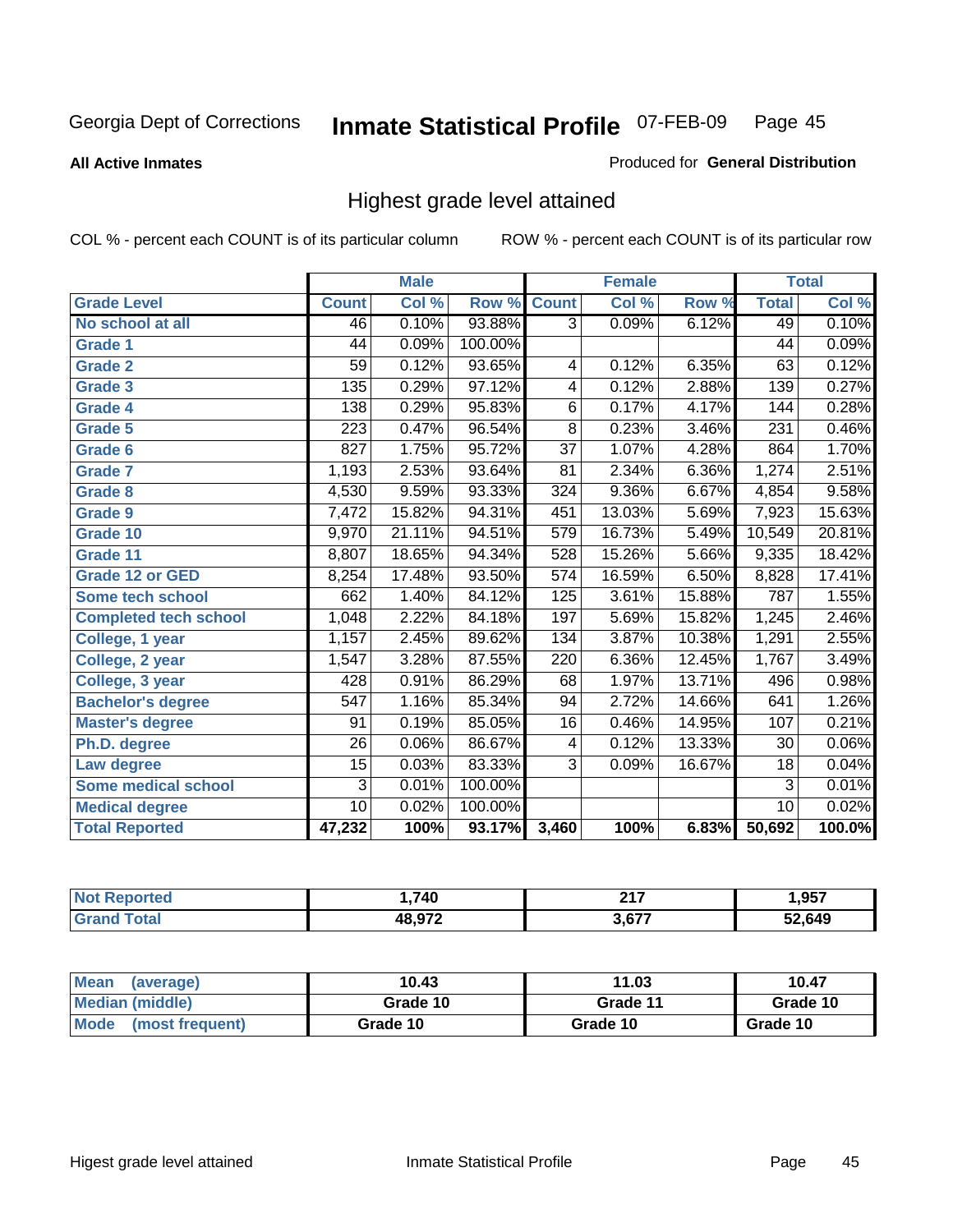**All Active Inmates**

### Produced for **General Distribution**

# Culture fair IQ scores

|                       |              | <b>Male</b> |        |              | <b>Female</b> |        |              | <b>Total</b> |
|-----------------------|--------------|-------------|--------|--------------|---------------|--------|--------------|--------------|
| <b>IQ Scores</b>      | <b>Count</b> | Col %       | Row %  | <b>Count</b> | Col %         | Row %  | <b>Total</b> | Col %        |
| $60 - 69$             | 1,324        | 2.92%       | 95.53% | 62           | 2.42%         | 4.47%  | 1,386        | 2.90%        |
| $70 - 79$             | 3,595        | 7.94%       | 94.46% | 211          | 8.25%         | 5.54%  | 3,806        | 7.96%        |
| $80 - 89$             | 6,783        | 14.98%      | 91.58% | 624          | 24.39%        | 8.42%  | 7,407        | 15.48%       |
| $90 - 99$             | 11,574       | 25.56%      | 92.77% | 902          | 35.26%        | 7.23%  | 12,476       | 26.08%       |
| $100 - 109$           | 12,120       | 26.77%      | 97.01% | 374          | 14.62%        | 2.99%  | 12,494       | 26.12%       |
| $110 - 119$           | 7,988        | 17.64%      | 97.59% | 197          | 7.70%         | 2.41%  | 8,185        | 17.11%       |
| $120 - 129$           | 1,805        | 3.99%       | 94.60% | 103          | 4.03%         | 5.40%  | 1,908        | 3.99%        |
| $130 - 139$           | 72           | 0.16%       | 55.38% | 58           | 2.27%         | 44.62% | 130          | 0.27%        |
| 140 & Up              | 21           | 0.05%       | 43.75% | 27           | 1.06%         | 56.25% | 48           | 0.10%        |
| <b>Total Reported</b> | 45,282       | 100%        | 94.65% | 2,558        | 100%          | 5.35%  | 47,840       | 100.0%       |

| <b>Not Reported</b>  | 3.134  | 898   | 4,032  |
|----------------------|--------|-------|--------|
| Not Valid (under 60) | 556    | 221   | フフフ    |
| <b>Grand Total</b>   | 48,972 | 3,677 | 52,649 |

| <b>Mean</b><br>(average)       | 98  | 96 | 98 |
|--------------------------------|-----|----|----|
| <b>Median (middle)</b>         | 99  | 94 | 99 |
| <b>Mode</b><br>(most frequent) | 103 | 99 | 99 |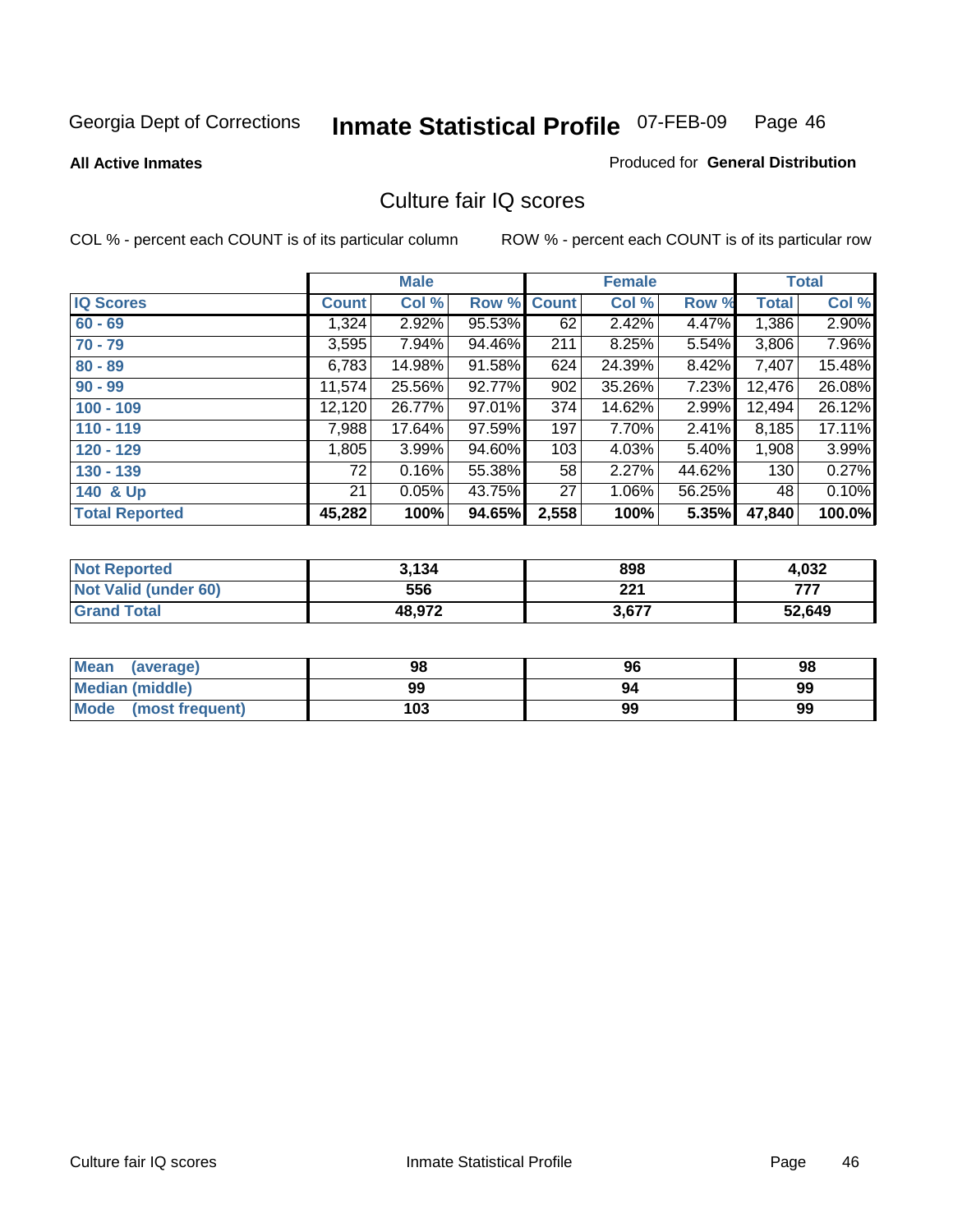#### **All Active Inmates**

## Produced for **General Distribution**

# Wide Range Achievement Test (WRAT) reading score

|                           |              | <b>Male</b> |        |              | <b>Female</b> |        |              | <b>Total</b> |
|---------------------------|--------------|-------------|--------|--------------|---------------|--------|--------------|--------------|
| <b>WRAT Reading Score</b> | <b>Count</b> | Col %       | Row %  | <b>Count</b> | Col %         | Row %  | <b>Total</b> | Col %        |
| $0.1$ to $0.9$            | 856          | 1.87%       | 98.73% | 11           | 0.39%         | 1.27%  | 867          | 1.78%        |
| 1.0 to 1.9                | 1,167        | 2.54%       | 97.01% | 36           | 1.29%         | 2.99%  | 1,203        | 2.47%        |
| 2.0 to 2.9                | 2,210        | 4.82%       | 96.72% | 75           | 2.68%         | 3.28%  | 2,285        | 4.69%        |
| 3.0 to 3.9                | 3,509        | 7.65%       | 95.72% | 157          | 5.62%         | 4.28%  | 3,666        | 7.53%        |
| 4.0 to 4.9                | 4,373        | 9.53%       | 95.69% | 197          | 7.05%         | 4.31%  | 4,570        | 9.39%        |
| 5.0 to 5.9                | 3,807        | 8.30%       | 95.25% | 190          | 6.80%         | 4.75%  | 3,997        | 8.21%        |
| 6.0 to 6.9                | 3,975        | 8.66%       | 94.40% | 236          | 8.44%         | 5.60%  | 4,211        | 8.65%        |
| 7.0 to 7.9                | 1,956        | 4.26%       | 94.04% | 124          | 4.43%         | 5.96%  | 2,080        | 4.27%        |
| 8.0 to 8.9                | 4,070        | 8.87%       | 94.87% | 220          | 7.87%         | 5.13%  | 4,290        | 8.81%        |
| 9.0 to 9.9                | 3,492        | 7.61%       | 96.22% | 137          | 4.90%         | 3.78%  | 3,629        | 7.45%        |
| 10.0 to 10.9              | 2,419        | 5.27%       | 93.47% | 169          | 6.04%         | 6.53%  | 2,588        | 5.32%        |
| 11.0 to 11.9              | 2,649        | 5.77%       | 91.25% | 254          | 9.08%         | 8.75%  | 2,903        | 5.96%        |
| 12.0 to 12.9              | 8,427        | 18.37%      | 93.13% | 622          | 22.25%        | 6.87%  | 9,049        | 18.59%       |
| 13                        | 2,975        | 6.48%       | 88.99% | 368          | 13.16%        | 11.01% | 3,343        | 6.87%        |
| <b>Total Reported</b>     | 45,885       | 100%        | 94.26% | 2,796        | 100%          | 5.74%  | 48,681       | 100%         |

| n er | 3,087  | 881   | 3.968  |
|------|--------|-------|--------|
|      | ירה הו | 3,677 | 52.649 |

| <b>Mean</b><br>(average)       | 8.03       | 9.18 | 8.10       |
|--------------------------------|------------|------|------------|
| <b>Median (middle)</b>         | ה ה<br>o.z | 10.2 | о о<br>O.A |
| <b>Mode</b><br>(most frequent) | ه.ء        | טו   | 12.8       |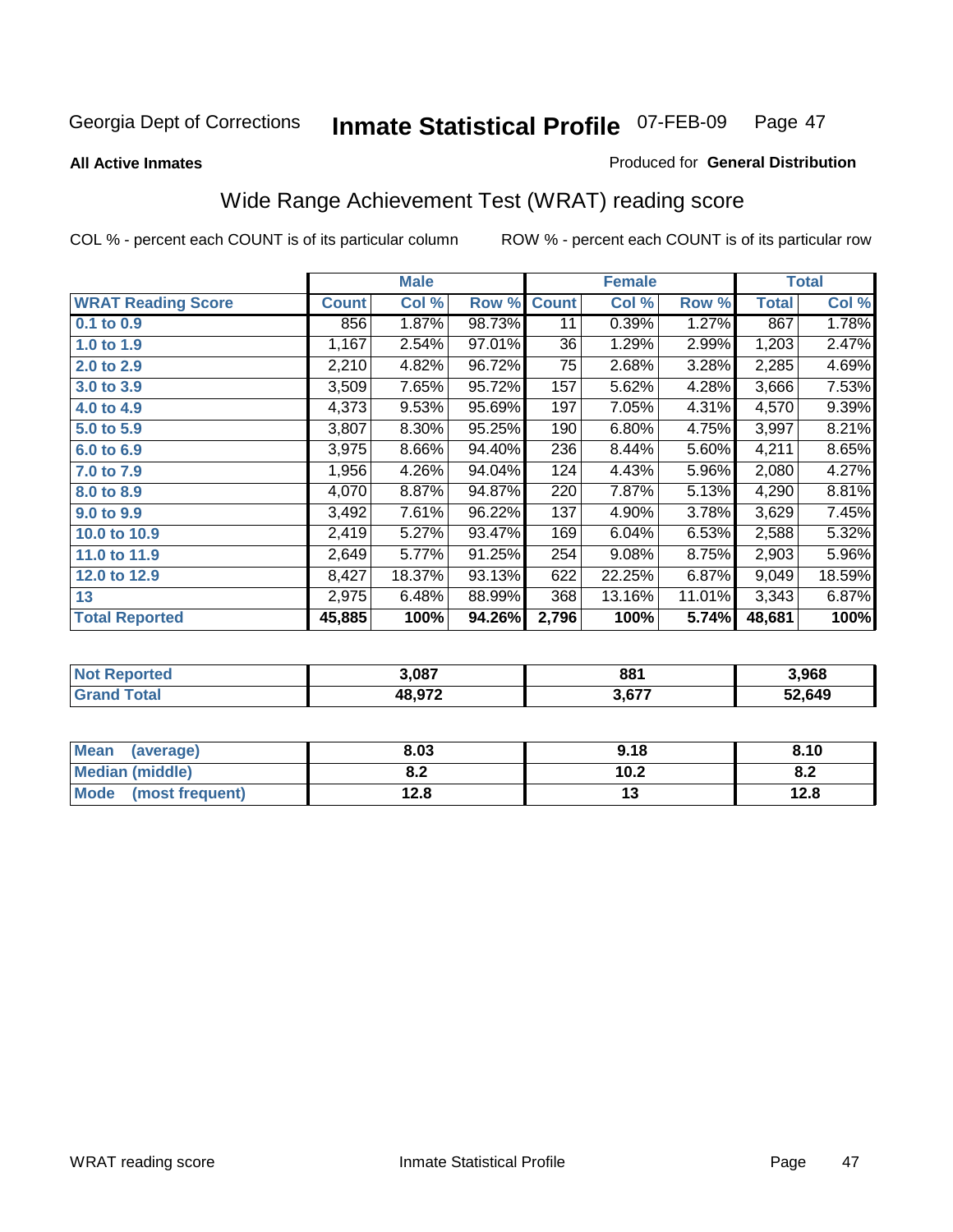**All Active Inmates**

### Produced for **General Distribution**

# Wide Range Achievement Test (WRAT) math score

|                              |              | <b>Male</b> |        |              | <b>Female</b> |        |              | <b>Total</b> |
|------------------------------|--------------|-------------|--------|--------------|---------------|--------|--------------|--------------|
| <b>WRAT Mathematic Score</b> | <b>Count</b> | Col %       | Row %  | <b>Count</b> | Col %         | Row %  | <b>Total</b> | Col %        |
| 0.1 to 0.9                   | 120          | 0.26%       | 99.17% | 1            | 0.04%         | 0.83%  | 121          | 0.25%        |
| 1.0 to 1.9                   | 246          | 0.54%       | 95.72% | 11           | 0.39%         | 4.28%  | 257          | 0.53%        |
| 2.0 to 2.9                   | 1,161        | 2.53%       | 94.54% | 67           | 2.40%         | 5.46%  | 1,228        | 2.52%        |
| 3.0 to 3.9                   | 2,790        | 6.08%       | 96.01% | 116          | 4.15%         | 3.99%  | 2,906        | 5.97%        |
| 4.0 to 4.9                   | 5,040        | 10.98%      | 95.73% | 225          | 8.06%         | 4.27%  | 5,265        | 10.81%       |
| 5.0 to 5.9                   | 6,349        | 13.83%      | 95.16% | 323          | 11.56%        | 4.84%  | 6,672        | 13.70%       |
| 6.0 to 6.9                   | 10,613       | 23.13%      | 95.00% | 559          | 20.01%        | 5.00%  | 11,172       | 22.95%       |
| 7.0 to 7.9                   | 6,070        | 13.23%      | 95.17% | 308          | 11.03%        | 4.83%  | 6,378        | 13.10%       |
| 8.0 to 8.9                   | 3,517        | 7.66%       | 92.33% | 292          | 10.45%        | 7.67%  | 3,809        | 7.82%        |
| 9.0 to 9.9                   | 3,621        | 7.89%       | 93.35% | 258          | 9.24%         | 6.65%  | 3,879        | 7.97%        |
| 10.0 to 10.9                 | 1,980        | 4.31%       | 95.88% | 85           | 3.04%         | 4.12%  | 2,065        | 4.24%        |
| 11.0 to 11.9                 | 1,614        | 3.52%       | 92.60% | 129          | 4.62%         | 7.40%  | 1,743        | 3.58%        |
| 12.0 to 12.9                 | 2,420        | 5.27%       | 86.65% | 373          | 13.35%        | 13.35% | 2,793        | 5.74%        |
| 13                           | 351          | 0.76%       | 88.41% | 46           | 1.65%         | 11.59% | 397          | 0.82%        |
| <b>Total Reported</b>        | 45,892       | 100%        | 94.26% | 2,793        | 100%          | 5.74%  | 48,685       | 100%         |

| <b>Reported</b><br><b>NO</b> | 3.080  | 884      | 3,964  |
|------------------------------|--------|----------|--------|
| <b>otal</b>                  | פרח סו | 677<br>. | 52,649 |

| <b>Mean</b><br>(average) | - 07<br>.ט | 7.86 | 712<br>I . I 4 |
|--------------------------|------------|------|----------------|
| Median (middle)          | 6.9        | ۰.,  | 6.9            |
| Mode<br>(most frequent)  | 6.9        | 12.9 | 6.9            |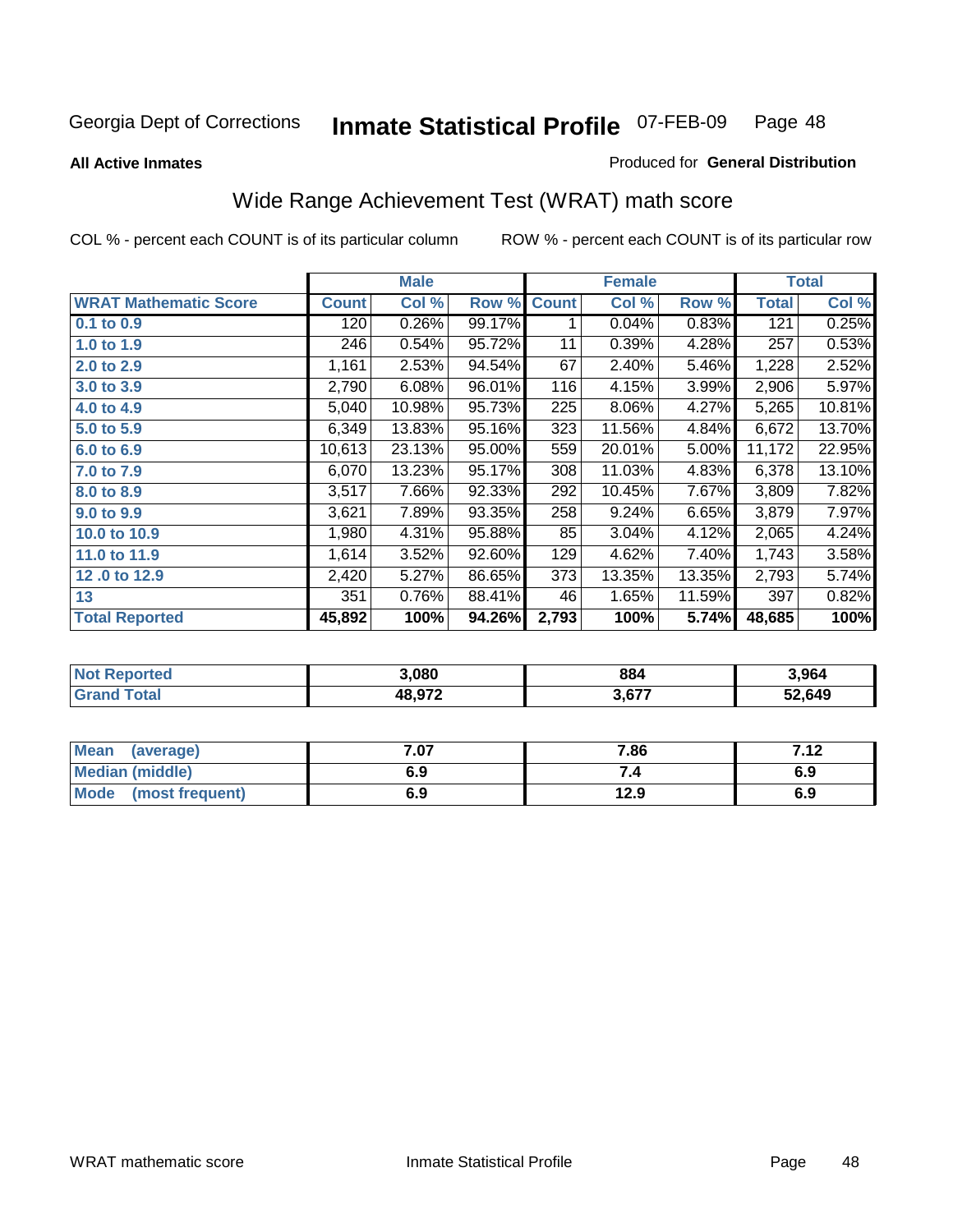### **All Active Inmates**

## Produced for **General Distribution**

# Wide Range Achievement Test (WRAT) spelling score

|                            |              | <b>Male</b> |        |              | <b>Female</b> |        |              | <b>Total</b> |
|----------------------------|--------------|-------------|--------|--------------|---------------|--------|--------------|--------------|
| <b>WRAT Spelling Score</b> | <b>Count</b> | Col %       | Row %  | <b>Count</b> | Col %         | Row %  | <b>Total</b> | Col %        |
| $0.1$ to $0.9$             | 942          | 2.05%       | 98.33% | 16           | 0.57%         | 1.67%  | 958          | 1.97%        |
| 1.0 to 1.9                 | 1,999        | 4.36%       | 98.28% | 35           | 1.25%         | 1.72%  | 2,034        | 4.18%        |
| 2.0 to 2.9                 | 3,391        | 7.39%       | 98.23% | 61           | 2.18%         | 1.77%  | 3,452        | 7.09%        |
| 3.0 to 3.9                 | 3,497        | 7.62%       | 97.36% | 95           | 3.40%         | 2.64%  | 3,592        | 7.38%        |
| 4.0 to 4.9                 | 4,120        | 8.98%       | 97.01% | 127          | 4.54%         | 2.99%  | 4,247        | 8.72%        |
| 5.0 to 5.9                 | 5,305        | 11.56%      | 95.38% | 257          | 9.19%         | 4.62%  | 5,562        | 11.42%       |
| 6.0 to 6.9                 | 5,306        | 11.56%      | 95.33% | 260          | 9.30%         | 4.67%  | 5,566        | 11.43%       |
| 7.0 to 7.9                 | 3,799        | 8.28%       | 93.78% | 252          | 9.01%         | 6.22%  | 4,051        | 8.32%        |
| 8.0 to 8.9                 | 3,571        | 7.78%       | 93.58% | 245          | 8.76%         | 6.42%  | 3,816        | 7.84%        |
| 9.0 to 9.9                 | 3,063        | 6.67%       | 93.93% | 198          | 7.08%         | 6.07%  | 3,261        | 6.70%        |
| 10.0 to 10.9               | 2,933        | 6.39%       | 93.29% | 211          | 7.54%         | 6.71%  | 3,144        | 6.46%        |
| 11.0 to 11.9               | 2,043        | 4.45%       | 90.68% | 210          | 7.51%         | 9.32%  | 2,253        | 4.63%        |
| 12.0 to 12.9               | 4,551        | 9.92%       | 87.98% | 622          | 22.24%        | 12.02% | 5,173        | 10.63%       |
| 13                         | 1,369        | 2.98%       | 86.81% | 208          | 7.44%         | 13.19% | 1,577        | 3.24%        |
| <b>Total Reported</b>      | 45,889       | 100%        | 94.26% | 2,797        | 100.0%        | 5.74%  | 48,686       | 100.0%       |

| 3.083  | 880   | 3.963  |
|--------|-------|--------|
| 19 072 | 3,677 | 52,649 |

| Mean<br>(average)              | 7.04 | 9.03 | 7.15 |
|--------------------------------|------|------|------|
| <b>Median (middle)</b>         | 0.4  | 9.3  | v.4  |
| <b>Mode</b><br>(most frequent) | ο.Ζ  | 12.9 | υ.Ζ  |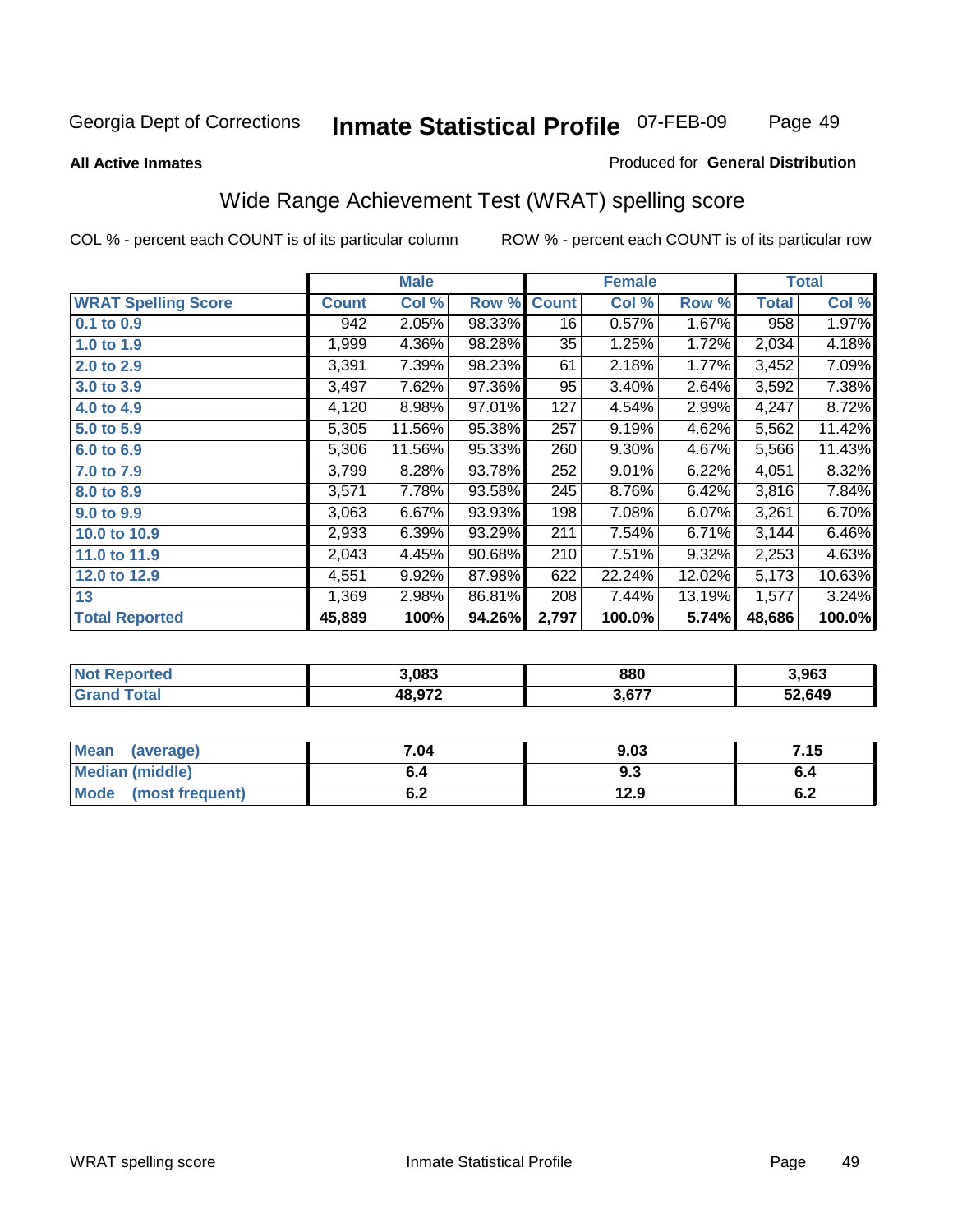## **All Active Inmates**

## Produced for **General Distribution**

## Scope of substance abuse - summary

|                        |              | <b>Male</b> |        |              | <b>Female</b> |           |              | <b>Total</b> |
|------------------------|--------------|-------------|--------|--------------|---------------|-----------|--------------|--------------|
| <b>Substance Abuse</b> | <b>Count</b> | Col %       | Row %  | <b>Count</b> | Col %         | Row %     | <b>Total</b> | Col %        |
| <b>None</b>            | 16,682       | 34.06%      | 93.53% | 1,154        | 31.38%        | $6.47\%$  | 17,836       | 33.88%       |
| <b>Drugs only</b>      | 17.834       | $36.42\%$   | 89.45% | 2,104        | 57.22%        | $10.55\%$ | 19,938       | 37.87%       |
| <b>Alcohol only</b>    | 3.319        | $6.78\%$    | 97.56% | 83           | $2.26\%$      | $2.44\%$  | 3,402        | 6.46%        |
| Drugs and alcohol      | 11,137       | 22.74%      | 97.07% | 336          | 9.14%         | $2.93\%$  | 11,473       | 21.79%       |
| <b>Total Reported</b>  | 48,972       | 100%        | 93.02% | 3,677        | 100%          | 6.98%     | 52,649       | 100%         |

| <b>Not</b><br><b>Reported</b> |        |     |        |
|-------------------------------|--------|-----|--------|
| `otal<br><b>Granu</b>         | הדה הו | c77 | 12,649 |

|  | Mode<br>(most frequent) | Drugs only | Drugs only | Drugs only |
|--|-------------------------|------------|------------|------------|
|--|-------------------------|------------|------------|------------|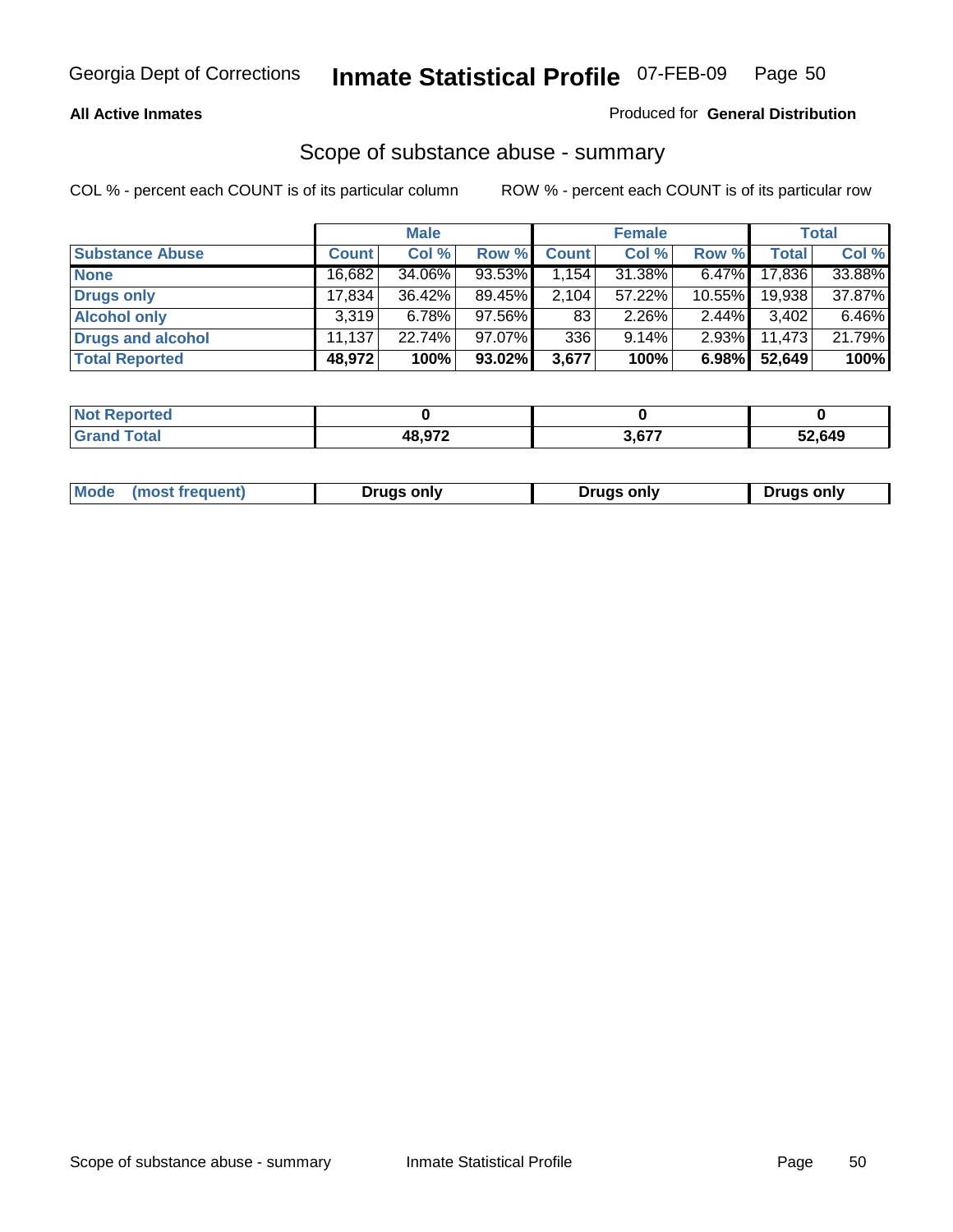## **All Active Inmates**

## Produced for **General Distribution**

# Scope of substance abuse - detail

|                                      |              | <b>Male</b> |        |              | <b>Female</b> |        |              | <b>Total</b> |
|--------------------------------------|--------------|-------------|--------|--------------|---------------|--------|--------------|--------------|
| <b>Substance Abuse</b>               | <b>Count</b> | Col %       | Row %  | <b>Count</b> | Col %         | Row %  | <b>Total</b> | Col %        |
| No drug or alcohol problems          | 16,682       | 34.06%      | 93.53% | 1,154        | 31.38%        | 6.47%  | 17,836       | 33.88%       |
| Drug addiction but no alcohol        | 308          | 0.63%       | 79.59% | 79           | 2.15%         | 20.41% | 387          | 0.74%        |
| <b>Drug addiction and alcohol</b>    | 126          | 0.26%       | 99.21% |              | 0.03%         | 0.79%  | 127          | 0.24%        |
| abuse                                |              |             |        |              |               |        |              |              |
| <b>Drug addiction and alcoholism</b> | 63           | 0.13%       | 92.65% | 5            | 0.14%         | 7.35%  | 68           | 0.13%        |
| No drug problem but alcohol          | 2,729        | 5.57%       | 98.59% | 39           | 1.06%         | 1.41%  | 2,768        | 5.26%        |
| abuse                                |              |             |        |              |               |        |              |              |
| No drug problem but alcoholism       | 590          | 1.20%       | 93.06% | 44           | 1.20%         | 6.94%  | 634          | 1.20%        |
| Drug experiment but no alcohol       | 8,011        | 16.36%      | 95.33% | 392          | 10.66%        | 4.67%  | 8,403        | 15.96%       |
| <b>Drug experiment &amp; alcohol</b> | 1,546        | 3.16%       | 98.60% | 22           | 0.60%         | 1.40%  | 1,568        | 2.98%        |
| <b>labuse</b>                        |              |             |        |              |               |        |              |              |
| Drug experiment & alcoholism         | 685          | 1.40%       | 96.21% | 27           | 0.73%         | 3.79%  | 712          | 1.35%        |
| Drug abuse but no alcohol            | 9,515        | 19.43%      | 85.35% | 1,633        | 44.41%        | 14.65% | 11,148       | 21.17%       |
| Drug abuse and alcohol abuse         | 7,321        | 14.95%      | 98.43% | 117          | 3.18%         | 1.57%  | 7,438        | 14.13%       |
| <b>Drug abuse and alcoholism</b>     | 1,396        | 2.85%       | 89.49% | 164          | 4.46%         | 10.51% | 1,560        | 2.96%        |
| <b>Total Reported</b>                | 48,972       | 100%        | 93.02% | 3,677        | 100%          | 6.98%  | 52,649       | 100%         |

| <b>Not Reported</b> |        |       |        |
|---------------------|--------|-------|--------|
| <b>Grand Total</b>  | 48,972 | 3,677 | 52,649 |

| Mode (most frequent) | No drug or alcohol problems Drug abuse but no alcohol No drug or alcohol |          |
|----------------------|--------------------------------------------------------------------------|----------|
|                      |                                                                          | problems |
|                      |                                                                          |          |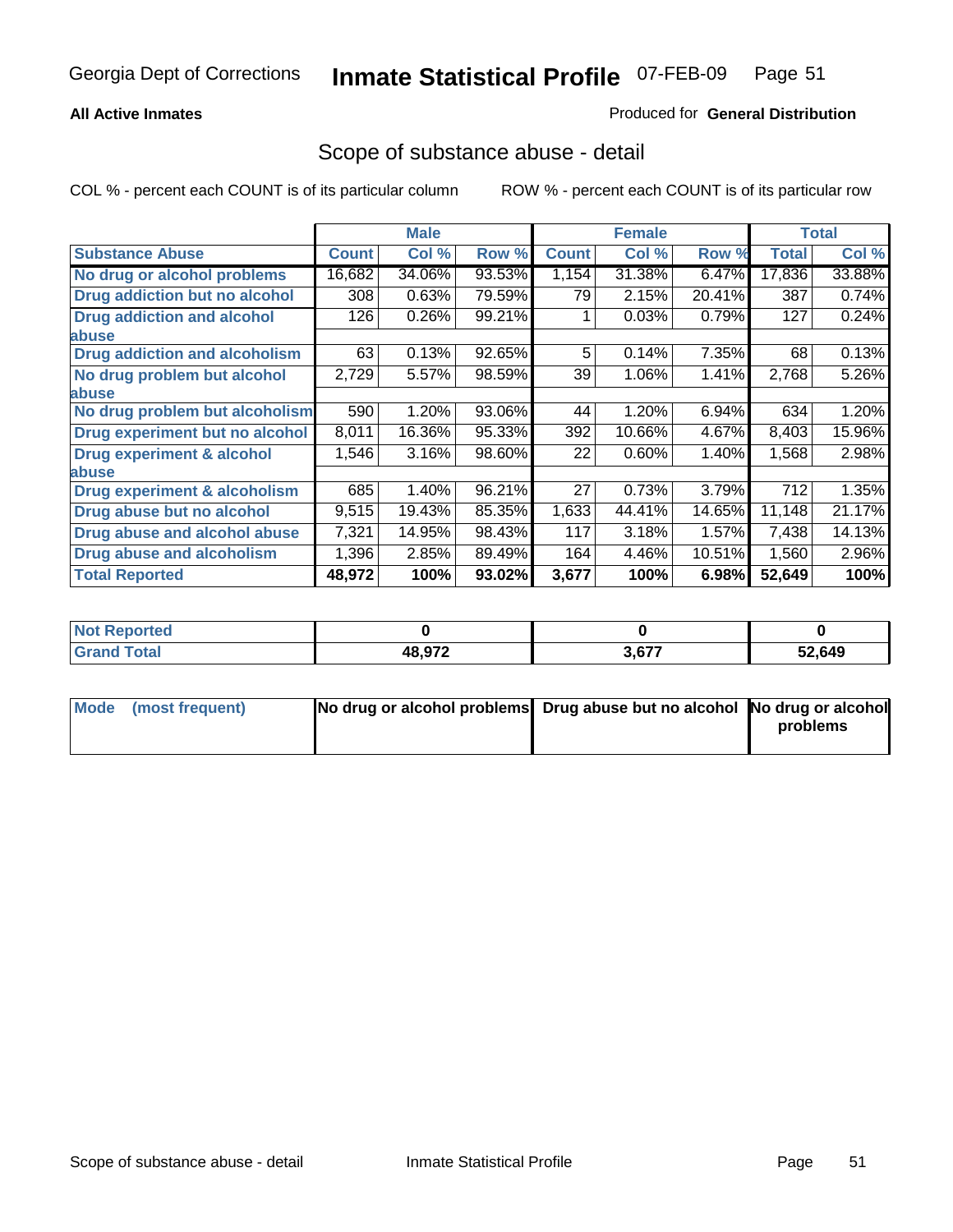### **All Active Inmates**

### Produced for **General Distribution**

# Current / last mental health treatment level

|                                    |              | <b>Male</b> |         |              | <b>Female</b> |          |              | <b>Total</b> |
|------------------------------------|--------------|-------------|---------|--------------|---------------|----------|--------------|--------------|
| <b>Mental Health Treatment Lev</b> | <b>Count</b> | Col %       | Row %   | <b>Count</b> | Col %         | Row %    | <b>Total</b> | Col %        |
| 1 No problem at current time       | 3,422        | 28.06%      | 96.04%  | 141          | 6.27%         | $3.96\%$ | 3,563        | 24.67%       |
| <b>2 Receiving outpatient</b>      | 6,825        | 55.97%      | 76.95%  | 2,044        | 90.84%        | 23.05%   | 8,869        | 61.40%       |
| treatment                          |              |             |         |              |               |          |              |              |
| 3 Inpatient, moderate              | 1,568        | 12.86%      | 97.09%  | 47           | 2.09%         | 2.91%    | 1,615        | 11.18%       |
| treatment                          |              |             |         |              |               |          |              |              |
| 4 Inpatient, intensive             | 345          | 2.83%       | 95.04%  | 18           | 0.80%         | 4.96%    | 363          | 2.51%        |
| treatment                          |              |             |         |              |               |          |              |              |
| <b>5 Undergoing crisis</b>         | 26           | 0.21%       | 100.00% |              |               |          | 26           | 0.18%        |
| stabilization                      |              |             |         |              |               |          |              |              |
| <b>6 Hospital for criminally</b>   | 9            | 0.07%       | 100.00% |              |               |          | 9            | $0.06\%$     |
| insane                             |              |             |         |              |               |          |              |              |
| <b>Total Evaluated</b>             | 12,195       | 100%        | 84.42%  | 2,250        | 100%          | 15.58%   | 14,445       | 100%         |

| Never had MH evaluation | 36,777 | .427  | 38,204 |
|-------------------------|--------|-------|--------|
| $\tau$ otal<br>ˈGrand . | 48,972 | 3,677 | 52,649 |

| Median (middle)         | <b>Receiving outpatient</b><br>treatment | <b>Receiving outpatient</b><br>treatment | <b>Receiving</b><br>outpatient<br>treatment |  |
|-------------------------|------------------------------------------|------------------------------------------|---------------------------------------------|--|
| Mode<br>(most frequent) | <b>Receiving outpatient</b><br>treatment | <b>Receiving outpatient</b><br>treatment | <b>Receiving</b><br>outpatient<br>treatment |  |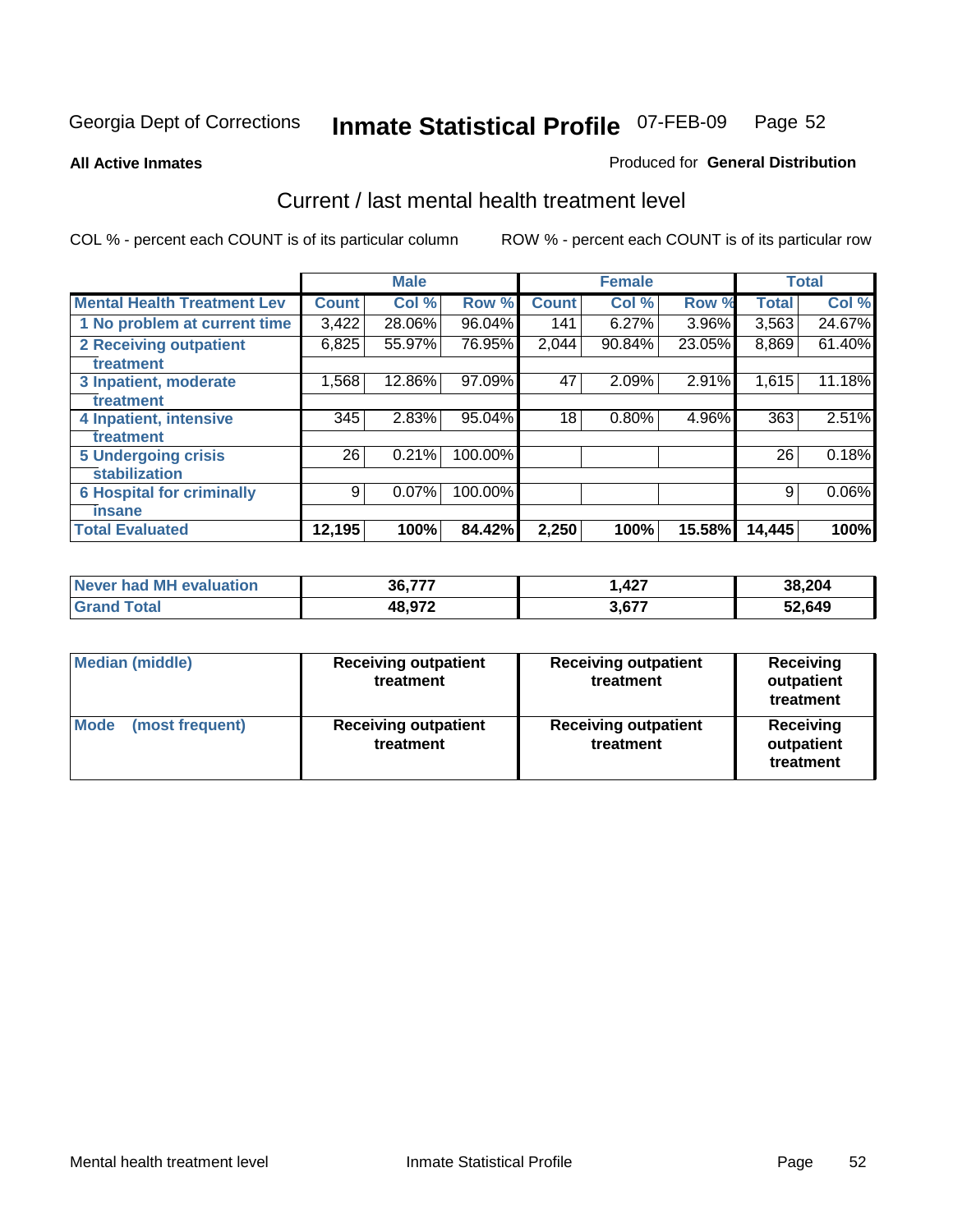## **All Active Inmates**

## Produced for **General Distribution**

# PULHESDWIT medical scale - 'P' overall condition ('P'hysical)

|                                   |         | <b>Male</b> |         |              | <b>Female</b> |         |              | <b>Total</b> |
|-----------------------------------|---------|-------------|---------|--------------|---------------|---------|--------------|--------------|
| <b>P' Overall Condition</b>       | Count l | Col %       | Row %   | <b>Count</b> | Col %         | Row %   | <b>Total</b> | Col %        |
| 1 No medical illness              | 36,594  | 76.22%      | 95.20%  | ا 1.844      | 52.13%        | 4.80%   | 38,438       | 74.56%       |
| 2 Well-controlled chronic illness | 9,109   | 18.97%      | 86.85%  | 1,379        | 38.99%        | 13.15%  | 10,488       | 20.34%       |
| 3 Poorly-controlled chronic       | 2,258   | 4.70%       | 91.98%  | 197          | 5.57%         | 8.02%   | 2,455        | 4.76%        |
| <b>illness</b>                    |         |             |         |              |               |         |              |              |
| 4 Significant problems requiring  | 50      | 0.10%       | 58.14%  | 36           | $1.02\%$      | 41.86%  | 86           | 0.17%        |
| special housing                   |         |             |         |              |               |         |              |              |
| 5 Terminal illness, < 6 months    | 3       | 0.01%       | 100.00% |              |               |         | 3            | 0.01%        |
| to live                           |         |             |         |              |               |         |              |              |
| 6 Inmate is pregnant              |         |             |         | 81           | 2.29%         | 100.00% | 81           | 0.16%        |
| <b>Total Reported</b>             | 48,014  | 100%        | 93.14%  | 3,537        | 100%          | 6.86%   | 51,551       | 100%         |

| rted   | 958    | ה ו    | ,098   |
|--------|--------|--------|--------|
| $\sim$ | 10 072 | $\sim$ | 52,649 |

| <b>Mode</b> | (most frequent) | 1 No medical illness | 1 No medical illness | 1 No medical<br>illness |
|-------------|-----------------|----------------------|----------------------|-------------------------|
|             |                 |                      |                      |                         |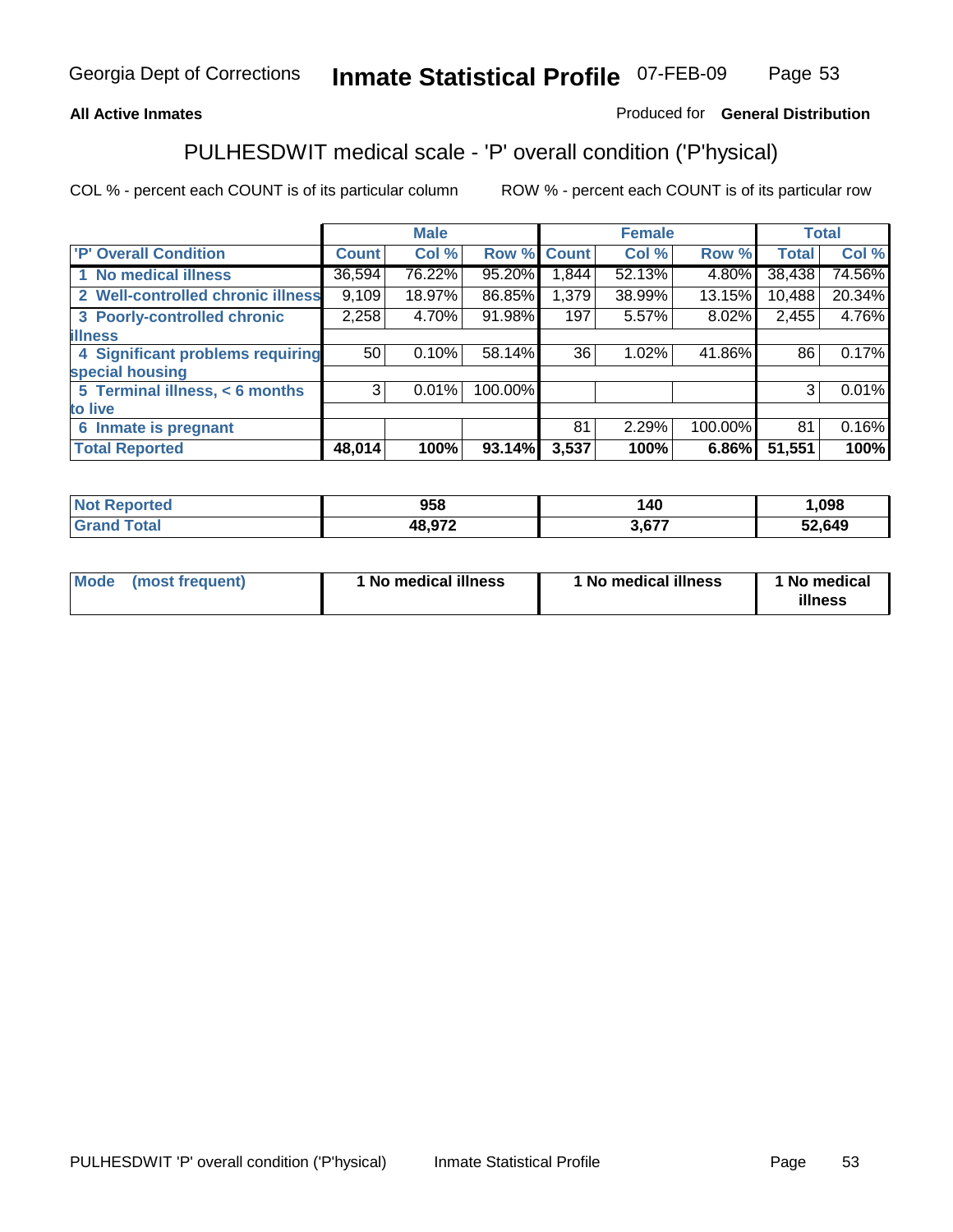## **All Active Inmates**

## Produced for **General Distribution**

# PULHESDWIT medical scale - 'U' upper body

|                              |              | <b>Male</b> |        |              | <b>Female</b> |        |              | <b>Total</b> |
|------------------------------|--------------|-------------|--------|--------------|---------------|--------|--------------|--------------|
| <b>U' Upper Body</b>         | <b>Count</b> | Col %       | Row %  | <b>Count</b> | Col %         | Row %  | <b>Total</b> | Col %        |
| 1 Upper bones, joints,       | 46,427       | 96.69%      | 93.46% | 3,247        | 91.80%        | 6.54%  | 49,674       | 96.36%       |
| muscles all OK               |              |             |        |              |               |        |              |              |
| 2 One or both arms minimally | 1,355        | 2.82%       | 83.54% | 267          | 7.55%         | 16.46% | 1,622        | 3.15%        |
| limited                      |              |             |        |              |               |        |              |              |
| 3 One or both arms           | 190          | 0.40%       | 91.79% | 17           | 0.48%         | 8.21%  | 207          | 0.40%        |
| moderately limited           |              |             |        |              |               |        |              |              |
| 4 One arm disabled,          | 40           | 0.08%       | 88.89% | 5            | 0.14%         | 11.11% | 45           | 0.09%        |
| paralyzed, or amputated      |              |             |        |              |               |        |              |              |
| 5 Both arms disabled,        | 2            | 0.01%       | 66.67% |              | 0.03%         | 33.33% | 3            | 0.01%        |
| paralyzed, or amputated      |              |             |        |              |               |        |              |              |
| <b>Total Reported</b>        | 48,014       | 100%        | 93.14% | 3,537        | 100%          | 6.86%  | 51,551       | 100.0%       |

| <b>Reported</b><br><b>NOT</b> | 958    | 140   | ,098   |
|-------------------------------|--------|-------|--------|
| <sup>-</sup> otal<br>'Grano   | 48,972 | 677,د | 52,649 |

| <b>Mode</b> | (most frequent) | 1 Upper bones, joints,<br>muscles all OK | 1 Upper bones, joints,<br>muscles all OK | 1 Upper bones,<br>joints, muscles all<br>ΟK |
|-------------|-----------------|------------------------------------------|------------------------------------------|---------------------------------------------|
|-------------|-----------------|------------------------------------------|------------------------------------------|---------------------------------------------|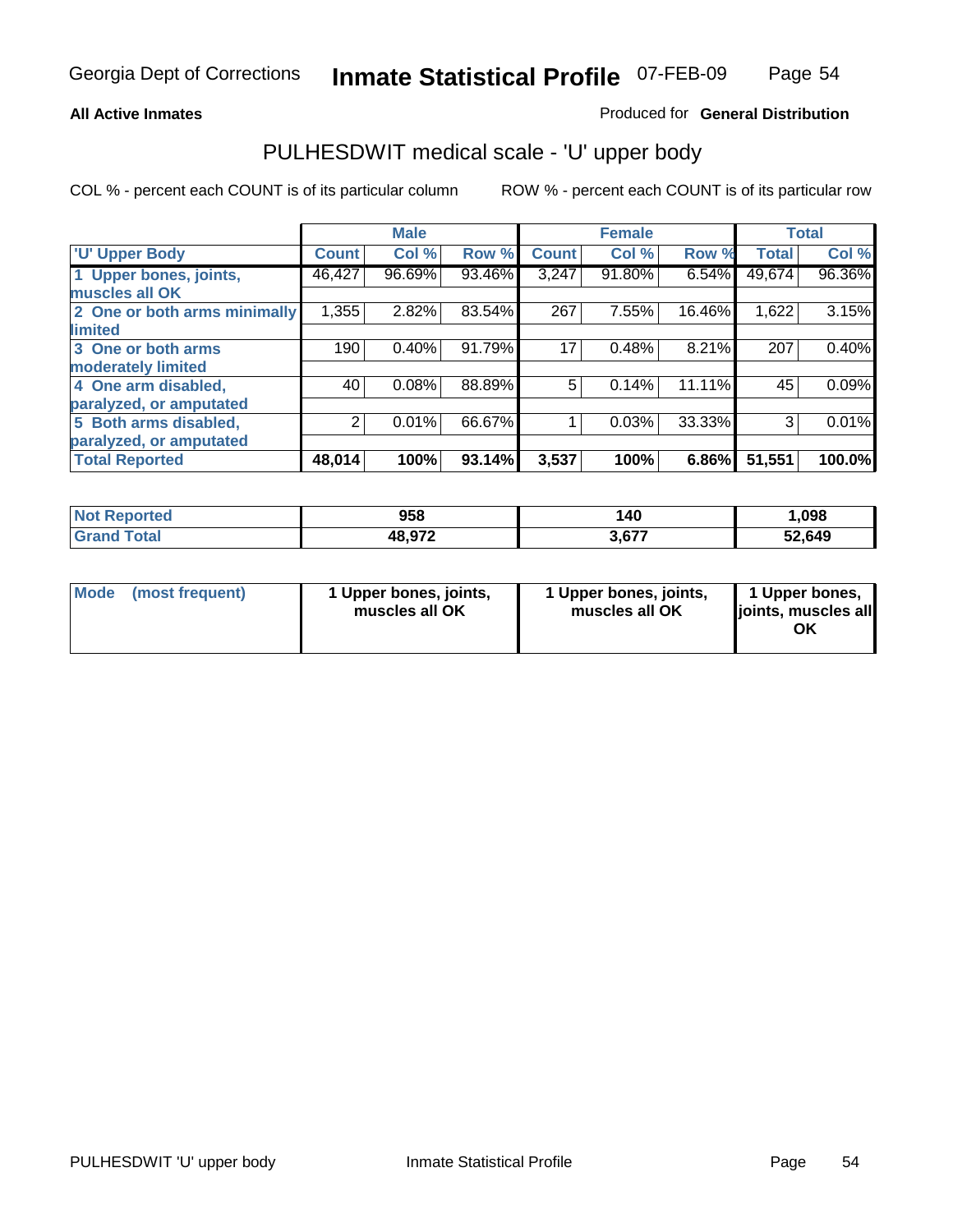## **All Active Inmates**

## Produced for **General Distribution**

# PULHESDWIT medical scale - 'L' lower body

|                                |              | <b>Male</b> |        |                | <b>Female</b> |        |              | <b>Total</b> |
|--------------------------------|--------------|-------------|--------|----------------|---------------|--------|--------------|--------------|
| 'L' Lower Body                 | <b>Count</b> | Col %       | Row %  | <b>Count</b>   | Col %         | Row %  | <b>Total</b> | Col %        |
| 1 Lower bones, joints,         | 44,191       | 92.04%      | 94.46% | 2,594          | 73.34%        | 5.54%  | 46,785       | 90.75%       |
| muscles all OK                 |              |             |        |                |               |        |              |              |
| 2 One or both legs minimally   | 3,203        | 6.67%       | 78.43% | 881            | 24.91%        | 21.57% | 4,084        | 7.92%        |
| limited                        |              |             |        |                |               |        |              |              |
| 3 One or both legs             | 528          | 1.10%       | 91.51% | 49             | 1.39%         | 8.49%  | 577          | 1.12%        |
| moderately limited             |              |             |        |                |               |        |              |              |
| 4 One leg disabled, paralyzed, | 83           | 0.17%       | 88.30% | 11             | 0.31%         | 11.70% | 94           | 0.18%        |
| or amputated                   |              |             |        |                |               |        |              |              |
| 5 Both legs disabled,          | 9            | 0.02%       | 81.82% | $\overline{2}$ | 0.06%         | 18.18% | 11           | 0.02%        |
| paralyzed, or amputated        |              |             |        |                |               |        |              |              |
| <b>Total Reported</b>          | 48,014       | 100%        | 93.14% | 3,537          | 100%          | 6.86%  | 51,551       | 100%         |

| <b>Not Reported</b>   | 958    | 140   | .098   |
|-----------------------|--------|-------|--------|
| Total<br><b>Grand</b> | 48,972 | 3,677 | 52,649 |

|  | Mode (most frequent) | 1 Lower bones, joints,<br>muscles all OK | 1 Lower bones, joints,<br>muscles all OK | 1 Lower bones,<br>joints, muscles all<br>OK |
|--|----------------------|------------------------------------------|------------------------------------------|---------------------------------------------|
|--|----------------------|------------------------------------------|------------------------------------------|---------------------------------------------|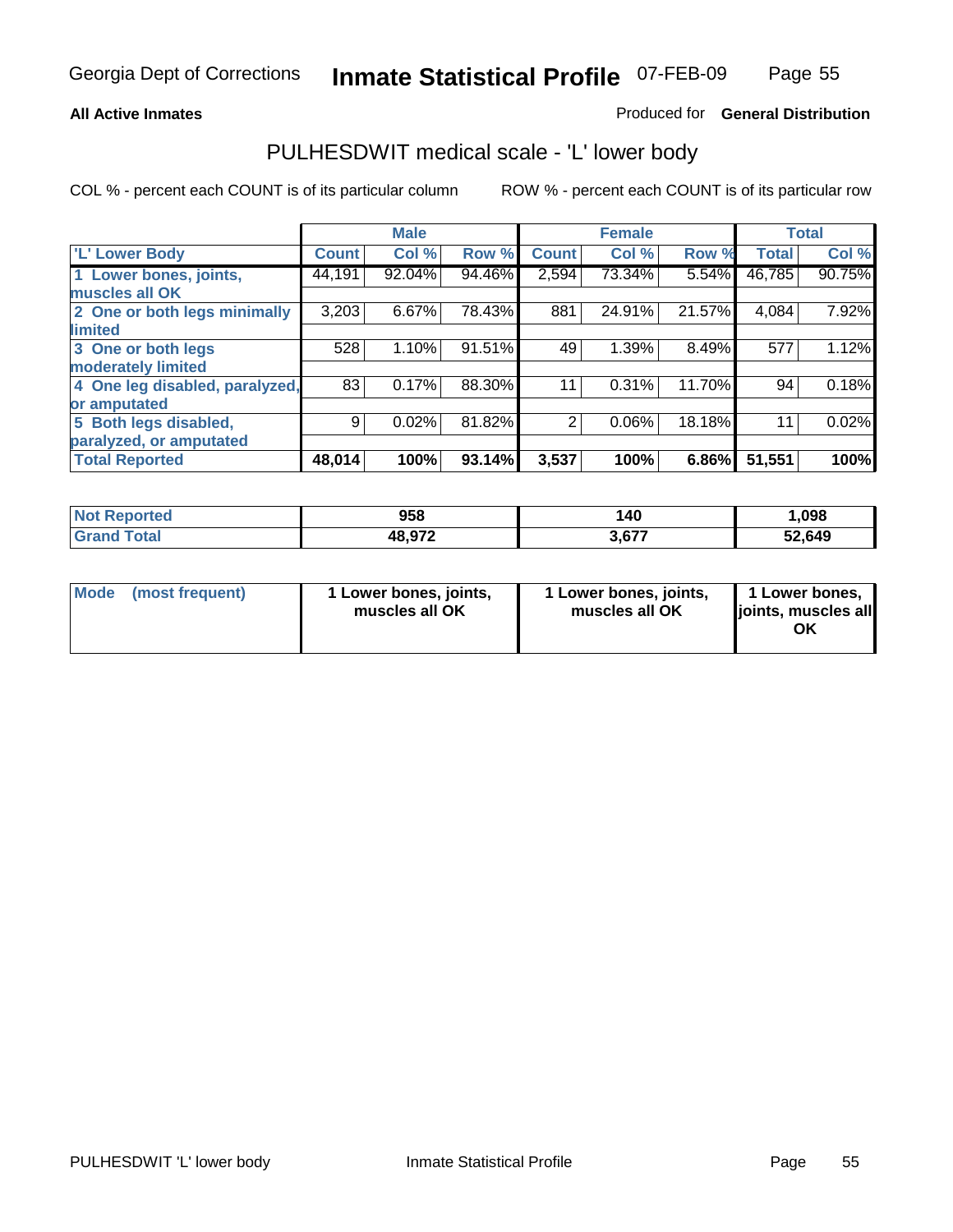## **All Active Inmates**

## Produced for **General Distribution**

# PULHESDWIT medical scale - 'H' hearing

|                                |                 | <b>Male</b> |             |       | <b>Female</b> |        | <b>Total</b> |        |
|--------------------------------|-----------------|-------------|-------------|-------|---------------|--------|--------------|--------|
| <b>H'</b> Hearing              | <b>Count</b>    | Col %       | Row % Count |       | Col %         | Row %  | <b>Total</b> | Col %  |
| 1 Normal hearing both ears     | 47,667          | 99.28%      | 93.17%      | 3,492 | 98.73%        | 6.83%  | 51,159       | 99.24% |
| 2 Some loss in one ear with    | 268             | 0.56%       | 89.04%      | 33    | 0.93%         | 10.96% | 301          | 0.58%  |
| other OK, or mild loss in both |                 |             |             |       |               |        |              |        |
| 3 Total loss in one ear with   | 50              | 0.10%       | 89.29%      | 6     | 0.17%         | 10.71% | 56           | 0.11%  |
| mild loss in other             |                 |             |             |       |               |        |              |        |
| 4 Severe loss in both ears     | 13 <sub>1</sub> | 0.03%       | 86.67%      | 2     | $0.06\%$      | 13.33% | 15           | 0.03%  |
| 5 Total loss in both ears,     | 16              | 0.03%       | 80.00%      | 4     | 0.11%         | 20.00% | 20           | 0.04%  |
| requiring special housing      |                 |             |             |       |               |        |              |        |
| <b>Total Reported</b>          | 48,014          | 100%        | 93.14%      | 3,537 | 100%          | 6.86%  | 51,551       | 100%   |

| rteo | 958    | 40،    | .098   |
|------|--------|--------|--------|
|      | 12 Q72 | $\sim$ | 52,649 |

| Mode (most frequent) | 1 Normal hearing both ears 11 Normal hearing both ears | 1 Normal hearing |
|----------------------|--------------------------------------------------------|------------------|
|                      |                                                        | both ears        |
|                      |                                                        |                  |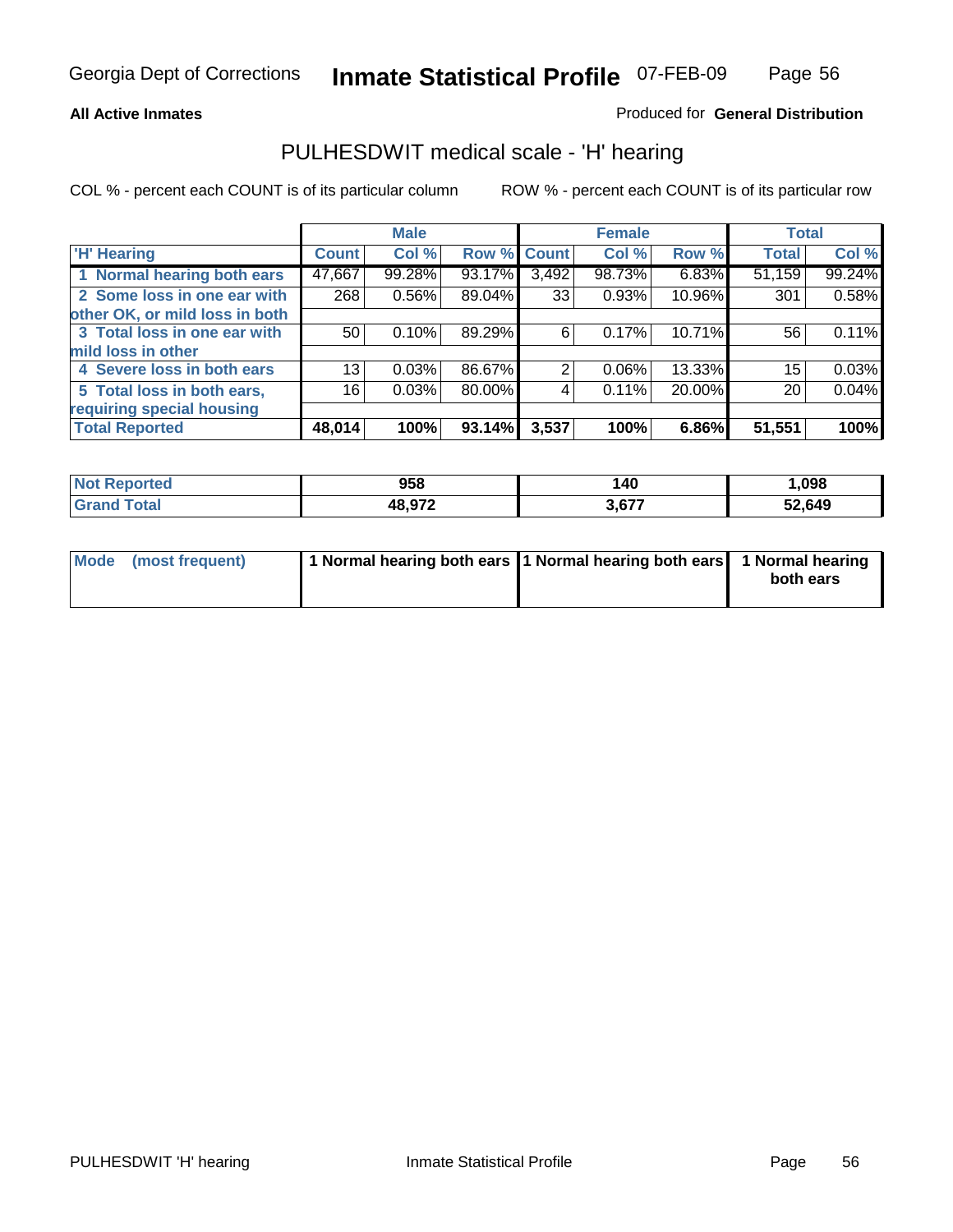## **All Active Inmates**

## Produced for **General Distribution**

# PULHESDWIT medical scale - 'E' vision

|                                 |              | <b>Male</b> |             |       | <b>Female</b> |        |              | <b>Total</b> |
|---------------------------------|--------------|-------------|-------------|-------|---------------|--------|--------------|--------------|
| 'E' Vision                      | <b>Count</b> | Col %       | Row % Count |       | Col %         | Row %  | <b>Total</b> | Col %        |
| 1 Correctable to 20/40 in both  | 42,920       | 89.39%      | 94.44%      | 2,529 | 71.50%        | 5.56%  | 45,449       | 88.16%       |
| eyes                            |              |             |             |       |               |        |              |              |
| 2 Correctable to 20/70 in one   | 4,536        | 9.45%       | 82.76%      | 945   | 26.72%        | 17.24% | 5,481        | 10.63%       |
| eye, may be blind in other      |              |             |             |       |               |        |              |              |
| 3 Correctable to 20/200 in one  | 477          | 0.99%       | 88.99%      | 59    | 1.67%         | 11.01% | 536          | 1.04%        |
| eye, may be blind in other      |              |             |             |       |               |        |              |              |
| 4 One eye not correctable to    | 70           | 0.15%       | 94.59%      | 4     | 0.11%         | 5.41%  | 74           | 0.14%        |
| 20/200, other may be blind      |              |             |             |       |               |        |              |              |
| 5 Blind in both eyes, requiring | 11           | 0.02%       | 100.00%     |       |               |        | 11           | 0.02%        |
| special housing                 |              |             |             |       |               |        |              |              |
| <b>Total Reported</b>           | 48,014       | 100%        | 93.14%      | 3,537 | 100%          | 6.86%  | 51,551       | 100%         |

| <b>Not Reported</b> | 958    | 140            | 098, ا |
|---------------------|--------|----------------|--------|
| ⊺ota                | 48,972 | 2.677<br>3.O L | 52,649 |

|  | Mode (most frequent) | 1 Correctable to 20/40 in<br>both eves | 1 Correctable to 20/40 in   1 Correctable to<br>both eves | 20/40 in both eyes |
|--|----------------------|----------------------------------------|-----------------------------------------------------------|--------------------|
|--|----------------------|----------------------------------------|-----------------------------------------------------------|--------------------|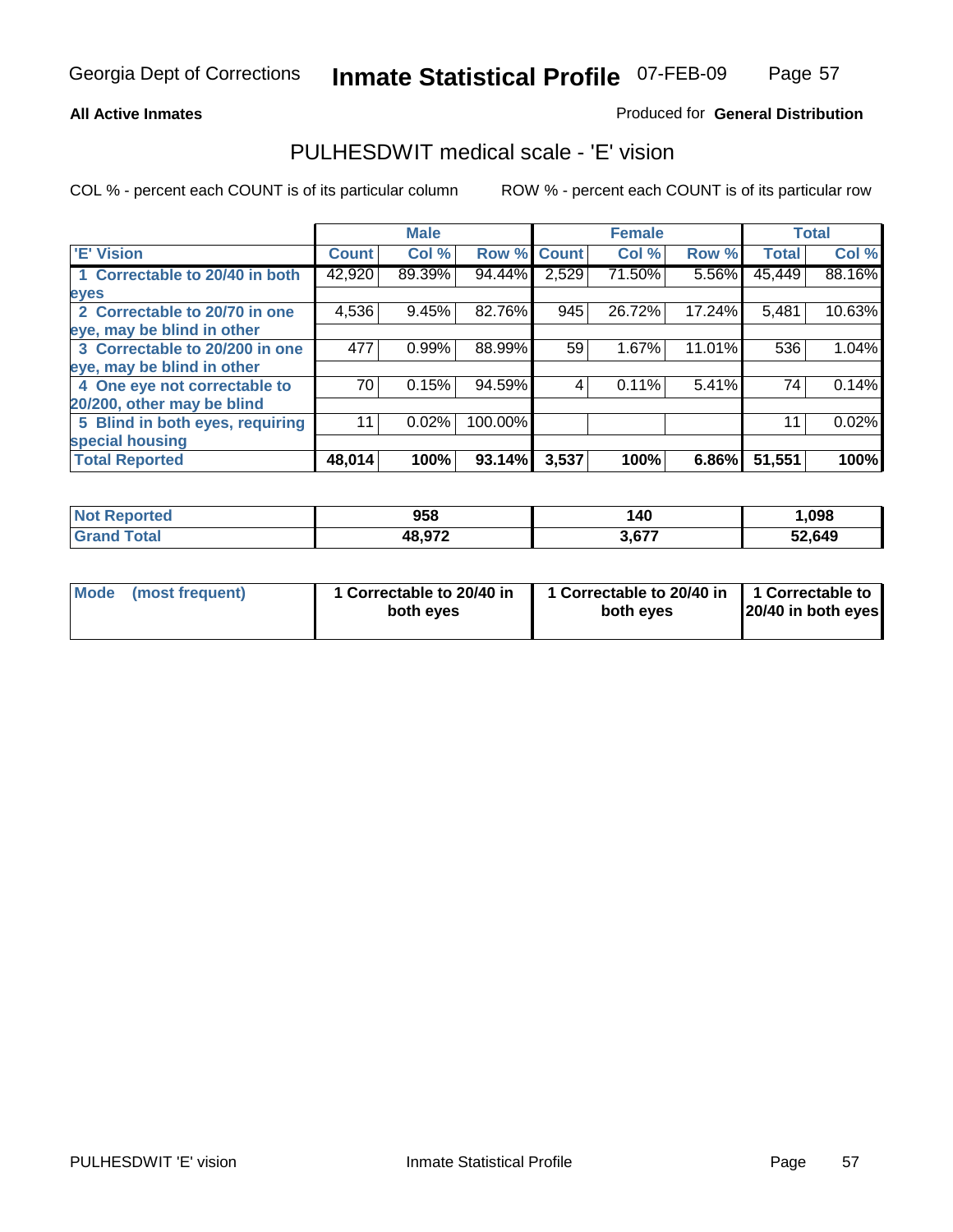## **All Active Inmates**

## Produced for **General Distribution**

# PULHESDWIT medical scale - 'S' pSychiatric

|                                        |              | <b>Male</b> |         |              | <b>Female</b> |        |              | <b>Total</b> |
|----------------------------------------|--------------|-------------|---------|--------------|---------------|--------|--------------|--------------|
| 'S' pSychiatric                        | <b>Count</b> | Col %       | Row %   | <b>Count</b> | Col %         | Row %  | <b>Total</b> | Col %        |
| 1 No impairment or disorders           | 41,007       | 86.43%      | 94.93%  | 2,188        | $61.93\%$     | 5.07%  | 43,195       | 84.73%       |
| 2 Stable, or in remission, or          | 5,338        | 11.25%      | 80.60%  | 1,285        | 36.37%        | 19.40% | 6,623        | 12.99%       |
| mild impairment or retardation         |              |             |         |              |               |        |              |              |
| 3 Requires moderate inpatient          | 1,030        | 2.17%       | 95.46%  | 49           | 1.39%         | 4.54%  | 1,079        | 2.12%        |
| treatment                              |              |             |         |              |               |        |              |              |
| 4 Requires intensive inpatient         | 60           | 0.13%       | 84.51%  | 11           | 0.31%         | 15.49% | 71           | 0.14%        |
| treatment                              |              |             |         |              |               |        |              |              |
| <b>5 Requires Crisis Stabilization</b> | 12           | 0.03%       | 100.00% |              |               |        | 12           | 0.02%        |
| Unit (CSU) inpatient care              |              |             |         |              |               |        |              |              |
| <b>Total Reported</b>                  | 47,447       | 100%        | 93.07%  | 3,533        | 100%          | 6.93%  | 50,980       | 100%l        |

| <b>Not Reported</b> | ,525   | 144   | ,669   |
|---------------------|--------|-------|--------|
| ™otal               | 48,972 | 3,677 | 52,649 |

| Mode (most frequent) | <b>1 No impairment or disorders</b> | 1 No impairment or<br>disorders | 1 No impairment or<br>disorders |
|----------------------|-------------------------------------|---------------------------------|---------------------------------|
|                      |                                     |                                 |                                 |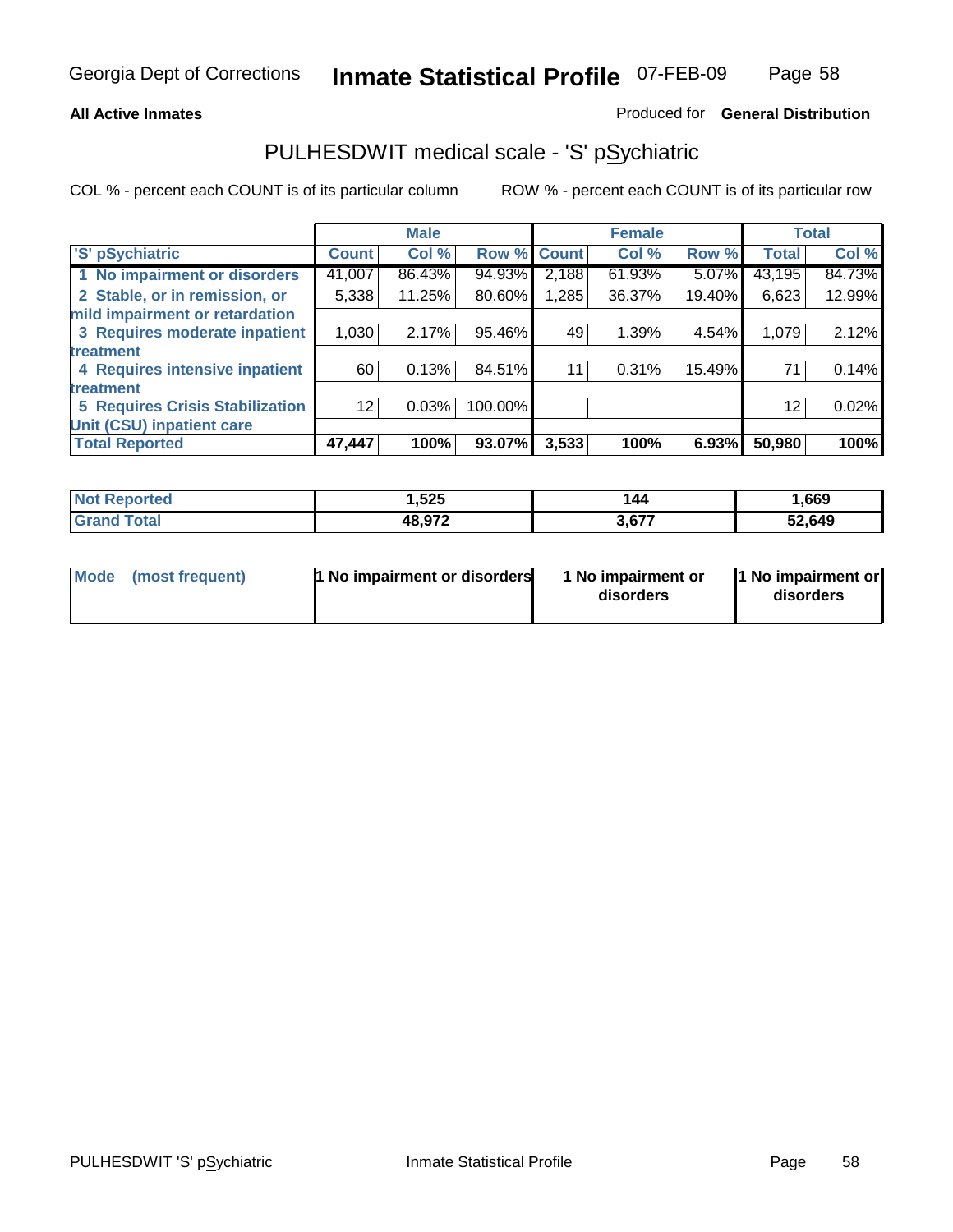## **All Active Inmates**

## Produced for **General Distribution**

# PULHESDWIT medical scale - 'D' dental

|                                 |              | <b>Male</b> |         |             | <b>Female</b> |        |              | <b>Total</b> |
|---------------------------------|--------------|-------------|---------|-------------|---------------|--------|--------------|--------------|
| <b>D' Dental</b>                | <b>Count</b> | Col %       |         | Row % Count | Col %         | Row %  | <b>Total</b> | Col %        |
| 1 Minimal routine dental health | 14,364       | 30.44%      | 87.46%  | 2,060       | 58.32%        | 12.54% | 16,424       | 32.38%       |
| <b>needs</b>                    |              |             |         |             |               |        |              |              |
| 2 Moderate cavities and/or      | 22,796       | 48.30%      | 95.25%  | 1,137       | 32.19%        | 4.75%  | 23,933       | 47.18%       |
| gum disease                     |              |             |         |             |               |        |              |              |
| 3 Extensive gum disease         | 10,030       | 21.25%      | 96.77%  | 335         | 9.48%         | 3.23%  | 10,365       | 20.43%       |
| and/or widespread decay         |              |             |         |             |               |        |              |              |
| 4 Urgent need for dental        | 5            | 0.01%       | 100.00% |             |               |        | 5            | 0.01%        |
| <b>services</b>                 |              |             |         |             |               |        |              |              |
| <b>Total Reported</b>           | 47,195       | 100%        | 93.04%  | 3,532       | 100%          | 6.96%  | 50,727       | 100%         |

| orted       | ----   | 145<br>$\sim$             | 922, ا |
|-------------|--------|---------------------------|--------|
| <b>Tota</b> | 48,972 | 2.C <sub>77</sub><br>3.OT | 52,649 |

| <b>Mode</b><br>(most frequent) | 2 Moderate cavities and/or<br>qum disease | 1 Minimal routine dental<br>health needs | 2 Moderate<br>cavities and/or<br>gum disease |
|--------------------------------|-------------------------------------------|------------------------------------------|----------------------------------------------|
|                                |                                           |                                          |                                              |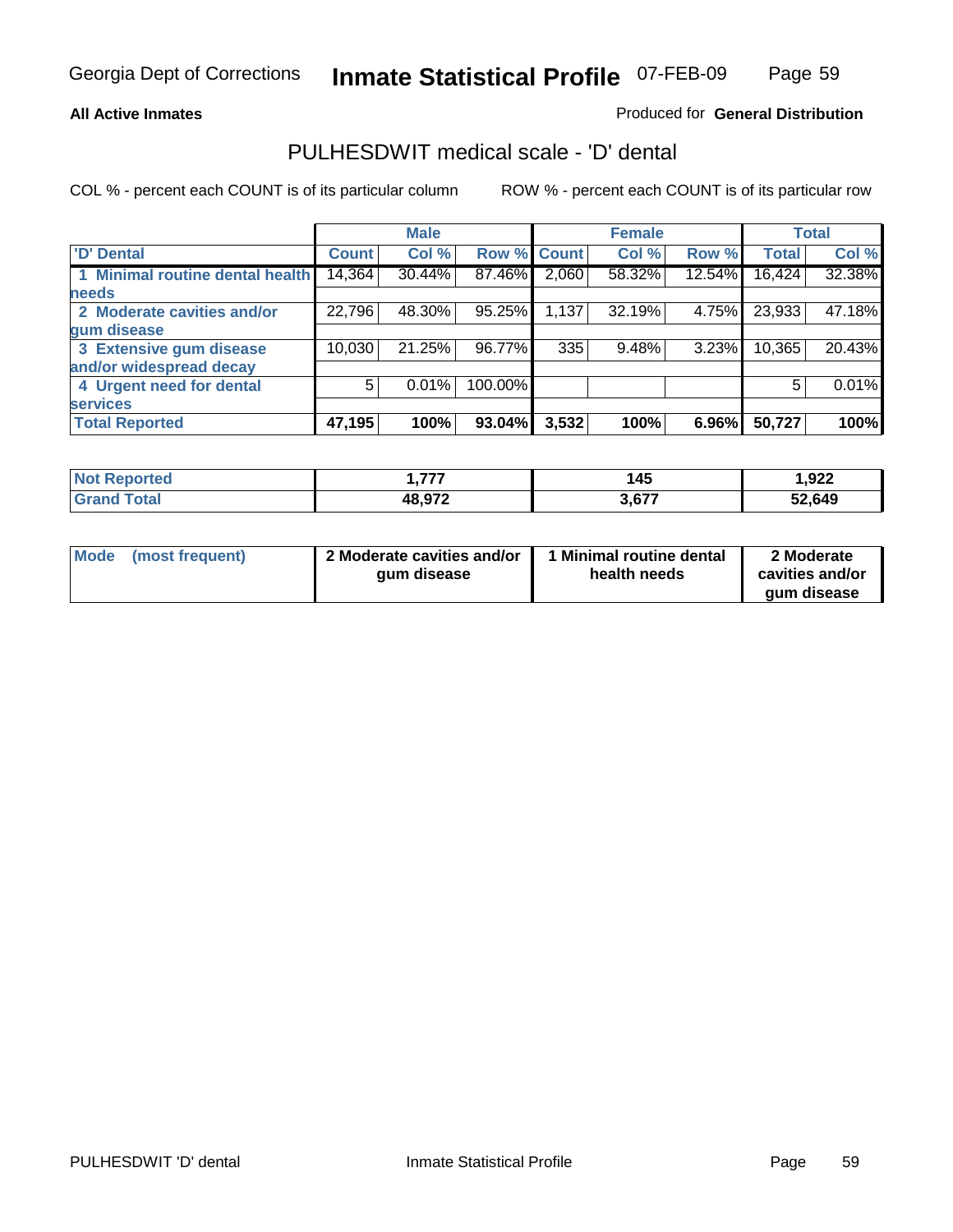## **All Active Inmates**

## Produced for **General Distribution**

# PULHESDWIT medical scale - 'W' work ability

|                                 |              | <b>Male</b> |        |              | <b>Female</b> |        |              | <b>Total</b> |
|---------------------------------|--------------|-------------|--------|--------------|---------------|--------|--------------|--------------|
| <b>W' work ability</b>          | <b>Count</b> | Col %       | Row %  | <b>Count</b> | Col %         | Row %  | <b>Total</b> | Col %        |
| 1 Unrestricted work or activity | 41,428       | 86.28%      | 93.52% | 2,871        | 81.17%        | 6.48%  | 44,299       | 85.93%       |
| 2 Minor restrictions on type of | 5,161        | 10.75%      | 93.16% | 379          | 10.72%        | 6.84%  | 5,540        | 10.75%       |
| <b>work</b>                     |              |             |        |              |               |        |              |              |
| 3 Moderate restrictions on type | 1,146        | 2.39%       | 87.75% | 160          | 4.52%         | 12.25% | 1,306        | 2.53%        |
| of work                         |              |             |        |              |               |        |              |              |
| 4 Major restrictions on type of | 239          | 0.50%       | 67.90% | 113          | 3.19%         | 32.10% | 352          | 0.68%        |
| <b>work</b>                     |              |             |        |              |               |        |              |              |
| 5 Cannot work under any         | 40           | 0.08%       | 74.07% | 14           | 0.40%         | 25.93% | 54           | 0.10%        |
| <b>circumstances</b>            |              |             |        |              |               |        |              |              |
| <b>Total Reported</b>           | 48,014       | 100%        | 93.14% | 3,537        | 100%          | 6.86%  | 51,551       | 100%         |

| <b>Not Reported</b> | 958    | 140   | ,098   |
|---------------------|--------|-------|--------|
| Total<br>' Grand    | 48,972 | 3,677 | 52,649 |

| Mode            | 1 Unrestricted work or | 1 Unrestricted work or | 1 Unrestricted   |
|-----------------|------------------------|------------------------|------------------|
| (most frequent) | activity               | activity               | work or activity |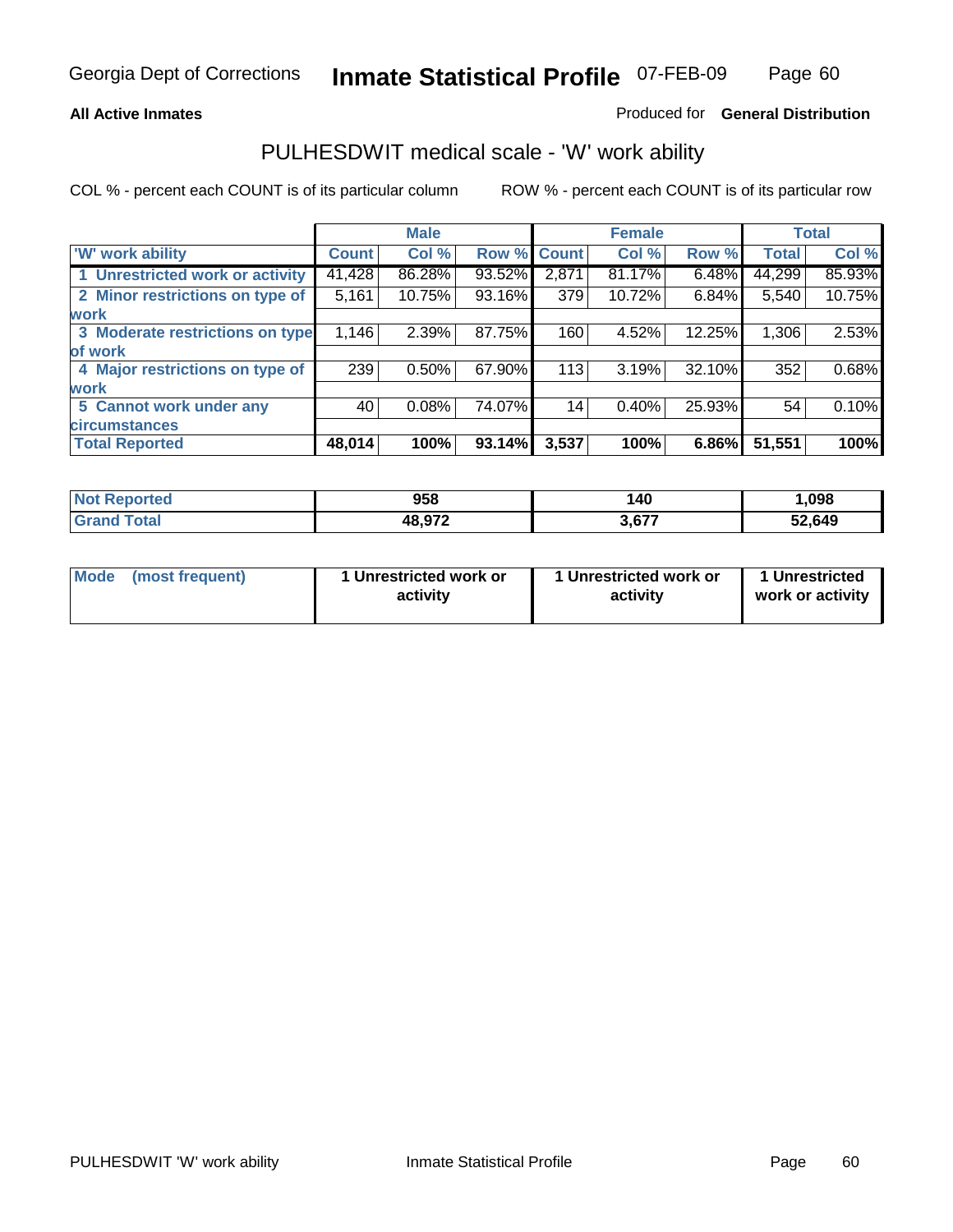## **All Active Inmates**

## Produced for **General Distribution**

# PULHESDWIT medical scale - 'I' impairment

|                                   |              | <b>Male</b> |         |              | <b>Female</b> |        | <b>Total</b> |        |
|-----------------------------------|--------------|-------------|---------|--------------|---------------|--------|--------------|--------|
| <b>T' Impairment</b>              | <b>Count</b> | Col %       | Row %   | <b>Count</b> | Col %         | Row %  | <b>Total</b> | Col %  |
| 1 No impairments or               | 47,741       | 99.43%      | 93.12%  | 3,526        | 99.69%        | 6.88%  | 51,267       | 99.45% |
| disabilities                      |              |             |         |              |               |        |              |        |
| 2 Wheelchair-bound but            | 61           | 0.13%       | 93.85%  | 4            | 0.11%         | 6.15%  | 65           | 0.13%  |
| otherwise OK                      |              |             |         |              |               |        |              |        |
| <b>3 Needs low-level Assisted</b> | 16           | 0.03%       | 88.89%  | 2            | 0.06%         | 11.11% | 18           | 0.03%  |
| Living (level I)                  |              |             |         |              |               |        |              |        |
| 4 Needs moderate Assisted         | 8            | 0.02%       | 100.00% |              |               |        | 8            | 0.02%  |
| Living (level II)                 |              |             |         |              |               |        |              |        |
| <b>5 Needs maximal Assisted</b>   | 188          | 0.39%       | 97.41%  | 5            | 0.14%         | 2.59%  | 193          | 0.37%  |
| Living (level III)                |              |             |         |              |               |        |              |        |
| <b>Total Reported</b>             | 48,014       | 100%        | 93.14%  | 3,537        | 100%          | 6.86%  | 51,551       | 100%   |

| <b>Not</b><br>Reported | 958    | 140   | 1,098  |
|------------------------|--------|-------|--------|
| ⊺otal                  | 48,972 | רדה ו | 52,649 |

| Mode            | 1 No impairments or | 1 No impairments or | 1 No impairments |
|-----------------|---------------------|---------------------|------------------|
| (most frequent) | disabilities        | disabilities        | or disabilities  |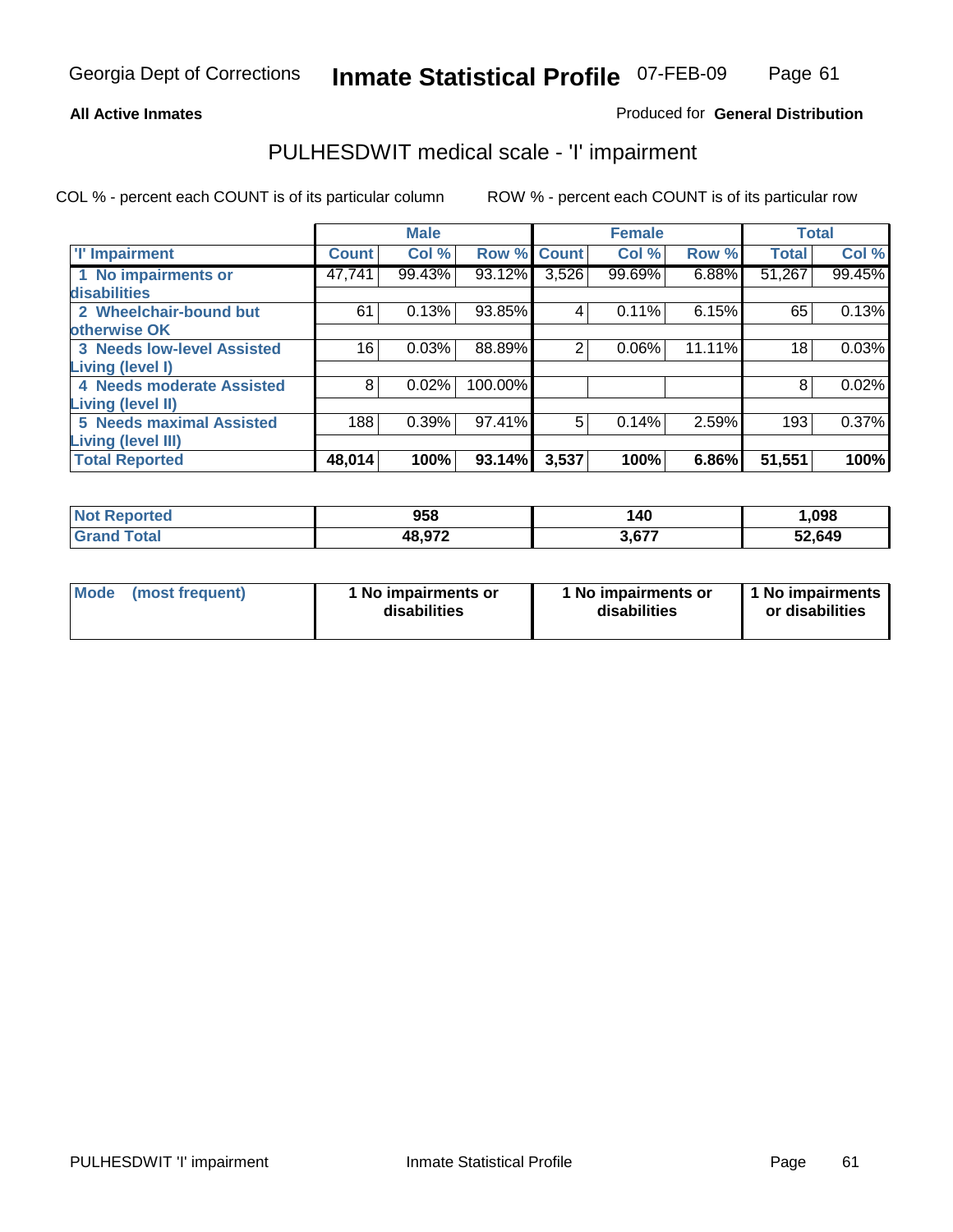#### **Inmate Statistical Profile** 07-FEB-09 Page Page 62

## **All Active Inmates Allowski** Produced fo **General Distribution**

# PULHESDWIT medical scale - 'T' transportability

|                              |              | <b>Male</b> |         |              | <b>Female</b> |          | <b>Total</b> |        |
|------------------------------|--------------|-------------|---------|--------------|---------------|----------|--------------|--------|
| <b>T' Transportability</b>   | <b>Count</b> | Col %       | Row %   | <b>Count</b> | Col %         | Row %    | <b>Total</b> | Col %  |
| 1 Can be transported in any  | 47,928       | 99.82%      | 93.14%  | 3,530        | 99.80%        | 6.86%    | 51,458       | 99.82% |
| ordinary approved vehicle    |              |             |         |              |               |          |              |        |
| 2 Wheelchair-bound, not      | 40           | 0.08%       | 93.02%  | 3            | 0.08%         | 6.98%    | 43           | 0.08%  |
| needing special vehicle      |              |             |         |              |               |          |              |        |
| 3 Wheelchair-bound, requires | 9            | 0.02%       | 90.00%  |              | 0.03%         | 10.00%   | 10           | 0.02%  |
| special vehicle              |              |             |         |              |               |          |              |        |
| 4 Needs specially-equipped   |              | 0.01%       | 100.00% |              |               |          |              | 0.01%  |
| medical vehicle              |              |             |         |              |               |          |              |        |
| <b>5 Requires ambulance</b>  | 36           | 0.07%       | 92.31%  | 3            | 0.08%         | 7.69%    | 39           | 0.08%  |
| transport                    |              |             |         |              |               |          |              |        |
| <b>Total Reported</b>        | 48,014       | 100%        | 93.14%  | 3,537        | 100%          | $6.86\%$ | 51,551       | 100.0% |

| Not l<br>Reported            | 958    | 140  | 1,098  |
|------------------------------|--------|------|--------|
| <b>Total</b><br><b>Grand</b> | 48,972 | 2077 | 52,649 |

| Mode (most frequent) | 1 Can be transported in any 1 Can be transported in any | ordinary approved vehicle   ordinary approved vehicle   transported in any | 1 Can be<br>  ordinary approved  <br>vehicle |
|----------------------|---------------------------------------------------------|----------------------------------------------------------------------------|----------------------------------------------|
|                      |                                                         |                                                                            |                                              |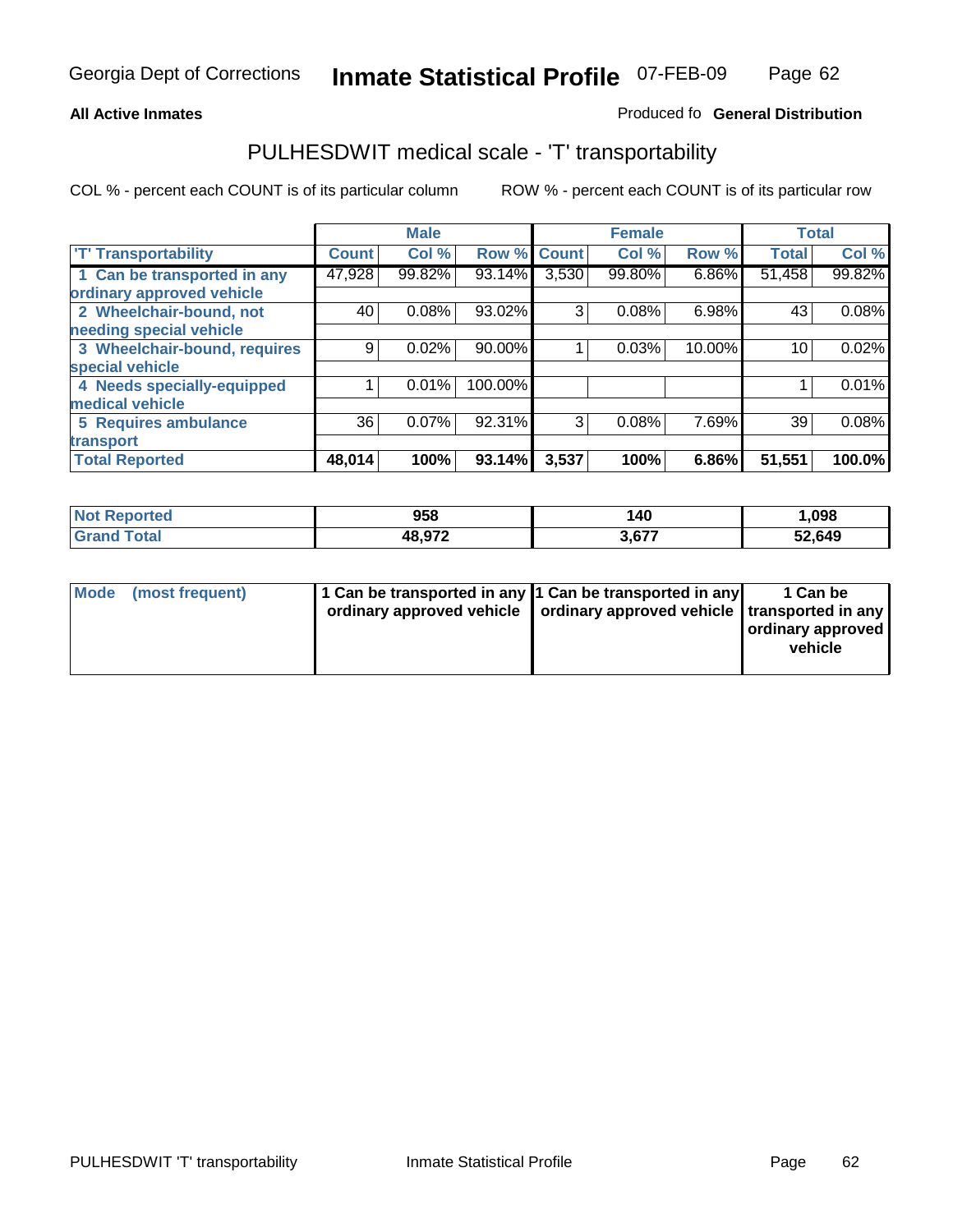## **All Active Inmates**

## Produced for **General Distribution**

# Criminality in family, self-reported

|                              |              | <b>Male</b> |        |              | <b>Female</b> |       |               | <b>Total</b> |
|------------------------------|--------------|-------------|--------|--------------|---------------|-------|---------------|--------------|
| <b>Criminality In Family</b> | <b>Count</b> | Col %       | Row %  | <b>Count</b> | Col %         | Row % | <b>Total</b>  | Col %        |
| Yes, criminality in family   | 11.121       | $23.44\%$   | 88.13% | 1,498        | 42.24%        |       | 11.87% 12,619 | 24.75%       |
| No criminality in family     | 36,320       | 76.56%      | 94.66% | 2,048        | 57.76%        |       | 5.34% 38,368  | 75.25%       |
| <b>Total Reported</b>        | 47,441       | 100%        | 93.05% | 3,546        | 100%          |       | 6.95% 50,987  | 100%         |

| <b>Not Reported</b>     | 1,531  | ۰ο۰<br>1 J I | 662. ا |
|-------------------------|--------|--------------|--------|
| <b>Total</b><br>l Grand | 48,972 | . c77        | 52,649 |

|  | Mode (most frequent) | No criminality in family | No criminality in family | No criminality in<br>family |
|--|----------------------|--------------------------|--------------------------|-----------------------------|
|--|----------------------|--------------------------|--------------------------|-----------------------------|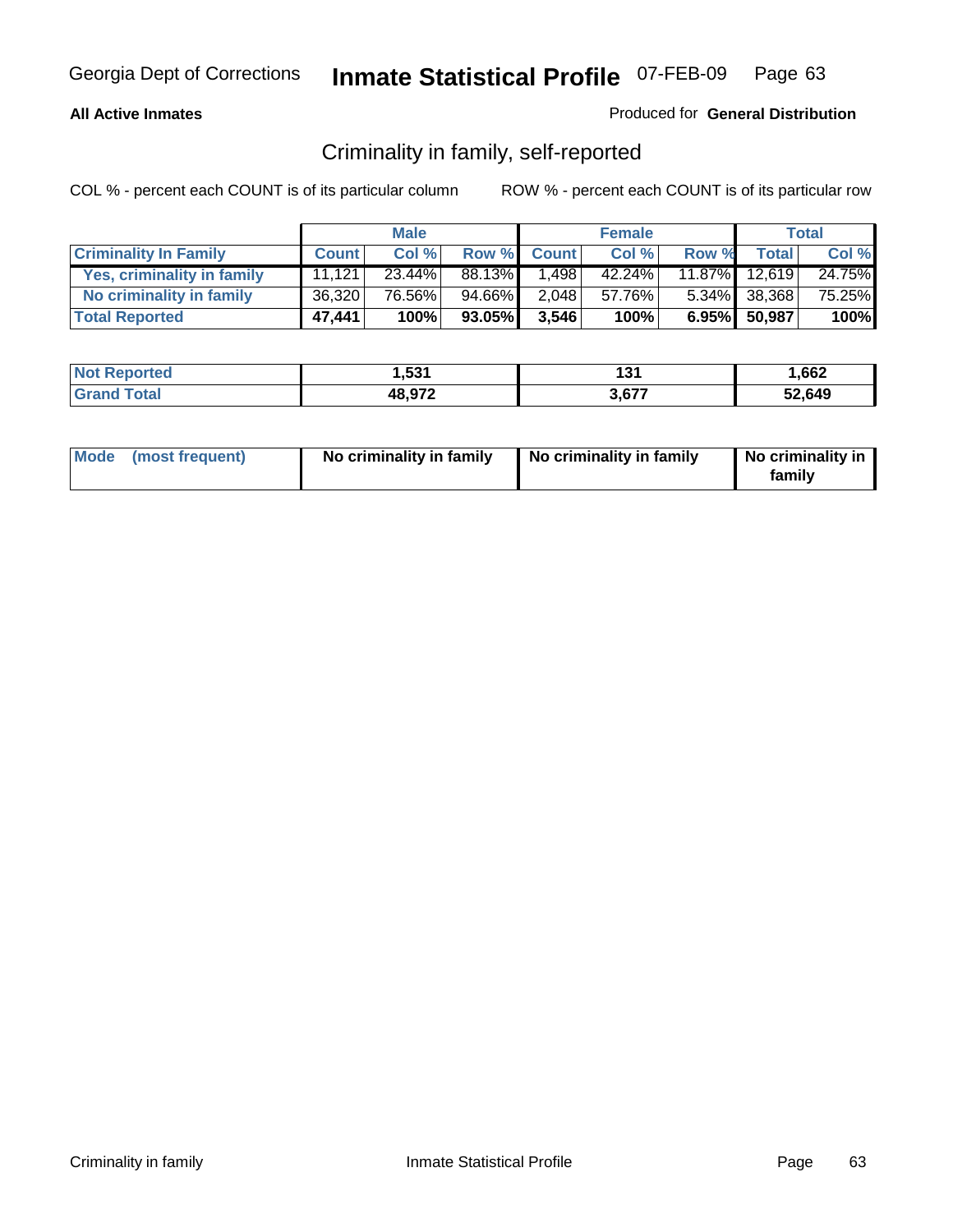## **All Active Inmates**

## Produced for **General Distribution**

# Alcoholism in family, self-reported

|                             |              | <b>Male</b> |        |              | <b>Female</b> |           |              | <b>Total</b> |
|-----------------------------|--------------|-------------|--------|--------------|---------------|-----------|--------------|--------------|
| <b>Alcoholism In Family</b> | <b>Count</b> | Col %       | Row %  | <b>Count</b> | Col %         | Row %     | <b>Total</b> | Col %        |
| Yes, alcoholism in family   | 7.205        | 15.19%      | 89.28% | 865          | 24.39%        | $10.72\%$ | 8.070        | 15.83%       |
| No alcoholism in family     | 40,236       | 84.81%      | 93.75% | 2,681        | 75.61%        | $6.25\%$  | 42.917       | 84.17%       |
| <b>Total Reported</b>       | 47,441       | 100%        | 93.05% | 3,546        | 100%          |           | 6.95% 50,987 | 100%         |

| <b>Not Reported</b>     | 1,531  | ۰ο۰<br>1 J I | 662. ا |
|-------------------------|--------|--------------|--------|
| <b>Total</b><br>l Grand | 48,972 | . c77        | 52,649 |

| Mode (most frequent) | No alcoholism in family | No alcoholism in family | No alcoholism in<br>family |
|----------------------|-------------------------|-------------------------|----------------------------|
|----------------------|-------------------------|-------------------------|----------------------------|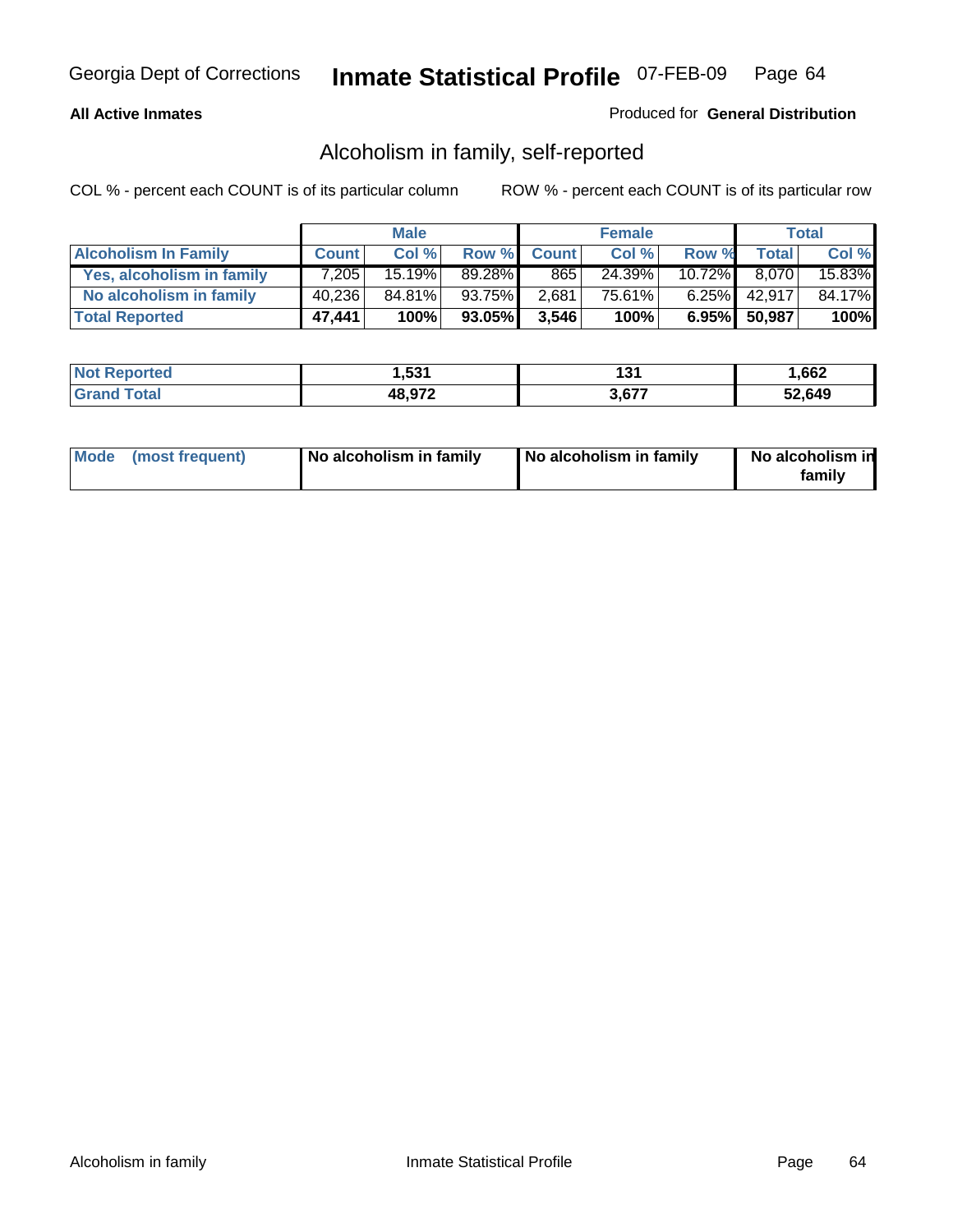## **All Active Inmates**

Produced for **General Distribution**

# Drug abuse in family, self-reported

|                           |              | <b>Male</b> |        |              | <b>Female</b> |           |              | <b>Total</b> |
|---------------------------|--------------|-------------|--------|--------------|---------------|-----------|--------------|--------------|
| Drug Abuse In Family      | <b>Count</b> | Col %       | Row %  | <b>Count</b> | Col %         | Row %     | <b>Total</b> | Col %        |
| Yes, drug abuse in family | 3,996        | 8.42%       | 82.49% | 848          | 23.91%        | $17.51\%$ | 4.844        | $9.50\%$     |
| No drug abuse in family   | 43,445       | 91.58%      | 94.15% | 2,698        | 76.09%        | $5.85\%$  | 46,143       | 90.50%       |
| <b>Total Reported</b>     | 47,441       | 100%        | 93.05% | 3,546        | 100%          |           | 6.95% 50,987 | 100%         |

| <b>Not Reported</b>     | 1,531  | ۰ο۰<br>1 J I | 662. ا |
|-------------------------|--------|--------------|--------|
| <b>Total</b><br>l Grand | 48,972 | . c77        | 52,649 |

|  | Mode (most frequent) | No drug abuse in family | No drug abuse in family | No drug abuse in<br>family |
|--|----------------------|-------------------------|-------------------------|----------------------------|
|--|----------------------|-------------------------|-------------------------|----------------------------|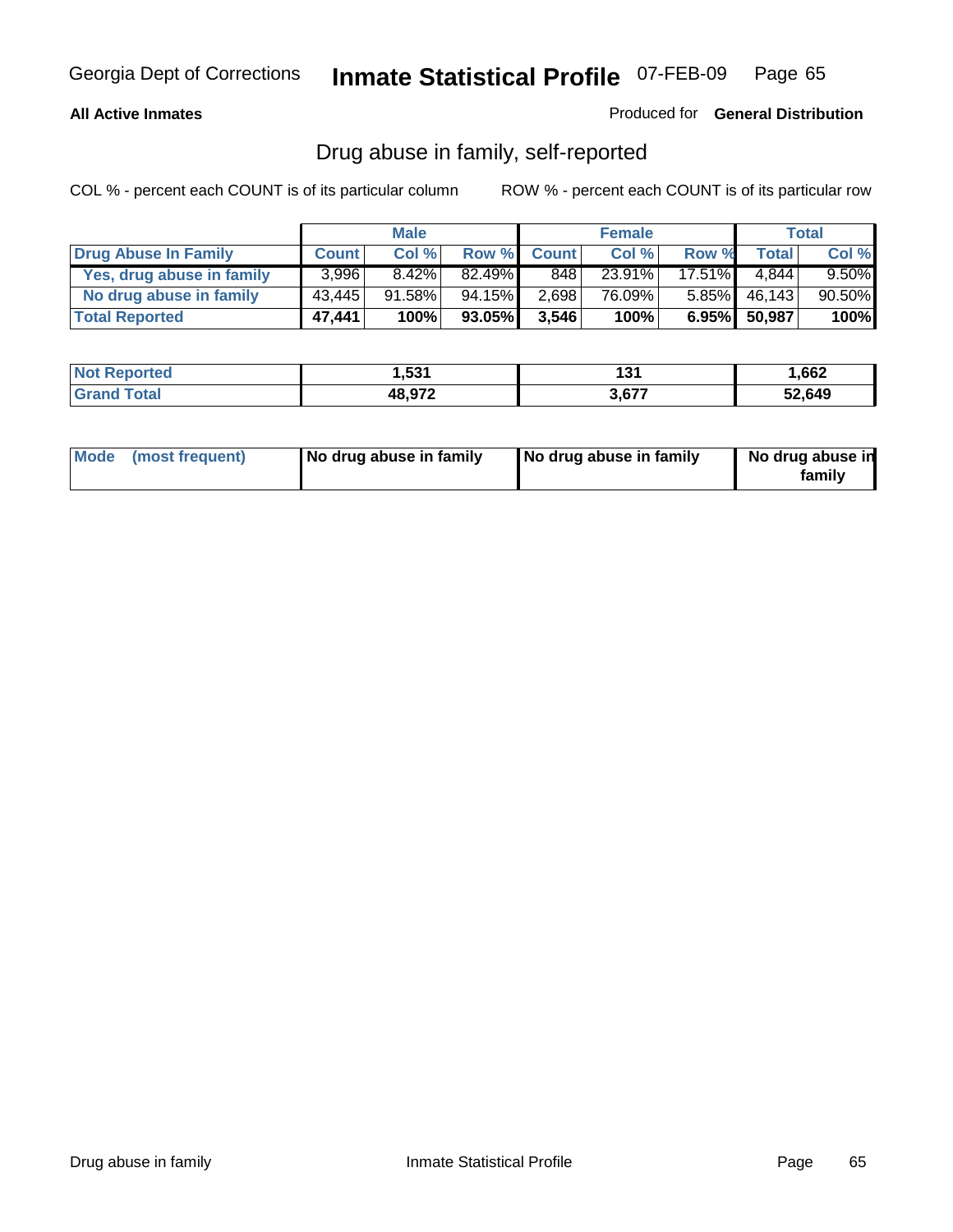## **All Active Inmates**

## Produced for **General Distribution**

# Subjected to frequent beatings, self-reported

|                            |              | <b>Male</b> |        |              | <b>Female</b> |          |              | Total  |
|----------------------------|--------------|-------------|--------|--------------|---------------|----------|--------------|--------|
| <b>Frequent beatings</b>   | <b>Count</b> | Col %       | Row %  | <b>Count</b> | Col%          | Row %    | <b>Total</b> | Col %  |
| Yes, subjected to frequent | ا 826. ا     | $3.85\%$    | 78.77% | 492          | $13.87\%$     | 21.23%   | 2,318        | 4.55%  |
| beatings                   |              |             |        |              |               |          |              |        |
| Not subjected to frequent  | 45.615       | 96.15%      | 93.72% | 3,054        | 86.13%        | $6.28\%$ | 48,669       | 95.45% |
| beatings                   |              |             |        |              |               |          |              |        |
| <b>Total Reported</b>      | 47,441       | 100%        | 93.05% | 3,546        | 100%          | 6.95%    | 50,987       | 100%   |

| orted<br><b>NOT</b> | ,531   | ג פו<br>וטו | 1,662  |
|---------------------|--------|-------------|--------|
| ™otal<br>' Gra      | 48,972 | 2077        | 52,649 |

| <b>Mode</b><br>(most frequent) | Not subjected to frequent<br>beatings | Not subjected to frequent   Not subjected to  <br>beatings | <b>frequent beatings</b> |  |
|--------------------------------|---------------------------------------|------------------------------------------------------------|--------------------------|--|
|                                |                                       |                                                            |                          |  |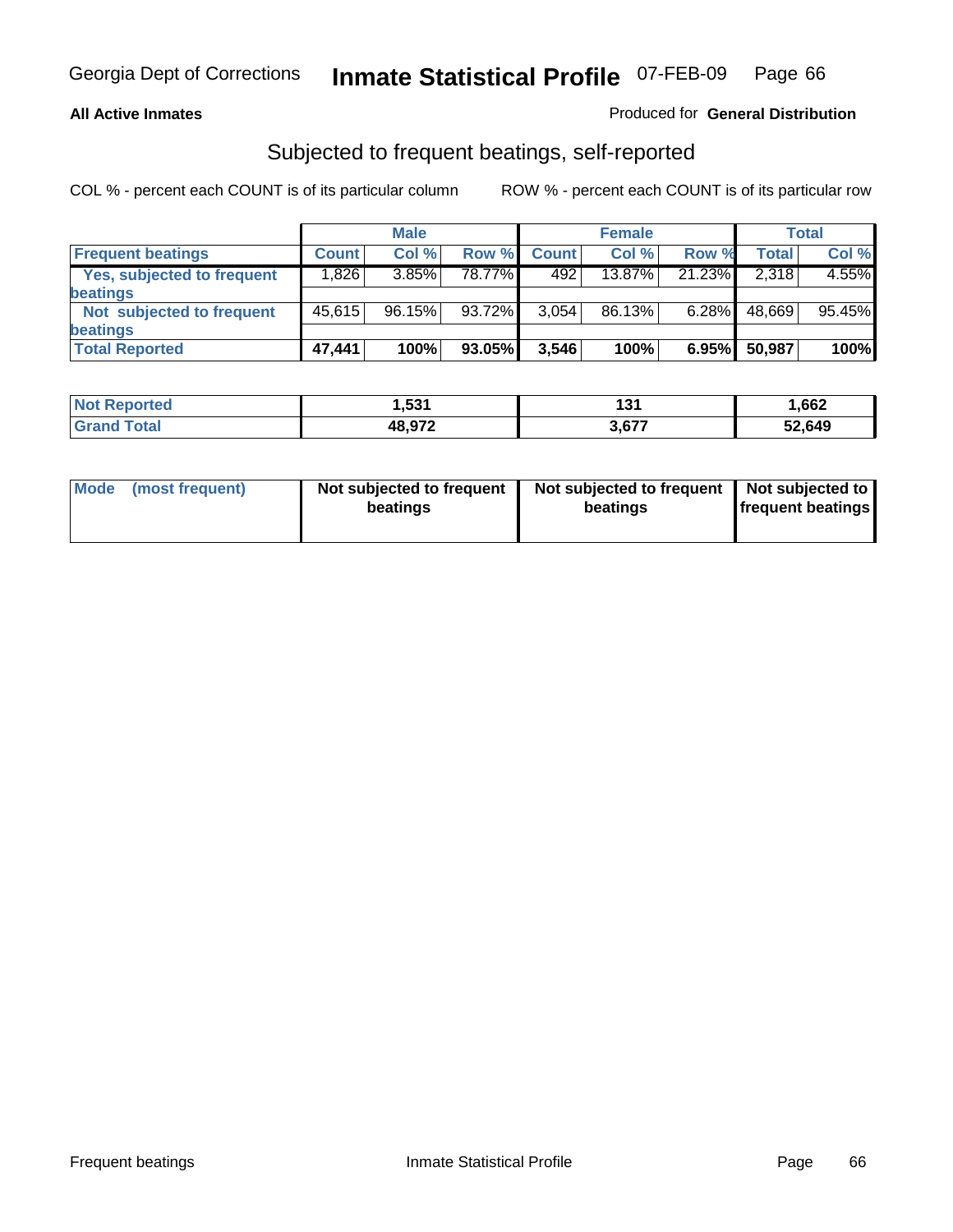## **All Active Inmates**

## Produced for **General Distribution**

# Father absent during inmate's childhood

|                           |              | <b>Male</b> |           |              | <b>Female</b> |       |              | Total  |
|---------------------------|--------------|-------------|-----------|--------------|---------------|-------|--------------|--------|
| <b>Father Absent</b>      | <b>Count</b> | Col %       | Row %     | <b>Count</b> | Col%          | Row % | Total        | Col %  |
| Yes, father was absent    | 23,678       | 49.91%      | 94.72%    | 1,321        | 37.25%        |       | 5.28% 24,999 | 49.03% |
| No, father was not absent | 23,763       | $50.09\%$   | $91.44\%$ | 2,225        | 62.75%        |       | 8.56% 25,988 | 50.97% |
| <b>Total Reported</b>     | 47,441       | 100%        | 93.05%    | 3,546        | 100%          | 6.95% | 50,987       | 100%   |

| <b>Not Reported</b> | .53 <sup>1</sup> | 194<br>וטו | 662. ا |
|---------------------|------------------|------------|--------|
| Grand Total         | 48,972           | $3.67^{-}$ | 52.649 |

| Mode (most frequent) |  | 「No, father was not absent ┃No, father was not absent ┃No, father was not | absent |
|----------------------|--|---------------------------------------------------------------------------|--------|
|----------------------|--|---------------------------------------------------------------------------|--------|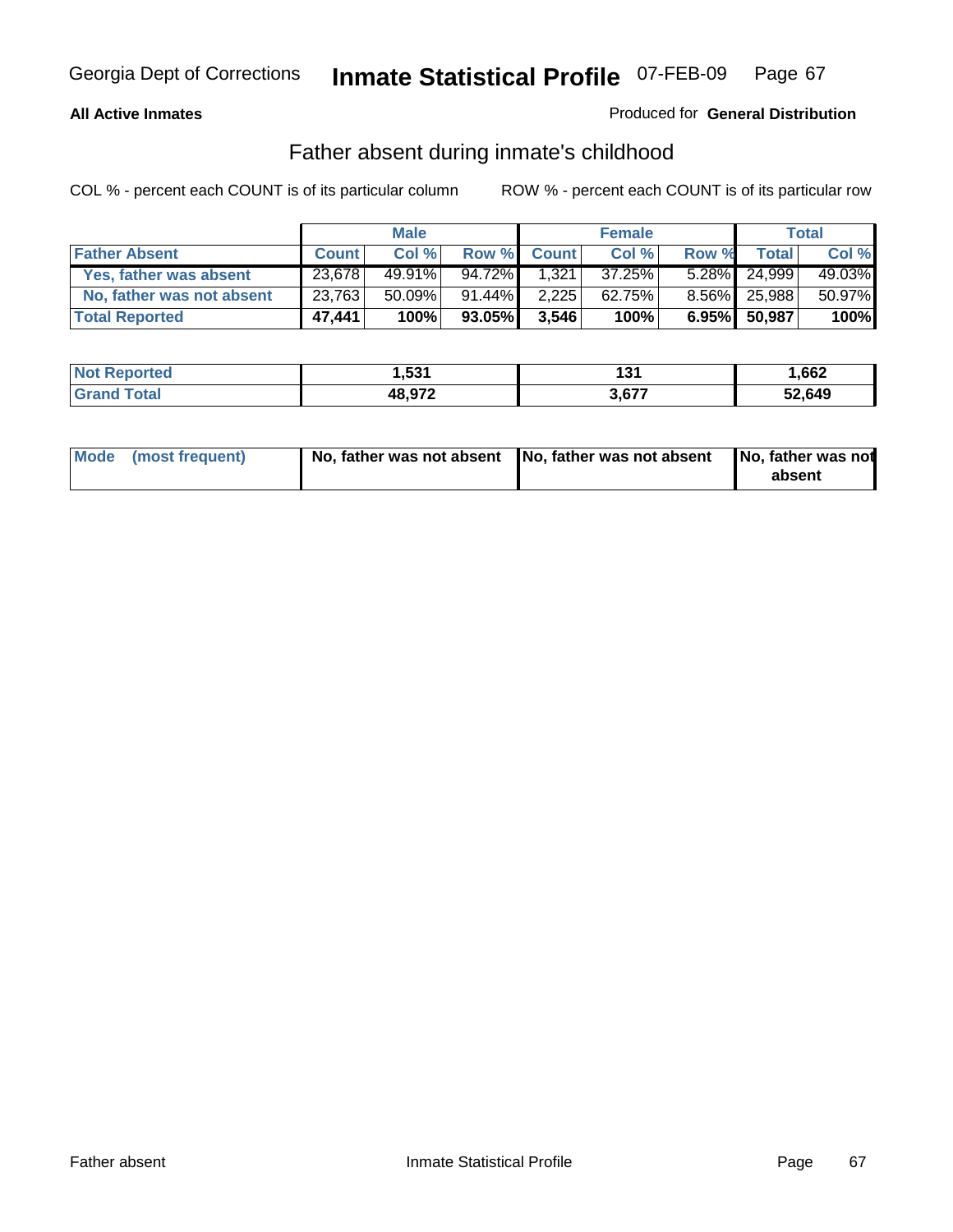## **All Active Inmates**

## Produced for **General Distribution**

# Mother absent during inmate's childhood

|                           |              | <b>Male</b> |           |              | <b>Female</b> |          |              | Total  |
|---------------------------|--------------|-------------|-----------|--------------|---------------|----------|--------------|--------|
| <b>Mother Absent</b>      | <b>Count</b> | Col %       | Row %     | <b>Count</b> | Col %         | Row %    | Total        | Col %  |
| Yes, mother was absent    | 6,233        | $13.14\%$   | 93.15%    | 458          | 12.92%        | $6.85\%$ | 6,691        | 13.12% |
| No, mother was not absent | 41,208       | 86.86%      | $93.03\%$ | 3,088        | 87.08%        | $6.97\%$ | 44,296       | 86.88% |
| <b>Total Reported</b>     | 47,441       | 100%        | 93.05%    | 3,546        | 100%          |          | 6.95% 50,987 | 100%   |

| <b>Not Reported</b> | .53 <sup>1</sup> | 194<br>וטו | 662. ا |
|---------------------|------------------|------------|--------|
| Grand Total         | 48,972           | $3.67^{-}$ | 52.649 |

| Mode (most frequent) | No, mother was not absent   No, mother was not absent   No, mother was | not absent |
|----------------------|------------------------------------------------------------------------|------------|
|----------------------|------------------------------------------------------------------------|------------|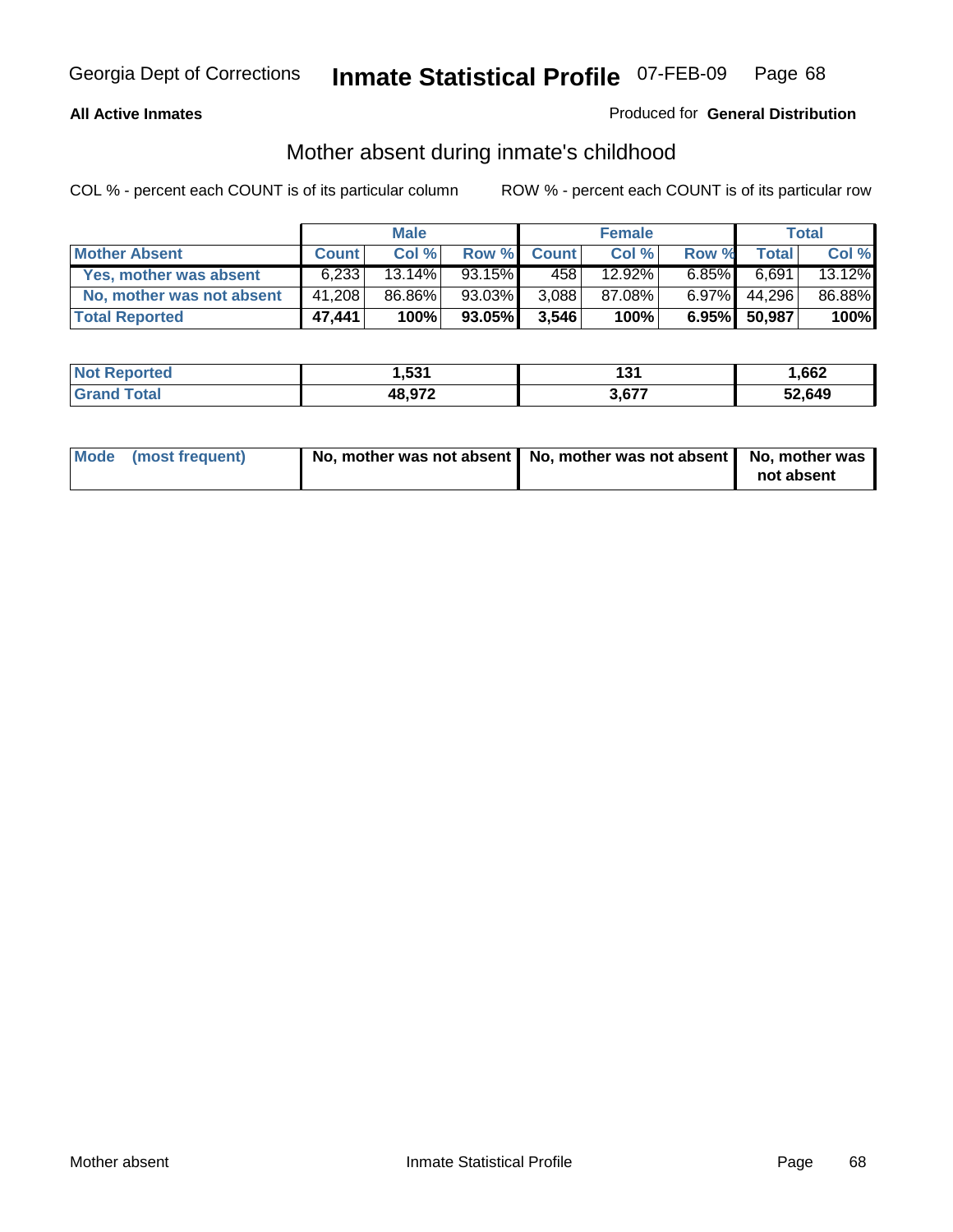**All Active Inmates**

## Produced for **General Distribution**

# Number of prior Georgia incarcerations

|                                       |              | <b>Male</b> |                    |       | <b>Female</b> |       |        | <b>Total</b> |
|---------------------------------------|--------------|-------------|--------------------|-------|---------------|-------|--------|--------------|
| <b>Num of Prior GA Incarcerations</b> | <b>Count</b> | Col %       | <b>Row % Count</b> |       | Col %         | Row % | Total  | Col %        |
| $\bf{0}$                              | 28,232       | 57.65%      | 91.64%             | 2,575 | 70.03%        | 8.36% | 30,807 | 58.51%       |
|                                       | 8,539        | 17.44%      | 94.25%             | 521   | 14.17%        | 5.75% | 9,060  | 17.21%       |
|                                       | 4,838        | 9.88%       | 94.84%             | 263   | 7.15%         | 5.16% | 5,101  | 9.69%        |
| 3                                     | 3,008        | 6.14%       | 95.61%             | 138   | 3.75%         | 4.39% | 3.146  | 5.98%        |
|                                       | 1,847        | 3.77%       | 96.05%             | 76    | 2.07%         | 3.95% | 1,923  | 3.65%        |
| 5                                     | 1,065        | 2.17%       | 96.47%             | 39    | 1.06%         | 3.53% | 1,104  | 2.10%        |
| <b>More Than 5</b>                    | 1,443        | 2.95%       | 95.69%             | 65    | 1.77%         | 4.31% | 1,508  | 2.86%        |
| <b>Total Reported</b>                 | 48,972       | 100%        | 93.02%             | 3,677 | 100%          | 6.98% | 52,649 | 100%         |

| <b>Not</b><br><b>rted</b> |               |       |        |
|---------------------------|---------------|-------|--------|
| <b>c</b> otal             | <b>18.072</b> | 2.677 | 52,649 |

| Mean (average)       | l.O2 | .00 |  |
|----------------------|------|-----|--|
| Median (middle)      |      |     |  |
| Mode (most frequent) |      |     |  |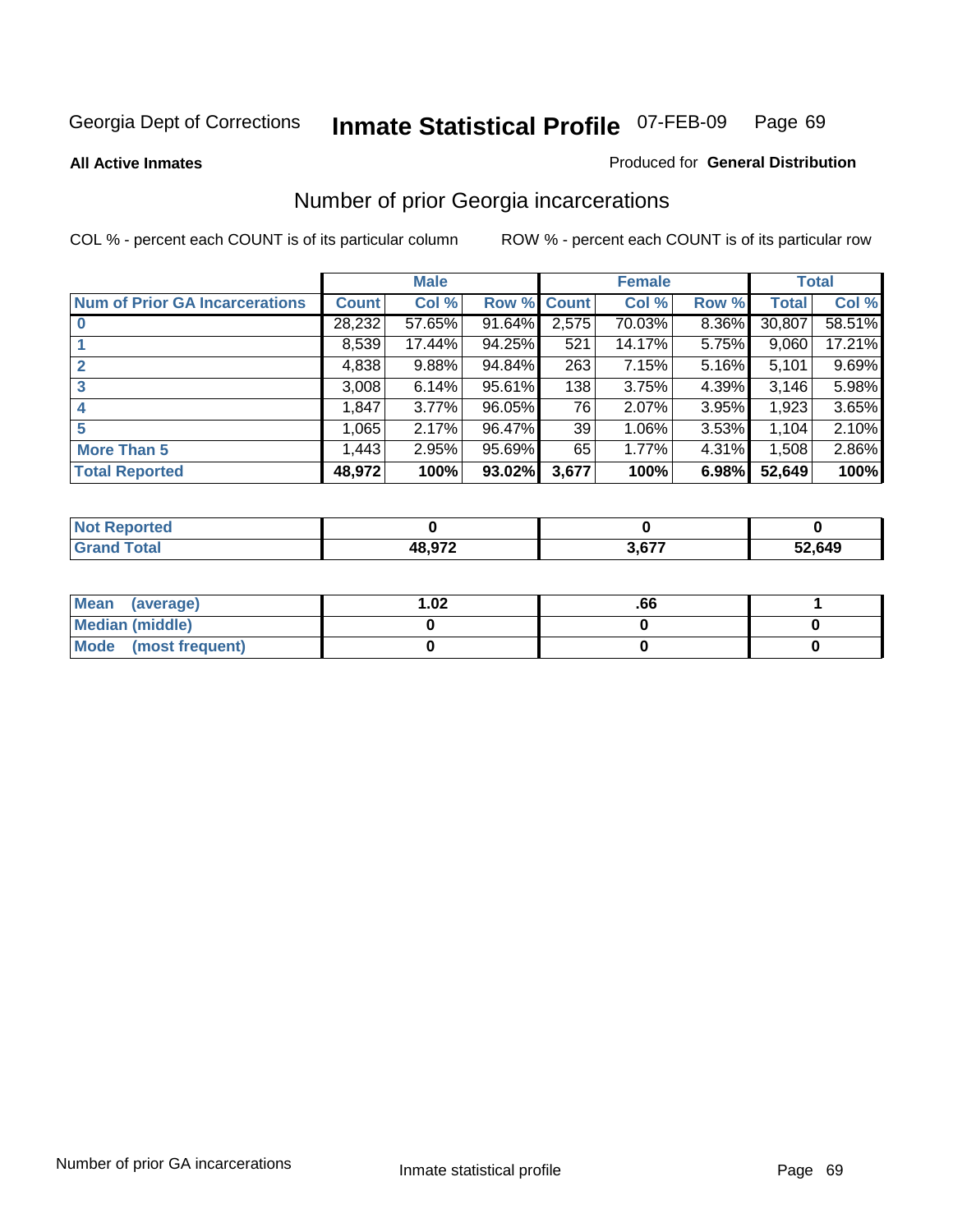#### **All Active Inmates**

### Produced for **General Distribution**

## Prison sentence in years

COL % - percent each COUNT is of its particular column ROW % - percent each COUNT is of its particular row

|                                 |              | <b>Male</b> |         |              | <b>Female</b> |        |                    | <b>Total</b> |
|---------------------------------|--------------|-------------|---------|--------------|---------------|--------|--------------------|--------------|
| <b>Prison Sentence In Years</b> | <b>Count</b> | Col %       | Row %   | <b>Count</b> | Col %         | Row %  | <b>Total</b>       | Col %        |
| $0 - 1$                         | 1,199        | 2.45%       | 86.32%  | 190          | 5.17%         | 13.68% | 1,389              | 2.64%        |
| $1.1 - 2$                       | 3,288        | 6.71%       | 86.44%  | 516          | 14.03%        | 13.56% | 3,804              | 7.23%        |
| $2.1 - 3$                       | 3,841        | 7.84%       | 88.60%  | 494          | 13.43%        | 11.40% | 4,335              | 8.23%        |
| $3.1 - 4$                       | 2,843        | 5.81%       | 89.29%  | 341          | 9.27%         | 10.71% | 3,184              | 6.05%        |
| $4.1 - 5$                       | 5,331        | 10.89%      | 91.54%  | 493          | 13.41%        | 8.46%  | 5,824              | 11.06%       |
| $5.1 - 6$                       | 2,012        | 4.11%       | 92.46%  | 164          | 4.46%         | 7.54%  | 2,176              | 4.13%        |
| $6.1 - 7$                       | 1,996        | 4.08%       | 93.84%  | 131          | 3.56%         | 6.16%  | 2,127              | 4.04%        |
| $7.1 - 8$                       | 1,845        | 3.77%       | 93.47%  | 129          | 3.51%         | 6.53%  | 1,974              | 3.75%        |
| $8.1 - 9$                       | 699          | 1.43%       | 93.20%  | 51           | 1.39%         | 6.80%  | 750                | 1.42%        |
| $9.1 - 10$                      | 6,163        | 12.58%      | 94.25%  | 376          | 10.23%        | 5.75%  | 6,539              | 12.42%       |
| $10.1 - 12$                     | 2,471        | 5.05%       | 95.26%  | 123          | 3.35%         | 4.74%  | $\overline{2,594}$ | 4.93%        |
| $12.1 - 15$                     | 3,728        | 7.61%       | 96.03%  | 154          | 4.19%         | 3.97%  | 3,882              | 7.37%        |
| $15.1 - 20$                     | 3,661        | 7.48%       | 96.49%  | 133          | 3.62%         | 3.51%  | 3,794              | 7.21%        |
| 20.1 - Over                     | 2,892        | 5.91%       | 97.34%  | 79           | 2.15%         | 2.66%  | 2,971              | 5.64%        |
| <b>Life</b>                     | 6,400        | 13.07%      | 95.61%  | 294          | 8.00%         | 4.39%  | 6,694              | 12.71%       |
| <b>Life Without Parole</b>      | 497          | 1.01%       | 98.42%  | 8            | 0.22%         | 1.58%  | 505                | 0.96%        |
| <b>Death</b>                    | 103          | 0.21%       | 99.04%  |              | 0.03%         | 0.96%  | 104                | 0.20%        |
| <b>Youthful Offenders</b>       | 3            | 0.01%       | 100.00% |              |               |        | 3                  | 0.01%        |
| <b>Total Reported</b>           | 48,972       | 100%        | 93.02%  | 3,677        | 100.0%        | 6.98%  | 52,649             | 100%         |

| <b>Not Reported</b> |       |        |        |
|---------------------|-------|--------|--------|
| `otal<br>Gr2r       | 0.072 | $\sim$ | 52,649 |

### **Determinate (numeric) sentences only**

| Mean | vane. | $\overline{ }$<br>$\sim$<br>J.VJ<br>. | 9.45 |
|------|-------|---------------------------------------|------|
|      |       |                                       |      |

**All sentences (including determinate), with life, life without parole, and death sentences figured at 45 years**

| IM. | . .<br>$1 + 1 + 1$ | 4.38<br>ıД<br>___ |
|-----|--------------------|-------------------|
|     |                    |                   |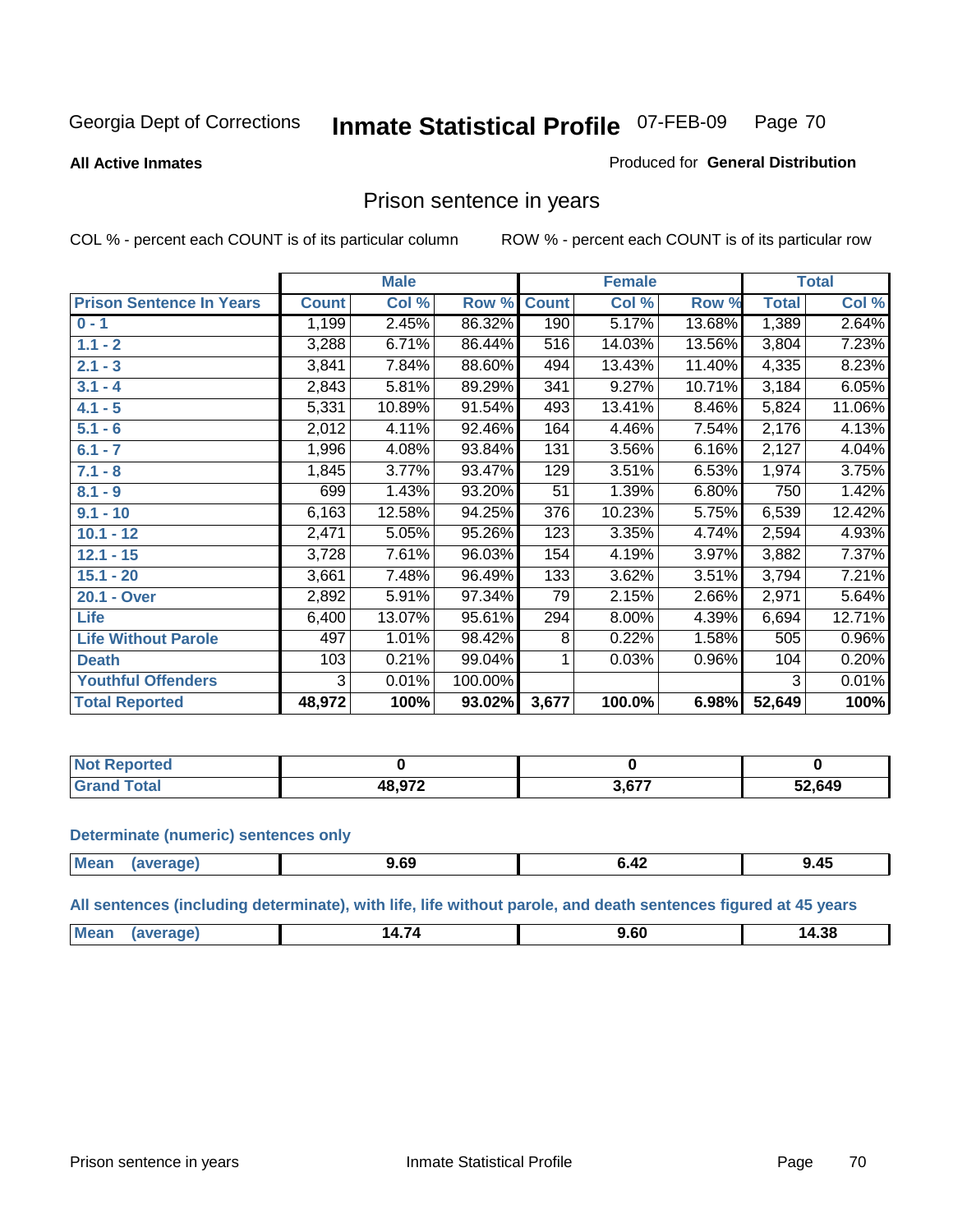**All Active Inmates**

## Produced for **General Distribution**

# Primary offense, broken out into felonies vs misdemeanors

|                                  |              | <b>Male</b> |                    |       | <b>Female</b> |       | Total           |        |
|----------------------------------|--------------|-------------|--------------------|-------|---------------|-------|-----------------|--------|
| <b>Felonies and Misdemeanors</b> | <b>Count</b> | Col%        | <b>Row % Count</b> |       | Col %         | Row % | <b>Total</b>    | Col %  |
| <b>Felonies</b>                  | 48,928       | $99.97\%$   | 93.02%             | 3.673 | 100.00%       | 6.98% | 52,601          | 99.97% |
| <b>Misdemeanors</b>              | 14           | .03%        | 100.00%            |       |               |       | 14 <sub>1</sub> | .03%   |
| <b>Total Reported</b>            | 48,942       | 100%        | 93.02%             | 3,673 | 100%          | 6.98% | 52,615          | 100%   |

| <b>Not Reported</b>   | 30   |       | -34    |
|-----------------------|------|-------|--------|
| <b>⊺otal</b><br>Grani | פר ה | 48946 | 52,649 |

| Mode (most frequent) | elonies | elonies | onies<br>-е к |
|----------------------|---------|---------|---------------|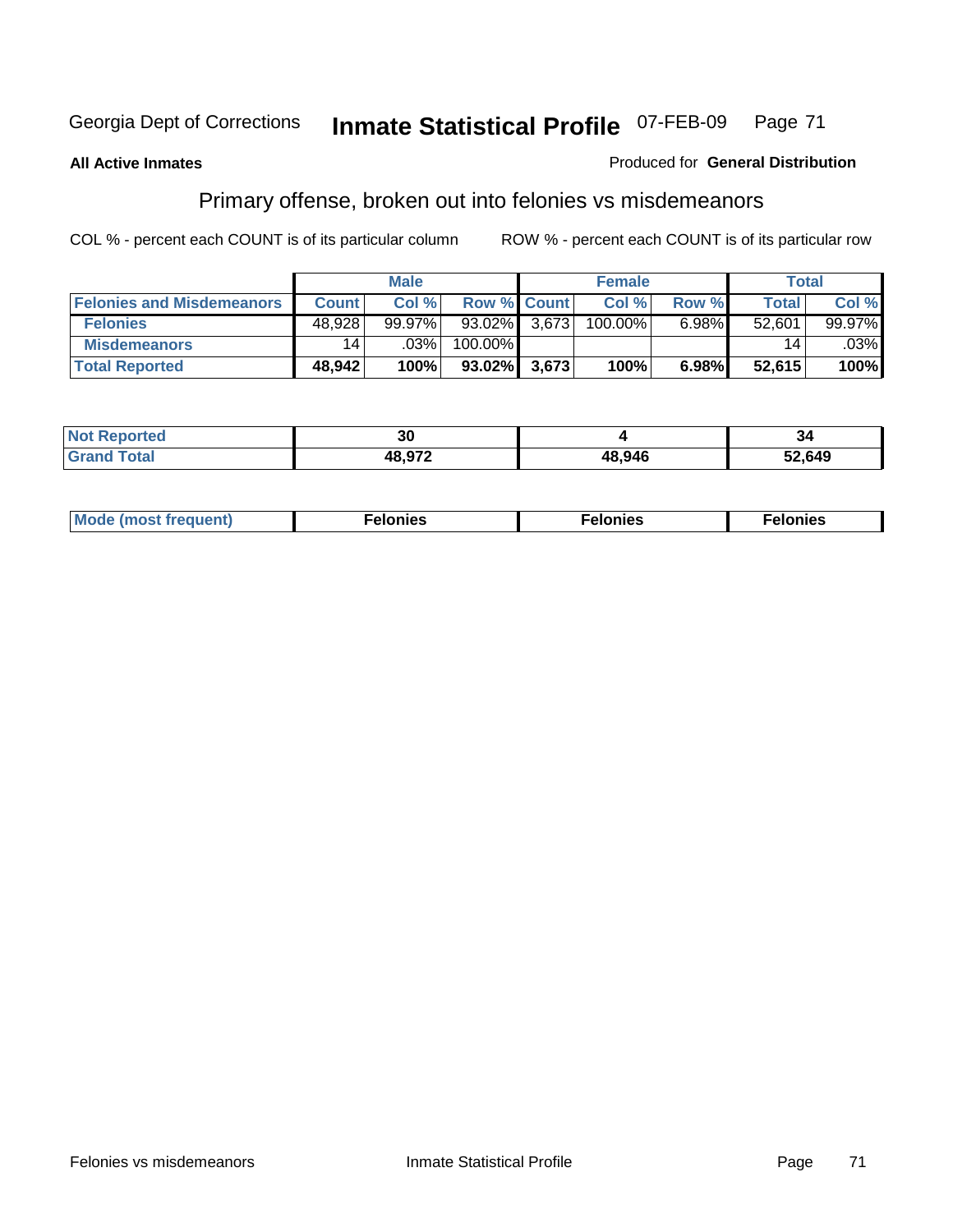## **All Active Inmates**

## Produced for **General Distribution**

# Primary offense, broken out into six broad crime categories

|                                  |              | <b>Male</b> |             |       | <b>Female</b> |        |              | <b>Total</b> |
|----------------------------------|--------------|-------------|-------------|-------|---------------|--------|--------------|--------------|
| <b>Crime Categories</b>          | <b>Count</b> | Col %       | Row % Count |       | Col %         | Row %  | <b>Total</b> | Col %        |
| <b>Violent</b>                   | 22,035       | 45.02%      | 94.35%      | 1,319 | 35.91%        | 5.65%  | 23,354       | 44.39%       |
| <b>Sex Crime</b><br>$\mathbf{2}$ | 7,560        | 15.45%      | 98.62%      | 106   | 2.89%         | 1.38%  | 7,666        | 14.57%       |
| 3<br><b>Property</b>             | 9,168        | 18.73%      | 88.53%      | 1,188 | 32.34%        | 11.47% | 10,356       | 19.68%       |
| <b>Drug</b><br>4                 | 8,072        | 16.49%      | 89.78%      | 919   | 25.02%        | 10.22% | 8,991        | 17.09%       |
| <b>Habit/DUI</b><br>5            | 124          | .25%        | 95.38%      | 6     | .16%          | 4.62%  | 130          | .25%         |
| <b>Other</b><br>6                | 1,983        | 4.05%       | $93.63\%$   | 135   | 3.68%         | 6.37%  | 2,118        | 4.03%        |
| <b>Total Reported</b>            | 48,942       | 100%        | 93.02%      | 3,673 | 100%          | 6.98%  | 52,615       | 100%         |

| $\lceil \cdot \rceil$ orted<br>NO | ົ<br>აυ |               | יט     |
|-----------------------------------|---------|---------------|--------|
| 'otal                             | 48,972  | c77<br>י וטוע | 52,649 |

| M<br>$\sim$ $\sim$ $\sim$ $\sim$ | - --<br>.<br>-------- | .<br>-------- | -------- |
|----------------------------------|-----------------------|---------------|----------|
|                                  |                       |               |          |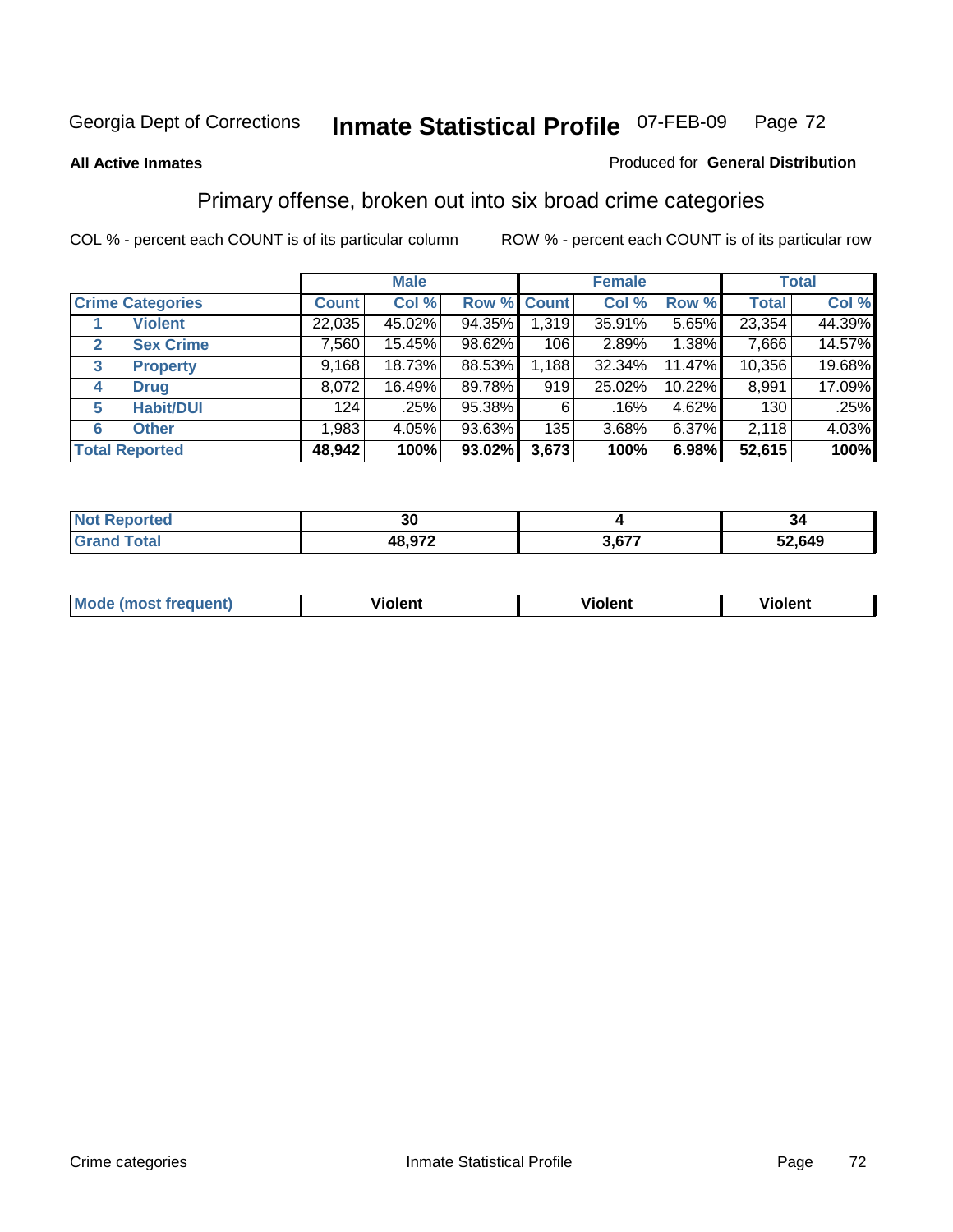**All Active Inmates**

#### Produced for **General Distribution**

# Primary offense, detailed offense code

|                 |                                                |                 | <b>Male</b> |         |                  | <b>Female</b> |        |                 | <b>Total</b> |
|-----------------|------------------------------------------------|-----------------|-------------|---------|------------------|---------------|--------|-----------------|--------------|
|                 | <b>Primary Offense</b>                         | <b>Count</b>    | Col %       | Row %   | <b>Count</b>     | Col %         | Row %  | <b>Total</b>    | Col %        |
| 25              | <b>Simple Battery</b>                          | $\overline{1}$  | .01%        | 100.00% |                  |               |        | 1               | .01%         |
| 33              | <b>Reckless Conduct</b><br><b>C/Harm</b>       | 1               | .01%        | 100.00% |                  |               |        | 1               | .01%         |
| 37              | <b>Cruelty To Children</b>                     | 1               | .01%        | 100.00% |                  |               |        | 1               | .01%         |
| 42              | <b>Receiving Stolen Goods</b>                  | 1               | .01%        | 100.00% |                  |               |        | 1               | .01%         |
| 45              | <b>Burglary</b>                                | $\overline{3}$  | .01%        | 100.00% |                  |               |        | 3               | .01%         |
| $\overline{71}$ | <b>Viol Motor Veh Law</b>                      | 1               | .01%        | 100.00% |                  |               |        | $\mathbf{1}$    | .01%         |
| 73              | <b>Obstr Of Law Enf Officer</b>                | 1               | .01%        | 100.00% |                  |               |        | 1               | .01%         |
| 78              | <b>Terroristic Threats</b>                     | 1               | .01%        | 100.00% |                  |               |        | 1               | .01%         |
| 101             | <b>Riot</b>                                    | 1               | .01%        | 100.00% |                  |               |        | 1               | .01%         |
| 122             | <b>Obscenity &amp; Related</b><br><b>Offen</b> | 1               | .01%        | 100.00% |                  |               |        | 1               | .01%         |
| 149             | <b>Entrng Mot Veh Crim</b><br><b>Intnt</b>     | 1               | .01%        | 100.00% |                  |               |        | 1               | .01%         |
| 500             | <b>Misc Misdemeanor</b>                        | 1               | .01%        | 100.00% |                  |               |        | 1               | .01%         |
| 1100            | <b>Misc Homicide Offense</b>                   | 15              | .03%        | 93.75%  | 1                | .03%          | 6.25%  | $\overline{16}$ | .03%         |
| 1101            | <b>Murder</b>                                  | 4,710           | 9.62%       | 94.37%  | 281              | 7.65%         | 5.63%  | 4,991           | 9.49%        |
| 1102            | <b>Voluntary Manslaughter</b>                  | 1,033           | 2.11%       | 87.91%  | 142              | 3.87%         | 12.09% | 1,175           | 2.23%        |
| 1103            | <b>Involuntary</b><br><b>Manslaughter</b>      | 107             | .22%        | 83.59%  | $\overline{21}$  | .57%          | 16.41% | 128             | .24%         |
| 1118            | <b>Feticide By Vehicle</b>                     | 1               | .01%        | 50.00%  | $\mathbf{1}$     | .03%          | 50.00% | $\overline{2}$  | .01%         |
| 1120            | <b>Reckless Abandonment</b>                    | $\overline{1}$  | .01%        | 100.00% |                  |               |        | $\mathbf{1}$    | .01%         |
| 1121            | <b>Feticide</b>                                | $\overline{4}$  | .01%        | 100.00% |                  |               |        | 4               | .01%         |
| 1123            | <b>Vehicular Homicide</b>                      | 325             | .66%        | 84.64%  | $\overline{59}$  | 1.61%         | 15.36% | 384             | .73%         |
| 1124            | <b>Homicide By Vessel</b>                      | 3               | .01%        | 100.00% |                  |               |        | $\overline{3}$  | .01%         |
| 1125            | <b>Conceal Death Of</b><br><b>Another</b>      | $\overline{16}$ | .03%        | 88.89%  | $\overline{2}$   | .05%          | 11.11% | $\overline{18}$ | .03%         |
| 1127            | <b>Mistreatment Of Dead</b><br><b>Body</b>     | $\overline{1}$  | .01%        | 100.00% |                  |               |        | 1               | .01%         |
| 1190            | <b>Atmpt Murder</b>                            | $\overline{7}$  | .01%        | 100.00% |                  |               |        | 7               | .01%         |
| 1191            | Murder, Conspire To<br><b>Commit</b>           | $\overline{3}$  | .01%        | 60.00%  | $\overline{2}$   | .05%          | 40.00% | $\overline{5}$  | .01%         |
| 1300            | <b>Misc Assault/Battery</b>                    | $\overline{34}$ | .07%        | 97.14%  | 1 <sup>1</sup>   | .03%          | 2.86%  | $\overline{35}$ | .07%         |
| 1301            | <b>Family Violence Battery</b>                 | 77              | .16%        | 97.47%  | $\overline{2}$   | .05%          | 2.53%  | 79              | .15%         |
| 1302            | <b>Aggrav Assault</b>                          | 4,399           | 8.99%       | 94.40%  | $\overline{261}$ | 7.11%         | 5.60%  | 4,660           | 8.86%        |
| 1303            | <b>Atmpt Aggrav Assault</b>                    | $\overline{7}$  | .01%        | 87.50%  | 1                | .03%          | 12.50% | 8               | .02%         |
| 1304            | <b>Aggravated Assault On</b><br>$65+$          | $\overline{3}$  | .01%        | 100.00% |                  |               |        | $\overline{3}$  | .01%         |
| 1305            | <b>Aggrav Battery</b>                          | 807             | 1.65%       | 93.62%  | 55               | 1.50%         | 6.38%  | 862             | 1.64%        |
| 1306            | <b>Misc Family Violence</b>                    | 5 <sup>1</sup>  | .01%        | 100.00% |                  |               |        | 5               | .01%         |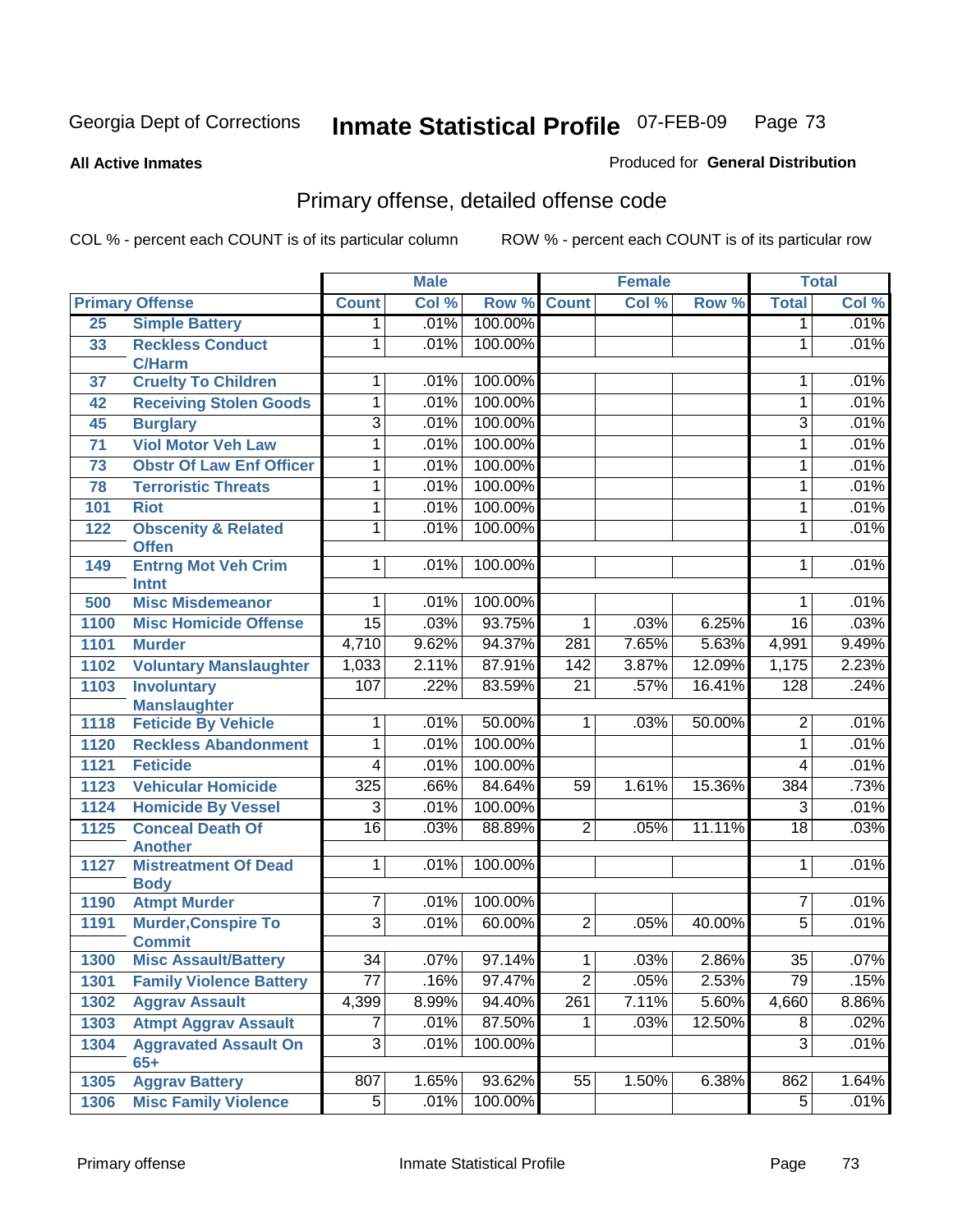#### **All Active Inmates**

#### Produced for **General Distribution**

# Primary offense, detailed offense code

|      |                                            |                 | <b>Male</b> |         |                 | Female |         |                 | <b>Total</b> |
|------|--------------------------------------------|-----------------|-------------|---------|-----------------|--------|---------|-----------------|--------------|
|      | <b>Primary Offense</b>                     | <b>Count</b>    | Col %       | Row %   | <b>Count</b>    | Col %  | Row %   | <b>Total</b>    | Col %        |
| 1307 | <b>Terrorist Threats &amp; Acts</b>        | 314             | .64%        | 94.29%  | 19              | .52%   | 5.71%   | 333             | .63%         |
| 1308 | <b>False Imprisonment</b>                  | 170             | .35%        | 96.59%  | 6               | .16%   | 3.41%   | 176             | .33%         |
| 1311 | <b>Kidnapping</b>                          | 1,545           | 3.16%       | 97.05%  | $\overline{47}$ | 1.28%  | 2.95%   | 1,592           | 3.03%        |
| 1312 | <b>Interference With</b>                   | 9               | .02%        | 100.00% |                 |        |         | $\overline{9}$  | .02%         |
|      | <b>Custody</b>                             |                 |             |         |                 |        |         |                 |              |
| 1314 | <b>Aggrav Assault Peace</b><br><b>Ofcr</b> | 315             | .64%        | 96.33%  | $\overline{12}$ | .33%   | 3.67%   | 327             | .62%         |
| 1315 | <b>Aggrav Battery Peace</b><br><b>Ofcr</b> | 14              | .03%        | 93.33%  | 1               | .03%   | 6.67%   | 15              | .03%         |
| 1316 | <b>Simple Battery</b>                      | 10              | .02%        | 83.33%  | $\overline{2}$  | .05%   | 16.67%  | 12              | .02%         |
| 1317 | <b>Reck Cond Infected</b>                  | $\overline{14}$ | .03%        | 73.68%  | $\overline{5}$  | .14%   | 26.32%  | $\overline{19}$ | .04%         |
|      | <b>Person</b>                              |                 |             |         |                 |        |         |                 |              |
| 1318 | <b>Injury By Vehicle</b>                   | 81              | .17%        | 90.00%  | 9               | .25%   | 10.00%  | 90              | .17%         |
| 1320 | <b>Stalking</b>                            | $\overline{6}$  | .01%        | 100.00% |                 |        |         | $\overline{6}$  | .01%         |
| 1321 | <b>Aggrav Stalking</b>                     | 290             | .59%        | 97.64%  | $\overline{7}$  | .19%   | 2.36%   | 297             | .56%         |
| 1390 | <b>Atmpt Kidnap</b>                        | 4               | .01%        | 100.00% |                 |        |         | 4               | .01%         |
| 1400 | <b>Arson Misc</b>                          | $\overline{2}$  | .01%        | 100.00% |                 |        |         | $\overline{2}$  | .01%         |
| 1401 | <b>Arson 1st Degree</b>                    | 101             | .21%        | 88.60%  | $\overline{13}$ | .35%   | 11.40%  | 114             | .22%         |
| 1402 | <b>Arson 2nd Degree</b>                    | $\overline{20}$ | .04%        | 90.91%  | $\overline{2}$  | .05%   | 9.09%   | 22              | .04%         |
| 1403 | <b>Arson 3rd Degree</b>                    | 3               | .01%        | 75.00%  | $\overline{1}$  | .03%   | 25.00%  | 4               | .01%         |
| 1501 | <b>Crmnl Damage 1st</b>                    | $\overline{25}$ | .05%        | 92.59%  | $\overline{2}$  | .05%   | 7.41%   | $\overline{27}$ | .05%         |
|      | <b>Degree</b>                              |                 |             |         |                 |        |         |                 |              |
| 1502 | <b>Crmnl Damage 2nd</b>                    | 113             | .23%        | 96.58%  | 4               | .11%   | 3.42%   | 117             | .22%         |
| 1506 | <b>Degree</b><br><b>Alter Id</b>           | 1               | .01%        | 100.00% |                 |        |         | 1               | .01%         |
| 1601 | <b>Burglary</b>                            | 4,926           | 10.06%      | 96.00%  | 205             | 5.58%  | 4.00%   | 5,131           | 9.75%        |
| 1602 | <b>Poss Burglar Tools</b>                  | $\overline{29}$ | .06%        | 100.00% |                 |        |         | 29              | .06%         |
| 1690 | <b>Atmpt Burglary</b>                      | $\overline{37}$ | .08%        | 100.00% |                 |        |         | $\overline{37}$ | .07%         |
| 1700 | <b>Misc Forgery</b>                        | $\overline{2}$  | .01%        | 50.00%  | $\overline{2}$  | .05%   | 50.00%  | 4               | .01%         |
| 1701 | <b>Forgery 1st Degree</b>                  | 989             | 2.02%       | 69.40%  | 436             | 11.87% | 30.60%  | 1,425           | 2.71%        |
| 1702 | <b>Forgery 2nd Degree</b>                  | $\overline{21}$ | .04%        | 80.77%  | $\overline{5}$  | .14%   | 19.23%  | $\overline{26}$ | .05%         |
| 1704 | <b>Bad Checks</b>                          | 7               | .01%        | 70.00%  | $\overline{3}$  | .08%   | 30.00%  | $\overline{10}$ | .02%         |
| 1750 | <b>Fraudulent Checks</b>                   | $\overline{1}$  | $.01\%$     | 100.00% |                 |        |         | 1               | .01%         |
| 1751 | <b>Theft Credit Card</b>                   | $\overline{17}$ | .03%        | 77.27%  | $\overline{5}$  | .14%   | 22.73%  | $\overline{22}$ | .04%         |
| 1752 | <b>Forgery Credit Card</b>                 | 1               | .01%        | 50.00%  | $\overline{1}$  | .03%   | 50.00%  | $\overline{2}$  | .01%         |
| 1753 | <b>Fraudulent Credit Card</b>              | $\overline{51}$ | .10%        | 57.30%  | $\overline{38}$ | 1.03%  | 42.70%  | 89              | .17%         |
| 1755 | <b>Recv Gds, Srvs Fraud</b>                |                 |             |         | $\mathbf{1}$    | .03%   | 100.00% | $\mathbf 1$     | .01%         |
|      | <b>Obtnd</b>                               |                 |             |         |                 |        |         |                 |              |
| 1756 | <b>Financial Identity Fraud</b>            | 42              | .09%        | 50.60%  | 41              | 1.12%  | 49.40%  | 83              | .16%         |
| 1759 | <b>Telecommunications</b>                  | $\mathbf{1}$    | .01%        | 100.00% |                 |        |         | $\mathbf{1}$    | .01%         |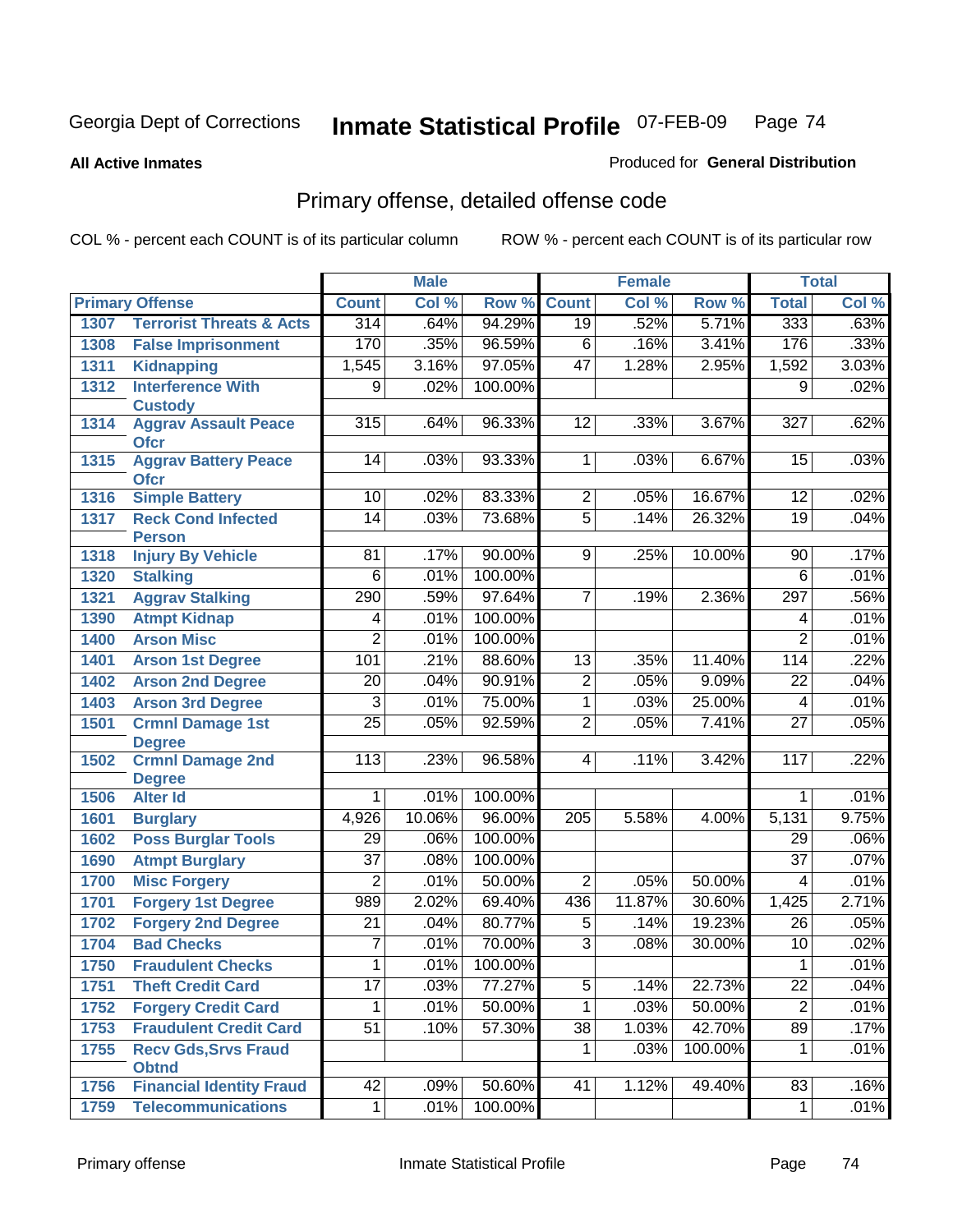**All Active Inmates**

#### Produced for **General Distribution**

# Primary offense, detailed offense code

|      |                                             |                  | <b>Male</b> |         |                 | <b>Female</b> |         |                  | <b>Total</b> |
|------|---------------------------------------------|------------------|-------------|---------|-----------------|---------------|---------|------------------|--------------|
|      | <b>Primary Offense</b>                      | <b>Count</b>     | Col %       | Row %   | <b>Count</b>    | Col %         | Row %   | <b>Total</b>     | CoI%         |
|      | <b>Fraud</b>                                |                  |             |         |                 |               |         |                  |              |
| 1760 | <b>Computer Pornography</b>                 | 6                | .01%        | 100.00% |                 |               |         | 6                | .01%         |
| 1761 | <b>Computer Theft</b>                       | $\overline{4}$   | .01%        | 66.67%  | $\overline{2}$  | .05%          | 33.33%  | $\overline{6}$   | .01%         |
| 1762 | <b>Computer Trespass</b>                    |                  |             |         | $\overline{1}$  | .03%          | 100.00% | 1                | .01%         |
| 1790 | <b>Atmpt Forgery</b>                        | $\overline{2}$   | .01%        | 66.67%  | 1               | .03%          | 33.33%  | $\overline{3}$   | .01%         |
| 1796 | <b>Fraudulent Access</b>                    | 1                | .01%        | 100.00% |                 |               |         | $\mathbf{1}$     | .01%         |
|      | <b>Compute</b>                              |                  |             |         |                 |               |         |                  |              |
| 1799 | <b>Misc Fraud</b>                           | $\overline{20}$  | .04%        | 68.97%  | $\overline{9}$  | .25%          | 31.03%  | 29               | .06%         |
| 1802 | <b>Theft By Taking</b>                      | 968              | 1.98%       | 85.97%  | 158             | 4.30%         | 14.03%  | 1,126            | 2.14%        |
| 1803 | <b>Theft By Deception</b>                   | 54               | .11%        | 81.82%  | $\overline{12}$ | .33%          | 18.18%  | 66               | .13%         |
| 1804 | <b>Theft By Extortion</b>                   | $\overline{2}$   | .01%        | 100.00% |                 |               |         | $\overline{2}$   | .01%         |
| 1805 | <b>Theft Of Lost Property</b>               | $\overline{3}$   | .01%        | 100.00% |                 |               |         | $\overline{3}$   | .01%         |
| 1806 | <b>Theft By Rec Stolen Prop</b>             | 919              | 1.88%       | 95.93%  | 39              | 1.06%         | 4.07%   | 958              | 1.82%        |
| 1807 | <b>Theft Of Services</b>                    | 3                | .01%        | 75.00%  | 1               | .03%          | 25.00%  | 4                | .01%         |
| 1808 | <b>Theft By Conversion</b>                  | $\overline{29}$  | .06%        | 85.29%  | $\overline{5}$  | .14%          | 14.71%  | $\overline{34}$  | .06%         |
| 1811 | <b>Convsn Paymnts Real</b>                  | 1                | .01%        | 100.00% |                 |               |         | 1                | .01%         |
|      | <b>Propy</b>                                |                  |             |         |                 |               |         |                  |              |
| 1812 | <b>Atmpt Theft By Taking</b>                | $\overline{6}$   | .01%        | 100.00% |                 |               |         | $\overline{6}$   | .01%         |
| 1813 | <b>Theft Motorveh Or Part</b>               | 120              | .25%        | 92.31%  | 10              | .27%          | 7.69%   | 130              | .25%         |
| 1815 | <b>Theft Bring Prop In State</b>            | $\overline{13}$  | .03%        | 100.00% |                 |               |         | $\overline{13}$  | .02%         |
| 1816 | <b>Theft Recv Prop Out</b>                  | $\overline{9}$   | .02%        | 100.00% |                 |               |         | $\overline{9}$   | .02%         |
| 1821 | <b>State</b><br><b>Theft By Shoplifting</b> | 420              | .86%        | 70.83%  | 173             | 4.71%         | 29.17%  | 593              | 1.13%        |
| 1880 | <b>Entering Vehicle</b>                     | 149              | .30%        | 98.68%  | $\overline{2}$  | .05%          | 1.32%   | 151              | .29%         |
| 1901 | <b>Robbery</b>                              | 1,702            | 3.48%       | 94.82%  | $\overline{93}$ | 2.53%         | 5.18%   | 1,795            | 3.41%        |
| 1902 | <b>Armed Robbery</b>                        | 4,773            | 9.75%       | 97.07%  | 144             | 3.92%         | 2.93%   | 4,917            | 9.35%        |
| 1903 | <b>Robbery By Force</b>                     | 192              | .39%        | 92.75%  | 15              | .41%          | 7.25%   | 207              | .39%         |
| 1904 | <b>Robbery By Intimidation</b>              | $\overline{274}$ | .56%        | 92.57%  | $\overline{22}$ | .60%          | 7.43%   | 296              | .56%         |
| 1905 | <b>Robbery By Sudden</b>                    | 109              | .22%        | 92.37%  | $\overline{9}$  | .25%          | 7.63%   | 118              | .22%         |
|      | <b>Snatch</b>                               |                  |             |         |                 |               |         |                  |              |
| 1911 | <b>Hijacking Motor Vehicle</b>              | $\overline{43}$  | .09%        | 95.56%  | $\overline{2}$  | .05%          | 4.44%   | 45               | .09%         |
| 1991 | <b>Atmpt Robbery</b>                        | $\overline{30}$  | .06%        | 96.77%  | $\overline{1}$  | .03%          | 3.23%   | $\overline{31}$  | .06%         |
| 1992 | <b>Atmpt Armed Robbery</b>                  | 63               | .13%        | 95.45%  | 3               | .08%          | 4.55%   | 66               | .13%         |
| 2000 | <b>Misc Sexual Offense</b>                  | $\overline{42}$  | .09%        | 97.67%  | $\overline{1}$  | .03%          | 2.33%   | $\overline{43}$  | .08%         |
| 2001 | Rape                                        | 1,793            | 3.66%       | 99.78%  | $\overline{4}$  | .11%          | .22%    | 1,797            | 3.42%        |
| 2002 | <b>Sodomy</b>                               | $\overline{20}$  | .04%        | 100.00% |                 |               |         | 20               | .04%         |
| 2003 | <b>Aggrav Sodomy</b>                        | 220              | .45%        | 99.10%  | $\overline{2}$  | .05%          | $.90\%$ | $\overline{222}$ | .42%         |
| 2006 | <b>Incest</b>                               | 153              | .31%        | 96.84%  | $\overline{5}$  | .14%          | 3.16%   | 158              | .30%         |
| 2007 | <b>Bigamy</b>                               | 1                | .01%        | 100.00% |                 |               |         | 1                | .01%         |
|      |                                             |                  |             |         |                 |               |         |                  |              |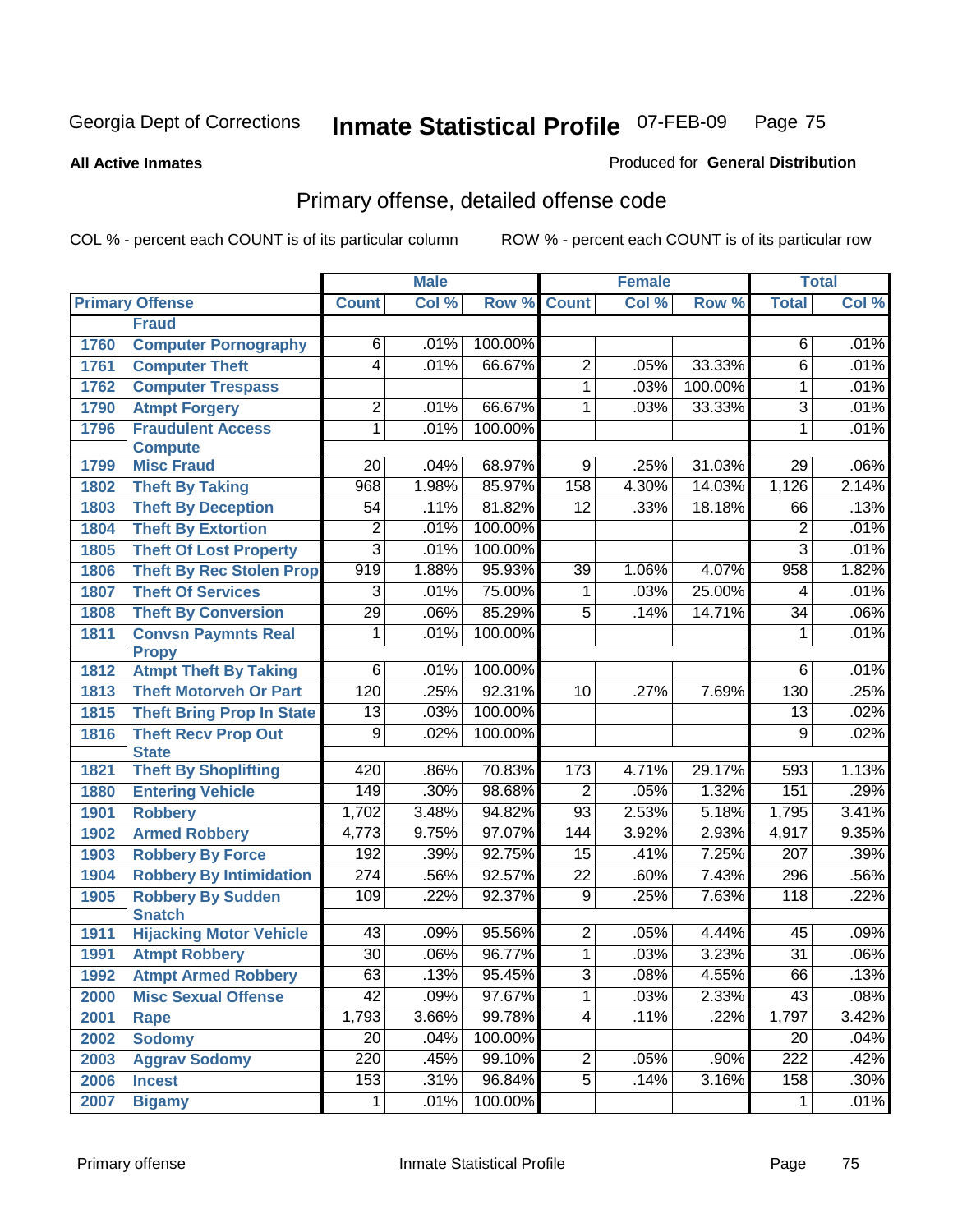#### **All Active Inmates**

### Produced for **General Distribution**

# Primary offense, detailed offense code

|      |                                                  |                 | <b>Male</b> |         |                 | <b>Female</b> |         |                          | <b>Total</b> |
|------|--------------------------------------------------|-----------------|-------------|---------|-----------------|---------------|---------|--------------------------|--------------|
|      | <b>Primary Offense</b>                           | <b>Count</b>    | Col %       | Row %   | <b>Count</b>    | Col %         | Row %   | <b>Total</b>             | Col %        |
| 2009 | <b>Aggrav Sexual Battery</b>                     | 174             | .36%        | 100.00% |                 |               |         | 174                      | .33%         |
| 2011 | <b>Sexual Battery</b>                            | $\overline{70}$ | .14%        | 95.89%  | $\overline{3}$  | .08%          | 4.11%   | 73                       | .14%         |
| 2016 | <b>Pimping A Minor Under</b>                     | $\overline{3}$  | .01%        | 100.00% |                 |               |         | $\overline{3}$           | .01%         |
|      | 18                                               |                 |             |         |                 |               |         |                          |              |
| 2017 | <b>Pandering By</b><br><b>Compulsion</b>         | $\overline{c}$  | .01%        | 100.00% |                 |               |         | $\overline{2}$           | .01%         |
| 2018 | <b>Statutory Rape</b>                            | 851             | 1.74%       | 98.95%  | 9               | .25%          | 1.05%   | 860                      | 1.63%        |
| 2019 | <b>Child Molestation</b>                         | 2,404           | 4.91%       | 97.84%  | 53              | 1.44%         | 2.16%   | 2,457                    | 4.67%        |
| 2020 | <b>Enticing Child-Indec</b>                      | 104             | .21%        | 96.30%  | $\overline{4}$  | .11%          | 3.70%   | 108                      | .21%         |
|      | <b>Purp</b>                                      |                 |             |         |                 |               |         |                          |              |
| 2021 | <b>Aggrav Child Molestation</b>                  | 1,327           | 2.71%       | 98.59%  | $\overline{19}$ | .52%          | 1.41%   | 1,346                    | 2.56%        |
| 2022 | Necrophilia                                      | 1               | .01%        | 100.00% |                 |               |         | 1                        | .01%         |
| 2023 | Sexl/Asslt/Agn/Pers/Cstd                         | $\overline{5}$  | .01%        | 100.00% |                 |               |         | $\overline{5}$           | .01%         |
|      |                                                  |                 |             |         |                 |               |         |                          |              |
| 2025 | <b>Solicit Sodomy From</b>                       | 2               | .01%        | 100.00% |                 |               |         | $\overline{2}$           | .01%         |
| 2026 | <b>Minor</b><br><b>Sex Offender Fail Registr</b> | 162             | .33%        | 97.59%  | $\overline{4}$  | .11%          | 2.41%   | 166                      | .32%         |
| 2028 | <b>Sex Offender Fail To</b>                      | 4               | .01%        | 100.00% |                 |               |         | 4                        | .01%         |
|      | <b>Move</b>                                      |                 |             |         |                 |               |         |                          |              |
| 2090 | <b>Entice Child, Attempted</b>                   | 3               | .01%        | 100.00% |                 |               |         | 3                        | .01%         |
| 2091 | <b>Atmpt Rape</b>                                | $\overline{22}$ | .04%        | 95.65%  | 1               | .03%          | 4.35%   | $\overline{23}$          | .04%         |
| 2092 | <b>Atmpt Sodomy</b>                              | 1               | .01%        | 100.00% |                 |               |         | 1                        | .01%         |
| 2093 | <b>Atmpt Aggrav Sodomy</b>                       | $\overline{3}$  | .01%        | 100.00% |                 |               |         | $\overline{3}$           | .01%         |
| 2094 | <b>Atmpt Child Molestation</b>                   | $\overline{26}$ | .05%        | 100.00% |                 |               |         | $\overline{26}$          | .05%         |
| 2095 | <b>Agg Aslt W Intnt To Rape</b>                  | $\overline{58}$ | .12%        | 100.00% |                 |               |         | $\overline{58}$          | .11%         |
| 2096 | <b>Aggrav Ch Molest, Atmpt</b>                   | $\overline{2}$  | .01%        | 100.00% |                 |               |         | $\overline{2}$           | .01%         |
| 2097 | <b>Statutory Rape, Atmpt</b>                     | 4               | .01%        | 100.00% |                 |               |         | 4                        | .01%         |
| 2099 | <b>Agg Sex Battery Atmpt</b>                     | $\overline{3}$  | .01%        | 100.00% |                 |               |         | $\overline{3}$           | .01%         |
| 2102 | <b>Distr Mat Depict Nudity</b>                   | 1               | .01%        | 100.00% |                 |               |         | 1                        | .01%         |
| 2200 | <b>Misc Public Order</b>                         | 1               | .01%        | 100.00% |                 |               |         | 1                        | .01%         |
| 2205 | <b>False Swearng Writtn</b>                      | $\overline{10}$ | .02%        | 76.92%  | $\overline{3}$  | .08%          | 23.08%  | $\overline{13}$          | .02%         |
|      | <b>Stmt</b>                                      |                 |             |         |                 |               |         |                          |              |
| 2300 | <b>Abuse Of Govt Office</b>                      |                 |             |         | 1 <sup>1</sup>  | .03%          | 100.00% | $\mathbf{1}$             | .01%         |
| 2301 | <b>Bribery Govt Officer</b>                      | $\overline{3}$  | .01%        | 75.00%  | 1 <sup>1</sup>  | .03%          | 25.00%  | $\overline{\mathcal{A}}$ | .01%         |
| 2302 | <b>Viol Oath Public Offcr</b>                    | $\overline{2}$  | .01%        | 100.00% |                 |               |         | $\overline{2}$           | .01%         |
| 2304 | <b>Influence Legislative Act</b>                 | 1               | .01%        | 100.00% |                 |               |         | $\overline{1}$           | .01%         |
| 2307 | <b>Defrauding State</b>                          |                 |             |         | $\overline{2}$  | .05%          | 100.00% | $\overline{2}$           | .01%         |
| 2313 | <b>Influencing Witness</b>                       | 3               | .01%        | 75.00%  | $\overline{1}$  | .03%          | 25.00%  | 4                        | .01%         |
| 2314 | <b>Obstr Of Law Enf Officer</b>                  | 591             | 1.21%       | 93.36%  | 42              | 1.14%         | 6.64%   | 633                      | 1.20%        |
| 2315 | <b>Tampering With</b>                            | 9               | .02%        | 81.82%  | $\overline{2}$  | .05%          | 18.18%  | 11                       | .02%         |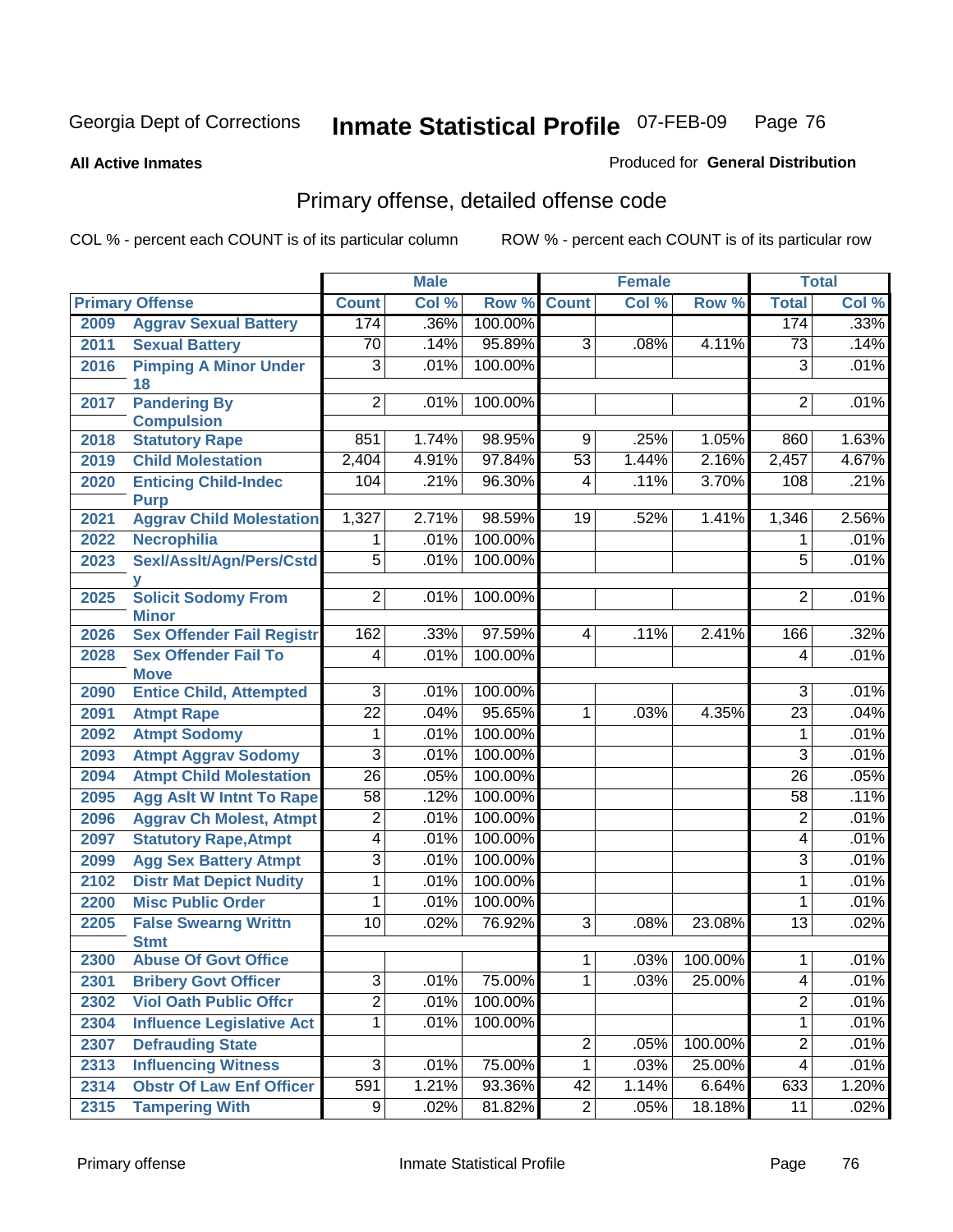**All Active Inmates**

#### Produced for **General Distribution**

# Primary offense, detailed offense code

|      |                                             |                  | <b>Male</b> |         |                | <b>Female</b> |         |                  | <b>Total</b> |
|------|---------------------------------------------|------------------|-------------|---------|----------------|---------------|---------|------------------|--------------|
|      | <b>Primary Offense</b>                      | <b>Count</b>     | Col %       | Row %   | <b>Count</b>   | Col %         | Row %   | <b>Total</b>     | Col %        |
|      | <b>Evidence</b>                             |                  |             |         |                |               |         |                  |              |
| 2316 | <b>Fleeing/Eluding Police</b>               | 154              | .31%        | 94.48%  | 9 <sup>1</sup> | .25%          | 5.52%   | 163              | .31%         |
| 2400 | <b>Misc Judicial Proceeding</b>             | $\overline{2}$   | .01%        | 100.00% |                |               |         | $\overline{2}$   | .01%         |
| 2401 | <b>Perjury</b>                              | $\overline{2}$   | .01%        | 100.00% |                |               |         | $\overline{2}$   | .01%         |
| 2402 | <b>False Swearing</b>                       | 1                | .01%        | 50.00%  | $\mathbf{1}$   | .03%          | 50.00%  | $\overline{2}$   | .01%         |
| 2403 | <b>Subornation Of Perjury</b>               | $\overline{1}$   | .01%        | 100.00% |                |               |         | $\mathbf{1}$     | .01%         |
| 2405 | <b>Impersonating Officer</b>                | $\overline{4}$   | .01%        | 100.00% |                |               |         | 4                | .01%         |
| 2408 | <b>False Statements Govt</b>                | $\overline{18}$  | .04%        | 72.00%  | 7              | .19%          | 28.00%  | 25               | .05%         |
| 2411 | <b>Impersntng In Legal</b><br><b>Procd</b>  | $\overline{1}$   | .01%        | 100.00% |                |               |         | $\mathbf{1}$     | .01%         |
| 2501 | <b>Escape</b>                               | 73               | .15%        | 85.88%  | 12             | .33%          | 14.12%  | 85               | .16%         |
| 2502 | <b>Aiding Escape</b>                        | $\overline{2}$   | .01%        | 100.00% |                |               |         | $\overline{2}$   | .01%         |
| 2503 | <b>Hindering Appreh Or Pun</b>              | $\overline{2}$   | .01%        | 66.67%  | 1              | .03%          | 33.33%  | 3                | .01%         |
| 2507 | <b>Mutiny In Penal Inst</b>                 | $\overline{4}$   | .01%        | 100.00% |                |               |         | 4                | .01%         |
| 2511 | <b>Bail Jumping</b>                         | 7                | .01%        | 87.50%  | $\mathbf{1}$   | .03%          | 12.50%  | 8                | .02%         |
| 2613 | <b>Crmnl Interfere Govt</b><br><b>Prop</b>  | $\overline{39}$  | .08%        | 92.86%  | 3              | .08%          | 7.14%   | $\overline{42}$  | .08%         |
| 2711 | <b>Bribery Of Contestant</b>                |                  |             |         | $\mathbf{1}$   | .03%          | 100.00% | 1                | .01%         |
| 2730 | <b>Lottery Violation</b>                    | 1                | .01%        | 100.00% |                |               |         | 1                | .01%         |
| 2761 | <b>Removal Baggage, Cargo</b><br><b>Etc</b> | 1                | .01%        | 100.00% |                |               |         | 1                | .01%         |
| 2801 | <b>Cruelty To Children</b>                  | 232              | .47%        | 74.36%  | 80             | 2.18%         | 25.64%  | $\overline{312}$ | .59%         |
| 2803 | <b>Manufact Meth Near</b><br><b>Child</b>   | $\overline{9}$   | .02%        | 69.23%  | 4              | .11%          | 30.77%  | $\overline{13}$  | .02%         |
| 2811 | <b>Cruelty To Elder Person</b>              | 14               | .03%        | 77.78%  | 4              | .11%          | 22.22%  | 18               | .03%         |
| 2843 | <b>Sex Exploitation Child</b>               | $\overline{71}$  | .15%        | 98.61%  | 1              | .03%          | 1.39%   | $\overline{72}$  | .14%         |
| 2854 | <b>Cntrbtng Delingency</b><br><b>Minor</b>  |                  |             |         | 1              | .03%          | 100.00% | 1                | .01%         |
| 2900 | <b>Misc Weapon/Explosive</b><br><b>Off</b>  | $\overline{5}$   | .01%        | 100.00% |                |               |         | 5                | .01%         |
| 2901 | <b>Carry Concealed Weapon</b>               | $\overline{4}$   | .01%        | 100.00% |                |               |         | 4                | .01%         |
| 2903 | <b>Carry Pistl Without Licns</b>            | 1                | .01%        | 100.00% |                |               |         | 1                | $.01\%$      |
| 2910 | <b>Poss Of Firearm Dur</b>                  | $\overline{257}$ | .53%        | 96.98%  | $\overline{8}$ | .22%          | 3.02%   | 265              | .50%         |
|      | <b>Crime</b>                                |                  |             |         |                |               |         |                  |              |
| 2911 | <b>Poss Knife During Crime</b>              | $\overline{8}$   | .02%        | 100.00% |                |               |         | 8                | .02%         |
| 2912 | <b>Poss Of Certain</b>                      | 34               | .07%        | 100.00% |                |               |         | $\overline{34}$  | .06%         |
|      | <b>Weapons</b><br><b>Poss Firearm 1st</b>   | 65               | .13%        | 95.59%  | $\overline{3}$ | .08%          | 4.41%   | 68               | .13%         |
| 2913 | <b>Offender</b>                             |                  |             |         |                |               |         |                  |              |
| 2914 | <b>Poss Firearm Convct</b>                  | 799              | 1.63%       | 97.56%  | 20             | .54%          | 2.44%   | 819              | 1.56%        |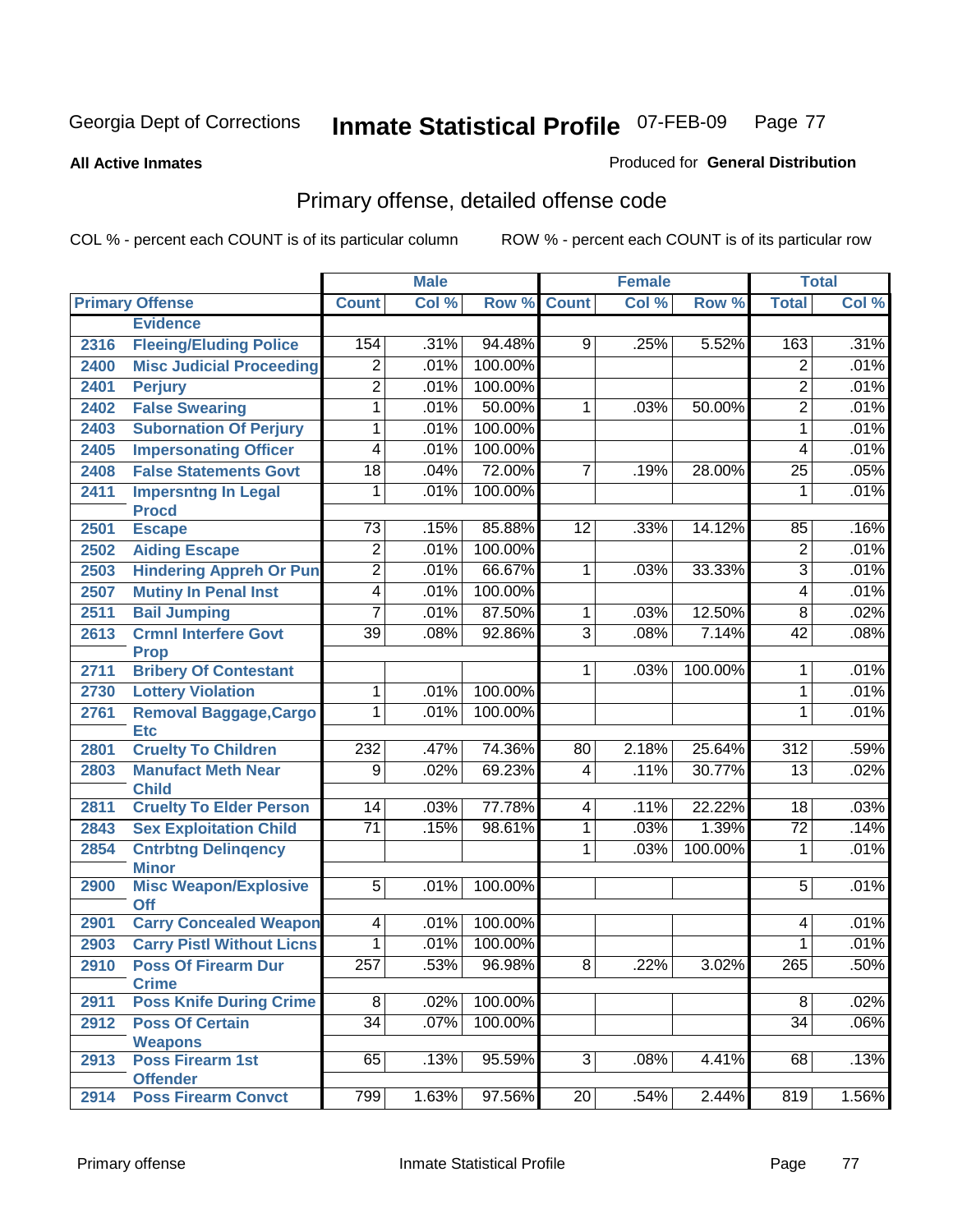**All Active Inmates**

### Produced for **General Distribution**

# Primary offense, detailed offense code

|      |                                            | <b>Male</b>      |       | <b>Female</b> |                 |       | <b>Total</b> |                  |       |
|------|--------------------------------------------|------------------|-------|---------------|-----------------|-------|--------------|------------------|-------|
|      | <b>Primary Offense</b>                     | <b>Count</b>     | Col % | Row %         | <b>Count</b>    | Col % | Row %        | <b>Total</b>     | Col % |
|      | <b>Felon</b>                               |                  |       |               |                 |       |              |                  |       |
| 2915 | <b>Carry Weapon At School</b>              | 10               | .02%  | 100.00%       |                 |       |              | 10               | .02%  |
| 2963 | <b>Guard Line</b>                          | $\overline{2}$   | .01%  | 66.67%        | 1               | .03%  | 33.33%       | 3                | .01%  |
|      | <b>W/Weapon/Drugs</b>                      |                  |       |               |                 |       |              |                  |       |
| 2965 | <b>Poss Wpn, Drugs By</b>                  | $\overline{12}$  | .02%  | 100.00%       |                 |       |              | 12               | .02%  |
|      | <b>Prisnr</b><br><b>Cruelty To Animals</b> | $6\overline{6}$  | .01%  | 100.00%       |                 |       |              | 6                | .01%  |
| 2971 |                                            | $\overline{4}$   | .01%  | 80.00%        | 1               | .03%  | 20.00%       | $\overline{5}$   | .01%  |
| 2972 | <b>Aggrav Cruelty To</b><br><b>Animals</b> |                  |       |               |                 |       |              |                  |       |
| 3000 | <b>Misc Invasion Of Privacy</b>            | 1                | .01%  | 100.00%       |                 |       |              | 1                | .01%  |
| 3001 | Eavesdrop &                                | $\overline{1}$   | .01%  | 100.00%       |                 |       |              | 1                | .01%  |
|      | <b>Surveillance</b>                        |                  |       |               |                 |       |              |                  |       |
| 3002 | <b>Peeping Tom</b>                         | 22               | .04%  | 100.00%       |                 |       |              | 22               | .04%  |
| 3404 | <b>Racketeering</b>                        | 46               | .09%  | 77.97%        | 13              | .35%  | 22.03%       | 59               | .11%  |
| 4001 | <b>S/D Narcotics Opiates</b>               | $\overline{32}$  | .07%  | 91.43%        | $\overline{3}$  | .08%  | 8.57%        | $\overline{35}$  | .07%  |
| 4002 | <b>S/D Dep Stim Cntrf Drugs</b>            | $\overline{54}$  | .11%  | 84.38%        | $\overline{10}$ | .27%  | 15.63%       | 64               | .12%  |
| 4003 | <b>S/D Of Lsd</b>                          | $\overline{2}$   | .01%  | 100.00%       |                 |       |              | $\overline{2}$   | .01%  |
| 4004 | <b>S/D Of Marijuana</b>                    | $\overline{304}$ | .62%  | 94.12%        | 19              | .52%  | 5.88%        | $\overline{323}$ | .61%  |
| 4006 | <b>Poss Narcotics Opiates</b>              | $\overline{71}$  | .15%  | 78.89%        | $\overline{19}$ | .52%  | 21.11%       | 90               | .17%  |
| 4007 | <b>Poss Dep Stim Cntrf</b>                 | 89               | .18%  | 83.18%        | 18              | .49%  | 16.82%       | 107              | .20%  |
|      | <b>Drugs</b>                               |                  |       |               |                 |       |              |                  |       |
| 4008 | <b>Poss Of Lsd</b>                         | $\overline{2}$   | .01%  | 100.00%       |                 |       |              | $\overline{2}$   | .01%  |
| 4009 | <b>Poss Of Marijuana</b>                   | 187              | .38%  | 94.44%        | $\overline{11}$ | .30%  | 5.56%        | 198              | .38%  |
| 4011 | <b>Illegal Attm To Obt Drugs</b>           | 7                | .01%  | 43.75%        | 9               | .25%  | 56.25%       | 16               | .03%  |
| 4012 | <b>Viol Ga Cntrl Sbst Act</b>              | $\overline{20}$  | .04%  | 95.24%        | 1               | .03%  | 4.76%        | $\overline{21}$  | .04%  |
| 4013 | <b>Viol Dngrous Drgs Act</b>               | 4                | .01%  | 80.00%        | 1               | .03%  | 20.00%       | $\overline{5}$   | .01%  |
| 4014 | <b>Uniwfl Mfg/Del/Dist N-C S</b>           | $\overline{26}$  | .05%  | 96.30%        | 1               | .03%  | 3.70%        | $\overline{27}$  | .05%  |
| 4016 | <b>Poss Drug Related Matri</b>             | $\overline{21}$  | .04%  | 72.41%        | 8               | .22%  | 27.59%       | 29               | .06%  |
| 4017 | <b>S/D Cont Sub Public</b>                 | 94               | .19%  | 97.92%        | $\overline{2}$  | .05%  | 2.08%        | 96               | .18%  |
| 4018 | <b>S/D Cont Sub School</b>                 | 65               | .13%  | 94.20%        | $\overline{4}$  | .11%  | 5.80%        | 69               | .13%  |
| 4021 | <b>S/D Cocaine</b>                         | 1,534            | 3.13% | 94.05%        | $\overline{97}$ | 2.64% | 5.95%        | 1,631            | 3.10% |
| 4022 | <b>Poss Of Cocaine</b>                     | 2,003            | 4.09% | 87.66%        | 282             | 7.68% | 12.34%       | 2,285            | 4.34% |
| 4030 | <b>Poss Ephedrine</b>                      | $\overline{9}$   | .02%  | 90.00%        | $\overline{1}$  | .03%  | 10.00%       | 10               | .02%  |
| 4031 | <b>Poss Methamphetamine</b>                | 660              | 1.35% | 80.29%        | 162             | 4.41% | 19.71%       | 822              | 1.56% |
| 4032 | <b>Sale Methamphetamine</b>                | 102              | .21%  | 80.31%        | 25              | .68%  | 19.69%       | 127              | .24%  |
| 4033 | <b>Poss Mda/Extsy</b>                      | 12               | .02%  | 75.00%        | 4               | .11%  | 25.00%       | 16               | .03%  |
| 4034 | <b>Sale Mda/Extsy</b>                      | $\overline{7}$   | .01%  | 100.00%       |                 |       |              | $\overline{7}$   | .01%  |
| 4050 | <b>Poss W Int Dist Cocaine</b>             | 340              | .69%  | 92.14%        | 29              | .79%  | 7.86%        | 369              | .70%  |
| 4051 | <b>Poss W Int Dist</b>                     | $\overline{340}$ | .69%  | 95.24%        | 17              | .46%  | 4.76%        | 357              | .68%  |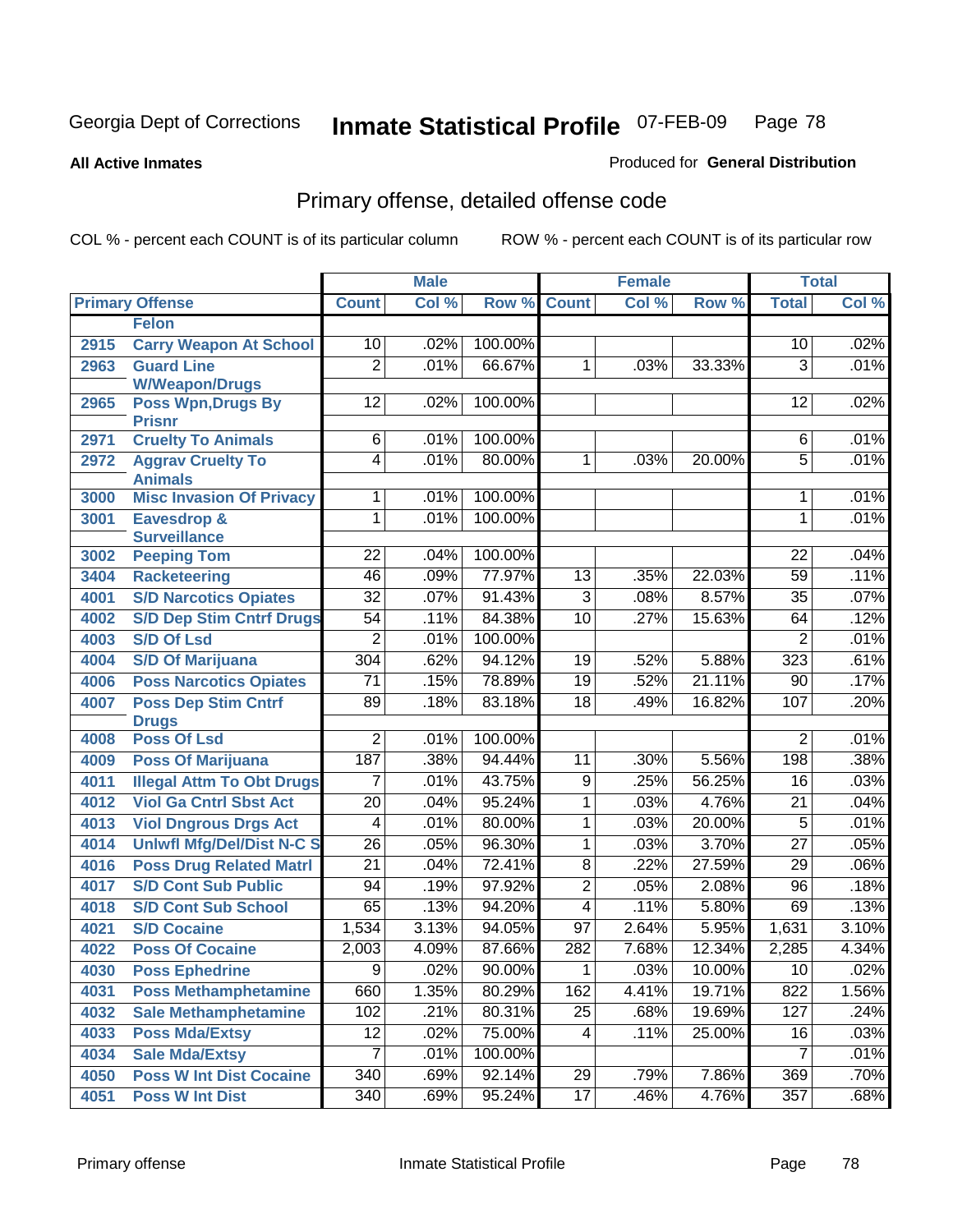**All Active Inmates**

### Produced for **General Distribution**

# Primary offense, detailed offense code

|      |                                            |                  | <b>Male</b> |         |                 | <b>Female</b> |         |                               | <b>Total</b> |
|------|--------------------------------------------|------------------|-------------|---------|-----------------|---------------|---------|-------------------------------|--------------|
|      | <b>Primary Offense</b>                     | <b>Count</b>     | Col %       | Row %   | <b>Count</b>    | Col %         | Row %   | <b>Total</b>                  | Col %        |
|      | <b>Marijuana</b>                           |                  |             |         |                 |               |         |                               |              |
| 4052 | <b>Poss W Int Dist Meth</b>                | 124              | .25%        | 78.98%  | $\overline{33}$ | .90%          | 21.02%  | 157                           | .30%         |
| 4053 | <b>Poss W Int Dis Other</b>                | $\overline{35}$  | .07%        | 92.11%  | $\overline{3}$  | .08%          | 7.89%   | 38                            | .07%         |
|      | <b>Drug</b>                                |                  |             |         |                 |               |         |                               |              |
| 4090 | <b>Atmpt Viol Substance Act</b>            | $\overline{21}$  | .04%        | 87.50%  | $\overline{3}$  | .08%          | 12.50%  | $\overline{24}$               | .05%         |
| 4100 | <b>Misc Drugs Trafficking</b>              | $\overline{91}$  | .19%        | 95.79%  | $\overline{4}$  | .11%          | 4.21%   | 95                            | .18%         |
| 4101 | <b>Traf Cocaine Less 200</b>               | 581              | 1.19%       | 95.72%  | $\overline{26}$ | .71%          | 4.28%   | 607                           | 1.15%        |
|      | Gm                                         |                  |             |         |                 |               |         |                               |              |
| 4102 | <b>Traf Cocaine 201-400 Gm</b>             | 120              | .25%        | 88.89%  | 15              | .41%          | 11.11%  | 135                           | .26%         |
| 4103 | <b>Traf Cocaine 401+ Gm</b>                | 155              | .32%        | 95.09%  | $\overline{8}$  | .22%          | 4.91%   | 163                           | .31%         |
| 4111 | <b>Traf Narcotic Less 14 Gm</b>            | $\overline{8}$   | .02%        | 100.00% |                 |               |         | $\overline{8}$                | .02%         |
| 4112 | <b>Traf Narcotic 15-28 Gm</b>              | $\overline{5}$   | .01%        | 100.00% |                 |               |         | $\overline{5}$                | .01%         |
| 4113 | <b>Traf Narcotic 29+ Gm</b>                | 4                | .01%        | 100.00% |                 |               |         | 4                             | .01%         |
| 4121 | Traf Marijna 10-2000 Lb                    | $\overline{88}$  | .18%        | 96.70%  | $\overline{3}$  | .08%          | 3.30%   | $\overline{91}$               | .17%         |
| 4122 | Traf Marijna 2001-10k Lb                   | $\overline{2}$   | .01%        | 100.00% |                 |               |         | $\overline{2}$                | .01%         |
| 4123 | Traf Marijna 10001+ Lb                     | $\overline{1}$   | .01%        | 100.00% |                 |               |         | 1                             | .01%         |
| 4126 | <b>Traf Amphtmine 28-199</b>               | $\overline{5}$   | .01%        | 71.43%  | $\overline{2}$  | .05%          | 28.57%  | $\overline{7}$                | .01%         |
|      | Gm                                         |                  |             |         |                 |               |         |                               |              |
| 4127 | <b>Traf Amphtmine 200-399</b>              | $\overline{2}$   | .01%        | 100.00% |                 |               |         | $\overline{2}$                | .01%         |
|      | Gm                                         | $\overline{5}$   |             | 100.00% |                 |               |         |                               | .01%         |
| 4128 | Traf Amphtmine 400+ Gm                     | $\overline{8}$   | .01%        | 88.89%  |                 |               | 11.11%  | $\,$ 5 $\,$<br>$\overline{9}$ | .02%         |
| 4130 | <b>Cnspire Traffic Cntrl Sub</b>           |                  | .02%        |         | $\mathbf{1}$    | .03%          |         |                               |              |
| 4133 | <b>Use Comm Facity Vio C</b><br><b>Sub</b> | $\overline{2}$   | .01%        | 66.67%  | $\mathbf{1}$    | .03%          | 33.33%  | 3                             | .01%         |
| 4134 | <b>Att/Consprcy Commt</b>                  | 62               | .13%        | 82.67%  | $\overline{13}$ | .35%          | 17.33%  | $\overline{75}$               | .14%         |
|      | C/S/Of                                     |                  |             |         |                 |               |         |                               |              |
| 4135 | <b>Unauth Dist Contrild Sub</b>            |                  |             |         | $\overline{1}$  | .03%          | 100.00% | 1                             | .01%         |
| 4140 | <b>Traf Methamph 28-199</b>                | $\overline{328}$ | .67%        | 85.86%  | $\overline{54}$ | 1.47%         | 14.14%  | 382                           | .73%         |
|      | Gm                                         |                  |             |         |                 |               |         |                               |              |
| 4141 | <b>Traf Methamph 200-399</b>               | 74               | .15%        | 90.24%  | 8               | .22%          | 9.76%   | 82                            | .16%         |
|      | Gm                                         |                  |             |         |                 |               |         |                               |              |
| 4142 | Traf Methamph 400+ Gm                      | 83               | .17%        | 97.65%  | $\overline{2}$  | .05%          | 2.35%   | 85                            | .16%         |
| 4143 | <b>Manf Methamph 28-199</b>                | $\overline{22}$  | .04%        | 91.67%  | $\overline{2}$  | .05%          | 8.33%   | $\overline{24}$               | .05%         |
|      | Gm                                         | $\overline{2}$   |             |         |                 |               |         |                               |              |
| 4144 | <b>Manf Methamph 200-399</b>               |                  | .01%        | 100.00% |                 |               |         | $\overline{2}$                | .01%         |
| 4146 | Gm<br><b>Traf Methamph Unspec</b>          | 101              | .21%        | 93.52%  | $\overline{7}$  | .19%          | 6.48%   | 108                           | .21%         |
|      | <b>Amt</b>                                 |                  |             |         |                 |               |         |                               |              |
| 4147 | <b>Manf Methamph Unspec</b>                | 137              | .28%        | 96.48%  | $\overline{5}$  | .14%          | 3.52%   | 142                           | .27%         |
|      | Amt                                        |                  |             |         |                 |               |         |                               |              |
| 4150 | <b>Traf Mda/Extsy 28-199gm</b>             | 10               | .02%        | 90.91%  | $\overline{1}$  | .03%          | 9.09%   | $\overline{11}$               | .02%         |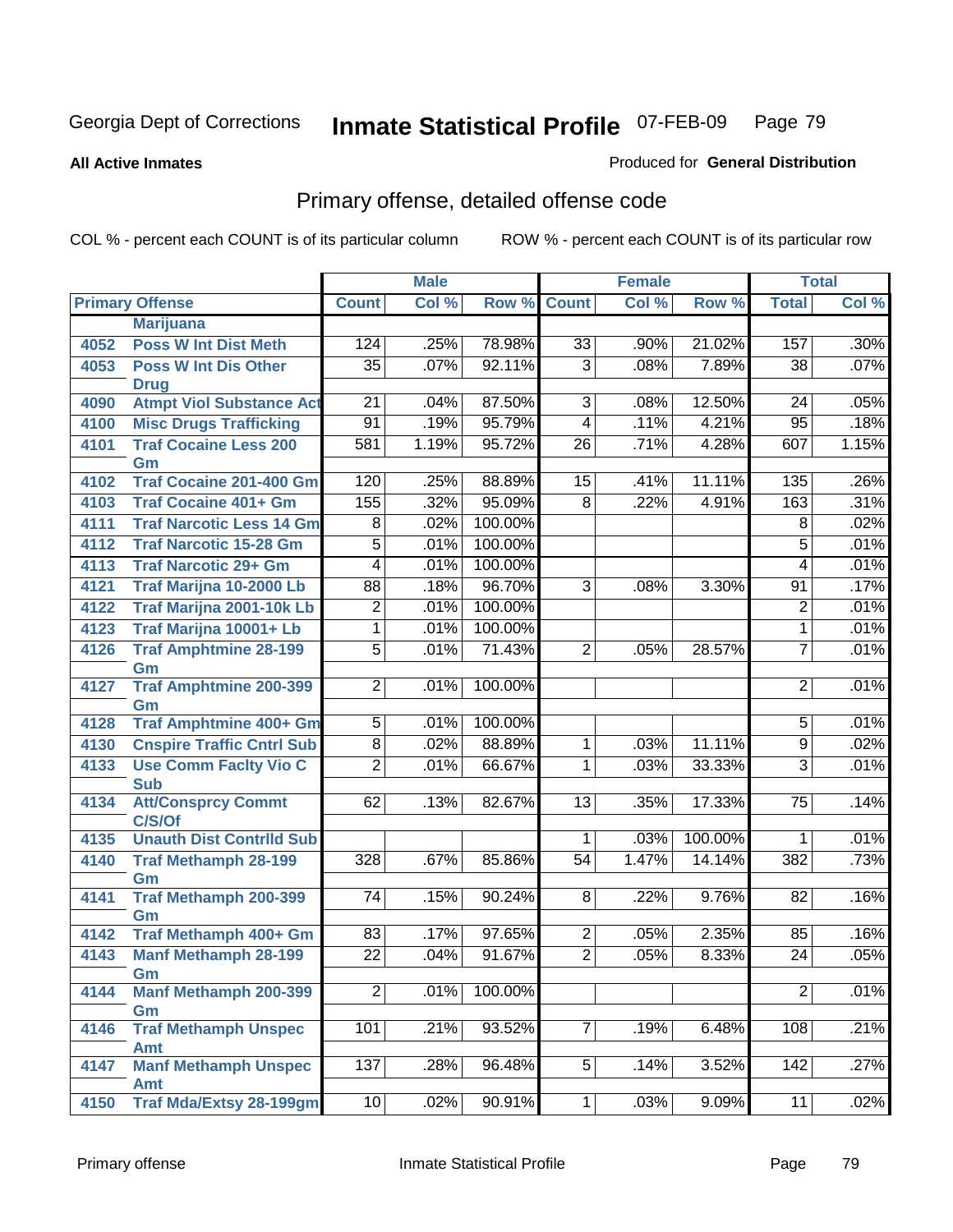**All Active Inmates**

### Produced for **General Distribution**

# Primary offense, detailed offense code

|                      |                                  | <b>Male</b>     |       |         |              | <b>Female</b> |        | <b>Total</b>    |       |
|----------------------|----------------------------------|-----------------|-------|---------|--------------|---------------|--------|-----------------|-------|
|                      | <b>Primary Offense</b>           | <b>Count</b>    | Col % | Row %   | <b>Count</b> | Col %         | Row %  | <b>Total</b>    | Col % |
| 4151                 | <b>Traf Mda/Extsy 200-</b>       |                 | .01%  | 100.00% |              |               |        |                 | .01%  |
|                      | 399gm                            |                 |       |         |              |               |        |                 |       |
| 4152                 | Traf Mda/Extsy 400+Gm            |                 | .01%  | 100.00% |              |               |        |                 | .01%  |
| 5001                 | <b>Viol Motor Vehicle Laws</b>   | $\overline{32}$ | .07%  | 96.97%  | 1            | .03%          | 3.03%  | 33              | .06%  |
| 5003                 | <b>Chop Shop Violation</b>       | 2               | .01%  | 100.00% |              |               |        | $\overline{2}$  | .01%  |
| 5004                 | <b>Drvng Habtl Violator</b>      | 69              | .14%  | 93.24%  | 5            | .14%          | 6.76%  | $\overline{74}$ | .14%  |
| 5005                 | <b>Habit Traf Viol/Impaired</b>  | 8               | .02%  | 100.00% |              |               |        | 8               | .02%  |
| 5006                 | <b>Habit Traf Viol/Other</b>     | 13              | .03%  | 100.00% |              |               |        | 13              | .02%  |
| 5007                 | <b>Hit-Run W/Injury/Fatality</b> | $\overline{2}$  | .01%  | 100.00% |              |               |        | $\overline{2}$  | .01%  |
| 6000                 | <b>Misc Mrals/Pblic H/Safty</b>  | $\overline{26}$ | .05%  | 72.22%  | 10           | .27%          | 27.78% | 36              | .07%  |
| 6200                 | <b>Misc CorrectionI Inst Off</b> | 11              | .02%  | 84.62%  | 2            | .05%          | 15.38% | 13              | .02%  |
| 9901                 | <b>Conspiracy</b>                | 41              | .08%  | 75.93%  | 13           | .35%          | 24.07% | 54              | .10%  |
| 9905                 | <b>Crmnl Atmpt</b>               | 5               | .01%  | 100.00% |              |               |        | 5               | .01%  |
| 9907                 | <b>Unauth Dist Recrd</b>         |                 | .01%  | 50.00%  | 1            | .03%          | 50.00% | 2               | .01%  |
|                      | <b>Devices</b>                   |                 |       |         |              |               |        |                 |       |
| 9910                 | <b>Crmnl Solicitation</b>        | $\overline{3}$  | .01%  | 100.00% |              |               |        | 3               | .01%  |
| 9911                 | <b>Party To A Crime</b>          |                 | .01%  | 100.00% |              |               |        |                 | .01%  |
| 9914                 | <b>Gang Participation</b>        | 19              | .04%  | 100.00% |              |               |        | 19              | .04%  |
| 9999                 | <b>Unknown Offense</b>           | 2               | .01%  | 100.00% |              |               |        | $\overline{2}$  | .01%  |
| <b>Total Rported</b> |                                  | 48,942          | 100%  | 93.02%  | 3,673        | 100%          | 6.98%  | 52,615          | 101%  |

| <b>Not Reported</b> | 30            |       | 34     |
|---------------------|---------------|-------|--------|
| Total<br>' Gran     | <b>48 972</b> | 3,677 | 52,649 |

| Mode (most frequent) | 1601 Burglary | 1701 Forgery 1st Degree | 1601 Burglary |
|----------------------|---------------|-------------------------|---------------|
|                      |               |                         |               |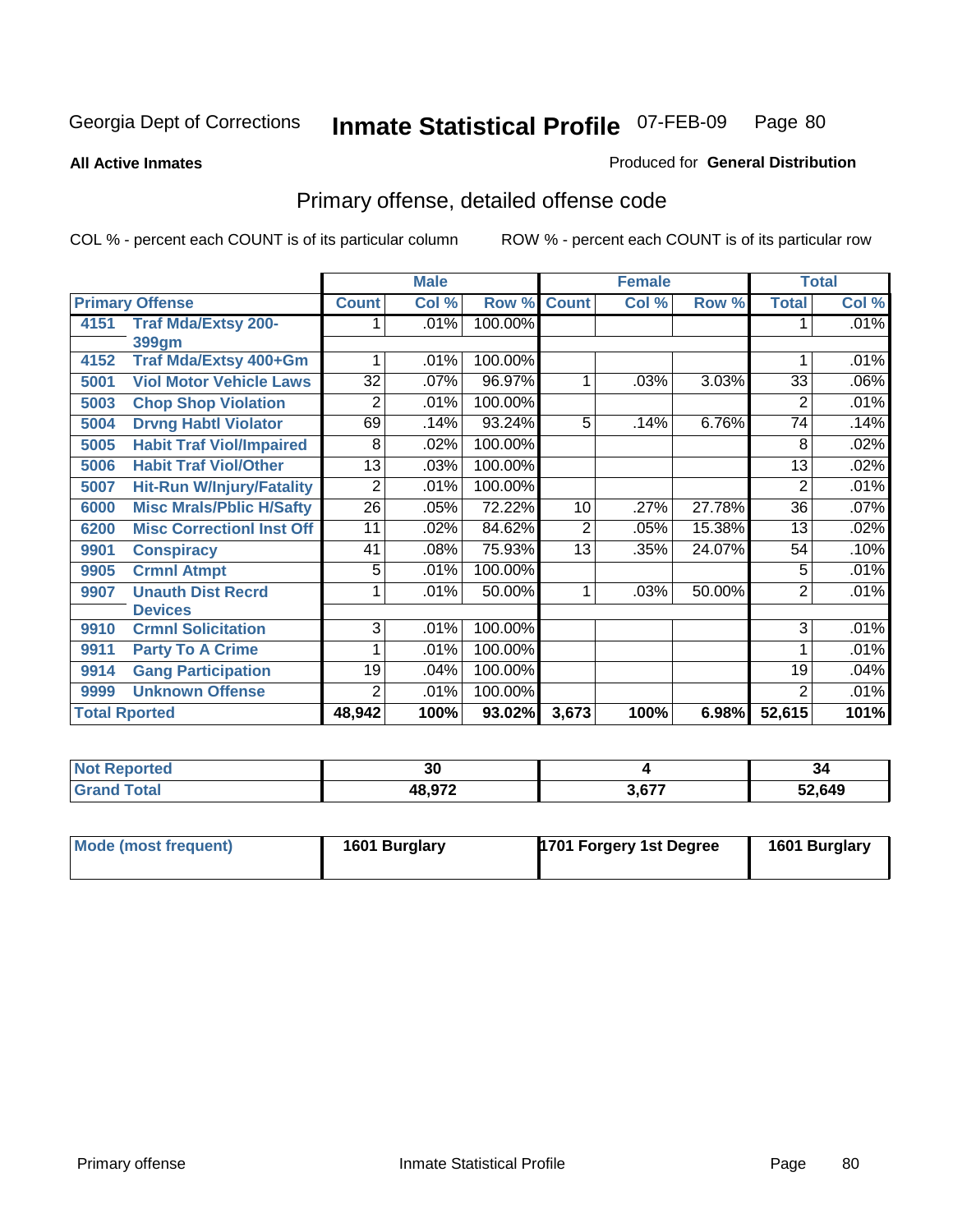**All Active Inmates**

#### Produced for **General Distribution**

# County of conviction of primary offense

|                         |                             |                  | <b>Male</b> |        | Female          |       |        | <b>Total</b>     |         |
|-------------------------|-----------------------------|------------------|-------------|--------|-----------------|-------|--------|------------------|---------|
|                         | <b>County of Conviction</b> | <b>Count</b>     | Col %       | Row %  | <b>Count</b>    | Col % | Row %  | <b>Total</b>     | Col %   |
| 1                       | <b>Appling</b>              | $\overline{97}$  | .20%        | 94.17% | $\overline{6}$  | .16%  | 5.83%  | 103              | .20%    |
| $\overline{2}$          | <b>Atkinson</b>             | $\overline{43}$  | .09%        | 93.48% | $\overline{3}$  | .08%  | 6.52%  | 46               | .09%    |
| $\overline{\mathbf{3}}$ | <b>Bacon</b>                | 60               | .12%        | 95.24% | $\overline{3}$  | .08%  | 4.76%  | 63               | .12%    |
| 4                       | <b>Baker</b>                | $\overline{11}$  | .02%        | 91.67% | 1               | .03%  | 8.33%  | $\overline{12}$  | .02%    |
| 5                       | <b>Baldwin</b>              | 354              | .72%        | 94.91% | $\overline{19}$ | .52%  | 5.09%  | $\overline{373}$ | .71%    |
| 6                       | <b>Banks</b>                | 63               | .13%        | 90.00% | $\overline{7}$  | .19%  | 10.00% | $\overline{70}$  | .13%    |
| 7                       | <b>Barrow</b>               | 260              | .53%        | 93.53% | $\overline{18}$ | .49%  | 6.47%  | 278              | .53%    |
| 8                       | <b>Bartow</b>               | $\overline{570}$ | 1.16%       | 89.76% | 65              | 1.77% | 10.24% | 635              | 1.21%   |
| 9                       | <b>Ben Hill</b>             | 264              | .54%        | 94.29% | $\overline{16}$ | .44%  | 5.71%  | 280              | .53%    |
| 10                      | <b>Berrien</b>              | 89               | .18%        | 92.71% | $\overline{7}$  | .19%  | 7.29%  | $\overline{96}$  | .18%    |
| 11                      | <b>Bibb</b>                 | 1,040            | 2.12%       | 94.29% | 63              | 1.72% | 5.71%  | 1,103            | 2.10%   |
| 12                      | <b>Bleckley</b>             | 79               | .16%        | 87.78% | 11              | .30%  | 12.22% | 90               | .17%    |
| $\overline{13}$         | <b>Brantley</b>             | $\overline{59}$  | .12%        | 95.16% | $\overline{3}$  | .08%  | 4.84%  | 62               | .12%    |
| 14                      | <b>Brooks</b>               | $\overline{60}$  | .12%        | 95.24% | $\overline{3}$  | .08%  | 4.76%  | 63               | .12%    |
| 15                      | <b>Bryan</b>                | $\overline{97}$  | .20%        | 95.10% | $\overline{5}$  | .14%  | 4.90%  | 102              | .19%    |
| 16                      | <b>Bulloch</b>              | 457              | .93%        | 92.51% | $\overline{37}$ | 1.01% | 7.49%  | 494              | .94%    |
| 17                      | <b>Burke</b>                | $\overline{204}$ | .42%        | 94.44% | $\overline{12}$ | .33%  | 5.56%  | $\overline{216}$ | .41%    |
| 18                      | <b>Butts</b>                | 133              | .27%        | 93.66% | $\overline{9}$  | .25%  | 6.34%  | $\overline{142}$ | .27%    |
| 19                      | <b>Calhoun</b>              | $\overline{32}$  | .07%        | 91.43% | $\overline{3}$  | .08%  | 8.57%  | $\overline{35}$  | .07%    |
| 20                      | <b>Camden</b>               | 144              | .29%        | 94.74% | $\overline{8}$  | .22%  | 5.26%  | 152              | .29%    |
| 21                      | <b>Candler</b>              | $\overline{80}$  | .16%        | 88.89% | $\overline{10}$ | .27%  | 11.11% | $\overline{90}$  | .17%    |
| 22                      | <b>Carroll</b>              | 549              | 1.12%       | 90.15% | 60              | 1.63% | 9.85%  | 609              | 1.16%   |
| 23                      | <b>Catoosa</b>              | 280              | .57%        | 89.46% | $\overline{33}$ | .90%  | 10.54% | $\overline{313}$ | .59%    |
| 24                      | <b>Charlton</b>             | 60               | .12%        | 95.24% | $\overline{3}$  | .08%  | 4.76%  | 63               | .12%    |
| 25                      | <b>Chatham</b>              | 2,371            | 4.84%       | 94.58% | 136             | 3.70% | 5.42%  | 2,507            | 4.76%   |
| 26                      | <b>Chattahoochee</b>        | 30               | .06%        | 93.75% | $\overline{2}$  | .05%  | 6.25%  | $\overline{32}$  | .06%    |
| 27                      | <b>Chattooga</b>            | $\overline{237}$ | .48%        | 89.77% | $\overline{27}$ | .74%  | 10.23% | 264              | .50%    |
| 28                      | <b>Cherokee</b>             | $\overline{545}$ | 1.11%       | 90.68% | $\overline{56}$ | 1.52% | 9.32%  | 601              | 1.14%   |
| 29                      | <b>Clarke</b>               | 404              | .83%        | 94.84% | $\overline{22}$ | .60%  | 5.16%  | 426              | .81%    |
| 30                      | <b>Clay</b>                 | $\overline{27}$  | .06%        | 93.10% | $\overline{2}$  | .05%  | 6.90%  | $\overline{29}$  | .06%    |
| 31                      | <b>Clayton</b>              | 1,459            | 2.98%       | 92.81% | 113             | 3.08% | 7.19%  | 1,572            | 2.99%   |
| 32                      | <b>Clinch</b>               | 47               | .10%        | 95.92% | 2               | .05%  | 4.08%  | 49               | $.09\%$ |
| 33                      | <b>Cobb</b>                 | 2,834            | 5.79%       | 90.98% | 281             | 7.65% | 9.02%  | 3,115            | 5.92%   |
| 34                      | <b>Coffee</b>               | 231              | .47%        | 93.52% | 16              | .44%  | 6.48%  | 247              | .47%    |
| 35                      | <b>Colquitt</b>             | 334              | .68%        | 93.82% | 22              | .60%  | 6.18%  | 356              | .68%    |
| 36                      | <b>Columbia</b>             | 291              | .59%        | 91.51% | 27              | .74%  | 8.49%  | 318              | .60%    |
| 37                      | <b>Cook</b>                 | 140              | .29%        | 93.33% | 10              | .27%  | 6.67%  | 150              | .29%    |
| 38                      | <b>Coweta</b>               | 542              | 1.11%       | 93.13% | 40              | 1.09% | 6.87%  | 582              | 1.11%   |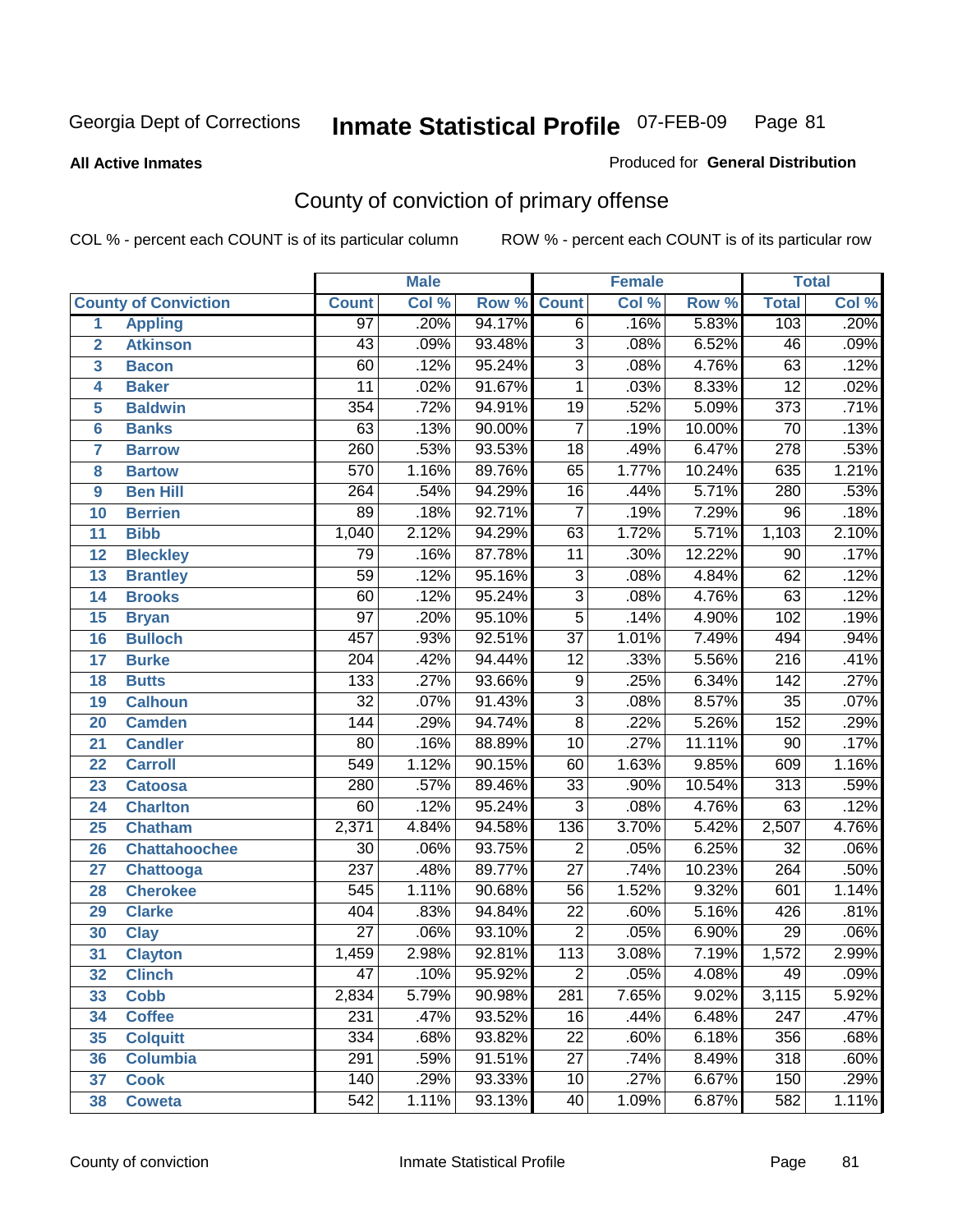**All Active Inmates**

### Produced for **General Distribution**

# County of conviction of primary offense

|                 |                             |                  | <b>Male</b> |         |                  | <b>Female</b> |        |                  | <b>Total</b> |
|-----------------|-----------------------------|------------------|-------------|---------|------------------|---------------|--------|------------------|--------------|
|                 | <b>County of Conviction</b> | <b>Count</b>     | Col %       | Row %   | <b>Count</b>     | Col %         | Row %  | <b>Total</b>     | Col %        |
| 39              | <b>Crawford</b>             | $\overline{24}$  | .05%        | 88.89%  | $\overline{3}$   | .08%          | 11.11% | $\overline{27}$  | .05%         |
| 40              | <b>Crisp</b>                | $\overline{276}$ | .56%        | 95.50%  | $\overline{13}$  | .35%          | 4.50%  | 289              | .55%         |
| 41              | <b>Dade</b>                 | 143              | .29%        | 95.33%  | $\overline{7}$   | .19%          | 4.67%  | 150              | .29%         |
| 42              | <b>Dawson</b>               | $\overline{95}$  | .19%        | 87.96%  | 13               | .35%          | 12.04% | 108              | .21%         |
| 43              | <b>Decatur</b>              | $\overline{312}$ | .64%        | 92.58%  | $\overline{25}$  | .68%          | 7.42%  | $\overline{337}$ | .64%         |
| 44              | <b>Dekalb</b>               | 2,831            | 5.78%       | 94.87%  | $\overline{153}$ | 4.17%         | 5.13%  | 2,984            | 5.67%        |
| 45              | <b>Dodge</b>                | 169              | .35%        | 92.86%  | $\overline{13}$  | .35%          | 7.14%  | 182              | .35%         |
| 46              | <b>Dooly</b>                | 111              | .23%        | 95.69%  | 5                | .14%          | 4.31%  | $\overline{116}$ | .22%         |
| 47              | <b>Dougherty</b>            | 962              | 1.97%       | 94.13%  | 60               | 1.63%         | 5.87%  | 1,022            | 1.94%        |
| 48              | <b>Douglas</b>              | 1,065            | 2.18%       | 91.18%  | 103              | 2.80%         | 8.82%  | 1,168            | 2.22%        |
| 49              | <b>Early</b>                | 78               | .16%        | 98.73%  | 1                | .03%          | 1.27%  | 79               | .15%         |
| 50              | <b>Echols</b>               | $\overline{8}$   | .02%        | 100.00% |                  |               |        | 8                | .02%         |
| $\overline{51}$ | <b>Effingham</b>            | $\overline{141}$ | .29%        | 93.38%  | 10               | .27%          | 6.62%  | 151              | .29%         |
| 52              | <b>Elbert</b>               | 153              | .31%        | 96.84%  | $\overline{5}$   | .14%          | 3.16%  | 158              | .30%         |
| 53              | <b>Emanuel</b>              | 166              | .34%        | 96.51%  | $\overline{6}$   | .16%          | 3.49%  | 172              | .33%         |
| 54              | <b>Evans</b>                | 95               | .19%        | 97.94%  | $\overline{2}$   | .05%          | 2.06%  | $\overline{97}$  | .18%         |
| 55              | <b>Fannin</b>               | 99               | .20%        | 90.83%  | 10               | .27%          | 9.17%  | 109              | .21%         |
| 56              | <b>Fayette</b>              | 380              | .78%        | 89.62%  | 44               | 1.20%         | 10.38% | 424              | .81%         |
| 57              | <b>Floyd</b>                | 831              | 1.70%       | 88.88%  | 104              | 2.83%         | 11.12% | 935              | 1.78%        |
| 58              | <b>Forsyth</b>              | 287              | .59%        | 86.45%  | 45               | 1.23%         | 13.55% | 332              | .63%         |
| 59              | <b>Franklin</b>             | 155              | .32%        | 91.72%  | $\overline{14}$  | .38%          | 8.28%  | 169              | .32%         |
| 60              | <b>Fulton</b>               | 4,426            | 9.04%       | 96.60%  | 156              | 4.25%         | 3.40%  | 4,582            | 8.71%        |
| 61              | <b>Gilmer</b>               | 110              | .22%        | 90.16%  | $\overline{12}$  | .33%          | 9.84%  | $\overline{122}$ | .23%         |
| 62              | <b>Glascock</b>             | 10               | .02%        | 90.91%  | $\mathbf 1$      | .03%          | 9.09%  | $\overline{11}$  | .02%         |
| 63              | <b>Glynn</b>                | 411              | .84%        | 95.36%  | $\overline{20}$  | .54%          | 4.64%  | 431              | .82%         |
| 64              | <b>Gordon</b>               | 281              | .57%        | 90.06%  | $\overline{31}$  | .84%          | 9.94%  | $\overline{312}$ | .59%         |
| 65              | <b>Grady</b>                | 232              | .47%        | 94.69%  | $\overline{13}$  | .35%          | 5.31%  | $\overline{245}$ | .47%         |
| 66              | <b>Greene</b>               | 134              | .27%        | 95.04%  | $\overline{7}$   | .19%          | 4.96%  | $\overline{141}$ | .27%         |
| 67              | <b>Gwinnett</b>             | 1,870            | 3.82%       | 92.16%  | 159              | 4.33%         | 7.84%  | 2,029            | 3.86%        |
| 68              | <b>Habersham</b>            | 118              | .24%        | 93.65%  | 8                | .22%          | 6.35%  | 126              | .24%         |
| 69              | <b>Hall</b>                 | 750              | 1.53%       | 91.91%  | 66               | 1.80%         | 8.09%  | 816              | 1.55%        |
| 70              | <b>Hancock</b>              | 29               | .06%        | 96.67%  | 1                | .03%          | 3.33%  | 30               | .06%         |
| 71              | <b>Haralson</b>             | 84               | .17%        | 96.55%  | $\overline{3}$   | .08%          | 3.45%  | $\overline{87}$  | .17%         |
| 72              | <b>Harris</b>               | 127              | .26%        | 96.21%  | $\overline{5}$   | .14%          | 3.79%  | 132              | .25%         |
| 73              | <b>Hart</b>                 | 124              | .25%        | 95.38%  | $\overline{6}$   | .16%          | 4.62%  | 130              | .25%         |
| 74              | <b>Heard</b>                | 62               | .13%        | 82.67%  | 13               | .35%          | 17.33% | 75               | .14%         |
| 75              | <b>Henry</b>                | 543              | 1.11%       | 88.73%  | 69               | 1.88%         | 11.27% | 612              | 1.16%        |
| 76              | <b>Houston</b>              | 627              | 1.28%       | 92.75%  | 49               | 1.33%         | 7.25%  | 676              | 1.28%        |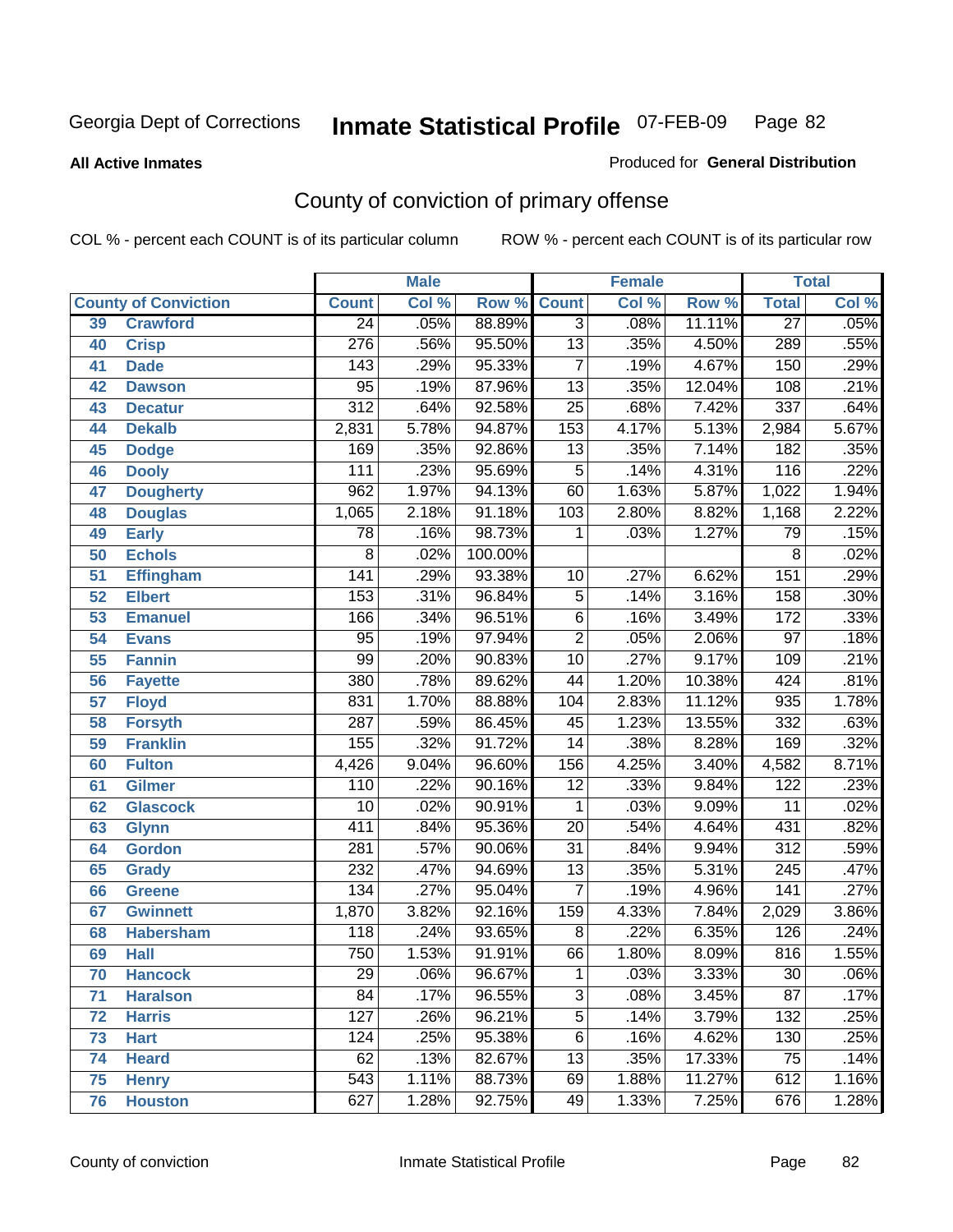**All Active Inmates**

### Produced for **General Distribution**

# County of conviction of primary offense

|     |                             |                  | <b>Male</b> |         |                          | <b>Female</b> |        |                  | <b>Total</b> |
|-----|-----------------------------|------------------|-------------|---------|--------------------------|---------------|--------|------------------|--------------|
|     | <b>County of Conviction</b> | <b>Count</b>     | Col %       | Row %   | <b>Count</b>             | Col %         | Row %  | <b>Total</b>     | Col %        |
| 77  | <b>Irwin</b>                | $\overline{55}$  | .11%        | 94.83%  | $\overline{3}$           | .08%          | 5.17%  | $\overline{58}$  | .11%         |
| 78  | <b>Jackson</b>              | 207              | .42%        | 91.59%  | $\overline{19}$          | .52%          | 8.41%  | $\overline{226}$ | .43%         |
| 79  | <b>Jasper</b>               | 59               | .12%        | 95.16%  | $\overline{3}$           | .08%          | 4.84%  | 62               | .12%         |
| 80  | <b>Jeff Davis</b>           | 89               | .18%        | 96.74%  | $\overline{3}$           | .08%          | 3.26%  | $\overline{92}$  | .17%         |
| 81  | <b>Jefferson</b>            | $\overline{115}$ | .23%        | 95.83%  | $\overline{5}$           | .14%          | 4.17%  | $\overline{120}$ | .23%         |
| 82  | <b>Jenkins</b>              | $\overline{73}$  | .15%        | 94.81%  | $\overline{\mathbf{4}}$  | .11%          | 5.19%  | $\overline{77}$  | .15%         |
| 83  | <b>Johnson</b>              | $\overline{58}$  | .12%        | 93.55%  | $\overline{\mathcal{A}}$ | .11%          | 6.45%  | 62               | .12%         |
| 84  | <b>Jones</b>                | 149              | .30%        | 93.71%  | 10                       | .27%          | 6.29%  | $\overline{159}$ | .30%         |
| 85  | <b>Lamar</b>                | 80               | .16%        | 93.02%  | $\overline{6}$           | .16%          | 6.98%  | 86               | .16%         |
| 86  | <b>Lanier</b>               | $\overline{38}$  | .08%        | 97.44%  | 1                        | .03%          | 2.56%  | $\overline{39}$  | .07%         |
| 87  | <b>Laurens</b>              | 321              | .66%        | 94.41%  | 19                       | .52%          | 5.59%  | 340              | .65%         |
| 88  | Lee                         | $\overline{88}$  | .18%        | 95.65%  | 4                        | .11%          | 4.35%  | $\overline{92}$  | .17%         |
| 89  | <b>Liberty</b>              | 297              | .61%        | 93.40%  | $\overline{21}$          | .57%          | 6.60%  | $\overline{318}$ | .60%         |
| 90  | <b>Lincoln</b>              | $\overline{33}$  | .07%        | 100.00% |                          |               |        | $\overline{33}$  | .06%         |
| 91  | Long                        | $\overline{75}$  | .15%        | 91.46%  | $\overline{7}$           | .19%          | 8.54%  | $\overline{82}$  | .16%         |
| 92  | <b>Lowndes</b>              | 555              | 1.13%       | 93.91%  | 36                       | .98%          | 6.09%  | 591              | 1.12%        |
| 93  | <b>Lumpkin</b>              | 114              | .23%        | 91.20%  | $\overline{11}$          | .30%          | 8.80%  | 125              | .24%         |
| 94  | <b>Macon</b>                | 62               | .13%        | 92.54%  | $\overline{5}$           | .14%          | 7.46%  | 67               | .13%         |
| 95  | <b>Madison</b>              | $\overline{121}$ | .25%        | 90.98%  | $\overline{12}$          | .33%          | 9.02%  | $\overline{133}$ | .25%         |
| 96  | <b>Marion</b>               | 46               | .09%        | 95.83%  | $\overline{2}$           | .05%          | 4.17%  | 48               | .09%         |
| 97  | <b>Mcduffie</b>             | 198              | .40%        | 96.59%  | $\overline{7}$           | .19%          | 3.41%  | $\overline{205}$ | .39%         |
| 98  | <b>Mcintosh</b>             | 68               | .14%        | 100.00% |                          |               |        | 68               | .13%         |
| 99  | <b>Meriwether</b>           | 209              | .43%        | 94.57%  | $\overline{12}$          | .33%          | 5.43%  | $\overline{221}$ | .42%         |
| 100 | <b>Miller</b>               | $\overline{36}$  | .07%        | 97.30%  | 1                        | .03%          | 2.70%  | $\overline{37}$  | .07%         |
| 101 | <b>Mitchell</b>             | $\overline{192}$ | .39%        | 91.87%  | $\overline{17}$          | .46%          | 8.13%  | $\overline{209}$ | .40%         |
| 102 | <b>Monroe</b>               | 162              | .33%        | 93.10%  | $\overline{12}$          | .33%          | 6.90%  | 174              | .33%         |
| 103 | <b>Montgomery</b>           | $\overline{56}$  | .11%        | 88.89%  | $\overline{7}$           | .19%          | 11.11% | 63               | .12%         |
| 104 | <b>Morgan</b>               | 144              | .29%        | 92.90%  | 11                       | .30%          | 7.10%  | 155              | .29%         |
| 105 | <b>Murray</b>               | 227              | .46%        | 91.16%  | $\overline{22}$          | .60%          | 8.84%  | 249              | .47%         |
| 106 | <b>Muscogee</b>             | 1,775            | 3.63%       | 93.92%  | 115                      | 3.13%         | 6.08%  | 1,890            | 3.59%        |
| 107 | <b>Newton</b>               | 539              | 1.10%       | 87.93%  | $\overline{74}$          | 2.01%         | 12.07% | 613              | 1.17%        |
| 108 | <b>Oconee</b>               | 52               | .11%        | 98.11%  | 1                        | .03%          | 1.89%  | 53               | .10%         |
| 109 | <b>Oglethorpe</b>           | $\overline{57}$  | .12%        | 91.94%  | $\overline{5}$           | .14%          | 8.06%  | $\overline{62}$  | .12%         |
| 110 | <b>Paulding</b>             | $\overline{224}$ | .46%        | 91.06%  | $\overline{22}$          | .60%          | 8.94%  | $\overline{246}$ | .47%         |
| 111 | <b>Peach</b>                | $\overline{90}$  | .18%        | 96.77%  | $\overline{3}$           | .08%          | 3.23%  | 93               | .18%         |
| 112 | <b>Pickens</b>              | 85               | .17%        | 91.40%  | 8                        | .22%          | 8.60%  | 93               | .18%         |
| 113 | <b>Pierce</b>               | 67               | .14%        | 93.06%  | $\overline{5}$           | .14%          | 6.94%  | $\overline{72}$  | .14%         |
| 114 | <b>Pike</b>                 | 56               | .11%        | 91.80%  | $\overline{5}$           | .14%          | 8.20%  | 61               | .12%         |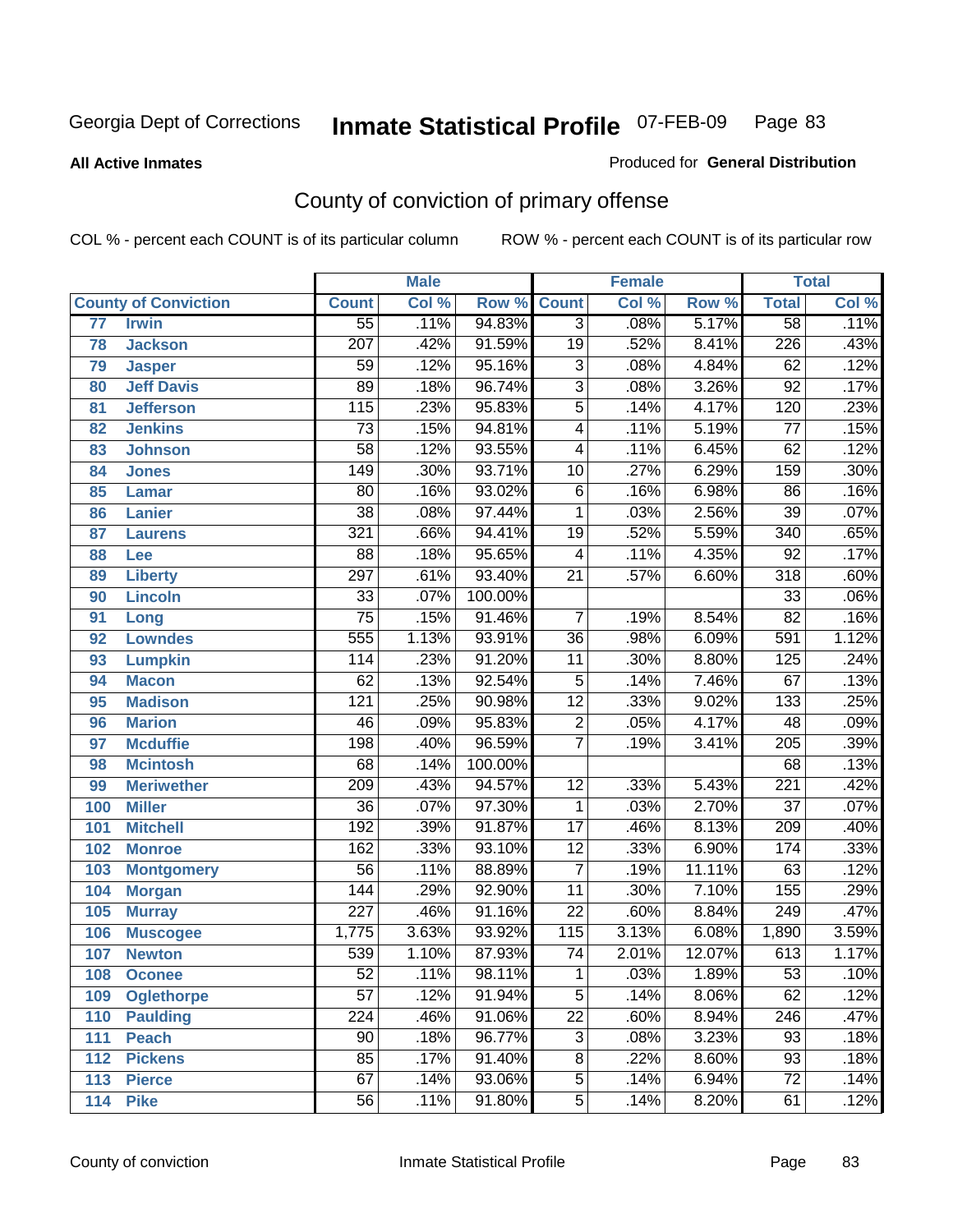**All Active Inmates**

### Produced for **General Distribution**

# County of conviction of primary offense

| <b>Male</b>                 |                  | <b>Female</b> |         |                 | <b>Total</b> |        |                  |       |
|-----------------------------|------------------|---------------|---------|-----------------|--------------|--------|------------------|-------|
| <b>County of Conviction</b> | <b>Count</b>     | Col %         | Row %   | <b>Count</b>    | Col %        | Row %  | <b>Total</b>     | Col % |
| 115<br><b>Polk</b>          | 147              | .30%          | 95.45%  | $\overline{7}$  | .19%         | 4.55%  | 154              | .29%  |
| 116<br><b>Pulaski</b>       | 74               | .15%          | 90.24%  | $\overline{8}$  | .22%         | 9.76%  | $\overline{82}$  | .16%  |
| 117<br><b>Putnam</b>        | 133              | .27%          | 95.00%  | 7               | .19%         | 5.00%  | 140              | .27%  |
| 118<br>Quitman              | 14               | .03%          | 93.33%  | 1               | .03%         | 6.67%  | $\overline{15}$  | .03%  |
| 119<br><b>Rabun</b>         | $\overline{58}$  | .12%          | 90.63%  | $\overline{6}$  | .16%         | 9.38%  | 64               | .12%  |
| 120<br><b>Randolph</b>      | $\overline{54}$  | .11%          | 90.00%  | $\overline{6}$  | .16%         | 10.00% | 60               | .11%  |
| 121<br><b>Richmond</b>      | 1,723            | 3.52%         | 94.26%  | 105             | 2.86%        | 5.74%  | 1,828            | 3.47% |
| 122<br><b>Rockdale</b>      | 462              | .94%          | 90.23%  | 50              | 1.36%        | 9.77%  | $\overline{512}$ | .97%  |
| 123<br><b>Schley</b>        | $\overline{25}$  | .05%          | 96.15%  | 1               | .03%         | 3.85%  | $\overline{26}$  | .05%  |
| 124<br><b>Screven</b>       | 119              | .24%          | 91.54%  | 11              | .30%         | 8.46%  | 130              | .25%  |
| <b>Seminole</b><br>125      | 63               | .13%          | 88.73%  | 8               | .22%         | 11.27% | $\overline{71}$  | .13%  |
| 126<br><b>Spalding</b>      | $\overline{578}$ | 1.18%         | 91.60%  | $\overline{53}$ | 1.44%        | 8.40%  | 631              | 1.20% |
| 127<br><b>Stephens</b>      | 184              | .38%          | 92.93%  | $\overline{14}$ | .38%         | 7.07%  | 198              | .38%  |
| 128<br><b>Stewart</b>       | $\overline{30}$  | .06%          | 93.75%  | $\overline{2}$  | .05%         | 6.25%  | $\overline{32}$  | .06%  |
| 129<br><b>Sumter</b>        | $\overline{252}$ | .51%          | 95.45%  | $\overline{12}$ | .33%         | 4.55%  | 264              | .50%  |
| <b>Talbot</b><br>130        | 46               | .09%          | 93.88%  | $\overline{3}$  | .08%         | 6.12%  | 49               | .09%  |
| 131<br><b>Taliaferro</b>    | $\overline{28}$  | .06%          | 93.33%  | $\overline{2}$  | .05%         | 6.67%  | $\overline{30}$  | .06%  |
| <b>Tattnall</b><br>132      | 174              | .36%          | 93.05%  | $\overline{13}$ | .35%         | 6.95%  | 187              | .36%  |
| 133<br><b>Taylor</b>        | 95               | .19%          | 95.00%  | $\overline{5}$  | .14%         | 5.00%  | 100              | .19%  |
| <b>Telfair</b><br>134       | $\overline{121}$ | .25%          | 90.30%  | $\overline{13}$ | .35%         | 9.70%  | 134              | .25%  |
| 135<br><b>Terrell</b>       | 83               | .17%          | 98.81%  | $\mathbf{1}$    | .03%         | 1.19%  | $\overline{84}$  | .16%  |
| 136<br><b>Thomas</b>        | 292              | .60%          | 91.25%  | $\overline{28}$ | .76%         | 8.75%  | 320              | .61%  |
| 137<br><b>Tift</b>          | 295              | .60%          | 96.09%  | $\overline{12}$ | .33%         | 3.91%  | $\overline{307}$ | .58%  |
| <b>Toombs</b><br>138        | $\overline{278}$ | .57%          | 90.26%  | 30              | .82%         | 9.74%  | 308              | .59%  |
| 139<br><b>Towns</b>         | 48               | .10%          | 90.57%  | $\overline{5}$  | .14%         | 9.43%  | $\overline{53}$  | .10%  |
| <b>Treutlen</b><br>140      | 90               | .18%          | 98.90%  | 1               | .03%         | 1.10%  | 91               | .17%  |
| 141<br><b>Troup</b>         | $\overline{703}$ | 1.44%         | 90.59%  | $\overline{73}$ | 1.99%        | 9.41%  | 776              | 1.47% |
| 142<br><b>Turner</b>        | 83               | .17%          | 97.65%  | $\overline{2}$  | .05%         | 2.35%  | 85               | .16%  |
| 143<br><b>Twiggs</b>        | 63               | .13%          | 86.30%  | 10              | .27%         | 13.70% | $\overline{73}$  | .14%  |
| 144<br><b>Union</b>         | $\overline{78}$  | .16%          | 88.64%  | $\overline{10}$ | .27%         | 11.36% | $\overline{88}$  | .17%  |
| 145<br><b>Upson</b>         | $\overline{218}$ | .45%          | 93.97%  | 14              | .38%         | 6.03%  | 232              | .44%  |
| 146<br><b>Walker</b>        | 397              | .81%          | 91.26%  | 38              | 1.03%        | 8.74%  | 435              | .83%  |
| 147<br><b>Walton</b>        | 406              | .83%          | 92.06%  | $\overline{35}$ | .95%         | 7.94%  | 441              | .84%  |
| 148<br><b>Ware</b>          | 336              | .69%          | 94.12%  | $\overline{21}$ | .57%         | 5.88%  | 357              | .68%  |
| <b>Warren</b><br>149        | 46               | .09%          | 93.88%  | 3               | .08%         | 6.12%  | 49               | .09%  |
| <b>Washington</b><br>150    | 113              | .23%          | 93.39%  | 8               | .22%         | 6.61%  | 121              | .23%  |
| 151<br><b>Wayne</b>         | 167              | .34%          | 91.26%  | 16              | .44%         | 8.74%  | 183              | .35%  |
| 152<br><b>Webster</b>       | 8                | .02%          | 100.00% |                 |              |        | 8                | .02%  |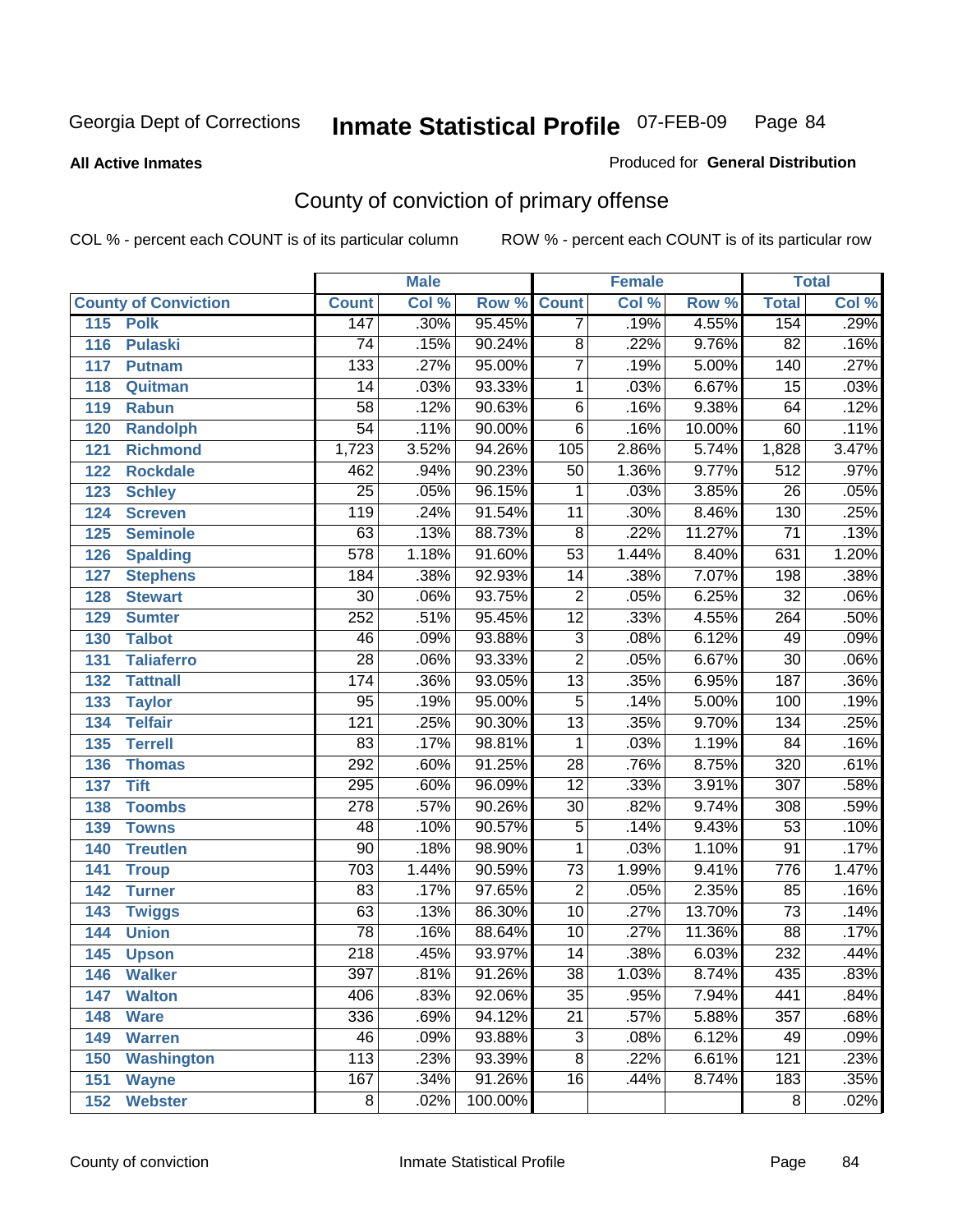**All Active Inmates**

### Produced for **General Distribution**

# County of conviction of primary offense

|                             |              | <b>Male</b> |             |       | <b>Female</b> |        |              | <b>Total</b> |  |
|-----------------------------|--------------|-------------|-------------|-------|---------------|--------|--------------|--------------|--|
| <b>County of Conviction</b> | <b>Count</b> | Col %       | Row % Count |       | Col %         | Row %  | <b>Total</b> | Col %        |  |
| <b>Wheeler</b><br>153       | 27           | $.06\%$     | 84.38%      | 5     | .14%          | 15.63% | 32           | $.06\%$      |  |
| <b>White</b><br>154         | 88           | .18%        | 88.89%      | 11    | $.30\%$       | 11.11% | 99           | .19%         |  |
| <b>Whitfield</b><br>155     | 635          | 1.30%       | 88.32%      | 84    | 2.29%         | 11.68% | 719          | 1.37%        |  |
| 156<br><b>Wilcox</b>        | 58           | .12%        | 92.06%      | 5     | .14%          | 7.94%  | 63           | .12%         |  |
| <b>Wilkes</b><br>157        | 81           | .17%        | 97.59%      | 2     | $.05\%$       | 2.41%  | 83           | .16%         |  |
| <b>Wilkinson</b><br>158     | 61           | .12%        | 95.31%      | 3     | $.08\%$       | 4.69%  | 64           | $.12\%$      |  |
| <b>Worth</b><br>159         | 140          | .29%        | $92.72\%$   | 11    | $.30\%$       | 7.28%  | 151          | .29%         |  |
| <b>Total Rported</b>        | 48,942       | 100%        | 93.02%      | 3,673 | 100%          | 6.98%  | 52,615       | 100%         |  |

| Reported<br>' NOT | or.<br>ึงเ |       | -94    |
|-------------------|------------|-------|--------|
| ⊺ota.             | 48,972     | 3,677 | 52,649 |

| M | -uitor. | Cobb | <u></u> |
|---|---------|------|---------|
|   |         |      |         |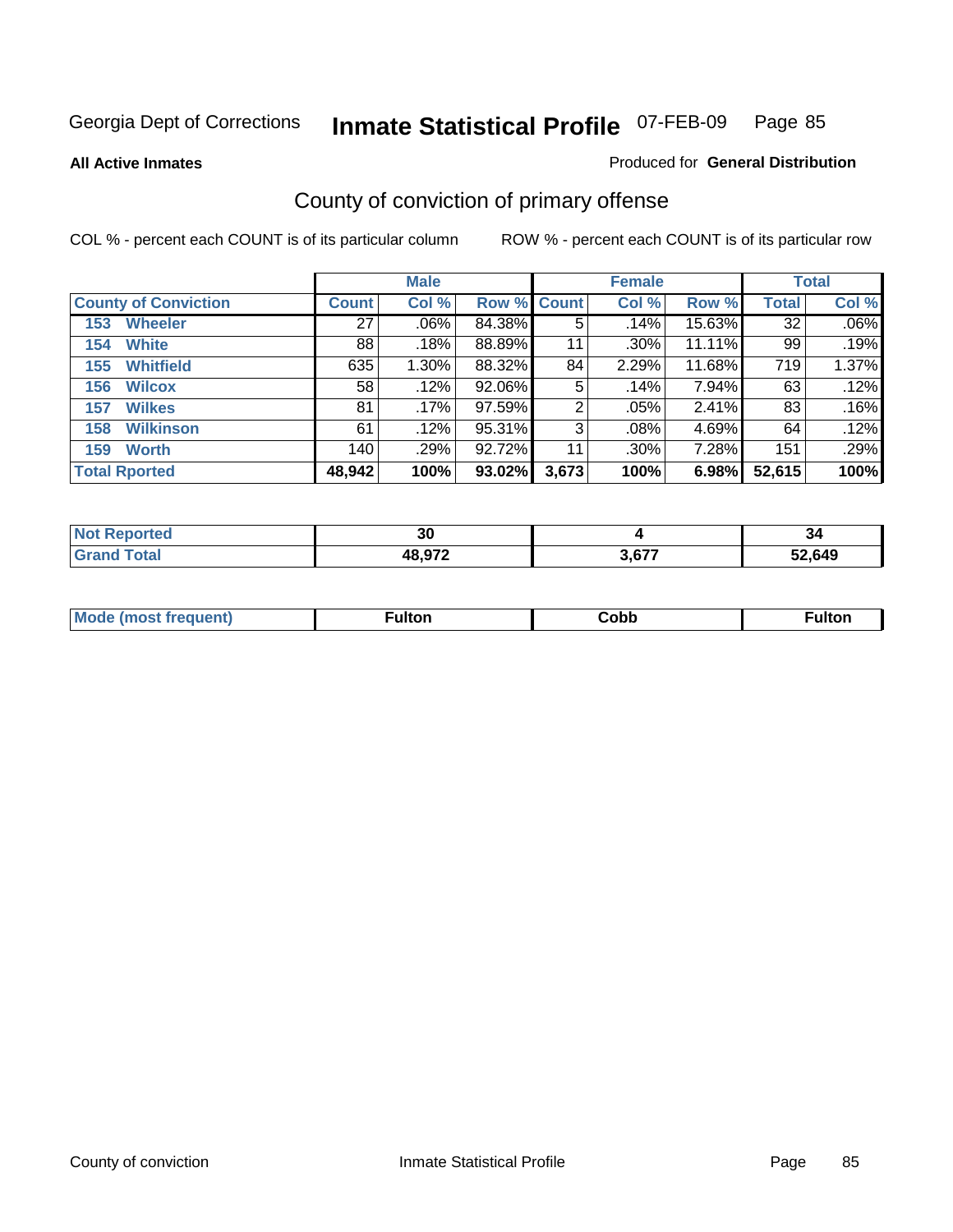**All Active Inmates**

#### Produced for **General Distribution**

# Circuit of conviction of primary offense

|                         |                                 |                  | <b>Male</b> |        |                  | <b>Female</b> |        |                  | <b>Total</b> |
|-------------------------|---------------------------------|------------------|-------------|--------|------------------|---------------|--------|------------------|--------------|
|                         | <b>Circuit of Conviction</b>    | <b>Count</b>     | Col %       | Row %  | <b>Count</b>     | Col %         | Row %  | <b>Total</b>     | Col %        |
| 1                       | <b>Alapaha Circuit</b>          | 357              | .73%        | 93.95% | $\overline{23}$  | .63%          | 6.05%  | 380              | .72%         |
| $\overline{2}$          | <b>Alcovy Circuit</b>           | $\overline{945}$ | 1.93%       | 89.66% | 109              | 2.97%         | 10.34% | 1,054            | 2.00%        |
| $\overline{\mathbf{3}}$ | <b>Atlanta Circuit</b>          | 4,426            | 9.04%       | 96.60% | $\overline{156}$ | 4.25%         | 3.40%  | 4,582            | 8.71%        |
| 4                       | <b>Atlantic Circuit</b>         | 806              | 1.65%       | 94.38% | 48               | 1.31%         | 5.62%  | 854              | 1.62%        |
| 5                       | <b>Augusta Circuit</b>          | 2,218            | 4.53%       | 93.90% | 144              | 3.92%         | 6.10%  | 2,362            | 4.49%        |
| $6\phantom{a}$          | <b>Blue Ridge Circuit</b>       | $\overline{545}$ | 1.11%       | 90.68% | $\overline{56}$  | 1.52%         | 9.32%  | 601              | 1.14%        |
| $\overline{\mathbf{7}}$ | <b>Brunswick Circuit</b>        | 908              | 1.86%       | 94.48% | $\overline{53}$  | 1.44%         | 5.52%  | 961              | 1.83%        |
| 8                       | <b>Chattahoochee Circuit</b>    | 2,119            | 4.33%       | 94.14% | $\overline{132}$ | 3.59%         | 5.86%  | 2,251            | 4.28%        |
| 9                       | <b>Cherokee Circuit</b>         | 851              | 1.74%       | 89.86% | 96               | 2.61%         | 10.14% | $\overline{947}$ | 1.80%        |
| 10                      | <b>Clayton Circuit</b>          | 1,459            | 2.98%       | 92.81% | $\overline{113}$ | 3.08%         | 7.19%  | 1,572            | 2.99%        |
| 11                      | <b>Cobb Circuit</b>             | 2,834            | 5.79%       | 90.98% | $\overline{281}$ | 7.65%         | 9.02%  | 3,115            | 5.92%        |
| 12                      | <b>Conasauga Circuit</b>        | 862              | 1.76%       | 89.05% | 106              | 2.89%         | 10.95% | 968              | 1.84%        |
| 13                      | <b>Cordele Circuit</b>          | 709              | 1.45%       | 94.79% | $\overline{39}$  | 1.06%         | 5.21%  | $\overline{748}$ | 1.42%        |
| 14                      | <b>Coweta Circuit</b>           | 2,065            | 4.22%       | 91.25% | 198              | 5.39%         | 8.75%  | 2,263            | 4.30%        |
| 15                      | <b>Dougherty Circuit</b>        | 962              | 1.97%       | 94.13% | 60               | 1.63%         | 5.87%  | 1,022            | 1.94%        |
| 16                      | <b>Dublin Circuit</b>           | $\overline{532}$ | 1.09%       | 93.99% | $\overline{34}$  | .93%          | 6.01%  | 566              | 1.08%        |
| 17                      | <b>Eastern Circuit</b>          | 2,371            | 4.84%       | 94.58% | 136              | 3.70%         | 5.42%  | 2,507            | 4.76%        |
| 18                      | <b>Flint Circuit</b>            | 543              | 1.11%       | 88.73% | 69               | 1.88%         | 11.27% | 612              | 1.16%        |
| 19                      | <b>Griffin Circuit</b>          | 1,232            | 2.52%       | 91.39% | 116              | 3.16%         | 8.61%  | 1,348            | 2.56%        |
| 20                      | <b>Gwinnett Circuit</b>         | 1,870            | 3.82%       | 92.16% | 159              | 4.33%         | 7.84%  | 2,029            | 3.86%        |
| 21                      | <b>Houston Circuit</b>          | 627              | 1.28%       | 92.75% | 49               | 1.33%         | 7.25%  | 676              | 1.28%        |
| $\overline{22}$         | <b>Lookout Mountain Circuit</b> | 1,057            | 2.16%       | 90.96% | 105              | 2.86%         | 9.04%  | 1,162            | 2.21%        |
| 23                      | <b>Macon Circuit</b>            | 1,154            | 2.36%       | 94.36% | 69               | 1.88%         | 5.64%  | 1,223            | 2.32%        |
| 24                      | <b>Middle Circuit</b>           | $\overline{752}$ | 1.54%       | 92.73% | $\overline{59}$  | 1.61%         | 7.27%  | 811              | 1.54%        |
| 25                      | <b>Mountain Circuit</b>         | 360              | .74%        | 92.78% | $\overline{28}$  | .76%          | 7.22%  | 388              | .74%         |
| 26                      | <b>Northeastern Circuit</b>     | 845              | 1.73%       | 91.45% | $\overline{79}$  | 2.15%         | 8.55%  | 924              | 1.76%        |
| 27                      | <b>Northern Circuit</b>         | $\overline{610}$ | 1.25%       | 93.56% | $\overline{42}$  | 1.14%         | 6.44%  | 652              | 1.24%        |
| 28                      | <b>Ocmulgee Circuit</b>         | 1,063            | 2.17%       | 94.57% | 61               | 1.66%         | 5.43%  | 1,124            | 2.14%        |
| 29                      | <b>Oconee Circuit</b>           | 526              | 1.07%       | 90.22% | $\overline{57}$  | 1.55%         | 9.78%  | 583              | 1.11%        |
| 30                      | <b>Ogeechee Circuit</b>         | 790              | 1.61%       | 92.72% | $\overline{62}$  | 1.69%         | 7.28%  | 852              | 1.62%        |
| $\overline{31}$         | <b>Pataula Circuit</b>          | 355              | .73%        | 94.67% | 20               | .54%          | 5.33%  | $\overline{375}$ | .71%         |
| 32                      | <b>Piedmont Circuit</b>         | 530              | 1.08%       | 92.33% | 44               | 1.20%         | 7.67%  | 574              | $1.09\%$     |
| 33                      | <b>Rome Circuit</b>             | 831              | 1.70%       | 88.88% | 104              | 2.83%         | 11.12% | 935              | 1.78%        |
| 34                      | <b>South Georgia Circuit</b>    | 779              | 1.59%       | 92.96% | $\overline{59}$  | 1.61%         | 7.04%  | 838              | 1.59%        |
| 35                      | <b>Southern Circuit</b>         | 1,249            | 2.55%       | 93.35% | 89               | 2.42%         | 6.65%  | 1,338            | 2.54%        |
| 36                      | <b>Southwestern Circuit</b>     | 465              | .95%        | 95.09% | 24               | .65%          | 4.91%  | 489              | .93%         |
| 37                      | <b>Stone Mountain Circuit</b>   | 2,831            | 5.78%       | 94.87% | 153              | 4.17%         | 5.13%  | 2,984            | 5.67%        |
| 38                      | <b>Tallapoosa Circuit</b>       | 231              | .47%        | 95.85% | 10               | .27%          | 4.15%  | $\overline{241}$ | .46%         |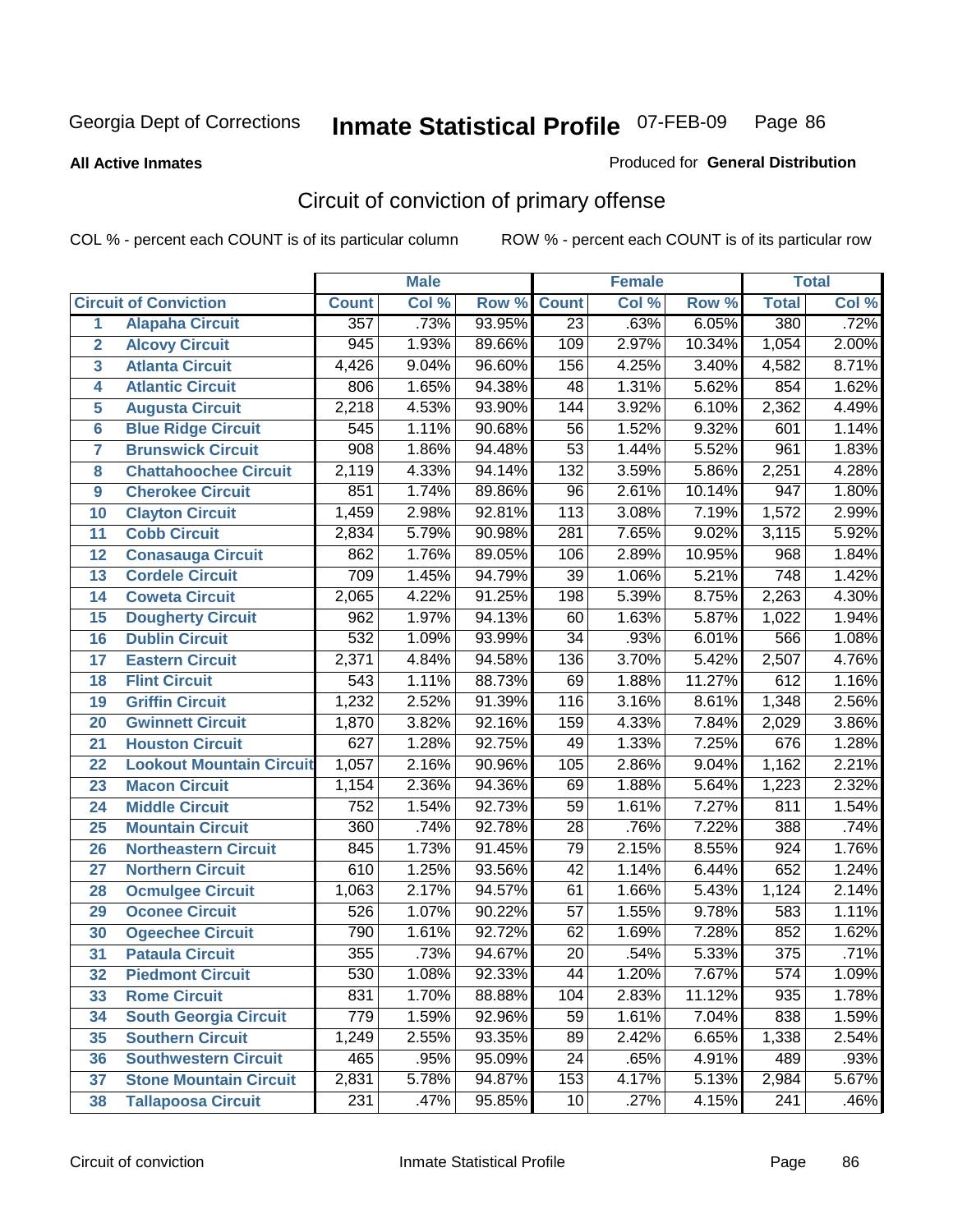**All Active Inmates**

### Produced for **General Distribution**

# Circuit of conviction of primary offense

|                      |                              |              | <b>Male</b> |        |              | <b>Female</b> |          |              | <b>Total</b> |  |
|----------------------|------------------------------|--------------|-------------|--------|--------------|---------------|----------|--------------|--------------|--|
|                      | <b>Circuit of Conviction</b> | <b>Count</b> | Col %       | Row %  | <b>Count</b> | Col %         | Row %    | <b>Total</b> | Col %        |  |
| 39                   | <b>Tifton Circuit</b>        | 573          | 1.17%       | 95.34% | 28           | .76%          | 4.66%    | 601          | 1.14%        |  |
| 40                   | <b>Toombs Circuit</b>        | 396          | .81%        | 96.35% | 15           | .41%          | 3.65%    | 411          | .78%         |  |
| 41                   | <b>Waycross Circuit</b>      | 813          | 1.66%       | 94.10% | 51           | 1.39%         | 5.90%    | 864          | 1.64%        |  |
| 42                   | <b>Western Circuit</b>       | 456          | .93%        | 95.20% | 23           | .63%          | 4.80%    | 479          | .91%         |  |
| 43                   | <b>Rockdale Circuit</b>      | 462          | .94%        | 90.23% | 50           | 1.36%         | 9.77%    | 512          | $.97\%$      |  |
| 44                   | <b>Douglas Circuit</b>       | 1,065        | 2.18%       | 91.18% | 103          | 2.80%         | 8.82%    | 1,168        | 2.22%        |  |
| 45                   | <b>Appalachian Circuit</b>   | 294          | $.60\%$     | 90.74% | 30           | $.82\%$       | $9.26\%$ | 324          | .62%         |  |
| 46                   | <b>Enotah Circuit</b>        | 328          | .67%        | 89.86% | 37           | 1.01%         | 10.14%   | 365          | .69%         |  |
| 47                   | <b>Bell-Forsyth Circuit</b>  | 287          | .59%        | 86.45% | 45           | 1.23%         | 13.55%   | 332          | .63%         |  |
| 48                   | <b>Towaliga Circuit</b>      | 375          | .77%        | 93.28% | 27           | .74%          | 6.72%    | 402          | .76%         |  |
| 49                   | <b>Paulding Circuit</b>      | 224          | .46%        | 91.06% | 22           | .60%          | 8.94%    | 246          | $.47\%$      |  |
| <b>Total Rported</b> |                              | 48,942       | 100%        | 93.02% | 3,673        | 100%          | 6.98%    | 52,615       | 100%         |  |

| N<br>тео | $\sim$<br>งบ |       | -34    |
|----------|--------------|-------|--------|
|          | 48.972       | 3,677 | 52,649 |

| M, | $+1 - - + -$<br>annu -<br>uu | ∶obb<br>- - - - - | .<br>чна<br>- --------- |
|----|------------------------------|-------------------|-------------------------|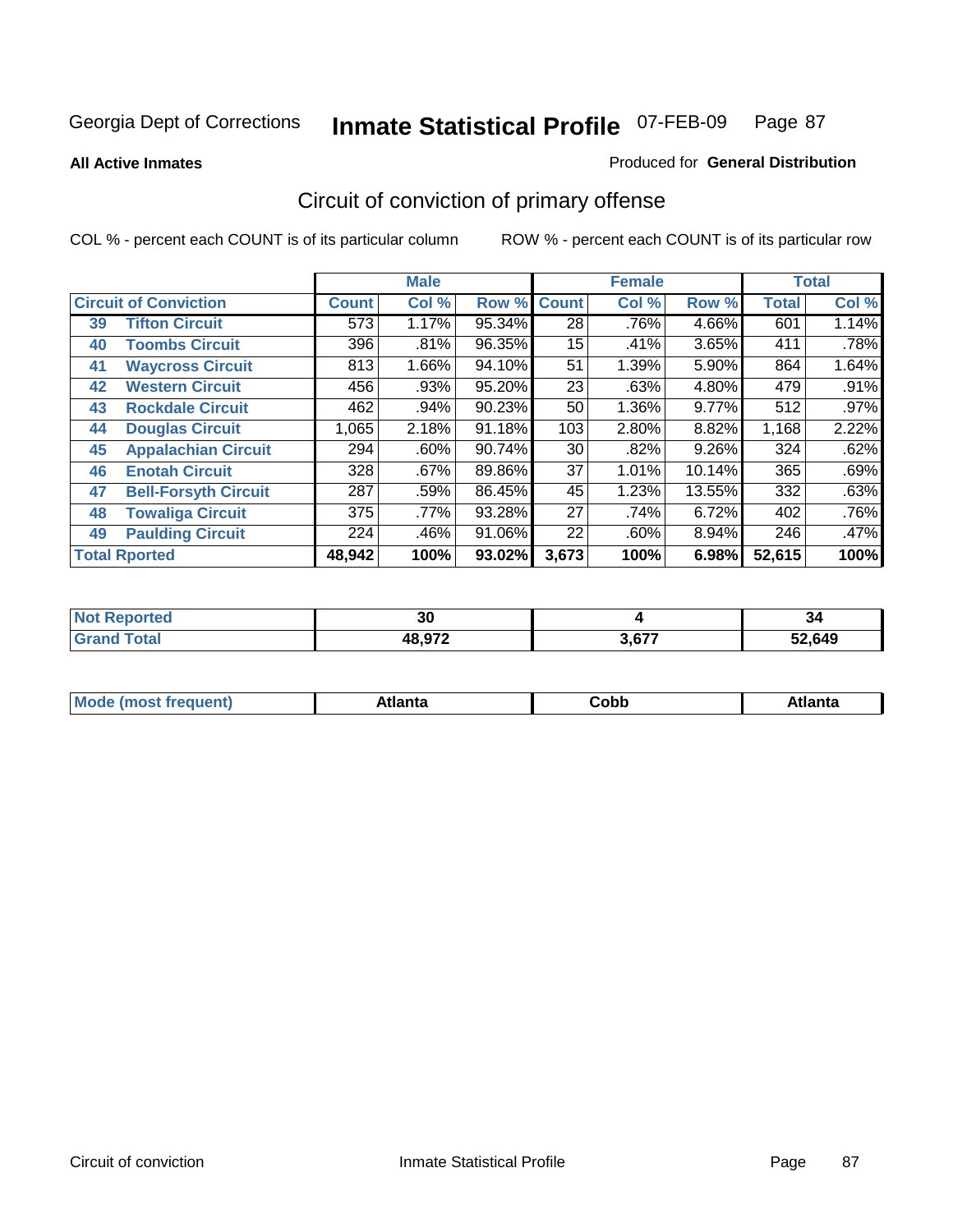### **All Active Inmates**

### Produced for **General Distribution**

## Years served (jail + prison) in this incarceration

|                              | <b>Male</b>      |        | <b>Female</b> |                 |        | <b>Total</b> |                  |        |
|------------------------------|------------------|--------|---------------|-----------------|--------|--------------|------------------|--------|
| <b>Years Served</b>          | <b>Count</b>     | Col %  | Row %         | <b>Count</b>    | Col %  | Row %        | <b>Total</b>     | Col %  |
| Less than one year           | 7,507            | 15.59% | 87.36%        | 1,086           | 29.88% | 12.64%       | 8,593            | 16.59% |
| 1 to 1.99 years              | 10,512           | 21.82% | 90.82%        | 1,063           | 29.24% | 9.18%        | 11,575           | 22.34% |
| 2 to 2.99 years              | 6,638            | 13.78% | 93.26%        | 480             | 13.20% | 6.74%        | 7,118            | 13.74% |
| $3$ to 3.99 years            | 4,318            | 8.96%  | 94.71%        | 241             | 6.63%  | 5.29%        | 4,559            | 8.80%  |
| 4 to 4.99 years              | 2,845            | 5.91%  | 95.60%        | 131             | 3.60%  | 4.40%        | 2,976            | 5.74%  |
| $\overline{5}$ to 5.99 years | 2,179            | 4.52%  | 95.70%        | 98              | 2.70%  | 4.30%        | 2,277            | 4.40%  |
| 6 to 6.99 years              | 1,916            | 3.98%  | 95.47%        | $\overline{91}$ | 2.50%  | 4.53%        | 2,007            | 3.87%  |
| 7 to 7.99 years              | 1,725            | 3.58%  | 95.78%        | $\overline{76}$ | 2.09%  | 4.22%        | 1,801            | 3.48%  |
| 8 to 8.99 years              | 1,492            | 3.10%  | 95.89%        | 64              | 1.76%  | 4.11%        | 1,556            | 3.00%  |
| 9 to 9.99 years              | 1,371            | 2.85%  | 95.81%        | 60              | 1.65%  | 4.19%        | 1,431            | 2.76%  |
| 10 to 10.99 years            | 1,008            | 2.09%  | 95.91%        | $\overline{43}$ | 1.18%  | 4.09%        | 1,051            | 2.03%  |
| 11 to 11.99 years            | 1,042            | 2.16%  | 96.75%        | $\overline{35}$ | 0.96%  | 3.25%        | 1,077            | 2.08%  |
| 12 to 12.99 years            | 841              | 1.75%  | 97.68%        | $\overline{20}$ | 0.55%  | 2.32%        | 861              | 1.66%  |
| 13 to 13.99 years            | 747              | 1.55%  | 96.76%        | $\overline{25}$ | 0.69%  | 3.24%        | 772              | 1.49%  |
| 14 to 14.99 years            | $\overline{648}$ | 1.35%  | 96.43%        | $\overline{24}$ | 0.66%  | 3.57%        | 672              | 1.30%  |
| 15 to 15.99 years            | $\overline{591}$ | 1.23%  | 96.10%        | $\overline{24}$ | 0.66%  | 3.90%        | 615              | 1.19%  |
| 16 to 16.99 years            | 431              | 0.89%  | 96.85%        | $\overline{14}$ | 0.39%  | 3.15%        | 445              | 0.86%  |
| 17 to 17.99 years            | 411              | 0.85%  | 96.93%        | $\overline{13}$ | 0.36%  | 3.07%        | 424              | 0.82%  |
| 18 to 18.99 years            | 362              | 0.75%  | 96.28%        | 14              | 0.39%  | 3.72%        | 376              | 0.73%  |
| 19 to 19.99 years            | 271              | 0.56%  | 98.19%        | $\overline{5}$  | 0.14%  | 1.81%        | $\overline{276}$ | 0.53%  |
| 20 to 20.99 years            | $\overline{222}$ | 0.46%  | 96.52%        | $\overline{8}$  | 0.22%  | 3.48%        | 230              | 0.44%  |
| 21 to 21.99 years            | $\overline{200}$ | 0.42%  | 96.62%        | $\overline{7}$  | 0.19%  | 3.38%        | 207              | 0.40%  |
| 22 to 22.99 years            | 147              | 0.31%  | 100.00%       |                 |        |              | 147              | 0.28%  |
| 23 to 23.99 years            | 144              | 0.30%  | 97.96%        | $\overline{3}$  | 0.08%  | 2.04%        | $\overline{147}$ | 0.28%  |
| 24 to 24.99 years            | 116              | 0.24%  | 96.67%        | $\overline{4}$  | 0.11%  | 3.33%        | 120              | 0.23%  |
| 25 to 25.99 years            | $\overline{82}$  | 0.17%  | 97.62%        | $\overline{2}$  | 0.06%  | 2.38%        | $\overline{84}$  | 0.16%  |
| 26 to 26.99 years            | 59               | 0.12%  | 100.00%       |                 |        |              | 59               | 0.11%  |
| 27 to 27.99 years            | $\overline{76}$  | 0.16%  | 98.70%        | $\mathbf{1}$    | 0.03%  | 1.30%        | $\overline{77}$  | 0.15%  |
| 28 to 28.99 years            | $\overline{52}$  | 0.11%  | 98.11%        | 1               | 0.03%  | 1.89%        | $\overline{53}$  | 0.10%  |
| 29 to 29.99 years            | $\overline{42}$  | 0.09%  | 100.00%       |                 |        |              | 42               | 0.08%  |
| Thirty + years               | $\overline{172}$ | 0.36%  | 98.85%        | $\overline{2}$  | 0.06%  | 1.15%        | 174              | 0.34%  |
| <b>Total Reported</b>        | 48,167           | 100%   | 92.98%        | 3,635           | 100%   | 7.02%        | 51,802           | 100%   |

| <b>Not Reported</b>            | 805             | 42              | 847           |
|--------------------------------|-----------------|-----------------|---------------|
| <b>Grand Total</b>             | 48,972          | 3,677           | 52,649        |
|                                |                 |                 |               |
| <b>Mean</b><br>(average)       | 5.15            | 3.1             | 5.01          |
| <b>Median (middle)</b>         | 2.89            | 1.63            | 2.77          |
| <b>Mode</b><br>(most frequent) | 1 to 1.99 years | 1 to 1.99 years | Less than one |
|                                |                 |                 | year          |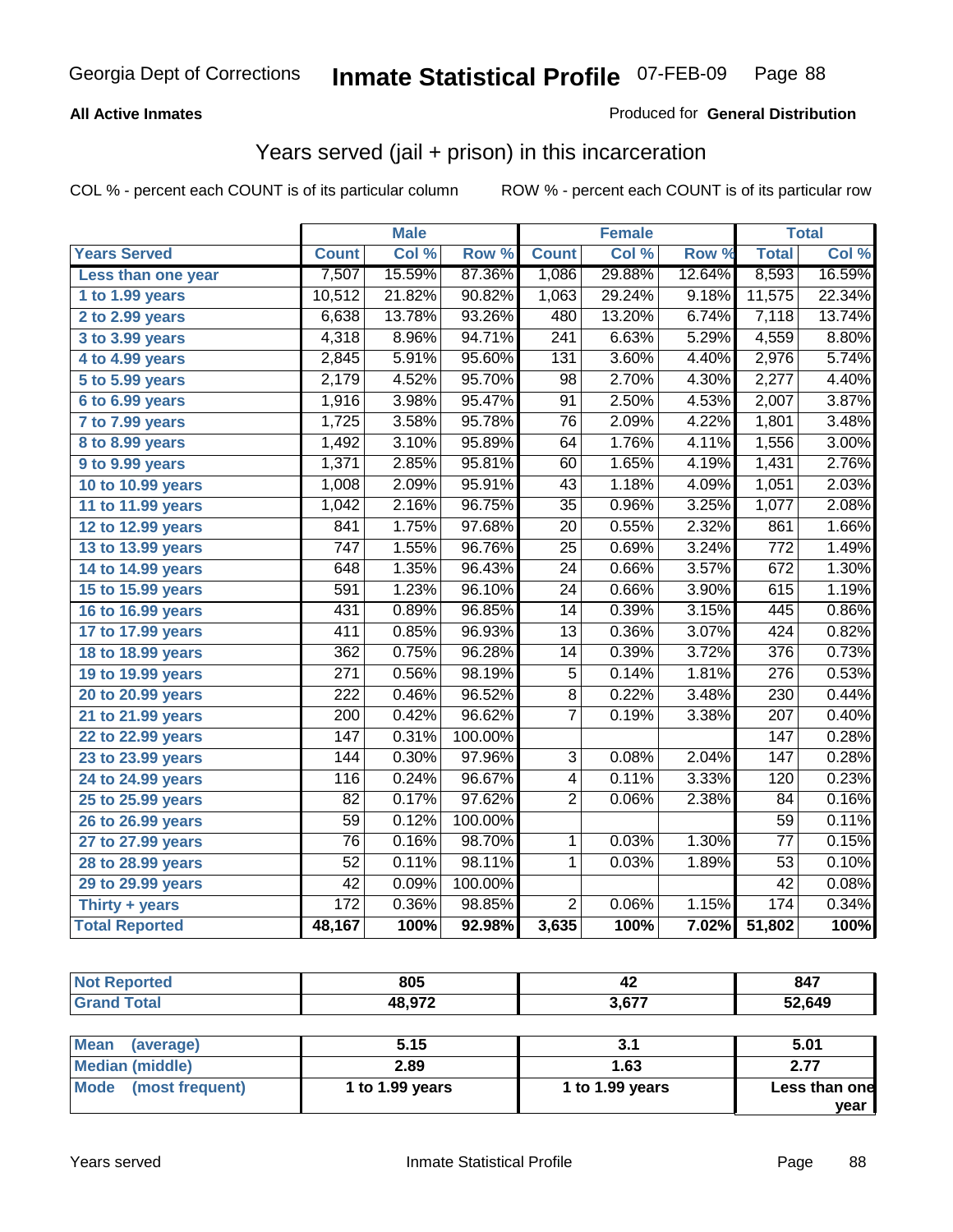### **All Active Inmates**

Produced for **General Distribution**

### Results of most recent HIV tests

|                         | <b>Male</b>  |        |         | <b>Female</b> | Total  |          |              |        |
|-------------------------|--------------|--------|---------|---------------|--------|----------|--------------|--------|
| <b>HIV Test Results</b> | <b>Count</b> | Col %  | Row %   | Count         | Col %  | Row %    | <b>Total</b> | Col %  |
| <b>Positive</b>         | 883          | 1.85%  | 90.66%  | 91            | 2.56%  | $9.34\%$ | 974          | 1.90%  |
| <b>Negative</b>         | 46,956       | 98.13% | 93.14%  | 3,457         | 97.44% | $6.86\%$ | 50,413       | 98.09% |
| <b>Indeterminate</b>    | 9            | 0.02%  | 100.00% |               |        |          |              | 0.02%  |
| <b>Refused</b>          |              | 0.01%  | 100.00% |               |        |          |              | 0.01%  |
| <b>Total Reported</b>   | 47,849       | 100%   | 93.10%  | 3,548         | 100%   | 6.90%    | 51,397       | 100.0% |

| <b>Not</b><br>المدحانين<br>rtea  | $\overline{a}$<br>. I LJ | 129   | 1,252  |
|----------------------------------|--------------------------|-------|--------|
| <b>otal</b><br>⊪Gra <sup>,</sup> | ,00070                   | 2.677 | 52,649 |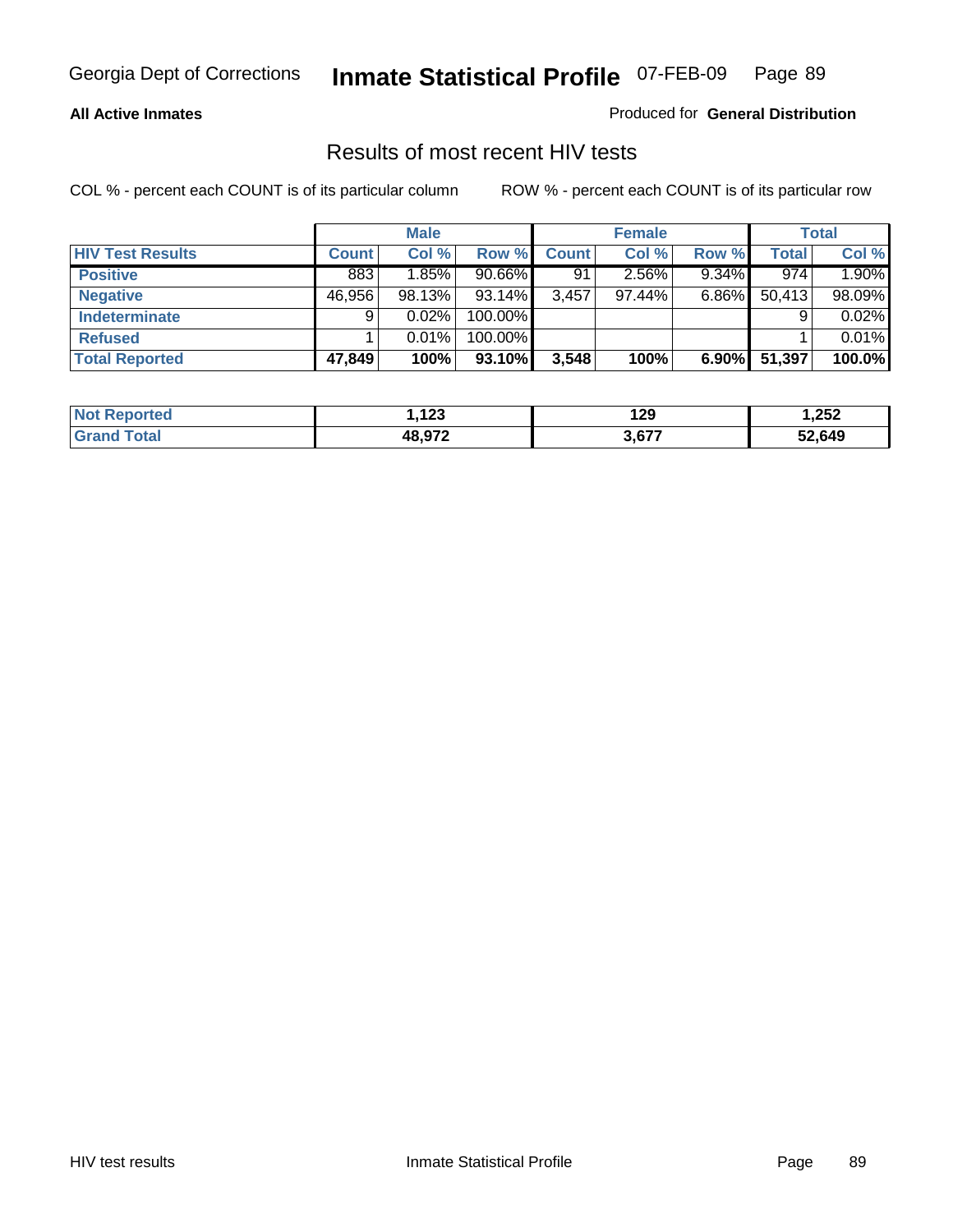### **All Active Inmates**

### Produced for **General Distribution**

### Results of most recent tuberculosis test

|                                  |              | <b>Male</b> |           |              | <b>Female</b> |          |              | <b>Total</b> |
|----------------------------------|--------------|-------------|-----------|--------------|---------------|----------|--------------|--------------|
| <b>Tuberculosis Test Results</b> | <b>Count</b> | Col %       | Row %     | <b>Count</b> | Col %         | Row %    | <b>Total</b> | Col %        |
| <b>Positive on current test</b>  | 4,974        | $10.42\%$   | 98.07%    | 98           | 2.75%         | $1.93\%$ | 5,072        | 9.89%        |
| <b>Positive on previous test</b> | 3,542        | 7.42%       | 96.54%    | 127          | $3.56\%$      | $3.46\%$ | 3,669        | 7.15%        |
| <b>Negative</b>                  | 39,217       | 82.15%      | $92.15\%$ | 3,342        | $93.69\%$     | $7.85\%$ | 42,559       | 82.95%       |
| <b>Refused</b>                   | 5            | $0.01\%$    | 100.00%   |              |               |          |              | 0.01%        |
| <b>Total Reported</b>            | 47,738       | 100%        | 93.05%    | 3,567        | 100%          | 6.95%    | 51,305       | 100%         |

| <b>Not</b><br><b>Reported</b> | .234   | 110   | ,344   |
|-------------------------------|--------|-------|--------|
| <b>Grand</b><br>⊤otar         | 48.972 | 3,677 | 52,649 |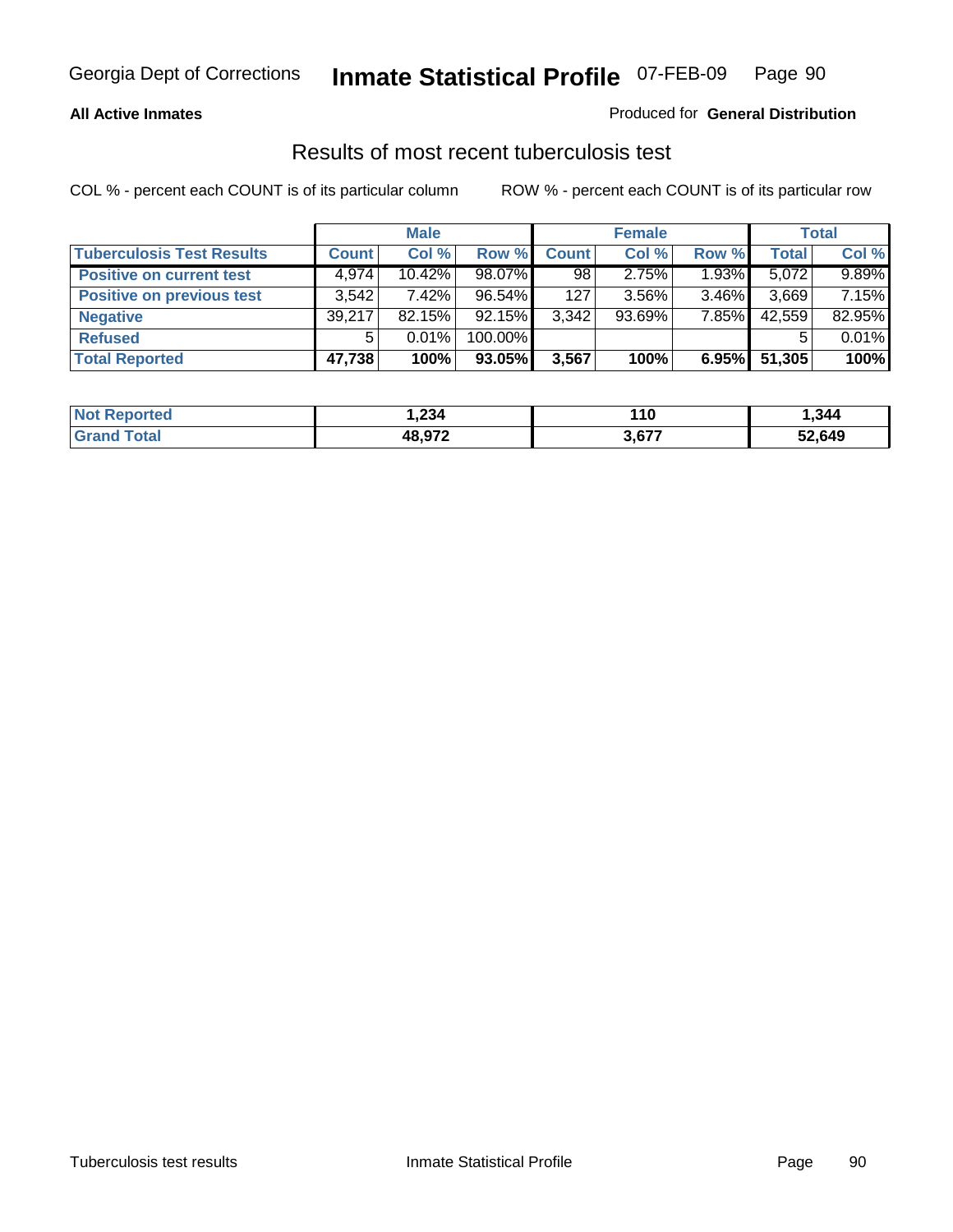### **All Active Inmates**

Produced for **General Distribution**

### Results of most recent syphilis test

|                                 | <b>Male</b>  |          |           | <b>Female</b> |           | Total    |             |        |
|---------------------------------|--------------|----------|-----------|---------------|-----------|----------|-------------|--------|
| <b>Syphilis Test Results</b>    | <b>Count</b> | Col %    | Row %     | <b>Count</b>  | Col %     | Row %    | $\tau$ otal | Col %  |
| <b>Positive on current test</b> | 878          | $1.86\%$ | 87.98%I   | 120           | $3.37\%$  | 12.02%   | 998         | 1.96%  |
| <b>Negative</b>                 | 46.452       | 98.14%   | $93.11\%$ | 3,436         | $96.63\%$ | $6.89\%$ | 49,888      | 98.04% |
| <b>Total Reported</b>           | 47,330       | 100%     | 93.01%    | 3,556         | 100%      | $6.99\%$ | 50,886      | 100%   |

| <b>Not Reported</b>   | 642. ا | 12 <sub>2</sub><br>14 I | 763,   |
|-----------------------|--------|-------------------------|--------|
| <b>Total</b><br>Grand | 48.972 | 3,677                   | 52,649 |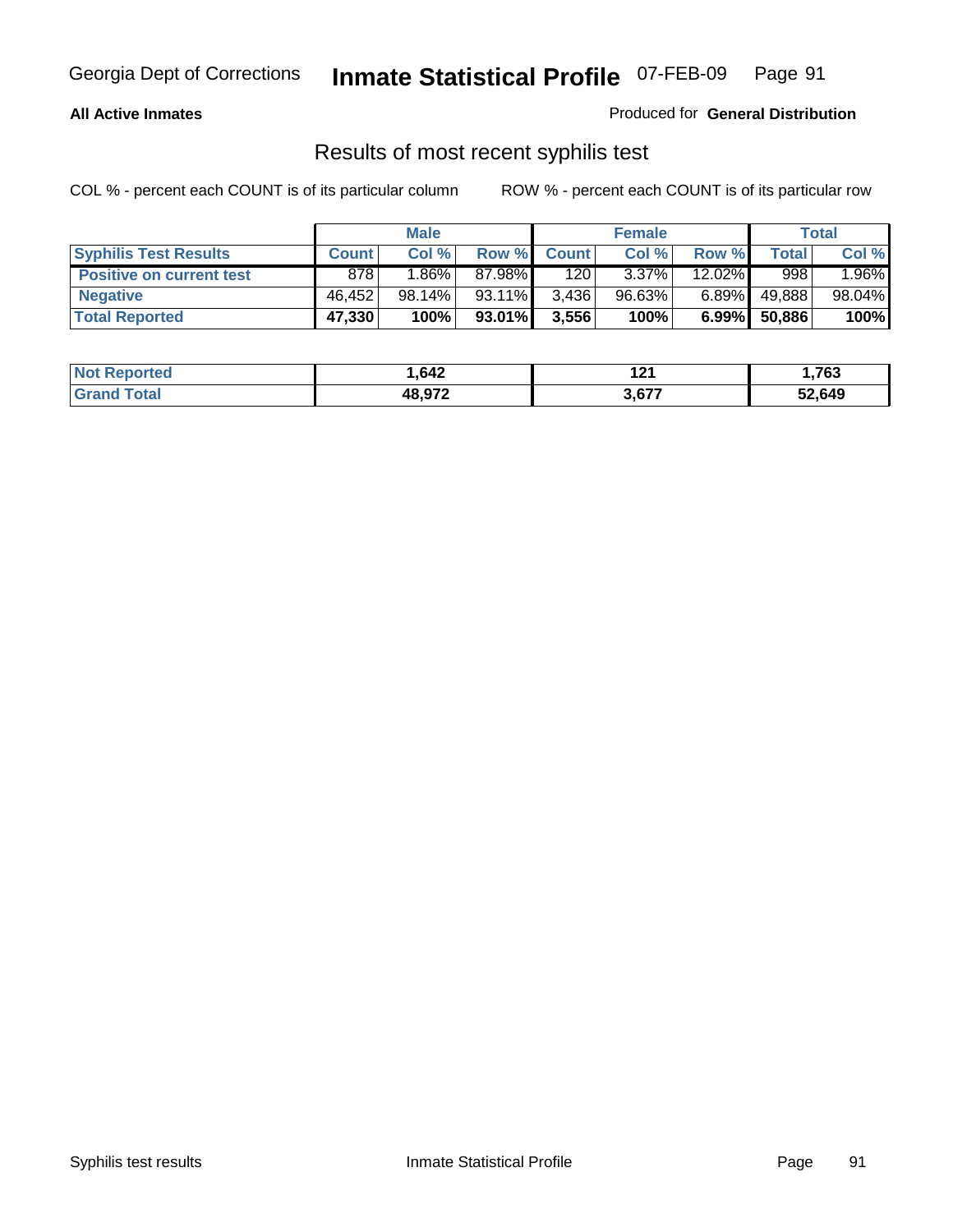### **All Active Inmates**

Produced for **General Distribution**

### Results of most recent Hepatitis-C test

|                                 | <b>Male</b>  |           |           | <b>Female</b> |        | Total |             |        |
|---------------------------------|--------------|-----------|-----------|---------------|--------|-------|-------------|--------|
| <b>Hepatitis-C Test Results</b> | <b>Count</b> | Col %     | Row %I    | <b>Count</b>  | Col %  | Row % | $\tau$ otal | Col %  |
| <b>Positive on current test</b> | 315          | $35.12\%$ | $97.22\%$ |               | 56.25% | 2.78% | 324         | 35.49% |
| <b>Negative</b>                 | 582          | 64.88%    | 98.81%    |               | 43.75% | 1.19% | 589         | 64.51% |
| <b>Total Reported</b>           | 897          | 100%      | 98.25%    | 16            | 100%   | 1.75% | 913         | 100%   |

| <b>Not Reported</b> | 48,075 | 3,661 | 51,736 |
|---------------------|--------|-------|--------|
| <b>Grand Total</b>  | 48.972 | 3,677 | 52,649 |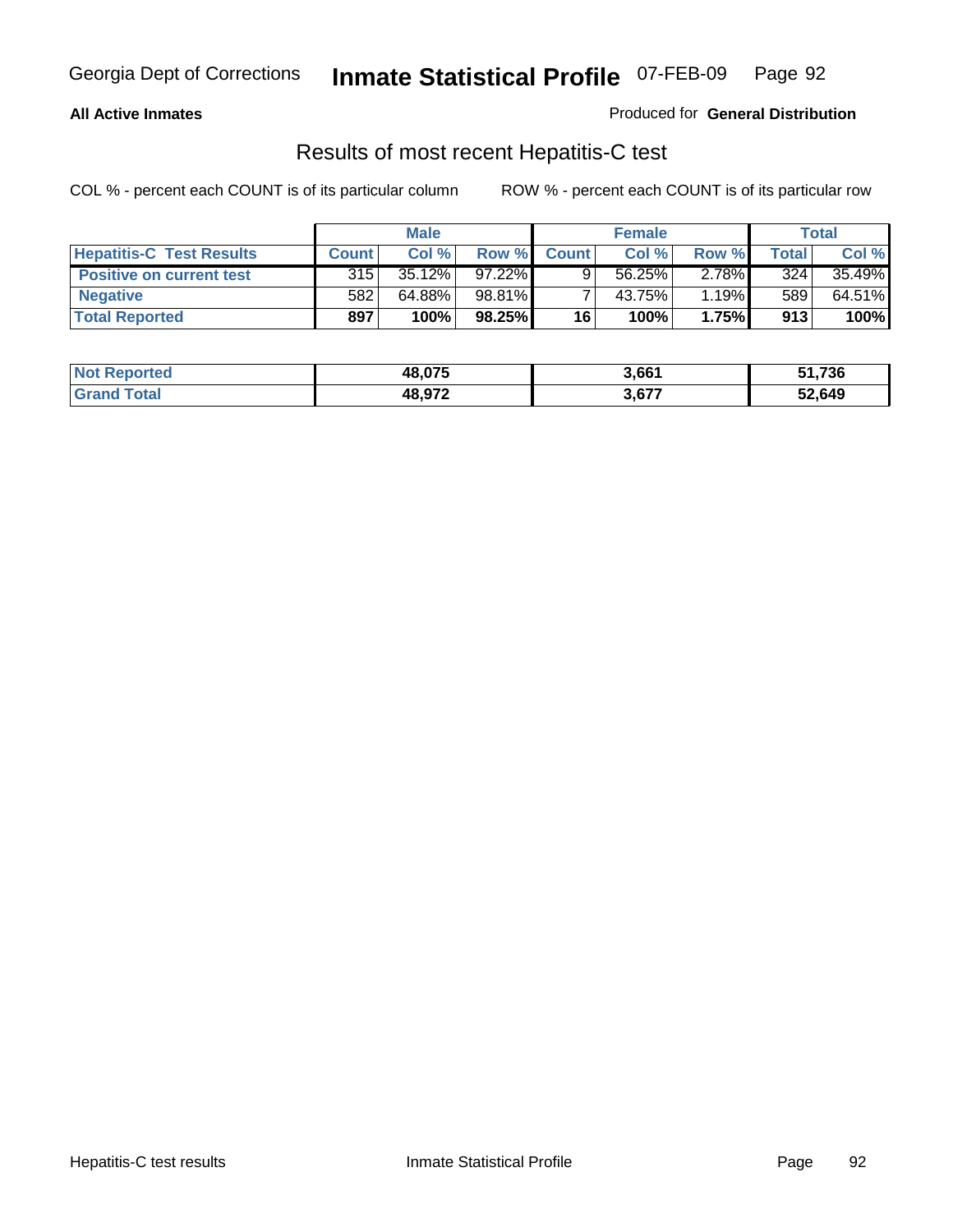### **All Active Inmates**

Produced for **General Distribution**

### Results of most recent pregnancy test

|                                 | <b>Male</b>  |       |          | <b>Female</b> |          |         | Total |         |
|---------------------------------|--------------|-------|----------|---------------|----------|---------|-------|---------|
| <b>Pregnancy Test Results</b>   | <b>Count</b> | Col % | Row %    | <b>Count</b>  | Col %    | Row %   | Total | Col %   |
| <b>Positive on current test</b> |              |       |          | 38            | $1.76\%$ | 100.00% | 38    | $.76\%$ |
| <b>Negative</b>                 |              |       |          | 2.121         | 98.24%   | 100.00% | 2,121 | 98.24%  |
| <b>Total Reported</b>           |              | %     | $0.00\%$ | 2,159         | 100%     | 100.00% | 2,159 | 100%    |

| <b>Not Reported</b> | 48.972 | 1,518 | 50,490 |
|---------------------|--------|-------|--------|
| <b>Grand Total</b>  | 48.972 | 3,677 | 52,649 |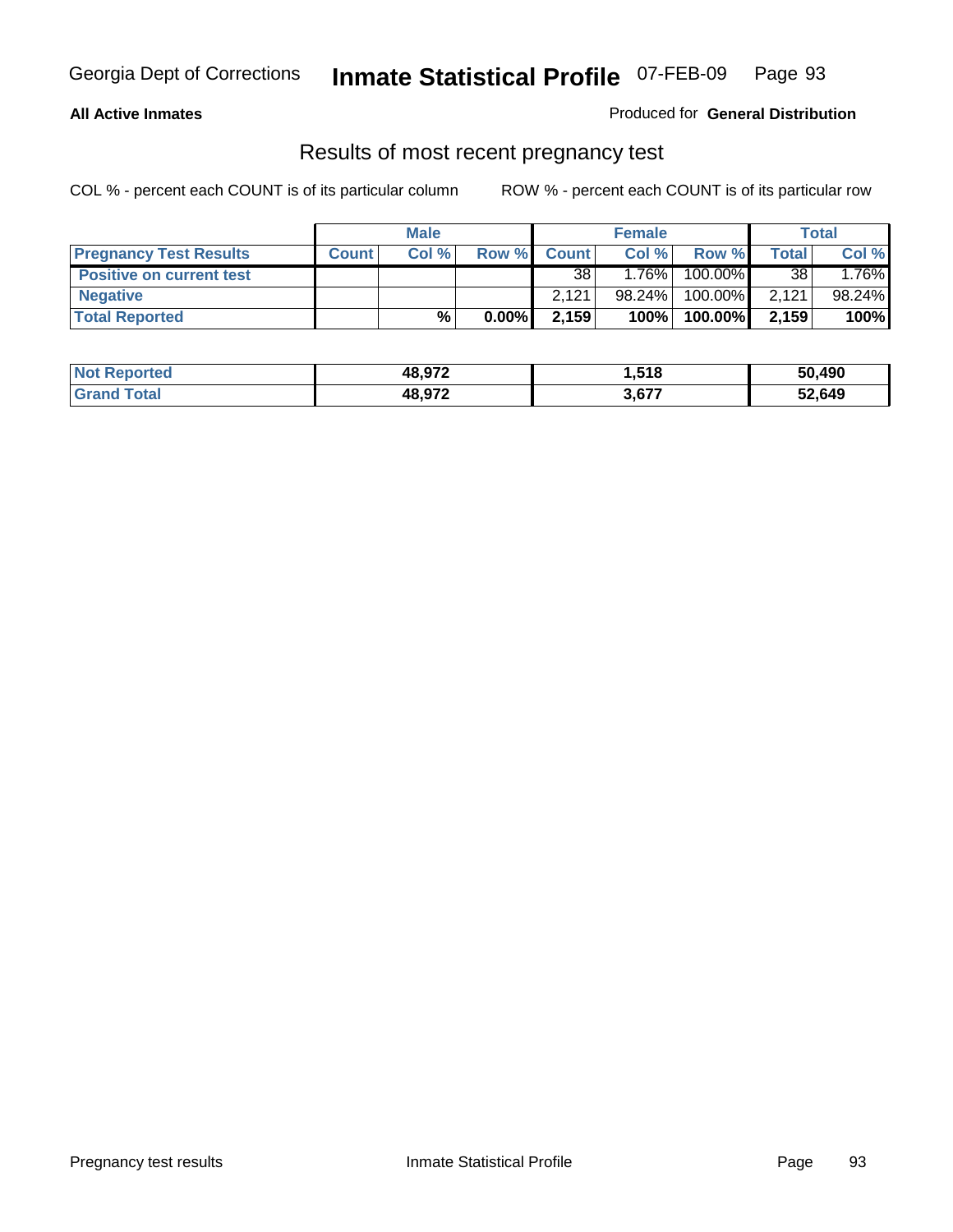### **All Active Inmates**

### Produced for **General Distribution**

### Results of most recent diabetes test

|                                 | <b>Male</b>  |         |           |              | <b>Female</b> |          | Total           |         |
|---------------------------------|--------------|---------|-----------|--------------|---------------|----------|-----------------|---------|
| <b>Diabetes Test Results</b>    | <b>Count</b> | Col %   | Row %I    | <b>Count</b> | Col %         | Row %    | Total           | Col %   |
| <b>Positive on current test</b> | 63           | 100.00% | $98.44\%$ |              | $100.00\%$    | $1.56\%$ | 64 <sub>1</sub> | 100.00% |
| <b>Total Reported</b>           | 63           | 100%    | 98.44%    |              | 100%          | 1.56%    | 64              | 100%    |

| <b>Not</b><br>Reported  | 48.909 | 3.676 | 52,585 |
|-------------------------|--------|-------|--------|
| <b>Total</b><br>' Grand | 48.972 | 3,677 | 52,649 |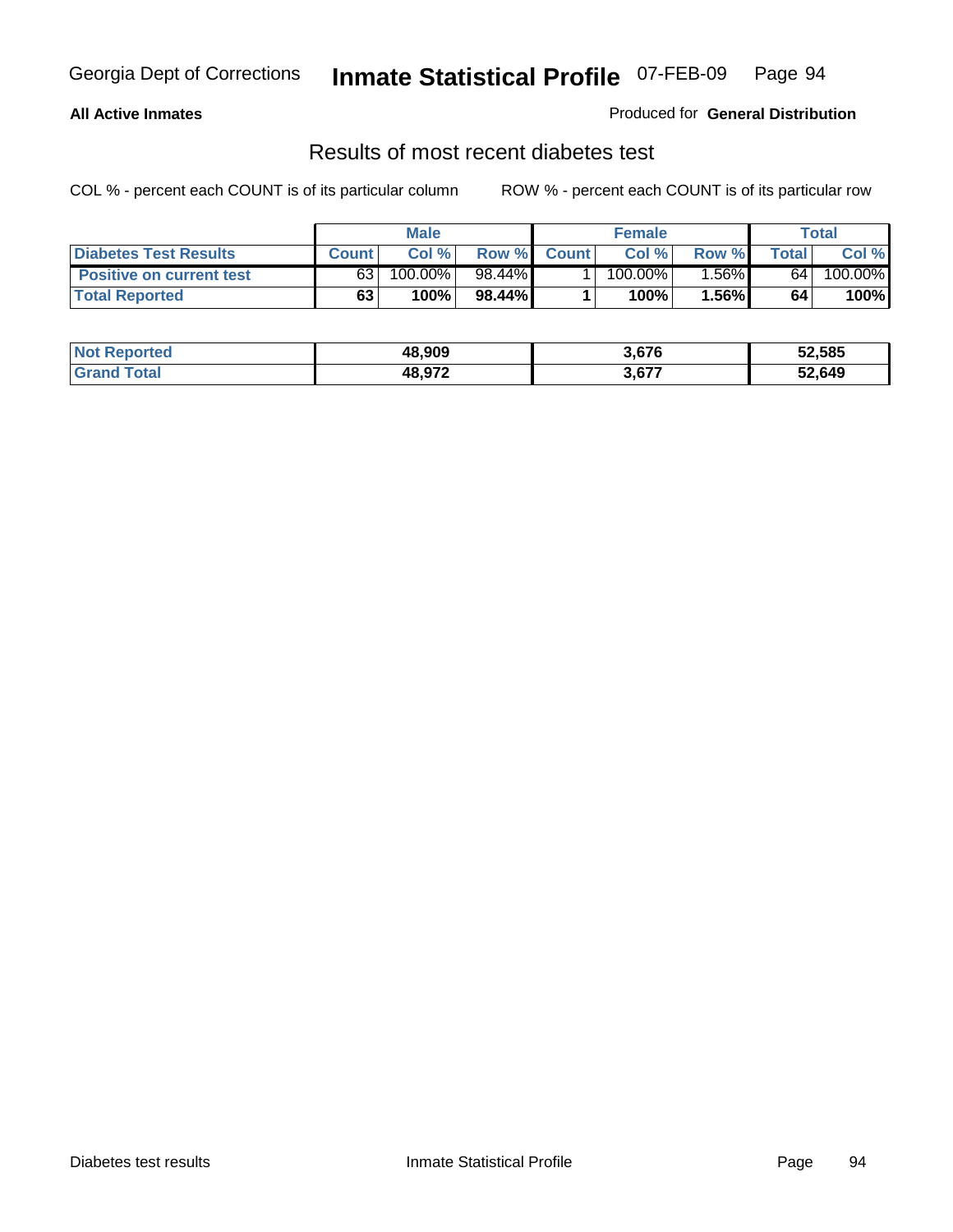### **All Active Inmates**

### Produced for **General Distribution**

### Results of most recent hypertension test

|                                  | <b>Male</b>  |           |         |              | <b>Female</b> |          | <b>Total</b> |           |
|----------------------------------|--------------|-----------|---------|--------------|---------------|----------|--------------|-----------|
| <b>Hypertension Test Results</b> | <b>Count</b> | Col %     | Row %   | <b>Count</b> | Col %         | Row %    | Total        | Col %     |
| <b>Positive on current test</b>  | 310          | $97.48\%$ | 99.04%  |              | 100.00%       | $0.96\%$ | 313          | $97.51\%$ |
| <b>Negative</b>                  |              | 2.52%     | 100.00% |              |               |          |              | $2.49\%$  |
| <b>Total Reported</b>            | 318          | 100%      | 99.07%  |              | 100%          | 0.93%    | 321          | 100%      |

| <b>Not Reported</b> | 48,654 | 3,674 | 52,328 |
|---------------------|--------|-------|--------|
| <b>Grand Total</b>  | 48,972 | 3,677 | 52,649 |